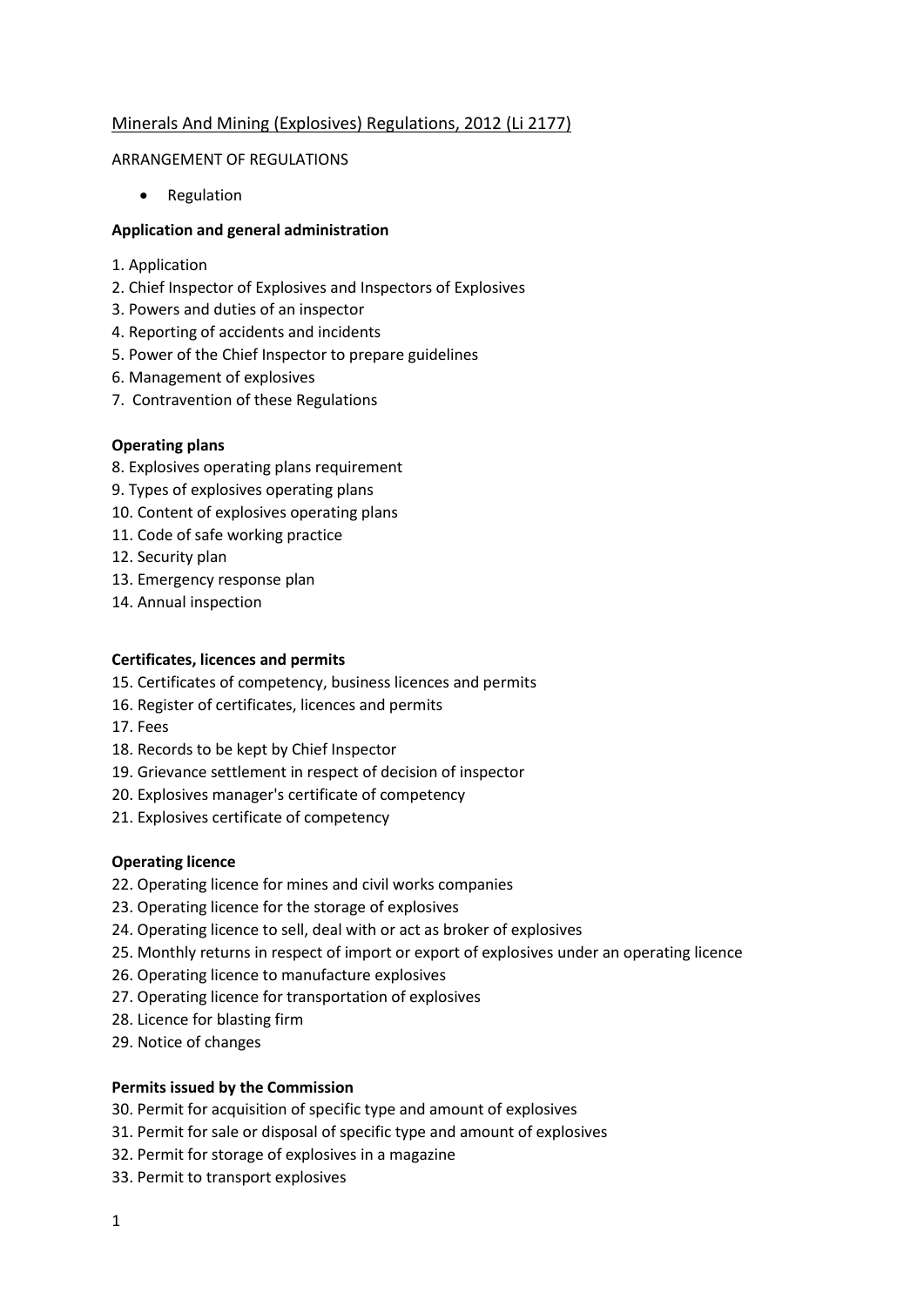- 34. Selling or possession of explosives without permit
- 35. Explosives to be used only in accordance with permit
- 36. Import and export control
- 37. Provision for use of explosives in mine and civil work sites

### **Authorisation, packaging and labelling of explosives**

- 38. Explosives and accessories to be authorised
- 39. Classification procedure
- 40. Explosives and precursor substances to be classified according to UN classification
- 41. Classes and divisions of explosives
- 42. Explosives for underground blasting
- 43. Packaging of explosives
- 44. Marking of packages and labelling of individual explosives articles
- 45. Documentation of explosives

## **Reporting and documentation**

- 46. Records and reporting
- 47. Monthly returns of explosives

### **General safety precautions**

- 48. Establishment of general safety rules by manager
- 49. Posting of Regulations
- 50. Training and induction
- 51. Age of employment for a magazine
- 52. Appointment of safety officer
- 53. Avoidance of sources of ignition in proximity to explosives
- 54. Smoking and intoxicating beverages and narcotics or dangerous drugs forbidden
- 55. Hot work permit procedure required for repair work in explosives business
- 56. Fire precautions
- 57. Removal of cultivation, shrubs or weeds
- 58. Effective means of fire fighting
- 59. Fighting of fires
- 60. Personal protective equipment
- 61. General obligations of employees
- 62. Responsibility of manager for prevention of theft and loss of explosives
- 63. Fencing
- 64. Restriction and control of access
- 65. Number of persons allowed in danger area
- 66. Material safety data sheet
- 67. Management of waste
- 68. Precaution in opening cases
- 69. Deteriorated explosives
- 70. Destruction of explosives

### **Manufacture of classes of mining and civil explosives**

- 71. Permits and licences required for manufacturing UN Class 1 and 5.1 substances
- 72. Plans, specifications and site plans
- 73. Manager of UN Class 1 or 5. 1 plant to make special rules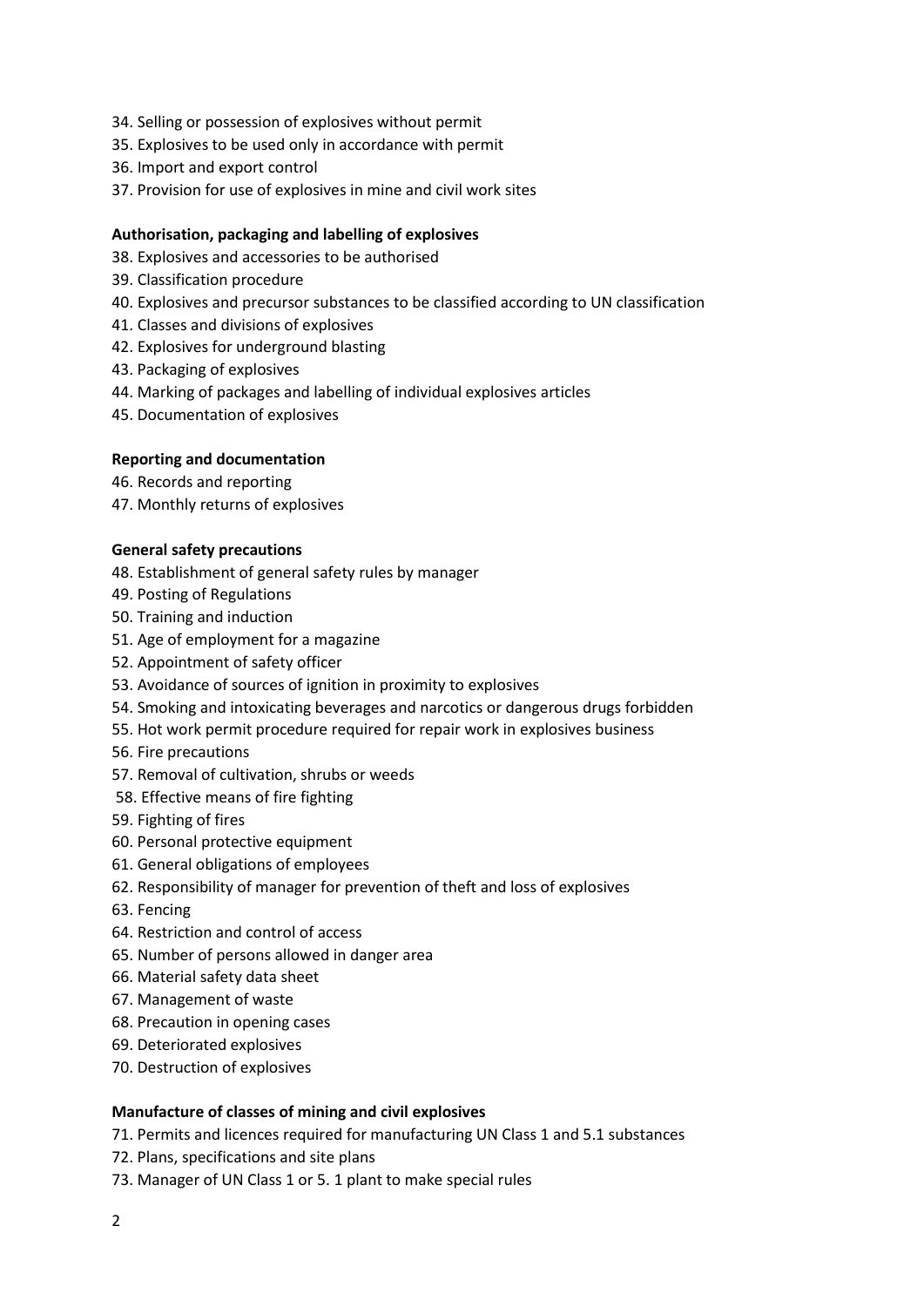- 74. Table of distances
- 75. Protection of UN Class plant with mound
- 76. Authorisation of danger buildings
- 77. Documents to be exhibited in danger building or area
- 78. Permitted tools in danger building or area
- 79. Danger buildings to be kept clean
- 80. General provisions for UN Class 1 and Class 5.1 manufacturing plants
- 81 Foreign objects or materials for UN class 1 plants
- 82. Spilled ingredients and waste explosives
- 83. Duties of person in charge of danger building
- Manufacture of blasting agents
- 84. Mixing house buildings
- 85. Manufacture of emulsion
- 86. Mixing houses for blasting agents to comply with tables of distances
- 87. Mixing plant operation
- 88. Storage prohibited in mixing house

### **Manufacture of blasting agents on site**

- 89. Equipment of approved design
- 90. Hand mixing
- 91. Supervision in manufacture
- 92. Prohibition of manufacture underground

### **Manufacture of explosives**

- 93. Thunder-storms approaching UN class 1 or 5.1 plant
- 94. Testing of explosives

Transportation of explosives

- 95. Permits and licences required for transportation
- 96. Authorised vehicle
- 97. Use of authorised vehicle for other materials
- 98. Detonators to be transported separately
- 99. Only unopened boxes or containers in authorised vehicles
- 100. Effective packaging of explosives
- 101. Fuel to be carried only in a fuel tank
- 102. Explosives not to be carried in cab
- 103 Explosives compartment to be cleaned

### **Conveyance by road**

- 104. Authorised vehicle requirements
- 105. Route and speed limit
- 106. Hours for conveying explosives by roads
- 107. Vehicles to be accompanied by competent person and police escort
- 108. Trailers
- 109. Prohibition against stopping and parking
- 110. Procedure for vehicles involved in accidents
- 111. Switching off engine during loading and unloading
- 112. Prohibition of matches, means of ignition, steel, iron heels or exposed nails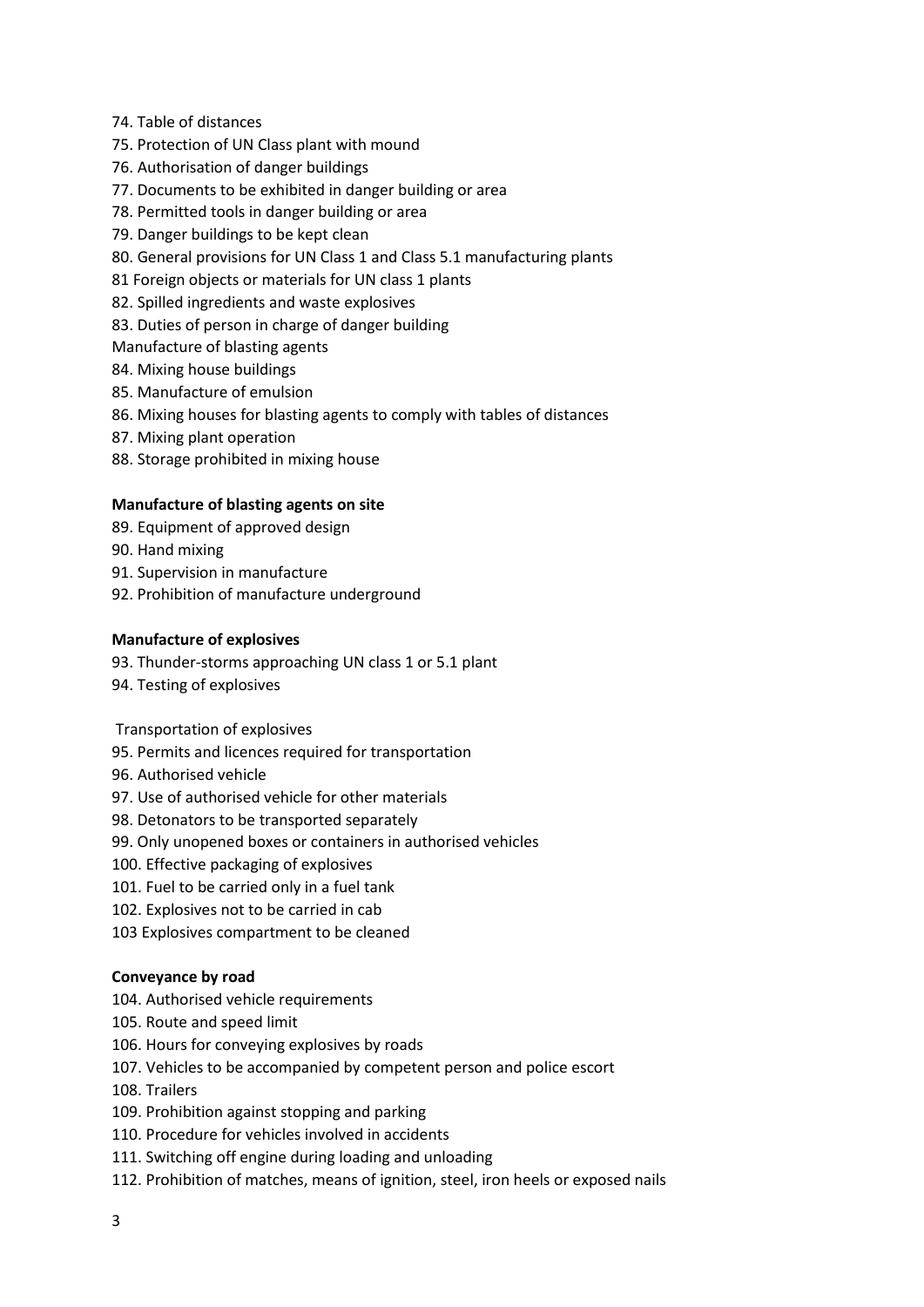- 113. Vehicle upon arrival at destination to be unloaded
- 114. Thunder-storm during transportation
- 115. Convoys

### **Transportation of explosives at surface mine or works**

- 116. Undue delay during transfer
- 117. Permitted types of conveyance for explosives at any mine or works

#### **Mobile mixing units**

118. Mobile mixing units

#### **Conveyance underground**

- 119. No undue delay to occur during transfer
- 120. Transportation of explosives with rubber tyred vehicle
- 121. Transportation of explosives by rail
- 122. Painting of rail bound carriages used exclusively for explosives
- 123. Precautions while carrying explosives
- 124. Limitation for speed for various conveyances underground
- 125. Precautions in haulage ways
- 126. Transportation of explosives in shafts
- 127. Explosives in transit under a blastman
- 128. Only cage tender and blastman to travel with explosives
- 129. Boxes, cases and canisters for transportation of explosives

### **Storage of explosives**

- 130. Storage permits and leases
- 131. Receipt and delivery of explosives
- 132. Explosives required for a shift
- 133. Cleanliness
- 134. General provisions for explosives magazines
- 135. Storage rules
- 136. Opening of packages
- 137. Posting of storage permit
- 138. Storage of other materials prohibited
- 139. Naked light, matches or smoking prohibited
- 140. Repairs to magazine
- 141. Inspection
- 142. Destruction of explosives which have become unfit for use
- 143. Responsibility for magazines
- 144. Security guards

#### **Surface magazines**

- 145. Plans to be approved
- 146. Protection of magazine with mound
- 147. Magazine to be of substantial building
- 148. Prohibition of magazines near dwellings and public roads
- 149. Magazine construction requirements
- 150. Detonators and high explosives to be stored in separate magazines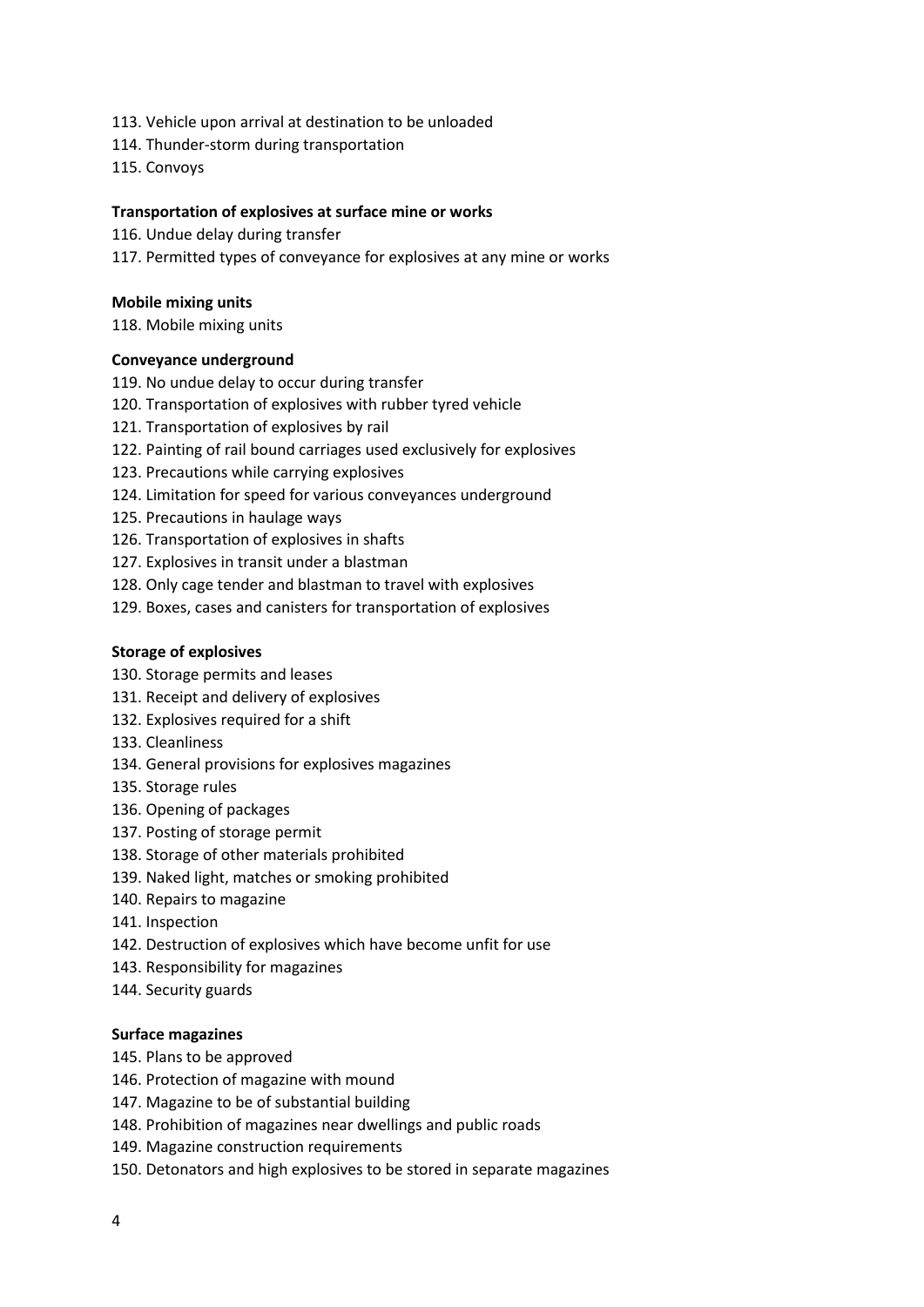- 151. Electrical installation in explosives magazines
- 152. Fencing and locking
- 1.53. Ground to be kept clear of shrubs and weeds
- 154. Security of magazines
- 155. Magazine keys
- 156. Warning notices
- 157. Magazine equipment requirement
- 158. Lightning protection system
- 159. Power lines
- 160. Opening and closing of doors and windows

### **Storage of UN Division 5.1 substances**

161. Permits and licences for storage of UN Division 5.1 substances

162. Storage of ammonium nitrate

## **Underground magazines**

- 163. Storage of explosives underground
- 164. Location of underground magazine
- 165. Design of underground magazine
- 166. Locking device for underground magazine
- 167. Fire prevention for underground magazine
- 168. Temporary underground magazine

### **General rules for use of explosives**

169. Permits and licences for the use of explosives

- 170. Mine manager to make specific rules
- 171. Only competent and certified persons allowed to use explosives
- 172. Use of explosives supplied by mine
- 173. Documentation
- 174. Disposal of packaging material

Use of explosives in surface mines and works

- 175. Precautions at blast site
- 176. Exclusion zones for surface blasting
- 177. Charging and blasting time
- 178. Sleeping shots
- 179. Charging of blast holes
- 180. General provisions for initiation of blast
- 181. Initiation
- 182. Remote firing
- 183. Firing
- 184. Post blast inspection
- 185. Misfires

### **Use of explosives underground**

186. Applicable regulations

187. Drill and blast scheme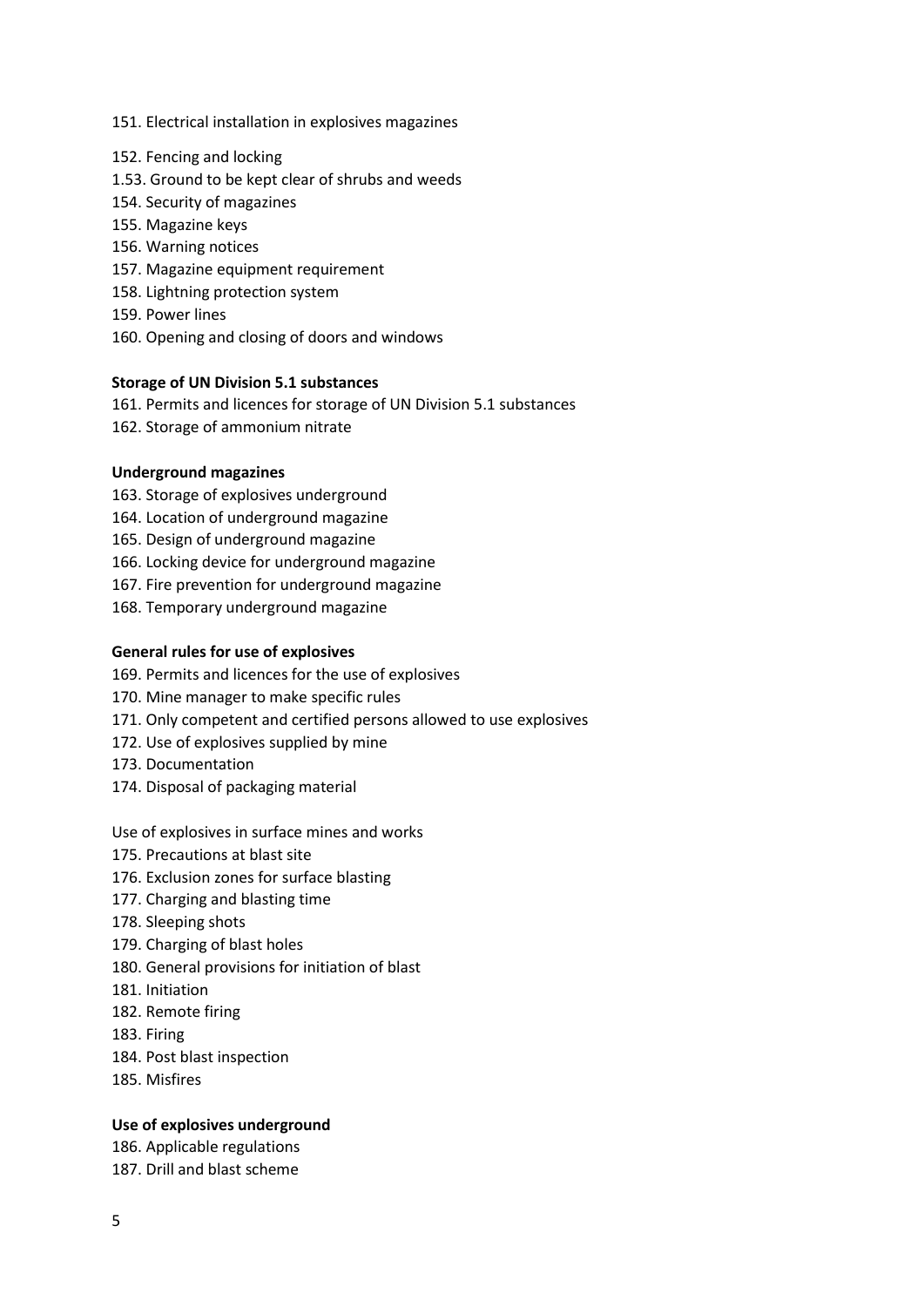- 188. Underground drilling of blast holes
- 189. Inspection of blasting site before commencement of work
- 190. Conditions for charging of drill holes
- 191. Charging of drill holes
- 192. Safety fuses
- 193. Blasting precautions underground
- 194. Initiation of blast underground
- 195. Re-entry period
- 196. Examination of blast site after blasting
- 197. Misfires

## **Monitoring and environmental limits**

- 198. Prevention of pollution of the environment
- 199. Limits for vibration and air overpressure

## **Unlawful possession and search**

- 200. Unlawful possession and use of explosives
- 201. Unlawful manufacture of explosives
- 202. Search of vehicle and person
- 203. Search of premises
- 204. Disposal of explosives and accessories unlawfully possessed
- 205. Officer to produce identity or authorisation
- 206. Wilful obstruction of an officer
- 207. Interpretation
- 208. Revocation and savings

## MINERALS AND MINING (EXPLOSIVES) REGULATIONS, 2012

IN EXERCISE of the powers conferred on the Minister responsible for Mines by section 110 of the Minerals and Mining Act, (Act 703), 2006, these Regulations are made this day 20th of March, 2012.

### Application and general administration

### **Regulation 1—Application**

(1) These Regulations apply to

(a) the conveyance, storage, possession, manufacture and use of explosives for mining, quarrying and civil works; and

(b) substances used for the manufacture of explosives.

(2) These Regulations do not apply to

(a) an explosive or substance imported or used by the Police or Military; or

(b) a coloured flare, firework, percussion cap, rocket or any other similar device used by the Ports and Harbour, Aviation, and Railway Authorities.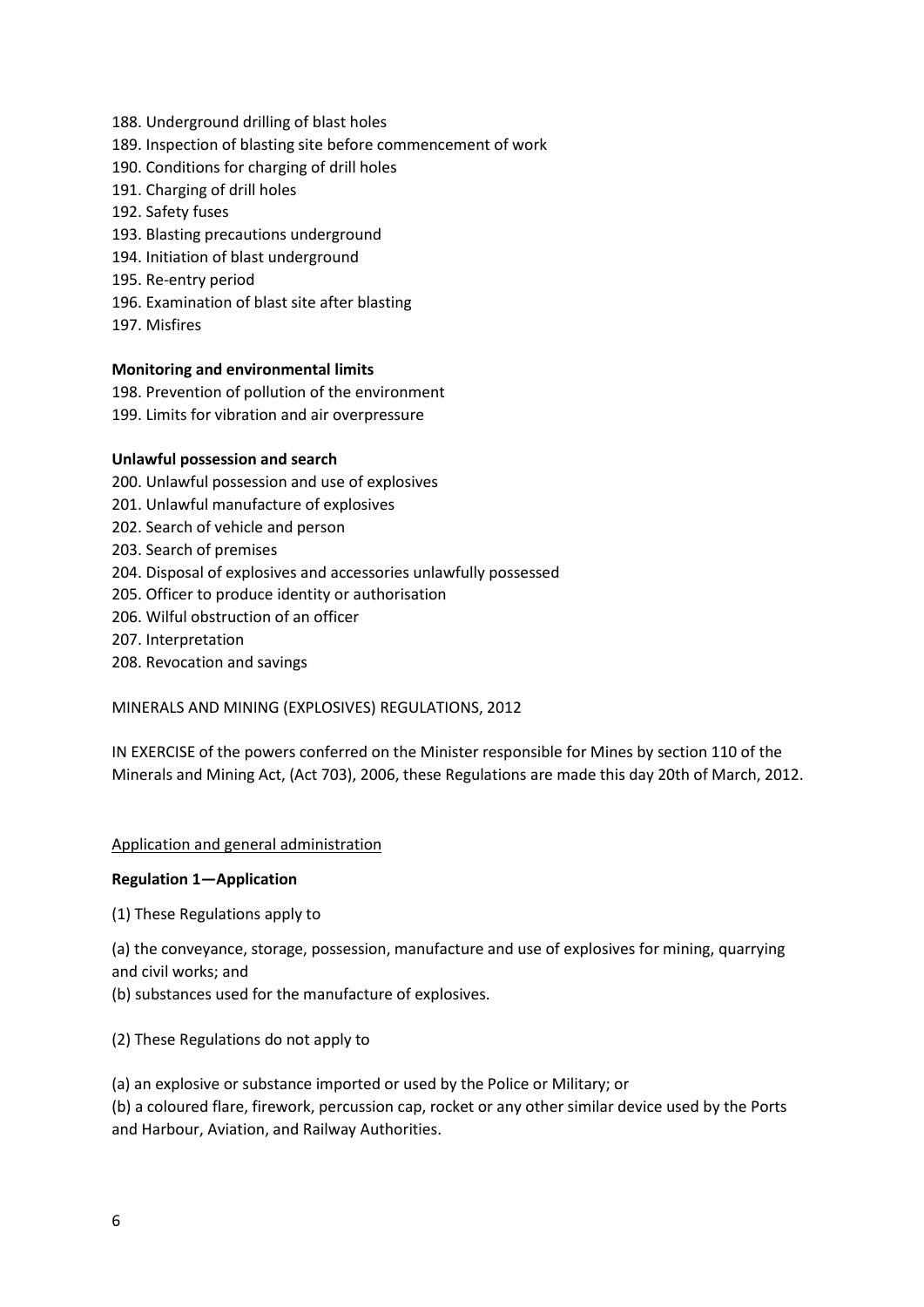## **Regulation 2—Chief Inspector of Explosives and Inspectors of Explosives**

The Chief Inspector of Mines is the chief inspector of explosives, and the inspectors of mines are the inspectors of explosives for the purposes of administering and enforcing these Regulations.

## **Regulation 3—Powers and duties of an inspector**

(1) For the purposes of these Regulations, the Chief Inspector or an inspector may in respect of a mining activity

(a) enter, inspect and examine at any time a magazine, building, factory, plant, vehicle and blasting site where explosives and substances for the manufacture of explosives are kept or used;

(b) inspect security arrangements at the site, magazine or place;

(c) make enquiries in respect of

(i) the state and condition of a magazine and the explosives contained in the magazine and the state and condition of a building, premises, factory, plant, equipment and appliance associated with the manufacture, storage, transportation or use of explosives; (ii) the adequacy of any special rules in force;

(iii) matters relating to the health and safety of persons employed for the handling, storage, manufacture, transportation or use of explosives or substances and materials used in the manufacture of explosives;

(iv) the causes of an accident arising, from the handling, transportation, storage, manufacture, use of explosives or substances and materials used for the manufacture of explosives;

(v) the compliance with the provisions of these Regulations, and other laws relating to explosives and materials used in the manufacture of explosives;

(d) take or remove for the purpose of analysis or testing or use evidence in connection with an offence against these Regulations, explosives, blasting equipment, chemicals and other substances or materials from a mine, quarry, plant, factory or civil blasting site;

(e) inspect, take extracts from or make copies of a record or document relating to the manufacture, storage or use of explosives; and

(f) by written notice to the holder of the mineral right, owner or manager order

(i) the cessation of an operation relating to explosives and the withdrawal of persons from an area considered dangerous; or

(ii) in relation to explosives, the discontinuation of the use of a tool, machinery, equipment or appliance that is considered unsafe, until an action required and specified in the order is taken and fully complied with.

(2) Where an inspector has reasonable grounds to believe that there is danger to persons, the inspector may require the immediate cessation of all operations within the area affected and the withdrawal of persons from that area until precautions that the inspector considers adequate have been taken to restore continued safe conditions in the affected area.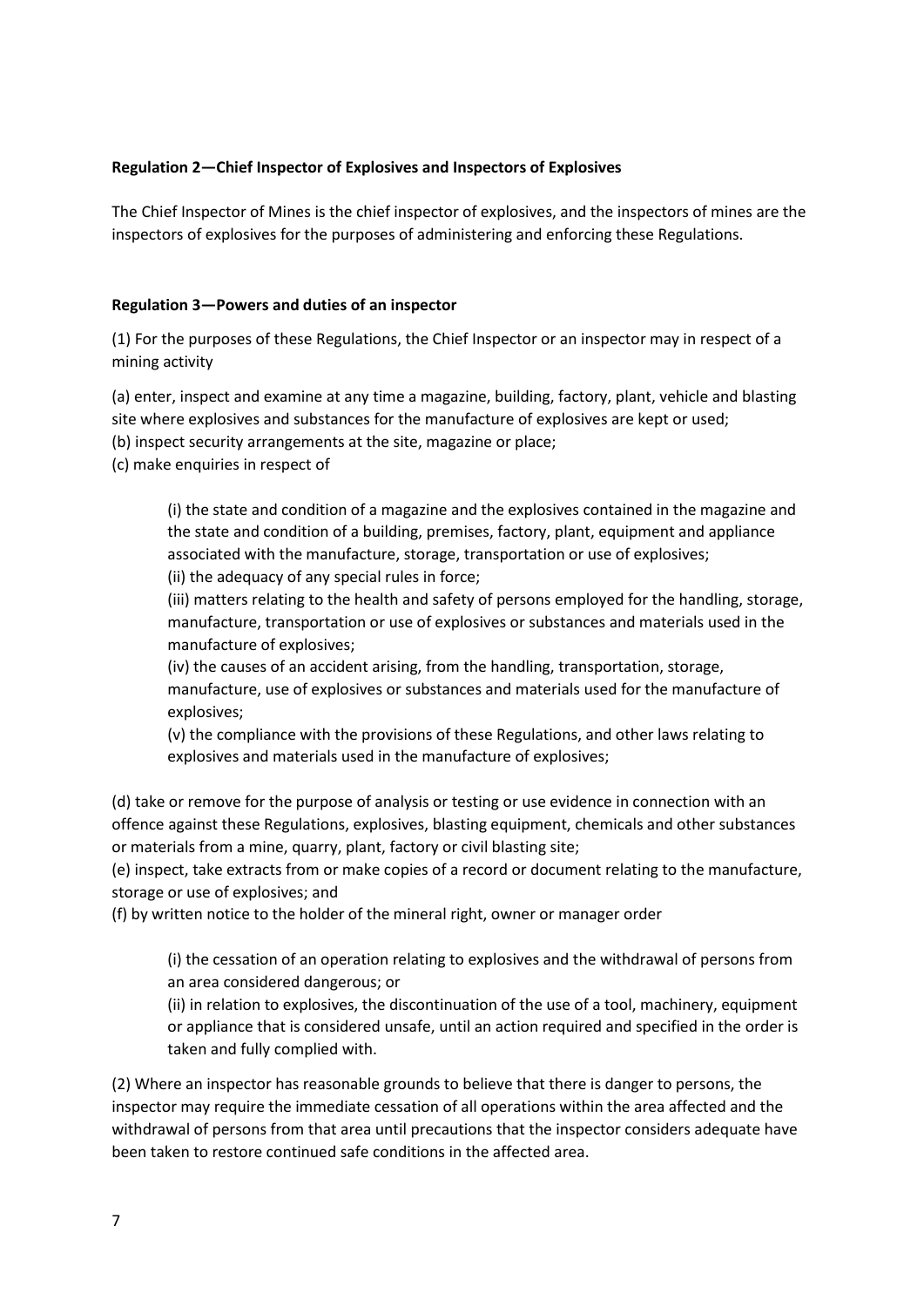(3) The Chief Inspector may hold an accident or incident inquiry and for that purpose

(a) may summon a person whose evidence is considered likely to be material to the determination of any question relevant to the subject of the inquiry;

(b) shall give three days written notice of the time and place to the manager affected by the inquiry, and that manager shall, if necessary with the assistance of the police, ensure that the persons who are required to attend the inquiry are given notice of the time and place of the inquiry;

(c) obtain and record statements from witnesses; and

(d) require the production of plans, photographs, books and documents;

(4) The Chief Inspector may

(a) appear at an inquest, call and examine witnesses, and assist in the conduct of prosecution for an offence under these Regulations;

(b) request the company and assistance of the police to carry out duties that are required under these Regulations and under the Laws of Ghana, where the Inspector may have reason to suspect that explosives or substances to manufacture explosives are being illegally kept in a place; and (c) take evidence on oath.

## **Regulation 4—Reporting of accidents and incidents**

(1) A manager shall within forty-eight hours after an accident or incident involving explosives report the accident or incident by means of telephone, facsimile or any other appropriate method of communication to the nearest Inspector and police station and shall within seven days of the incident confirm the report in writing, stating full particulars of the incident to the Chief Inspector.

(2) A person shall not interfere with a site, where an accident or incident involving explosives has occurred, with or without the permission of an Inspector.

(3) Despite subregulation (1), a manager shall report an accident or incident within twenty four hours after the occurrence of the accident or incident if the accident or incident

(a) results in significant loss of containment which causes injury or damage, or concern in the surrounding community;

(b) involves an unplanned explosion or fire, including precursors to fire in the form of smouldering, overheating or source of ignition;

(c) involves explosives which are not on a company site but arise from the transport or storage of raw materials, products, intermediates or wastes;

(d) involves contamination or pollution arising from the use or disposal of explosives;

(e) involves premature detonation; and

(f) involves theft or attempted theft of explosives, accessories and security sensitive ammonium nitrate.

(4) A manager shall report an accident or incident within one week after the occurrence of the accident or incident if the accident or incident involves:

(a) product quality issues with potential downstream impact on safety, health or environment;

(b) illnesses or health effects attributed to explosives; or

(c) inappropriate disposal or destruction of explosives.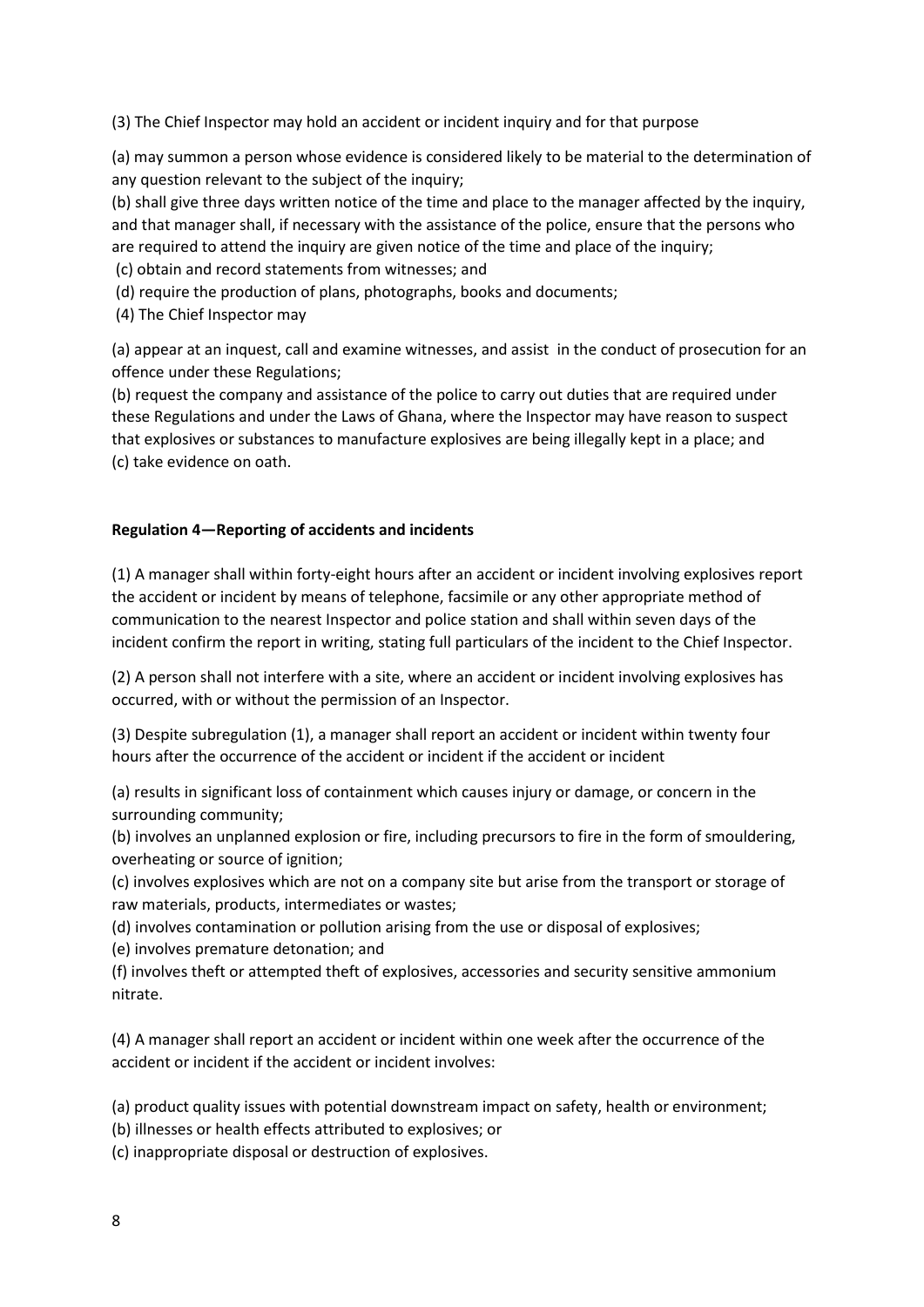(5) A manager shall report in writing to the Chief Inspector within one month of its occurrence, any event with no adverse outcome or relatively minor outcome that could have had much more serious consequences.

### **Regulation 5—Power of the Chief Inspector to prepare guidelines**

The Chief Inspector shall prepare guidelines on any matter that concerns the proper carrying out of these Regulations.

## **Regulation 6—Management of explosives**

(1) A holder of a mineral right in relation to which explosives are used and a manager shall, in relation to the use of explosives under that manager's control, appoint a person with a valid explosives manager's certificate as explosives manager.

(2) A manager shall ensure that activities that involve explosives, accessories or precursor substances are

- (a) managed by a certified explosives manager;
- (b) carried out only by competent and certified persons; and
- (c) carried out only if the licences and permits required are in place.

(3) The appointment of competent persons does not relieve the holder of a mineral right or a manager, of any personal responsibilities under these Regulations.

### **Regulation 7—Contravention of these Regulations**

A person who contravenes any of these Regulations or an order made under these Regulations for which a sanction is not provided commits an offence and is liable on summary conviction to a fine of not less than fifty penalty units and not more than one hundred penalty units or a term of imprisonment of not less than three months and not more than six months.

### Operating plans

### **Regulation 8—Explosives operating plans requirement**

(1) A manager shall before conducting and at the beginning of any operation under these Regulations submit to the Chief Inspector an explosives operating plan which shall show in detail the proposed activities to be conducted.

(2) The explosives operating plan shall be consistent with and responsive to the requirements of the licences and permits issued under these Regulations.

(3) A manager shall ensure that each explosives operation for which the manager is responsible or is in charge or in control of is conducted in accordance with an approved explosives operating plan.

(4) The Chief Inspector shall after the approval of the explosives operating plan issue an explosives operating licence within fourteen days in accordance with regulations 6, 8, 9 and 10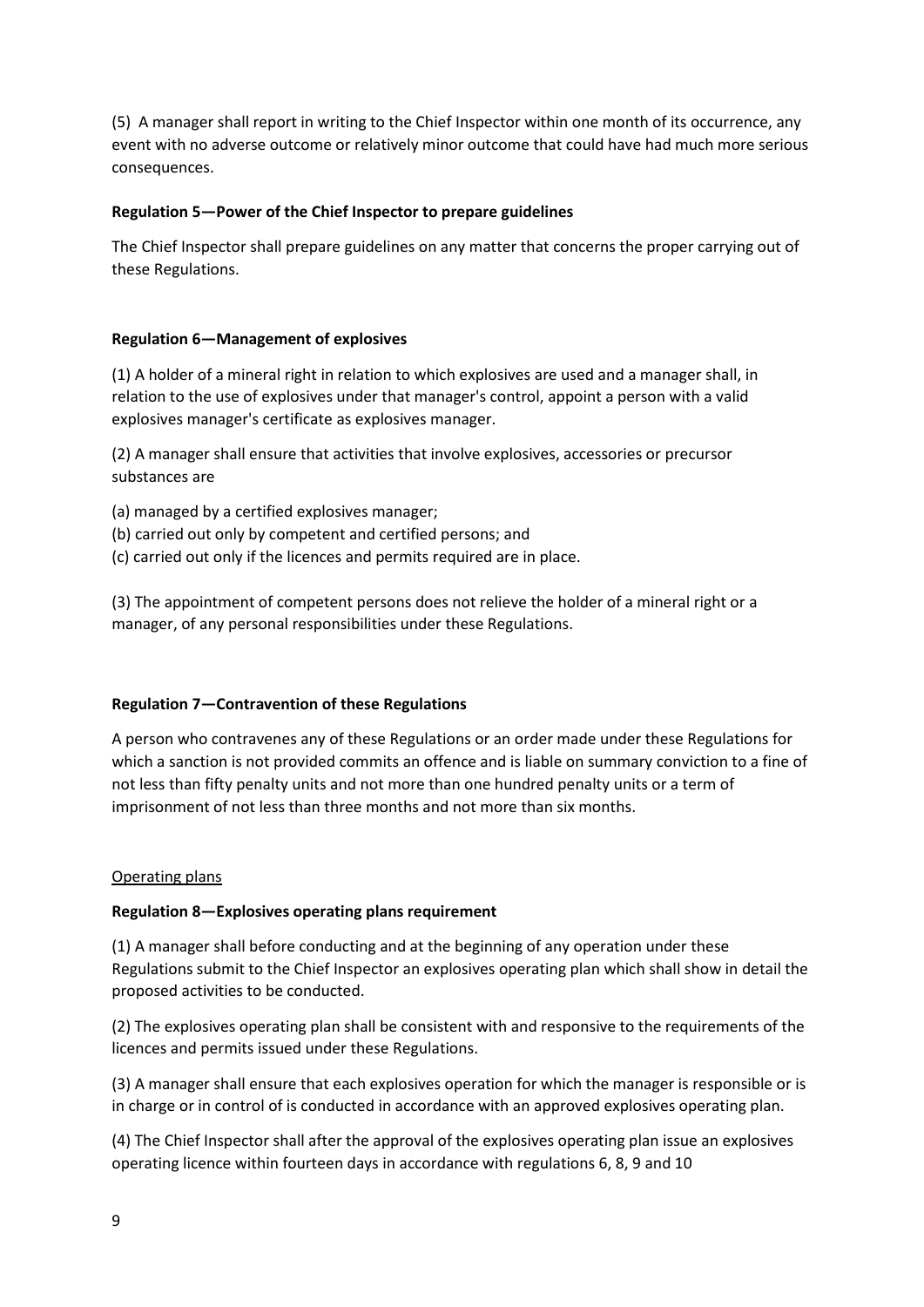(5) A manager shall give notice to the Chief Inspector of any significant change in an operation, under the plan before the implementation of that operation.

(6) A manager shall for the purpose of the renewal of that manager's operating licence submit yearly, updated explosives operating plans.

(7) A company shall submit only one comprehensive explosives operating plan to cover the entire business of that company.

(8) A person who fails to submit an explosives plan required by this regulation and regulation 9 is liable to pay to the Commission a penalty of ten thousand United States dollars in the first instance and an additional penalty of two thousand United States dollars for each day the report remains unsubmitted.

### **Regulation 9—Types of explosives operating plans**

A manager shall provide one or more of the following relevant plans as is appropriate to the explosives activity to be carried out under the control of the manager

- (a) an explosives storage operating plan;
- (b) an explosives transport operating plan;
- (c) an explosives manufacturing operating plan;
- (d) an explosives use operating plan;
- (e) an explosives dealer operating plan; and
- (f) a blasting firm operating plan.

### **Regulation 10—Content of explosives operating plans**

(1) A holder of a mineral right or a manager shall submit three copies of the explosives operating plan to the Chief Inspector for approval.

(2) Despite subregulation (1), the Chief Inspector may request a holder of a mineral right or a manager to submit additional copies of the explosives operating plan and the holder or the manager shall comply.

(3) The explosives operating plan shall contain, at least,

(a) the full name under which the business in respect of which the plan is prepared is conducted; (b) names, addresses and telephone numbers of persons responsible for operations to be

conducted, and of persons on whom notices and orders are to be served; (c) the address of the location at which the business is to be conducted;

(d) the full name, address and a copy of the certificate of the explosives manager of the business;

(e) the name and location of the mineral right in relation to which the plan is prepared;

(f) a general description of the activities to be carried out;

(g) in the case of an explosives magazine, construction drawings of storage areas and storage plans as specified in accordance with regulation 145;

(h) in the case of manufacturing and mixing plant, construction drawings, equipment list, process description, and the details specified in regulation 72;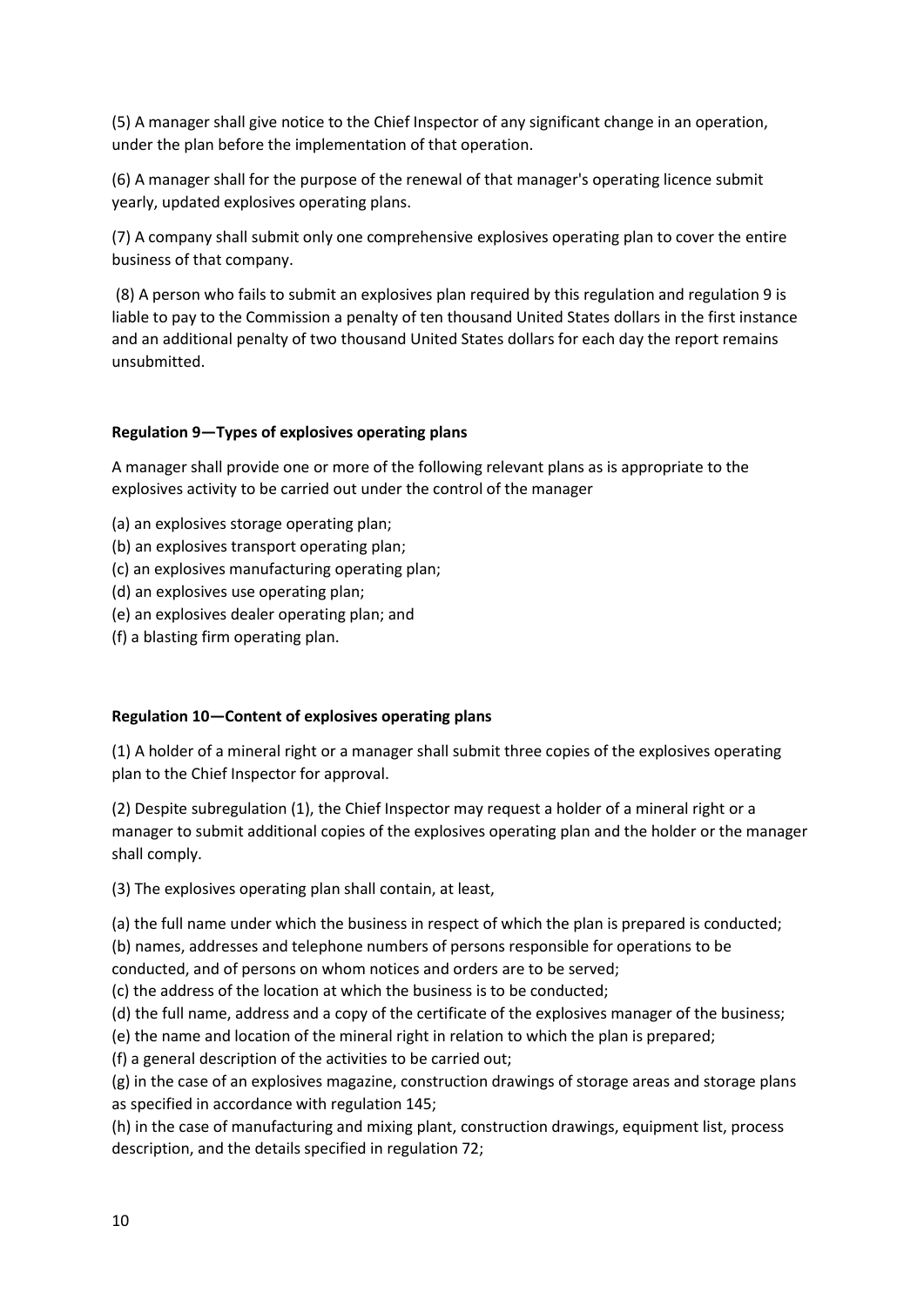(i) in the case of transportation, specifications of vehicles used for the transportation of the explosives and the type of explosives to be transported; and (j) in the case of use of explosives, a description of

(i) the safety measures at a blast site; (ii) the type of explosives, initiating system, the accessories to be used and preparation of primer, charging and stemming;

(iii) the equipment to be used on a blast site;

(iv) the preparations and firing and blast area security, as specified in regulation 189;

(v) the ventilation conditions in underground mines;

(vi) the safety distances and measures to limit the travelling distance of flying rock; and (vii) the study of the area to be affected and measures to reduce ground vibration and air overpressure caused by blasting to an acceptable level.

(4) For each activity under this regulation, the operating plan shall include:

(a) a code of safe working practice;

- (b) a system of record keeping,
- (c) a security plan; and
- (d) an emergency response plan

# **Regulation 11—Code of safe working practice**

(1) A manager shall ensure that each activity for which that manager is responsible and which involves explosives is carried out according to a written code of safe working practice and that each activity has its own description of safe working practice consisting of

(a) the title of the job;

- (b) a description of the location of the job;
- (c) a description of the basic function of the job;
- (d) the general precautions to be taken into account in the respective job;
- (e) a description of documentation applicable;
- (f) the equipment and authorised tools required;
- (g) a description of products to be handled that involve risks;
- (h) the personal protective equipment required;
- (i) the notable incidents which have to be communicated to the supervisor;
- (j) a detailed description of preparatory activities before the start of the job;

(k) a detailed description of the activities to be carried out, the risks involved and the measures provided for the prevention of the risk ; and

(l) a detailed description of the activities required after the completion of the job and the clean up.

(2) A manager shall for the purpose of implementing safe work procedures ensure that:

(a) employees receive training before being assigned to a job;

(b) an employee who is trained but is assigned to a new area of work receives the required induction; and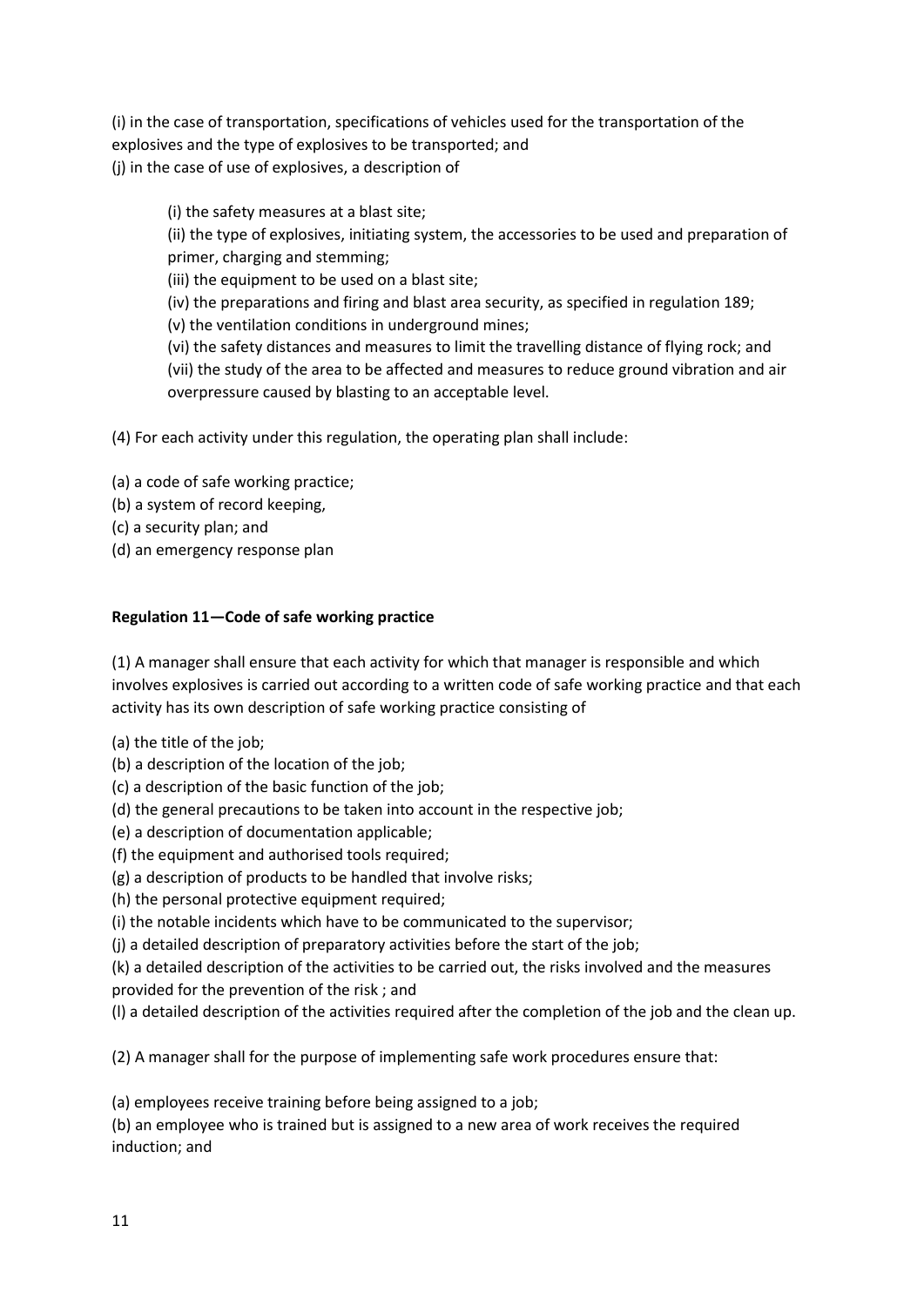(c) safe work practice codes are reviewed once a year and are modified when equipment, installations, products, tools or risks change.

(3) A manager who contravenes this regulation commits an offence and is liable on summary conviction to a fine of not less than two hundred penalty units and not more than five hundred penalty units or to a term of imprisonment of not less than fifteen months and not more than two years or to both.

## **Regulation 12—Security plan**

(1) A manager shall, in relation to explosives, conduct a risk assessment of the entire operation for which the manager is responsible and develop a security plan.

(2) A manager shall appoint a competent person as security coordinator to be in charge of security in respect of activities involving explosives for which the manager is responsible.

## **Regulation 13—Emergency response plan**

(1) A manager shall

(a) in relation to explosives for which that manager is responsible, prepare an emergency response plan which shall be included in the operating plan to be submitted to the Chief Inspector; and (b) ensure that the emergency response plan is implemented during an emergency connected to explosives.

(2) An emergency response plan shall

(a) give a description and an assessment of emergency scenarios and risks and shall include an emergency plan in relation to

(i) fire;

(ii) transportation accident involving explosives;

(iii) a spill; and

(iv) a detonation;

(b) provide for the establishment of an emergency co-ordination centre;

(c) provide for emergency notification procedures and communication systems;

(d) provide for emergency equipment and resources;

(e) provide response procedures for emergency situations;

(f) provide for clean-up, remediation and other procedures for returning operations to their normal state; and

(g) provide for training of staff.

(3) An Emergency Response Plan shall be reviewed after each exercise or emergency and when changes are made that affect the existing plan.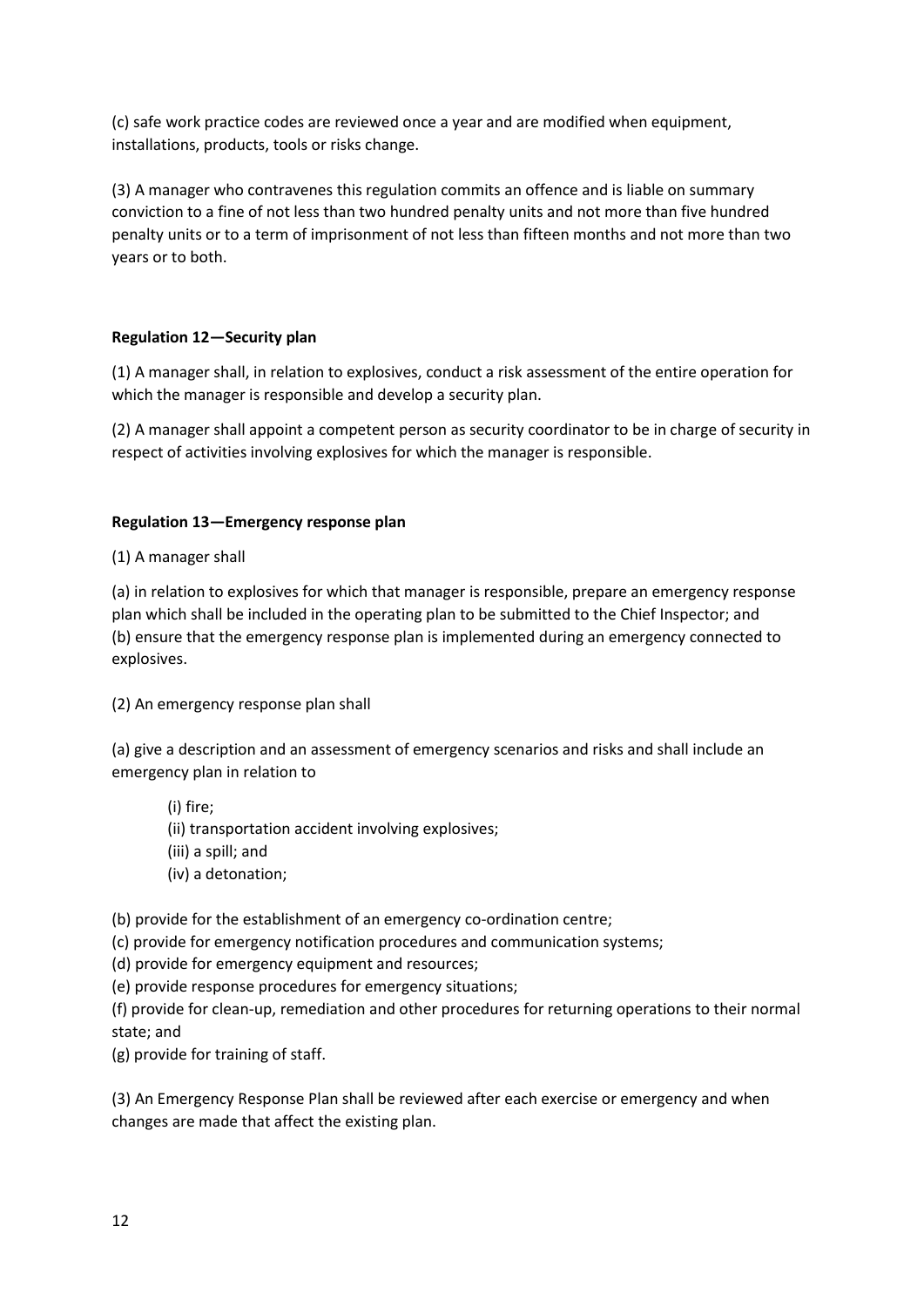(4) The Chief Inspector may prepare guidelines which set out minimum standards for an emergency response plan.

## **Regulation 14—Annual inspection**

(1) A specialist approved by the Chief Inspector shall, once in a year, together with an Inspector thoroughly examine each installation and equipment in a place where explosives are stored, transported, manufactured or used.

(2) The Chief Inspector shall issue an inspection certificate as set out in Form A in the Second Schedule after the completion of the inspection, if the Chief Inspector is satisfied with the result of the inspection.

## Certificates, licences and permits

## **Regulation 15—Certificates of competency, business licences and permits**

(1) A manager shall ensure that an activity for which that manager is responsible and which involves explosives is carried out only

(a) under the supervision of a person who has the required certificate of competency in accordance with subregulation (2);

(b) by a person who has the specific business licence for the respective activity in accordance with subregulation (5); and

(c) if the permit for the activity, where applicable, is granted in accordance with sub-regulation (4).

(2) The commission may issue a certificate of competency to a person, if the person satisfies a board of examiners appointed by the Commission that that person qualifies for the certificate.

(3) A certificate issued under subregulation (2) is subject to other conditions that the Commission may determine.

(4) A certificate of competency which may be issued under subregulation (2) is

(a) an explosives certificate of competency, in the form of

(i) a blastman certificate of competency to use explosives in an underground mine;

(ii) a blastman certificate of competency to use explosives in a surface mine; or

(iii) a certificate of competency to handle explosives for storage and transportation; and

(b) an explosives manager's certificate of competency which authorises an explosives manager to

- (i) supervise the use of explosives in a mine, quarry or works;
- (ii) operate an explosives manufacturing or mixing plant; and
- (iii) store, transport and to deal commercially with explosives.

(5) The Commission may issue to a manager who holds a certificate of competency in accordance with subregulation (2) and who represents a company with an operating licence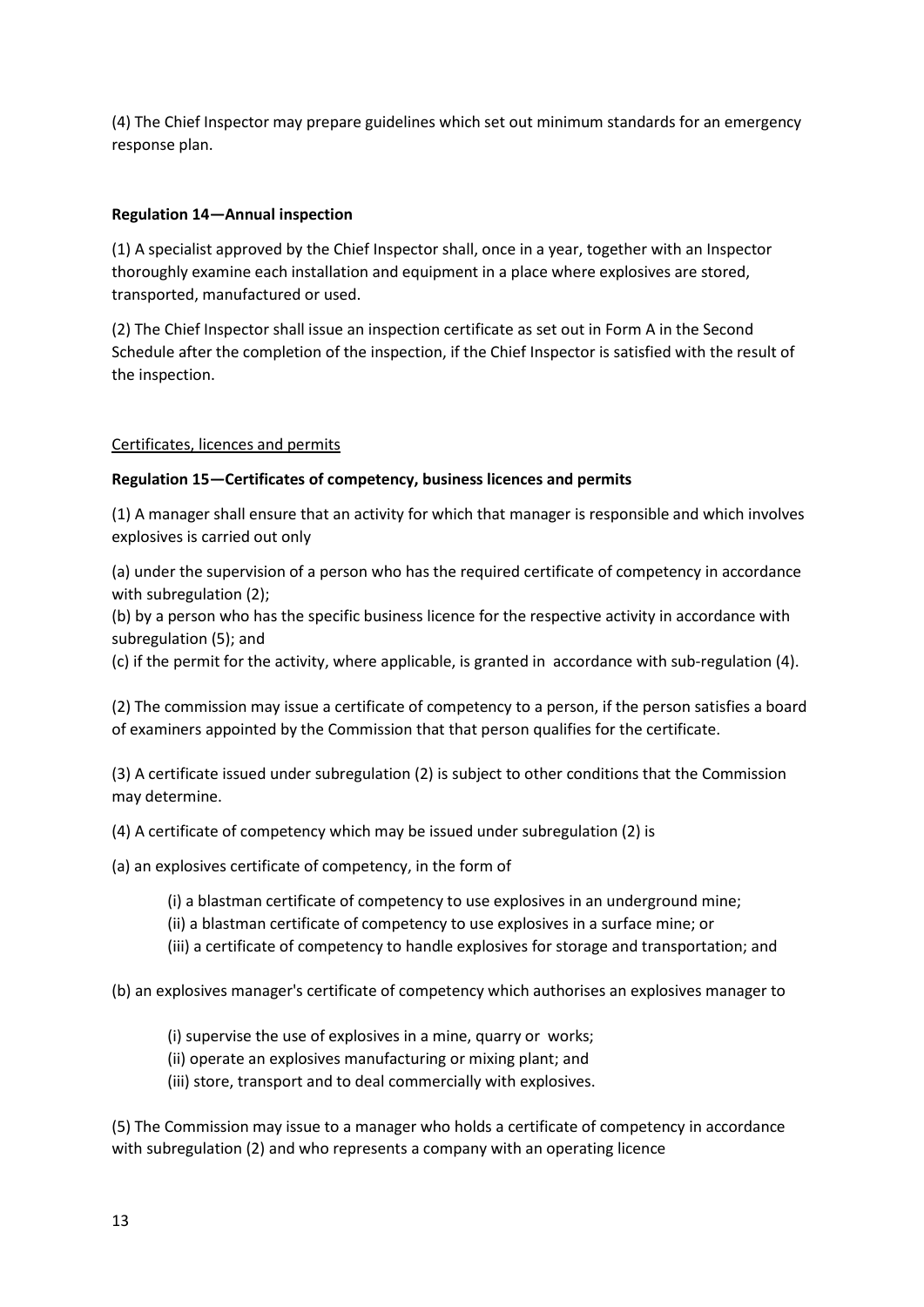- (a) to buy and use explosives;
- (b) to store explosives;
- (c) to buy, sell, deal with explosives and act as a broker of explosives;
- (d) to manufacture explosives;
- (e) to import and export explosives;
- (f) to transport explosives; and
- (g) for a blasting firm.

(6) A licence issued under subregulation (5) is subject to other conditions that the Commission may determine.

(7) A person may engage in the acquisition, storage or transportation of explosives only if the Commission has issued that person with a permit to

(a) acquire a specific type and amount of explosives,

- (b) sell a specific type and amount of explosives,
- (c) store explosives, and
- (d) transport explosives.

(8) Subregulation (7) (d) does not apply to transportation of explosives at a mine site.

(9) A person who contravenes subregulation (1) or (2) commits an offence and is liable on summary conviction to a fine of not less than five hundred penalty units and not more than one thousand penalty units or to a term of imprisonment of not more than four years or to both.

### **Regulation 16—Register of certificates, licences and permits**

The Chief Inspector shall maintain detailed records of certificates, licences and permits issued under these Regulations and matters relating to the expiration, suspension and cancellation of a certificate, licence or permit.

### **Regulation 17—Fees**

The fee payable in respect of a certificate, licence and permit shall be as specified in the First Schedule.

### **Regulation 18—Records to be kept by Chief Inspector**

The Chief Inspector shall keep a detailed record of forfeitures and suspensions of certificates of competency and business licences issued under these Regulations and cause the relevant details of each licence to be recorded.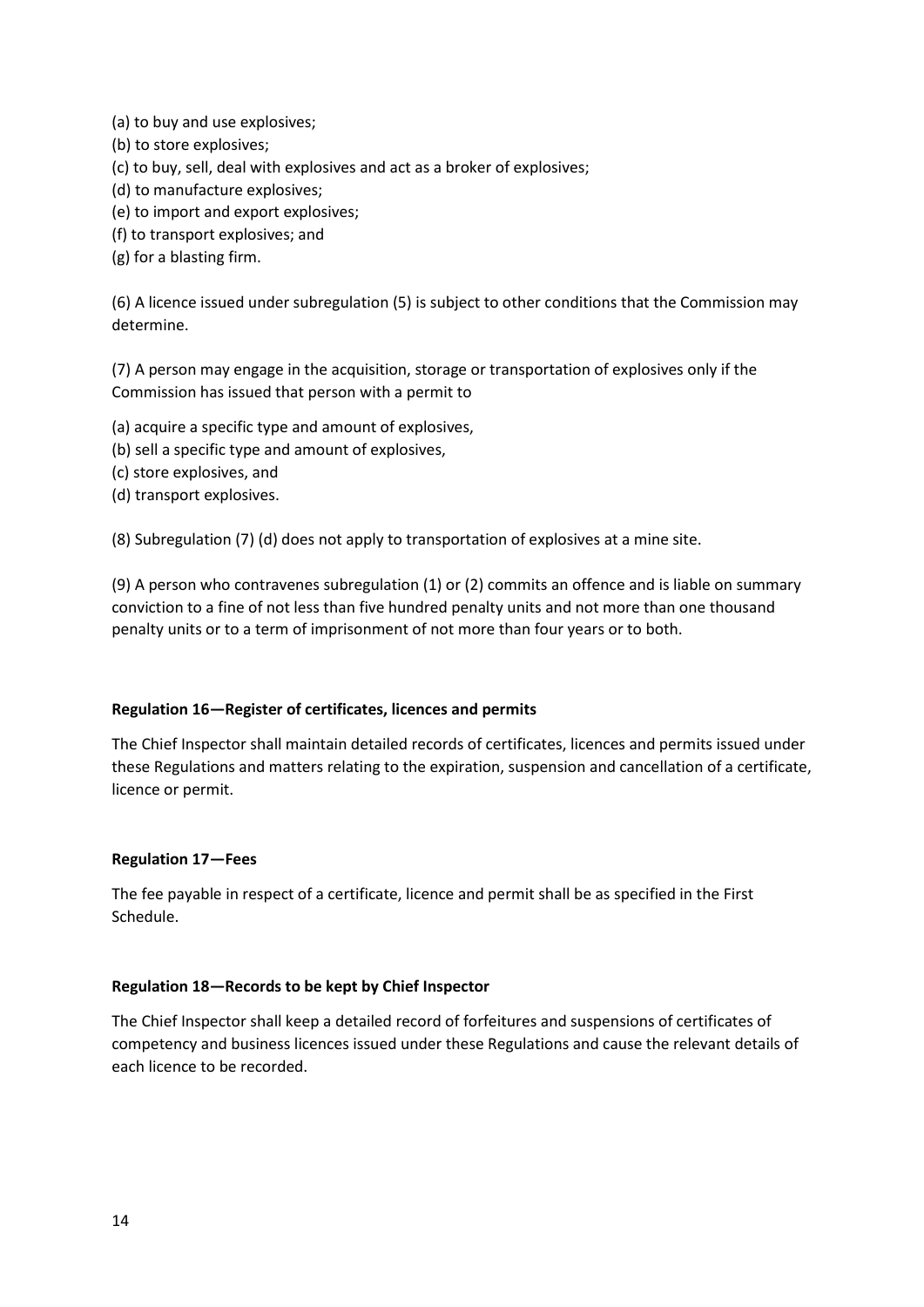## **Regulation 19—Grievance settlement in respect of decision of Inspector**

(1) A person who is aggrieved by a decision or order of an Inspector made under these Regulations may appeal in writing as set out in Form B in the Second Schedule within fourteen days to the Chief Inspector who shall within twenty-one days after receipt of the appeal, hear and dispose of the appeal.

(2) Where an appeal is made under subregulation (1), the Chief Inspector may

(a) rescind or affirm the decision or order which is being appealed against; or (b) make a new decision or order in substitution.

(3) A person aggrieved by the decision or order of the Chief Inspector may appeal in writing to the Chief Executive Officer of the Minerals Commission who may uphold or reject the appeal.

(4) The Chief Executive Officer of the Minerals Commission may impose additional conditions as the Chief Executive Officer considers necessary where the appeal is rejected.

### **Regulation 20—Explosives manager's certificate of competency**

(1) A manager shall ensure that in relation to explosives for which that manager is responsible

(a) each activity which involves the explosives is carried out under the supervision of an Explosives Manager who has a certificate of competency;

(b) a person does not carry out, or at the request of another person carry out, the duties of an Explosives Manager, unless that person or that other person proves to the satisfaction of the Chief Inspector that that person or that other person

(i) is the holder of a recognised degree or diploma in mining or an equivalent qualification and in addition has complied with the examination requirements;

(ii) has at least four years practical industrial experience;

(iii) has worked as a blastman for at least two years;

(iv) is the holder of a certificate of competency to conduct blasting operations issued by the Chief Inspector;

(v) has satisfied a board of examiners appointed by the Commission of that person's or other person's knowledge of explosives and these Regulations;

(vi) has a certificate from a qualified medical practitioner stating that that person or that other person has sound sight and hearing and is not subject to any bodily or mental infirmity likely to interfere with the efficient discharge of that person's or that other person's duties; and

(vii) is the holder of a recognised first aid certificate.

(2) At least one of the members of the board of examiners appointed under subparagraph (v) of paragraph (b) of subregulation (1) shall be a senior mine officer.

(3) A certificate of competency shall be for a period of not more than five years and may be renewed for a further period of five years if the holder is exercising duties as an Explosives Manager.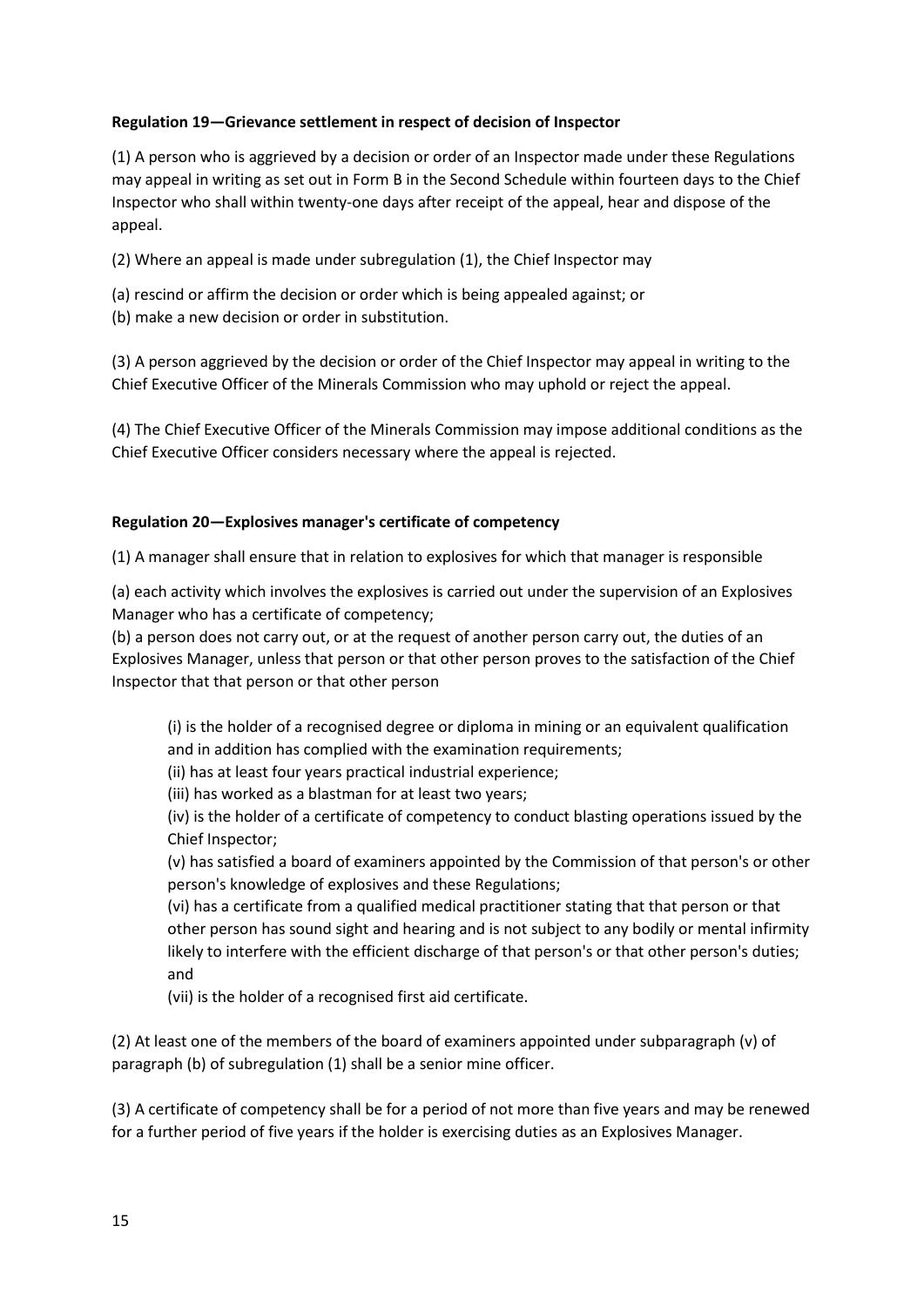## **Regulation 21—Explosives certificate of competency**

(1) A manager shall in relation to explosives for which that manager is responsible ensure that a person

(a) does not conduct or instruct another person to conduct blasting operations or to prepare an explosive charge, or

(b) is not put in charge of, or permitted to instruct another person to be in charge of, a section or working place of a mine where blasting operations are being carried on unless that person or that other person is the holder of a certificate of competency as set out in Form C in the Second Schedule granted by the Commission in accordance with subregulation (2).

(2) An applicant for a certificate of competency shall be examined by a board consisting either of an Inspector and a person nominated by the Chief Inspector or an Inspector and a senior mine officer.

(3) The board shall

(a) keep a record of the persons examined; and

(b) forward to the Chief Inspector its recommendations in respect of the person so examined.

(4) The Chief Inspector may on receipt of the recommendations request the Commission to issue a certificate of competency to the applicant and the certificate

(a) may be endorsed by the Chief Inspector with special restrictions as to the purpose and place of use; and

(b) shall contain a means of identification of the holder that the Chief Inspector may require.

(5) An Inspector may endorse, suspend or withdraw the certificate of a person to whom a certificate of competency has been issued if that person is proved to the satisfaction of the Inspector to have

(a) been inattentive or negligent in the execution of duty, or

(b) engaged in a misconduct which is likely to be detrimental to the efficient discharge of duty.

(6) An Inspector who endorses, suspends or withdraws a certificate of competency under subregulation (5) shall within forty eight hours report that action to the Chief Inspector.

(7) A person dissatisfied with the decision of an Inspector under this regulation may apply to the Chief Inspector for a review of the decision.

(8) A certificate of competency shall not be issued to a person who in the opinion of a qualified medical practitioner, has defective eyesight or hearing or is subject to any bodily infirmity likely to interfere with the efficient discharge of that person's duty

(9) A certificate of competency shall be for a period of not more than five years and may be renewed for a further period of five years if the holder is exercising duties as a blast man.

(10) A certificate of competency as set out in Forms C1, C2 and C3 in the Second Schedule may be issued to a competent person for the

(a) use of explosives in underground mines;

(b) use of explosives in surface mines; and

(c) handling of explosives for storage and transportation.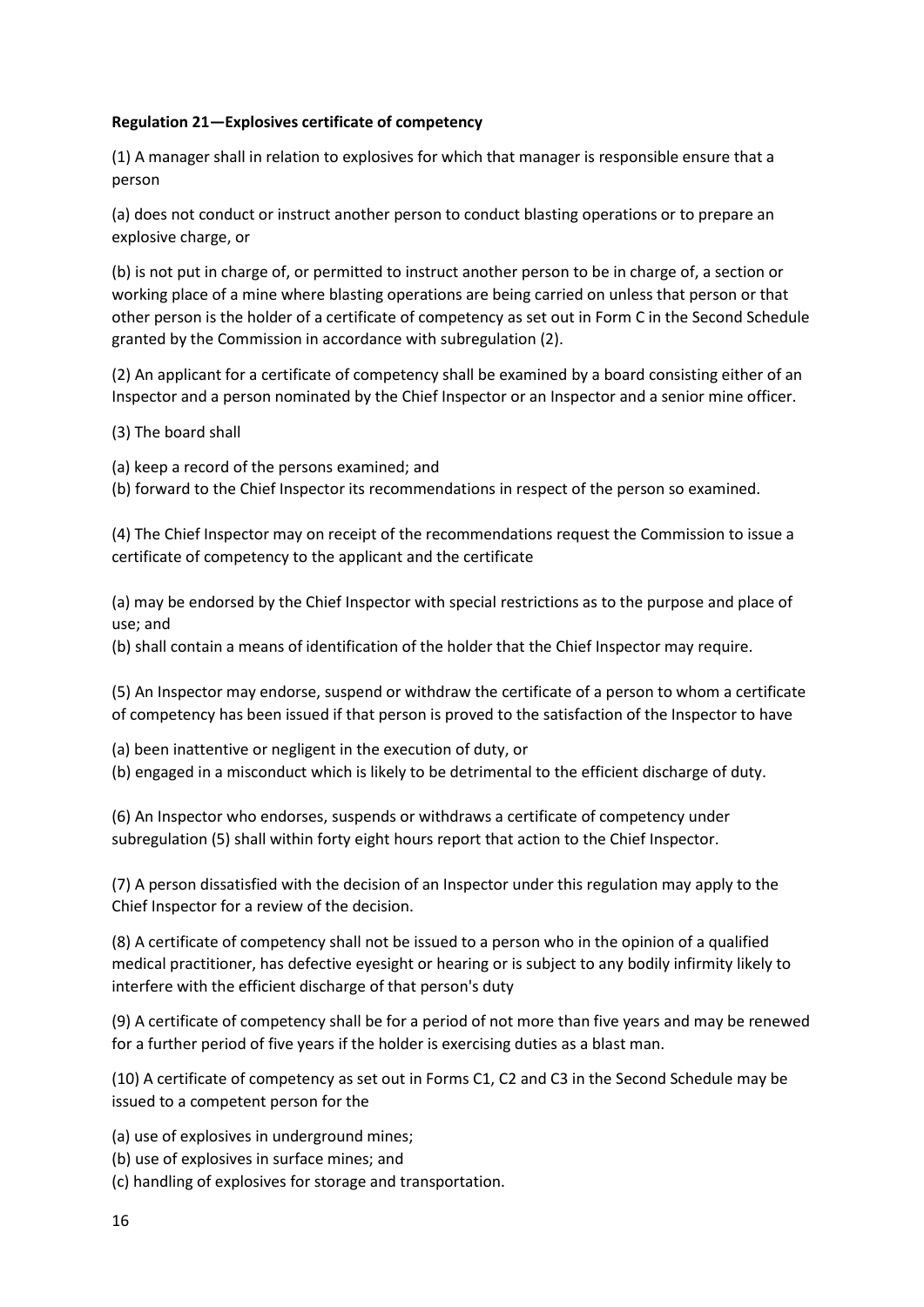(11) A company may on behalf of a qualified employee of the company apply to the Commission in writing as set out in Form D in the Second Schedule, for an examination to be conducted for that employee for a certificate of competency for any of the purposes stated in sub-regulation (10).

(12) The Commission shall, in conducting the examination consider the knowledge and experience of the employee.

(13) The Commission may, after conducting the examination issue a certificate of competency in the prescribed form for the appropriate purpose and in accordance with the requirements of these Regulations.

(14) The Commission shall endorse on the certificate of competency, the purpose of the certificate and the certificate may be subject to restriction in relation to the purpose, place of use or period of use as determined by the Commission.

## Operating licence

## **Regulation 22—Operating licence for mines and civil works companies**

(1) A person who intends to buy and use explosives shall apply to the Commission for an operating licence to buy and use explosives.

(2) An application for a licence to buy and use explosives shall be in writing as set out in Form E in the Second Schedule and

(a) be made by the manager or the explosives manager, and

(b) include an acceptable operating plan in accordance with regulations 8, 9 and 10

(3) On receipt of an application for the purchase and use of explosives, the Commission shall verify whether the applicant

(a) holds a valid operating licence to store explosives; or

(b) has a letter from the holder of an operating licence to store explosives in the holder's magazine; and

(c) is a holder of an explosives manager's certificate of competency.

(4) The Commission shall issue an operating licence for the purchase and use of explosives if the conditions of subregulations (2) and (3) are met.

(5) An operating license for the purchase and use of explosives is valid for only the activities and at the place stipulated in the licence, and for a period of one calendar year.

(6) The holder of an operating licence under this regulation shall apply in the same manner as for a new licence as set out in Form D in the Second Schedule for the renewal of the licence not later than one month before the end of each year.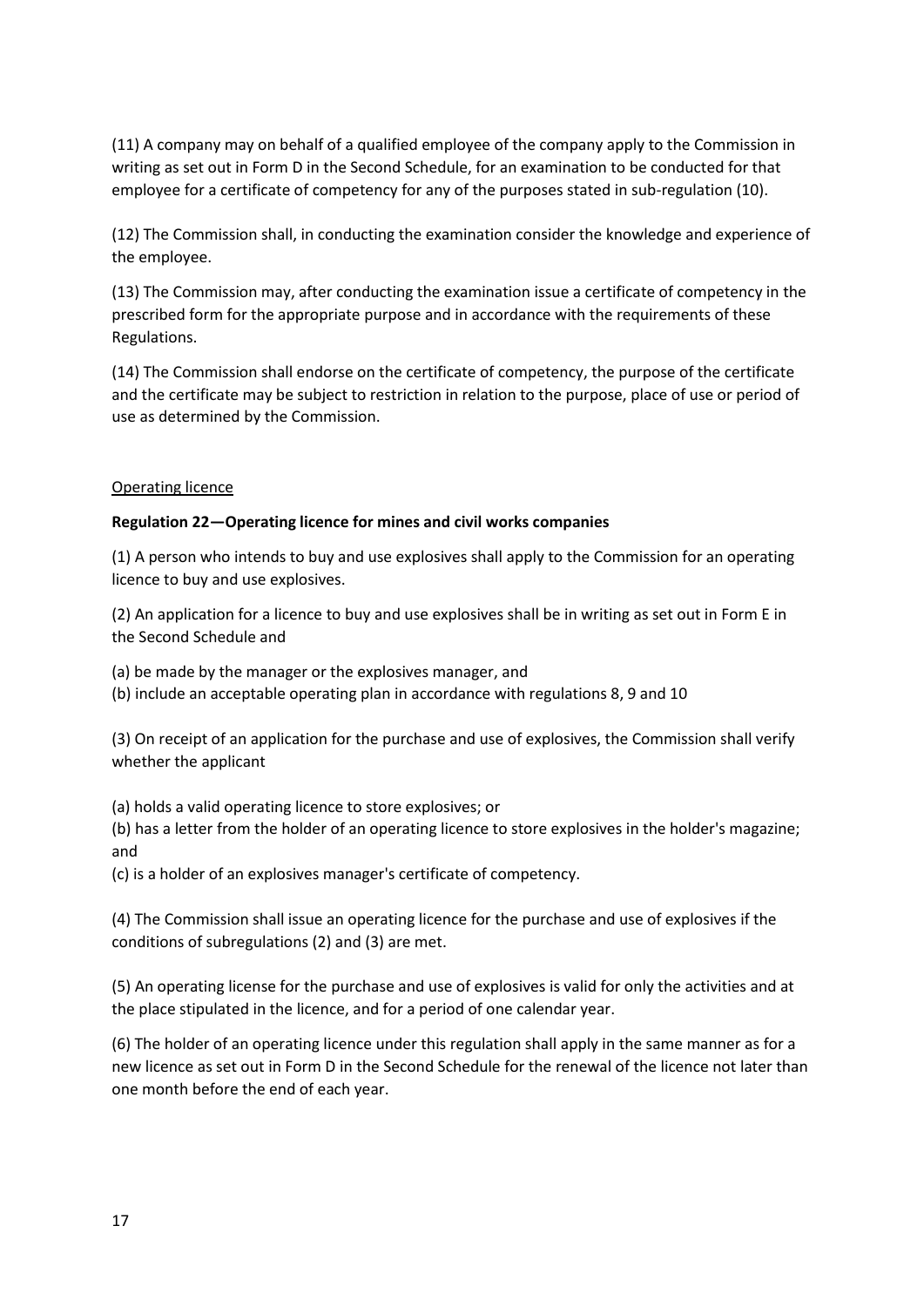## **Regulation 23—Operating licence for the storage of explosives**

(1) A person shall not construct a building or other structure to be used as a magazine for the storage of explosives if that person does not have an operating licence granted for that purpose by the Commission.

(2) The licence shall be obtained on application to the Commission.

(3) The application shall be in writing as set out in Form F in the Second Schedule and

- (a) be made by the manager or the explosives manager;
- (b) include an acceptable operating plan in accordance with these Regulations; and

(c) include accurate and detailed drawings, specifications and a site plan for the proposed magazine.

(4) The construction of a building or structure to be used as a magazine shall not deviate from the drawings and specifications for that building as submitted in the application or with any other requirements determined by the Commission on the advice of the Chief Inspector

(5) An Inspector shall before a licence is granted under this regulation, carry out an inspection of the construction, fencing and earthing of the building or structure to be used as the magazine and test the lightning protection provided at the proposed magazine and submit the findings and recommendations of the Inspector to the Chief Inspector.

(6) The Chief Inspector shall forward the findings and recommendations of the Inspector under subregulation (5) to the Commission and the Commission shall on receipt of the findings and recommendations grant or refuse to grant the licence as appropriate.

(7) The licence shall state the types and maximum quantities of explosives which may be stored in that magazine, together with other conditions that the Commission considers necessary.

(8) The holder of an operating licence for the storage of explosives shall comply with the conditions of the licence for the magazine and with these Regulations.

(9) The holder of an operating licence for the storage of explosive to be

(a) shall only store explosives purchased or acquired in accordance with these Regulations; and (b) may store explosives for another holder where written authority as set out in Form F in the Second Schedule has been given for that storage by the Chief Inspector

(10) A signed copy of the authority given under paragraph (b) of subregulation (9) shall be displayed alongside the licence, inside the magazine, during the period the explosives are stored there.

(11) An operating licence issued under this regulation may be revoked by the Commission

(a) if the owner or occupier of the magazine contravenes any of the requirements or conditions specified in the licence; OR

(b) if the licence was issued in respect of a magazine in a mining concession and the mining operations in the concession have ceased.

(12) The Commission may issue a new licence varying the requirements and conditions contained in a previous licence and the previous licence shall cease to have effect on the issue of the new licence.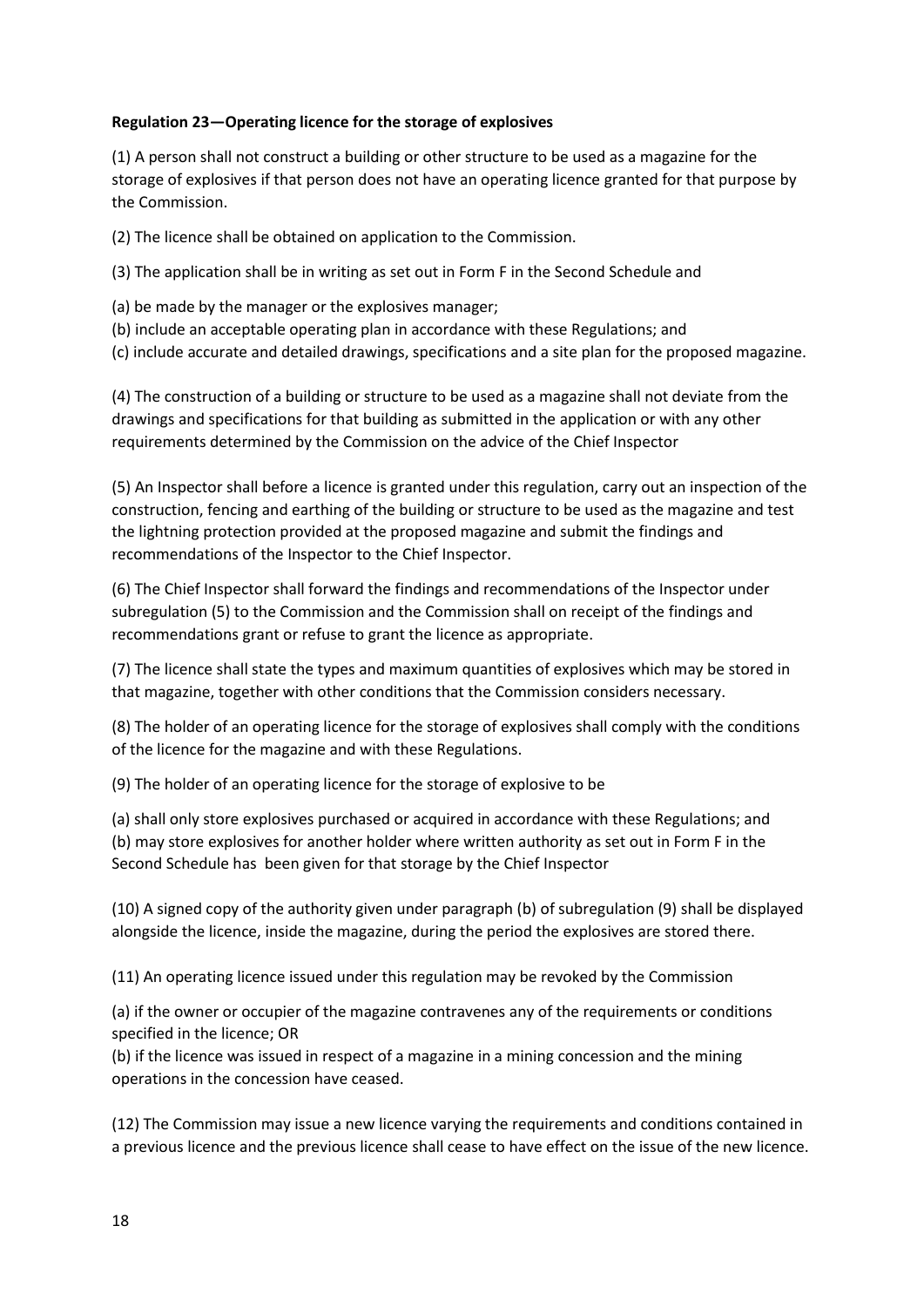(13) An operating licence to store explosives is valid for one calendar year and may be renewed on application.

(14) The application for the renewal of the licence shall be made in the same manner as an application for a new licence and be in writing as set out in Form F of tdhe Second Schedule and be made to the Company mission not later than one month before the end of the year to which the licence relates.

## **Regulation 24—Operating licence to sell, deal with or act as broker of explosives**

(1) A person shall not sell or deal in explosives unless that person has a licence granted for that purpose by the Commission

(2) The licence shall be obtained on application to the Commission.

(3) The application for the licence shall

(a) be in writing as set out in Form G in the Second Schedule;

- (b) be made by a qualified explosives manager; and
- (c) include an acceptable operating plan in accordance with regulations 8, 9 and 10.

(4) A dealer in explosives shall keep records and submit monthly returns in the manner and form set out in Form H in the Second Schedule.

(5) A dealer in explosives shall

(a) keep that dealer's supply of explosives in a magazine that is erected, licensed and maintained in accordance with these Regulations or in another place for the storage of explosives licensed by the Chief Inspector;

(b) not supply explosives to a person who does not have a permit or licence, issued by or under the authority of the Commissioner; and

(c) not sell explosives which are expired or are in any way damaged or defective, unless written approval has been obtained from the Commission.

(6) A dealer in explosives

(a) shall not sell explosives which are damp, exude liquid, or which the dealer has reason to believe are defective or unsafe; and

(b) shall where any explosive is found to be in the condition referred in paragraph (a) report the situation without delay to an Inspector.

(7) Explosives found to be in any manner defective under subregulation (6) shall be disposed of as directed by the Inspector.

(8) The licence to sell, deal in or act as a broker of explosives is valid for one calendar year and is renewable on application.

(9) The application for the renewal of the licence under subregulation (3) shall be in the same manner as an application for a new licence and be in writing as set out in Form G in the Second Schedule and be made to the Commission not later than one month before the end of the year.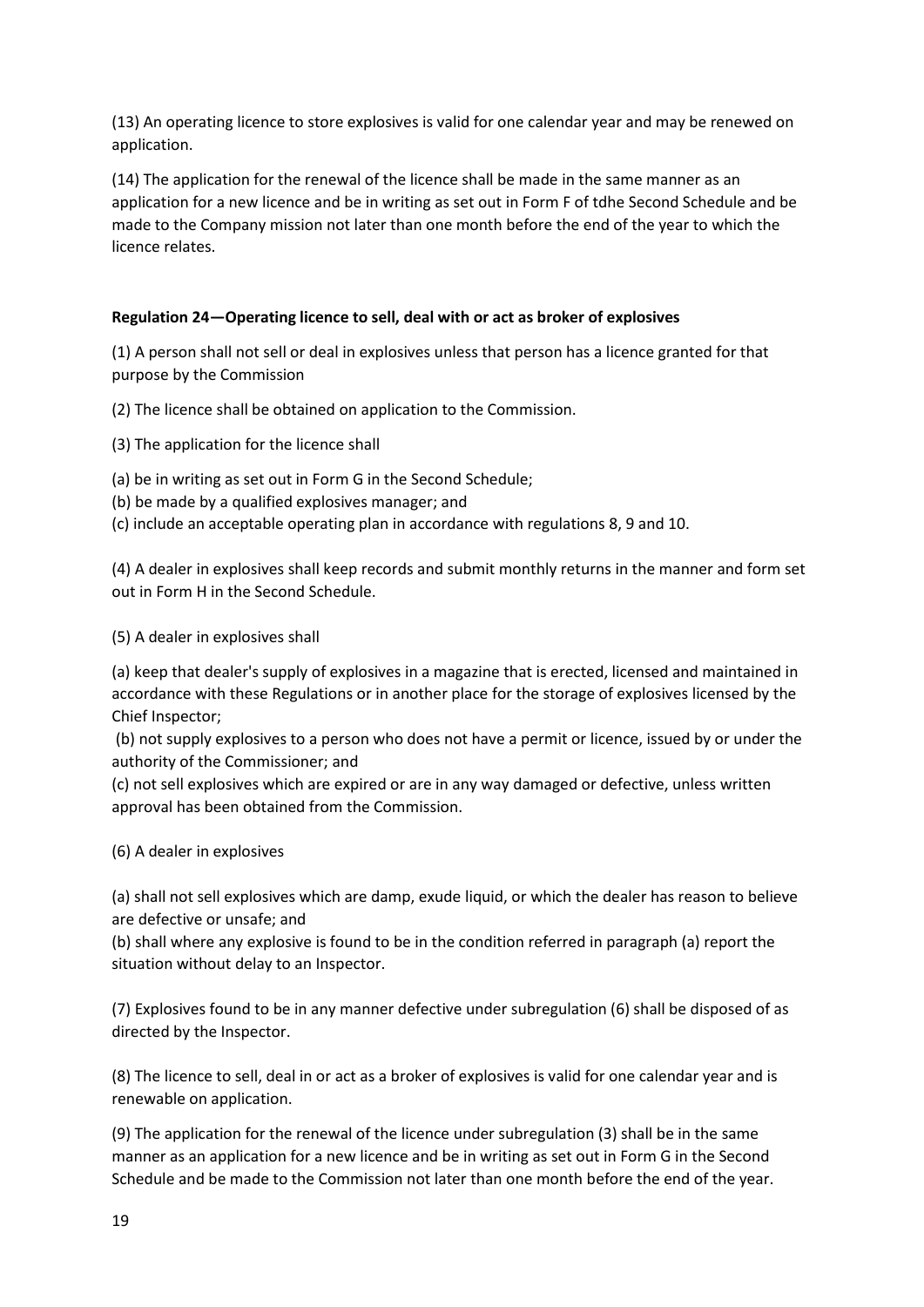## **Regulation 25—Monthly returns in respect of import or export of explosives under an operating licence**

(1) A person granted a licence to import and export explosives shall submit monthly returns to the Commission.

- (2) The monthly returns shall
- (a) be in writing as set out in Form I in the Second Schedule,
- (b) contain details of
	- (i) the explosives in stock at the beginning and at the end of each month; and (ii) the explosives received and issued by the licencee;

(c) be submitted to the Commission not later than the fifteenth day of the month immediately following the month to which the returns relate.

### **Regulation 26—Operating licence to manufacture explosives**

(1) A person shall not manufacture explosives unless that person has a licence granted for that purpose by the Commission.

(2) The licence shall be obtained on application to the Commission.

(3) The Commission, on receipt of an application may issue the licence, subject to the conditions and for the period determined by the Commission.

- (4) The application for the licence shall
- (a) be in writing as set out in Form J in the Second Schedule;
- (b) be made by an explosives manager; and

(c) include an acceptable operating plan in accordance with regulations 9 and 10.

(5) A person granted a licence to manufacture explosives shall comply with the conditions of the licence and the requirements of these Regulations in relation to the manufacture, storage, use or disposal of the explosives.

(6) The licence to manufacture explosives is valid for one calendar year and is renewable on application.

(7) The application for the renewal of the licence shall be made in the same manner as an application for a new licence and be in writing as set out in Form J of the Second Schedule and be made to the Commission not later than one month before the end of the year.

### **Regulation 27—Operating licence for transportation of explosives**

(1) A person shall not transport explosives if that person does not have an operating licence granted for that purpose by the Commission

(2) The licence shall be obtained on application to the Commission.

(3) The application shall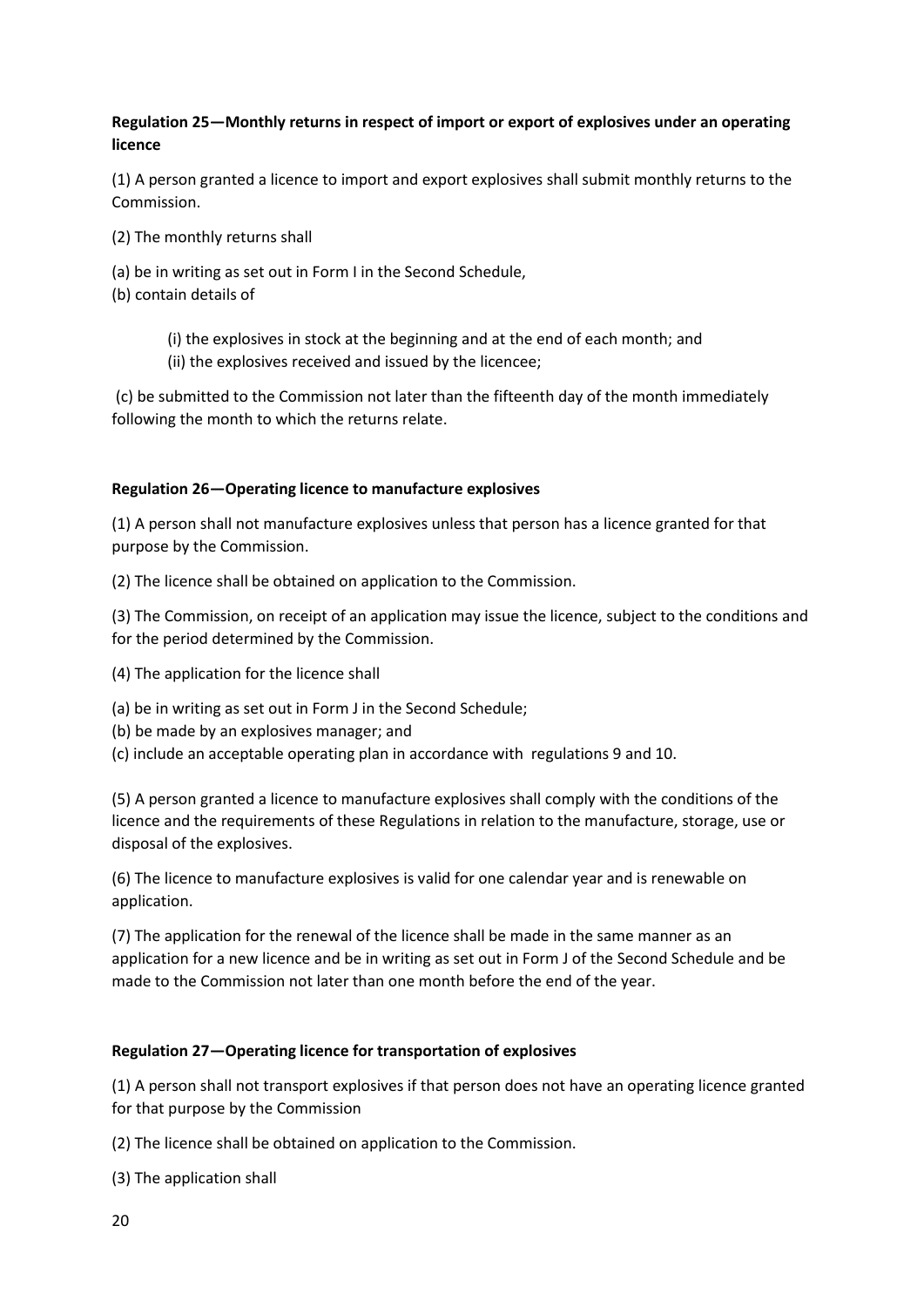- (a) be in writing as set out in Form K in the Second Schedule;
- (b) be made by an explosives manager; and
- (c) include an acceptable operating plan in accordance with these Regulations.
- (4) The operating licence is
- (a) valid only for the area and for the period stipulated in the licence; and
- (b) subject to renewal on application.

(5) The application for the renewal shall be the same as for a new licence and shall be

- (a) in writing as set out in Form K in the Second Schedule; and
- (b) made to the Commission not later than one month before the end of the year.

(6) The licence shall be renewed if the applicant satisfies the conditions for the renewal of the licence.

### **Regulation 28—Licence for blasting firm**

(1) A person shall not operate a blasting firm or carry out blasting activities as a contractor for a holder of a mineral right or a civil works company if that firm does not have a licence granted for that purpose by the Commission.

(2) The licence shall be obtained on application to the Commission.

(3) The application shall be

(a) in writing as set out in Form L in the Second Schedule;

(b) made by an explosives manager appointed in accordance with regulation 15(1) or a certified quarry manager; and

(c) include an operating plan in accordance with regulations 9 and 10.

(4) The owner of a blasting firm shall in relation to that firm

(a) appoint an explosives manager, if the owner is not qualified to be certified as an explosives manager;

(b) appoint blast men who have certificates of competency;

(c) provide the explosives manager with the assistance, means, special clothing, equipment and instructions to carry out the duties of an explosives manager in accordance with these Regulations; (d) as regards the risk associated with the blasting activities and danger to life and property that emanate from blasting activities, obtain adequate insurance cover;

(e) take reasonable steps to ensure that the provisions of these Regulations are complied with by each employee who does any work in relation to the transportation, storage, use or handling of explosives;

(f) ensure that employees who are to be engaged in blasting are instructed in writing on the scope of their responsibilities;

(g) supply the necessary resources to the explosives manager to enable that manager to maintain equipment in good and proper condition and to obtain the information required for safe blasting activities; and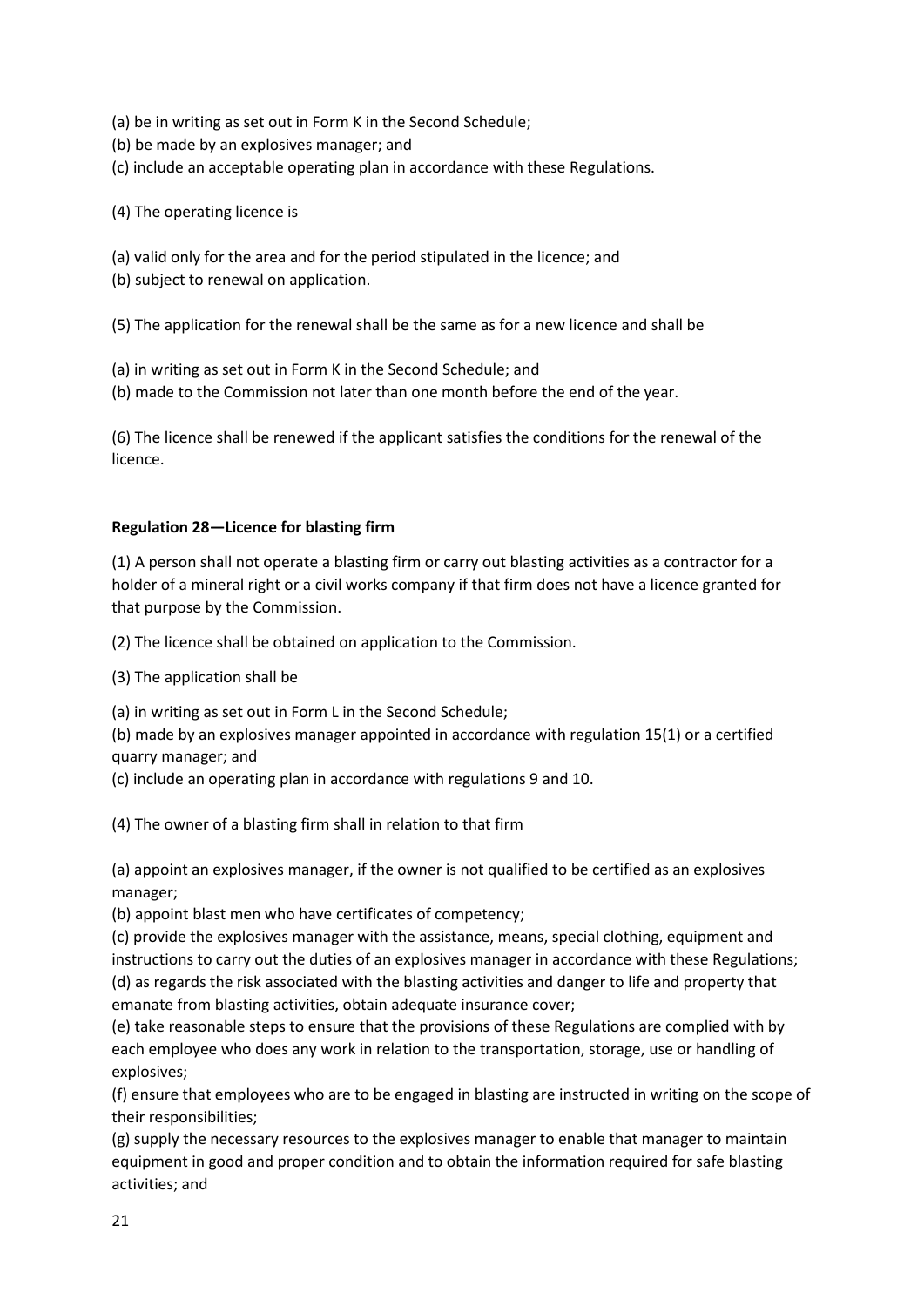(h) ensure that records which relate to blasting activities are kept for at least five years or if required in writing by the Commission for a longer period after the closure of the operation of the mine, business or transport.

(5) The licence is valid for one calendar year and is subject to renewal on application.

(6) The application for the renewal of the licence shall be made in same manner as for a new licence and shall be in writing as set out in Form L in the Second Schedule and be made to the Commission not later than one month before the end of the year.

(7) The Commission shall renew the licence if the applicant satisfies the conditions for a licence under subregulations (1), (2) and (3).

## **Regulation 29—Notice of changes**

The Commission shall be given notice of

(a) a change of ownership;

- (b) a change of name;
- (c) a change of address; and

(d) an appointment of a new manager or explosives manager at least one month before the change becomes effective.

### Permits issued by the Commission

### **Regulation 30—Permit for acquisition of specific type and amount of explosives**

(1) A holder of an operating licence may, in accordance with regulations 22, 23, 24, 26, 27 or 28, apply for a permit as set out in Form M in the Second Schedule, to purchase a specific type and amount of explosives.

(2) The permit in Form M shall specify

(a) the type and the maximum amount of explosives which may be possessed at any time; and

(b) the type and the total amount of explosives which may be purchased under the permit.

### **Regulation 31—Permit for sale or disposal of specific type and amount of explosives**

(1) A person who holds an operating licence in accordance with 24, may apply for a permit as set out in Form N in the Second Schedule to sell or otherwise dispose of a specific type and amount of explosives.

(2) A person who sells or disposes of explosives under a Form N permit shall give notice to the Chief Inspector about the type and the amount of the explosives sold or otherwise disposed of.

(3) Where the permit relates to a limited amount of explosives and the total amount of explosives endorsed on the copies of Form N is equal to the amount of explosives for which the permit has been issued, the person selling or otherwise disposing of the explosives shall retain of the endorsed Form N and forward the other copy to the Chief Inspector.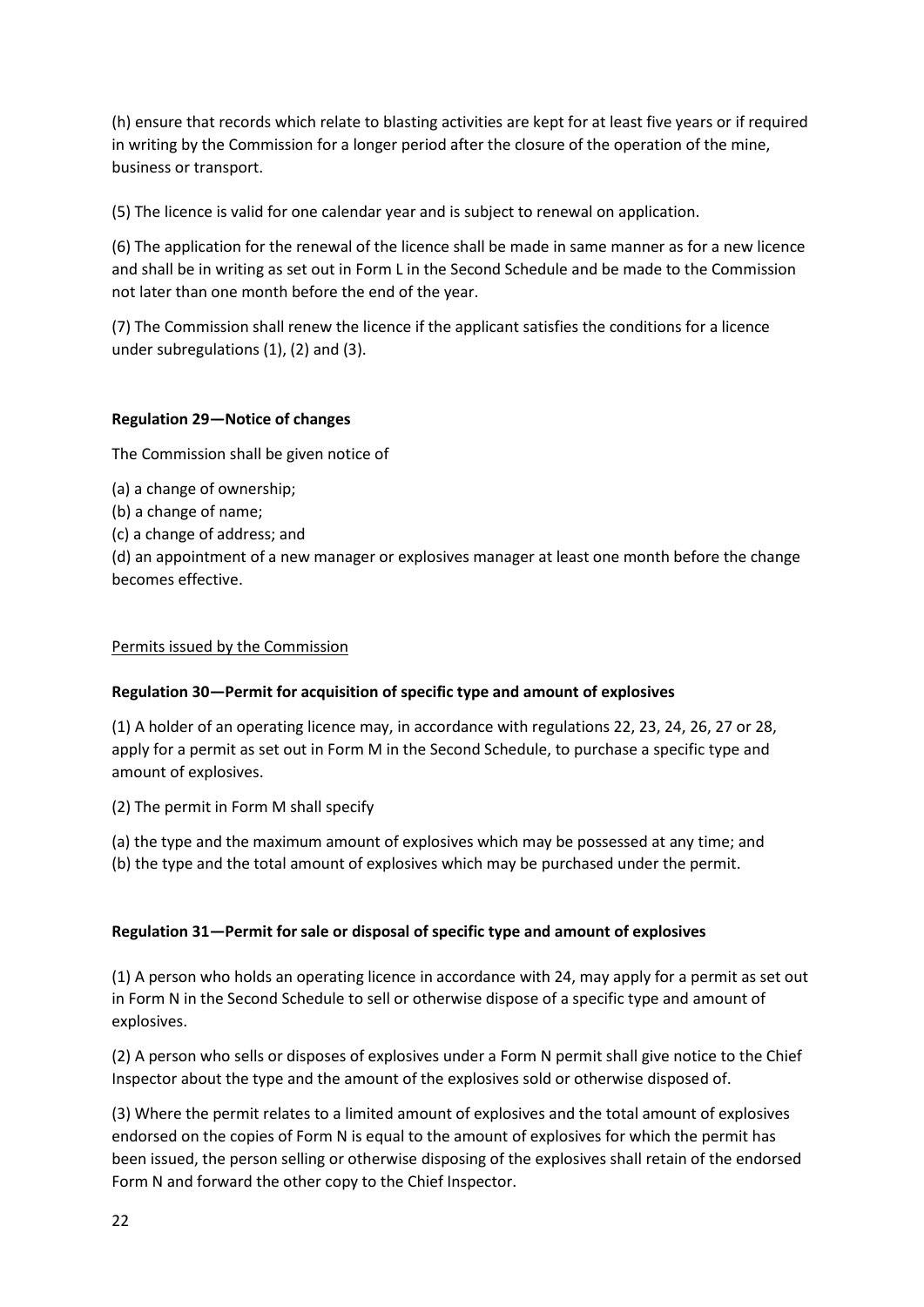### **Regulation 32—Permit for storage of explosives in a magazine**

(1) A person shall not store explosives in a magazine if that person does not have a permit issued for that purpose by the Commission.

(2) The permit shall be as set out in Form O in the Second Schedule and shall be displayed in the magazine.

(3) A permit to store explosives is valid for one year and is renewable on application.

(4) The Commission may impose additional conditions and fix the maximum quantity and the type of explosives to be stored in each magazine.

(5) The application for renewal shall be made in the same manner as for a new licence and shall be in writing as set out in Form O in the Second Schedule and be submitted to the Commission at least one month before the beginning of the new year, if the explosives magazines continue to be used.

## **Regulation 33—Permit to transport explosives**

(1) A person who holds an operating licence under regulation 22 to 27 may apply for a permit as set out in Form P in the Second Schedule to transport a specific type and amount of explosives.

(2) A person who transports explosives under a Form P permit shall give notice to the Chief Inspector about the type and amount of explosives to be transported at least forty-eight hours before the explosives are transported.

## **Regulation 34—Selling or possession of explosives without permit**

(1) A person shall not sell, give out to another person or allow another person to take explosives in that person's possession or under that person's control unless the transaction is in accordance with these Regulations.

(2) A person shall not purchase, acquire, or possess explosives without a permit issued under these Regulations.

(3) Explosives purchased or acquired under a permit as set out in Form M may be held by the person to whom the permit was issued after the expiration of the permit for the period that the Chief Inspector may in writing permit.

(4) A person who contravenes subregulation (1) commits an offence and is liable on summary conviction to a fine of not more than one thousand penalty units or to a term of imprisonment of not more than four years or to both.

### **Regulation 35—Explosives to be used only in accordance with permit**

(1) Except with the written permission of the Chief Inspector, a person shall not use an explosive for a purpose and at a place other than that specified in the permit issued in respect of that explosive.

(2) A person who contravenes subregulation (1) is liable on summary conviction to pay to the Commission a penalty of two thousand and five hundred United States dollars.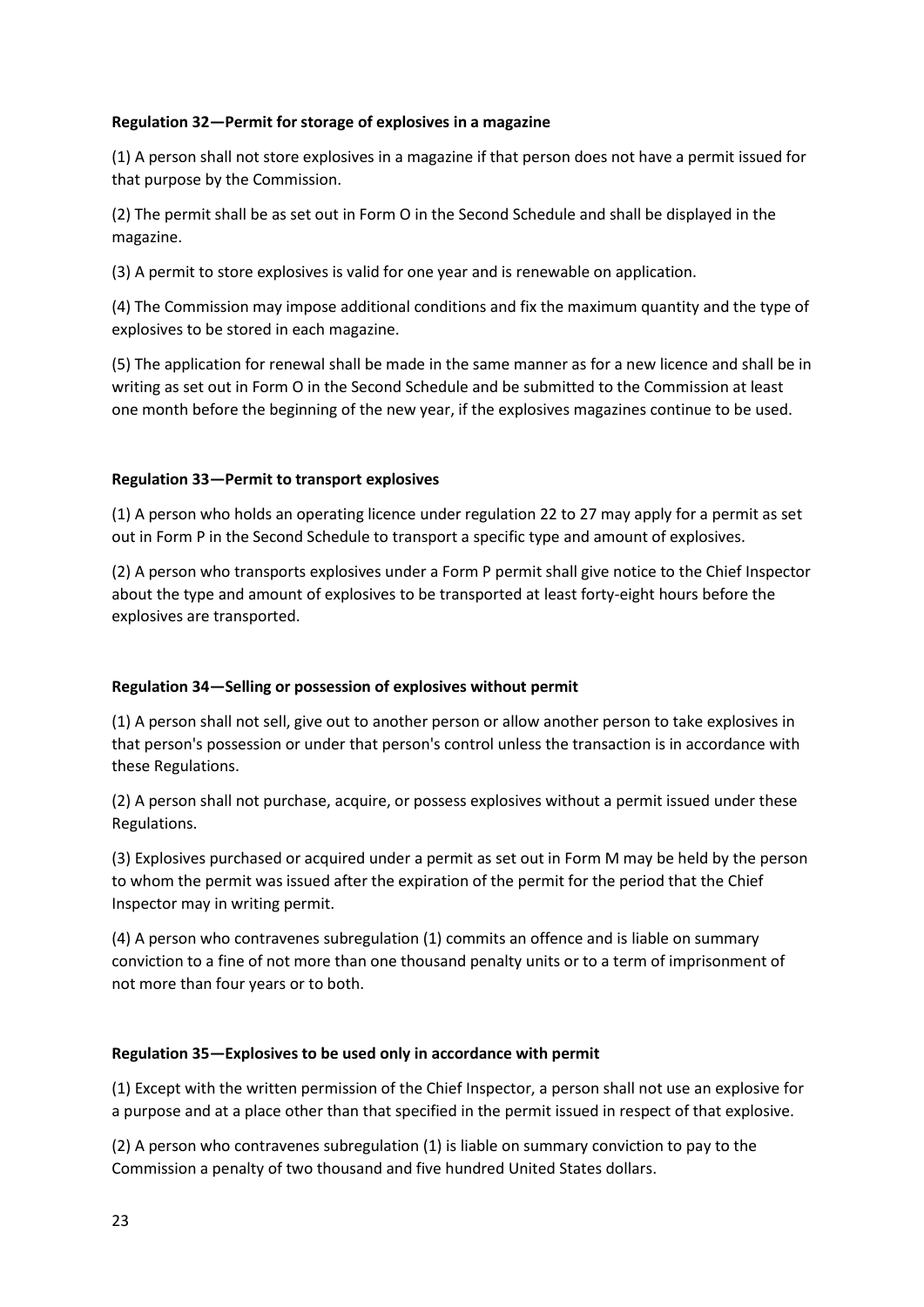## **Regulation 36—Import and export control**

## (1) An Inspector may

(a) remove samples of explosives for the purpose of conducting analyses or tests to determine the quality of the explosives; and

(b) open and inspect a consignment of explosives, whether it is in a container or not, at a place and time determined by the Inspector.

(2) An Inspector who reasonably suspects that a consignment of explosives does not comply with these Regulations, may prohibit that consignment from being issued until it has been demonstrated to the satisfaction of the Inspector that the product is safe for use.

### **Regulation 37—Provision for use of explosives in mine and civil work sites**

(1) Subject to subregulation (2), these Regulations shall not be construed to prevent a holder of an operating licence for buying and using explosives from issuing explosives to that holder's workmen for blasting operations confined to the works controlled by the licence holder.

(2) A holder of an operating licence for buying and using explosives shall keep a book in which that holder shall, on each day enter the amount and type of explosives issued by that holder to the workmen on that day.

(3) An Inspector may at any reasonable time inspect the book kept under subregulation (2).

### Authorisation, packaging and labelling of explosives

### **Regulation 38—Explosives and accessories to be authorised**

A person shall not use an explosive or accessory to an explosive unless the use of the explosive or accessory is authorised by the Chief Inspector.

### **Regulation 39—Classification procedure**

(1) A manufacturer, dealer or an applicant for classification of a product which contains an explosive substance shall provide adequate information

(a) concerning the names and characteristics of explosive substances in the product; and (b) on the results of relevant tests which have been done on the product.

(2) Each explosive substance shall be properly tested by an institution recognised and approved by the Chief Inspector.

### **Regulation 40—Explosives and precursor substances to be classified according to UN classification**

(1) The Commission shall ensure that explosives and precursor substances imported into the country or used in this country are classified in accordance with the latest edition of the Recommendations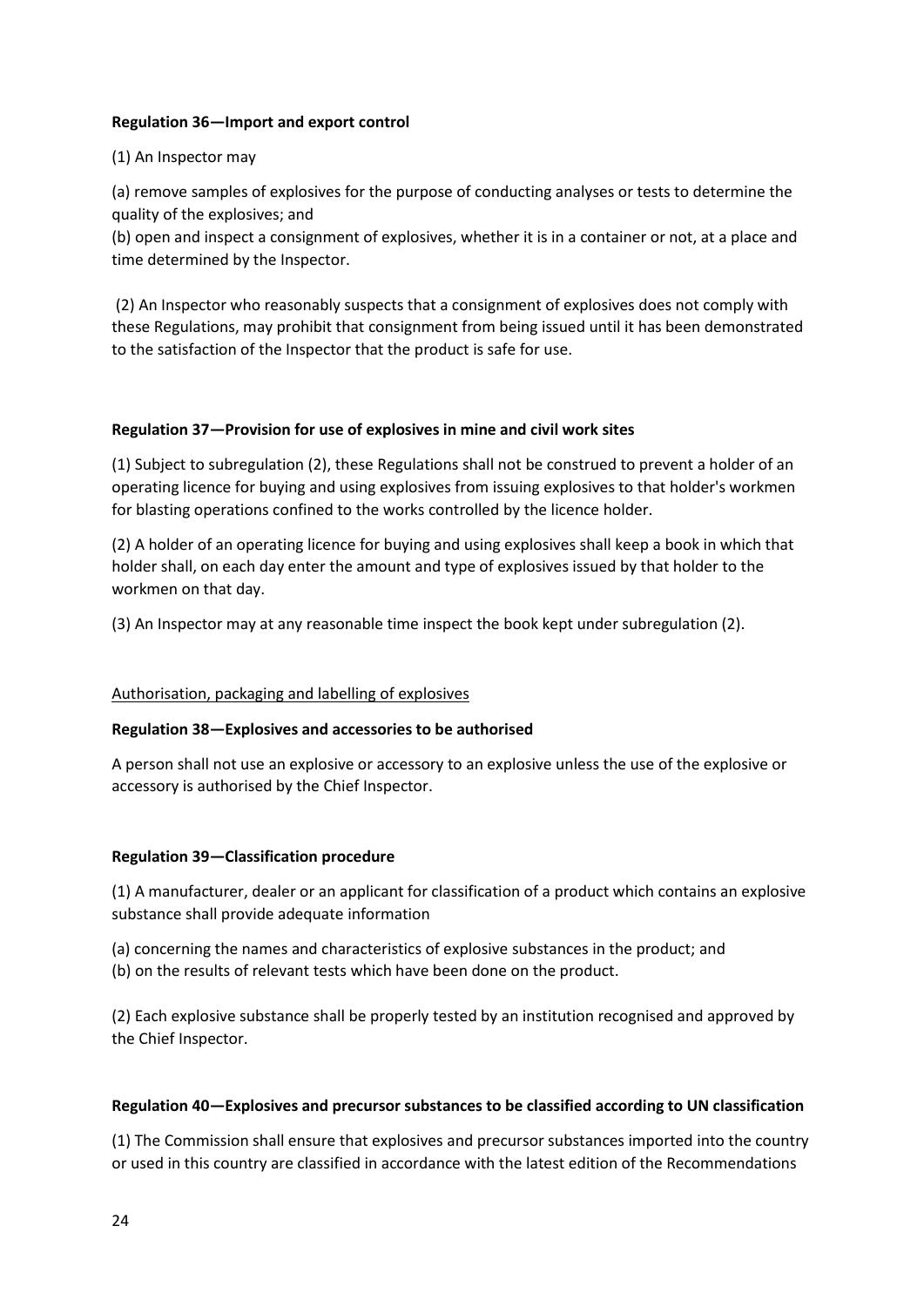on the Transport of Dangerous Goods, prepared by the United Nations Committee of Experts on the Transport of Dangerous Goods.

(2) The tests required to ensure that explosives and precursor substances are classified in the manner specified in subregulation (1), shall be carried out according to the latest edition of the UN Manual of Tests and Criteria.

## **Regulation 41—Classes and divisions of explosives**

The Commission shall classify

- (a) explosives in divisions and compatibility groups in accordance with the UN Code and
- (b) each explosive substance or article by the United Nations Serial Number.

## **Regulation 42—Explosives for underground blasting**

A manager shall ensure that

(a) only an explosive authorised by the Commission is used for underground blasting for which that manager is responsible

(b) an explosive for underground blasting is of a nature that produces a minimum of harmful gases and vapours.

## **Regulation 43—Packaging of explosives**

(1) A person who manufactures, deals in or uses explosives shall ensure that the explosives are packaged in accordance with the latest edition of the Recommendations on the Transport of Dangerous Goods, prepared by the United Nations Committee of Experts on the Transport of Dangerous Goods.

(2) A person licensed to manufacture explosives shall ensure that

(a) any explosives taken out of the explosives manufacturing plant are packaged and marked in accordance with the requirements of these Regulations;

(b) the interior of each package, is clean and free of foreign material; and

(c) each package that is used is destroyed.

## **Regulation 44—Marking of packages and labelling of individual explosive articles**

A person who manufactures, deals in, uses, import into or exports from this country explosives shall ensure that

(a) each explosive package is marked in accordance with the United Nations Committee of Experts Recommendations on Transport of Dangerous Goods or in the case of imported or exported explosives, in accordance with the requirements of the IMDG Code if imported or exported by sea, or the ICAO instructions if imported or exported by air;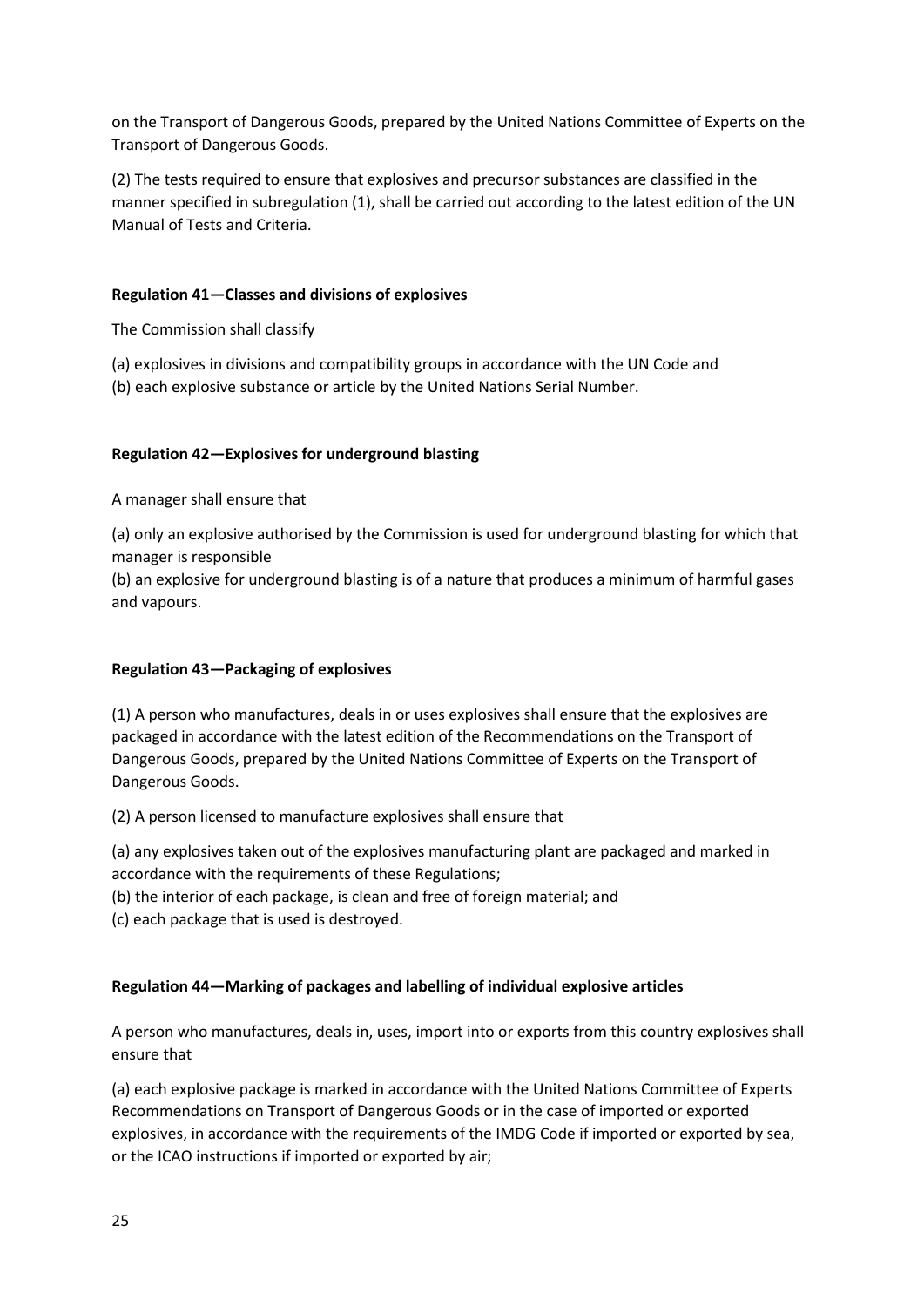(b) in addition to the marking required under paragraph (a), the outer packaging of explosives used for blasting bear the following additional information;

(i) the date of manufacture and the date of issue from the factory, or any other information indicating the dates approved by the Chief Inspector;

- (ii) the name and address of the purchaser or consignee;
- (iii) the expiry date, taking into account the weather conditions of Ghana; and
- (iv) a unique identification number; and

(c) a conspicuous label containing the information required under (a) and (b) is attached to cases and pallets in a manner that makes the label prominent and readily visible .

## **Regulation 45—Documentation of explosives**

(1) A person who manufactures explosives shall establish a system for collecting data in relation to the explosives including their unique identification throughout the supply chain and life cycle

(2) The data collection system shall be set up in a manner that allows the person who manufactures the explosives to keep track of the explosives and identify those possessing the explosives at any time.

(3) A person who manufactures explosives shall keep and maintain data collected including the unique identifications for a period of five years after the delivery or after the end of the life cycle of the explosive where that is known which ever event occurs earlier.

(4) A person who manufactures, deals in or uses explosives shall

(a) keep a record of identifications of explosives, together with pertinent information including the type of explosive and the company or person given custody of the explosives;

(b) record the location of each explosive while the explosive is in the possession or custody of that person who manufactures, deals in or uses the explosive until it is either transferred to another company or used;

(c) at regular intervals test the data collection system of that person in order to ensure the effectiveness of the system and the quality of the data recorded;

(d) protect the data collected against accidental or malicious damage or destruction; and

(e) provide the competent authorities, upon request, with the information concerning the origin and location of each explosive during its life cycle and throughout the supply chain.

## Reporting and documentation

## **Regulation 46—Records and reporting**

(1) A person who holds a licence in accordance with regulations 22, 23, 24, 26, 27 or 28 shall ensure that up-to-date records are kept and maintained in relation to the explosives.

(2) The records to be kept under subregulation (1) include

(a) a storage book, which shall be kept at a magazine, a working party magazine or place, where explosives or precursor substances are stored and which gives details of

(i) the location of each explosive or precursor substance within the business premises;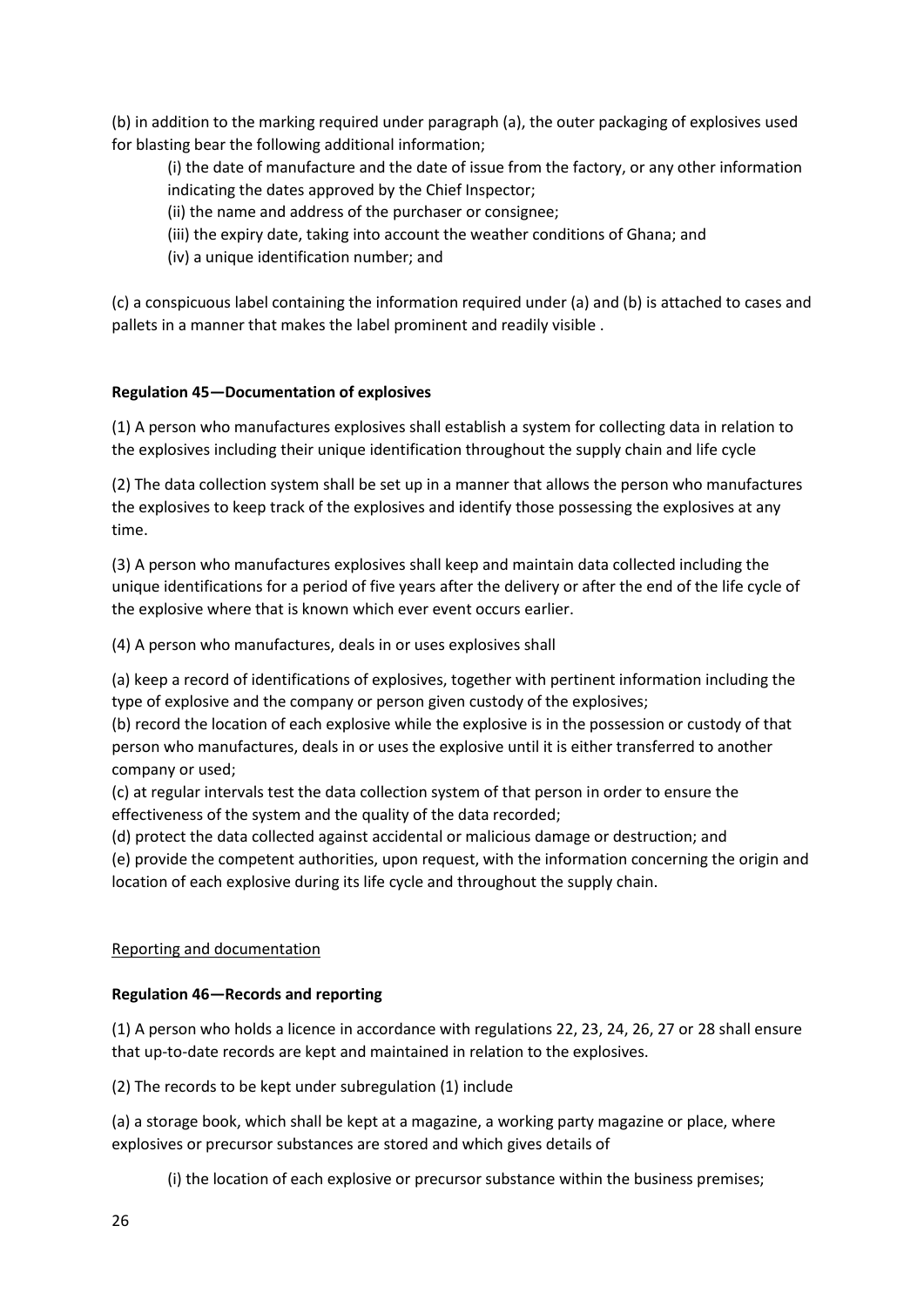(ii) the quantity of each explosive or precursor substance at the business premises;

(iii) the entry and exit of explosives or precursor substances,

(iv) where a quantity of explosives or precursor substances are supplied to other businesses, the date of supply, the details of the client and the transporter and the quantity supplied;

(b) a manufacturing book which shall be kept at any manufacturing and mixing plant and which indicates the type, quantity and date of production of the explosive or precursor substance produced at the plant;

(c) a transport book, which shall be kept by the person licensed to transport explosives in accordance with regulation 27, and which indicates:

(i) the type and quantity of each load of the explosives and its date of transport; (ii) the details of the client, the details of the company and the person who is responsible for the loading onto and offloading of the explosives from the truck;

(d) a dealers book, which shall be kept by the person licensed in accordance with regulations 24 and 26, and which indicates:

(i) orders received from clients, with details of the clients, the date of receipt and the type and quantity of explosive;

(ii) full details of each sale or transaction made, giving details of the client, the transporter and the type and quantity of explosive supplied;

(iii) the ownership of the explosive, as entered in the storage book in accordance with paragraph (a), or an excerpt of the storage book if the magazine of another company is used;

(e) a use book, which shall be kept by a person licensed in accordance with regulation 22 or 28 and which indicates the date of issue and the type and the quantity of explosives and blasting agents:

- (i) ordered for each blast,
- (ii) consumed at any individual blast, and
- (iii) returned to the magazine,

(f) a loss and incidence book which shall be kept at any explosives business, and which indicates:

(i) any leak, spill, unintended emission, misuse, theft or loss of an explosive or precursor substance; (ii) a deterioration in or damage to the explosive or precursor substance or the container or packaging within which it is contained or other change in the condition of an explosive or precursor substance that affects the fitness of the explosive or precursor for use;

(iii) where a quantity of explosives or precursor substances are disposed of, other than by being used or consumed for its intended purpose, the date of disposal, the quantity disposed of and the place of disposal.

(3) A manager shall ensure that

(a) sufficient monitoring and inspection of explosives or precursor substances for which that manager is responsible is undertaken to keep the records accurate.

(b) the records referred to in subregulations (1) and (2) in relation to explosives or precursor substances are maintained at the place of business until: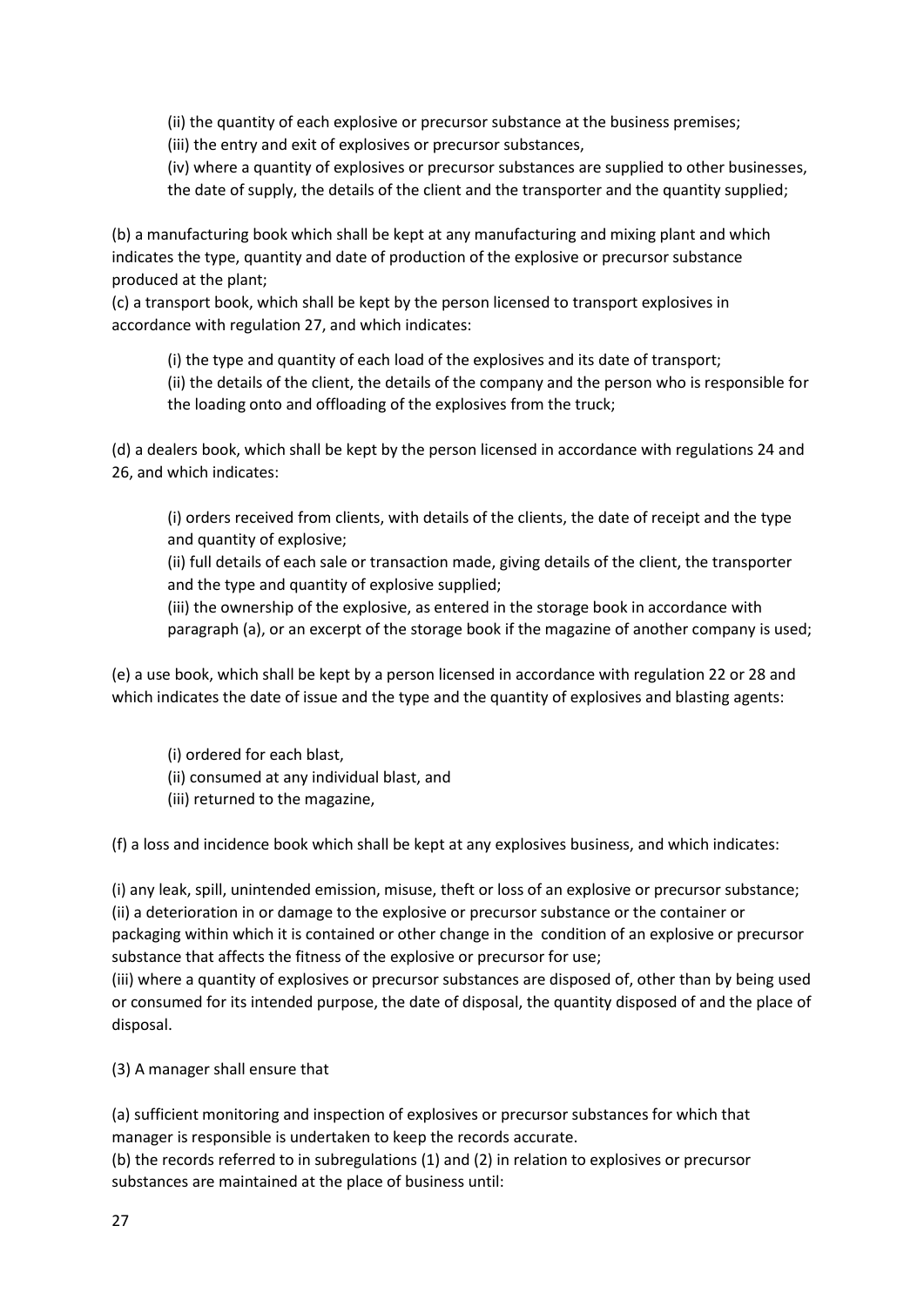(i) five years after the closure of the business; or

(ii) five years after the explosives or precursor substance permanently ceases to be used or stored at the business.

(4) The manager shall make the records available for inspection by an inspector at any time during working hours.

## **Regulation 47—Monthly returns of explosives**

(1) A holder of an explosives licence shall submit to the Chief Inspector monthly returns as set out in Form Q in the Second Schedule.

(2 ) A summary of the entries made during the previous month in the books specified in regulation 46 shall be submitted to the Chief Inspector not later than the fifteenth day of the month immediately following the end of the month to which the returns relate.

(3) A person licensed in accordance with regulation 24 shall after the end of each month submit to the Chief Inspector, a return as set out in Form R in the Second Schedule, giving full details of each sale or transaction made by that person during the month.

(4) The return shall be submitted not later than the fifteenth day of the month immediately following that to which the return relates.

### General safety precautions

## **Regulation 48—Establishment of general safety rules by manager**

(1) A manager shall prepare general safety rules for activities that relate to explosives for which that manager is responsible and copies of these safety rules shall be prominently displayed in a conspicuous place on buildings and installations connected to the explosives.

(2) The manager and the immediate supervisor for the activities shall ensure that general safety precautions and safe work practices are followed.

(3) A manager shall ensure that in relation to explosives for which that manager is responsible, copies of

(a) the safe work procedures are displayed at every job post;

(b) the emergency plan is prominently displayed in conspicuous places on buildings and installations connected to the explosives.

### **Regulation 49—Posting of Regulations**

A manager shall make copies of these Regulations available for the use of the employees under that manager and post copies of the relevant provisions of these Regulations at the office and at other conspicuous places determined by the manager.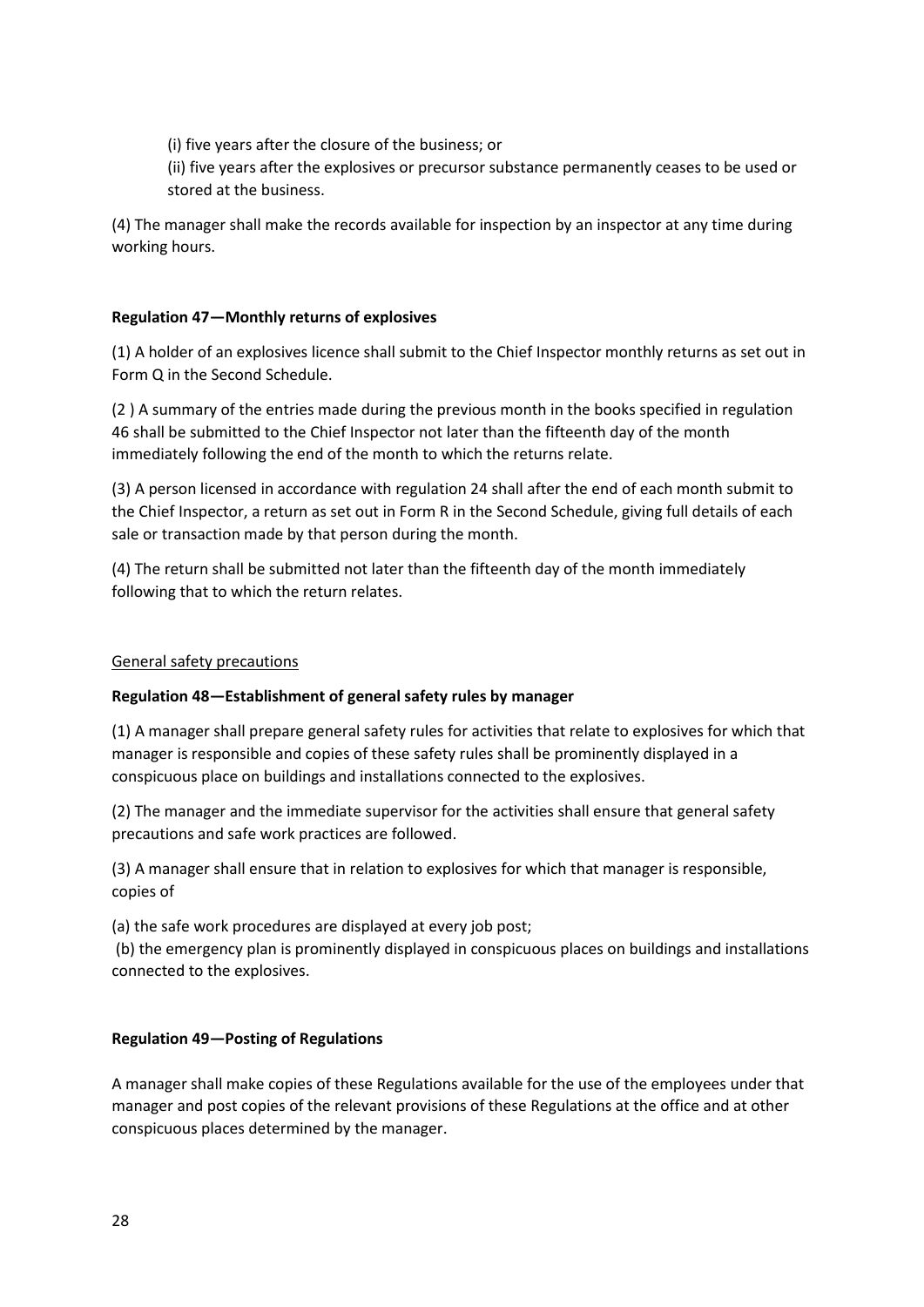## R**egulation 50—Training and induction**

A manager shall ensure that

(a) personnel for whom that manager is responsible and who are likely to be involved in an activity relating to explosives receive training in the hazards associated with explosives;

(b) each employee and visitor receive an induction on the general safety rules;

(c) each employee receives training at that employee's job post before that employee assumes that job post; and

(d) induction and training are documented.

## **Regulation 51—Age of employment for a magazine**

A manager shall not employ a person under the age of twenty-one years in a magazine, explosives factory or in an area where explosives are transported or used.

## **Regulation 52—Appointment of safety officer**

(1) The manager of an explosives factory or mixing plant shall appoint a competent person to be the safety officer for the explosives factory or mixing plant.

(2) The safety officer shall implement and enforce general safety rules and

(a) inspect and check safety and fire fighting equipment at the intervals laid down in the general safety rules required under regulation 48 and report any maintenance or replacement required to the manager;

(b) inspect and ensure that employees wear and use the protective clothing and equipment necessary to protect them from the hazards of their particular duty;

(c) regularly check and in conjunction with the manager, update the emergency procedures for the explosives factory or mixing plant; and

(d) take the necessary steps to ensure the safety awareness of employees

## **Regulation 53—Avoidance of sources of ignition in proximity to explosives**

(1) A person shall not

(a) carry out at a distance of less than thirty metres to a place where explosives are handled, operations that can lead to ignition or initiation of explosives;

(b) bring any source of ignition including fire and spark within a distance of thirty metres to a place where explosives are handled

(2) Paragraph (b) of subregulation (1) does not apply to substances for the handling, charging or initiation of explosives.

### **Regulation 54—Smoking and intoxicating beverages and narcotics or dangerous drugs forbidden**

(1) A person shall not smoke a cigarette or any other substance within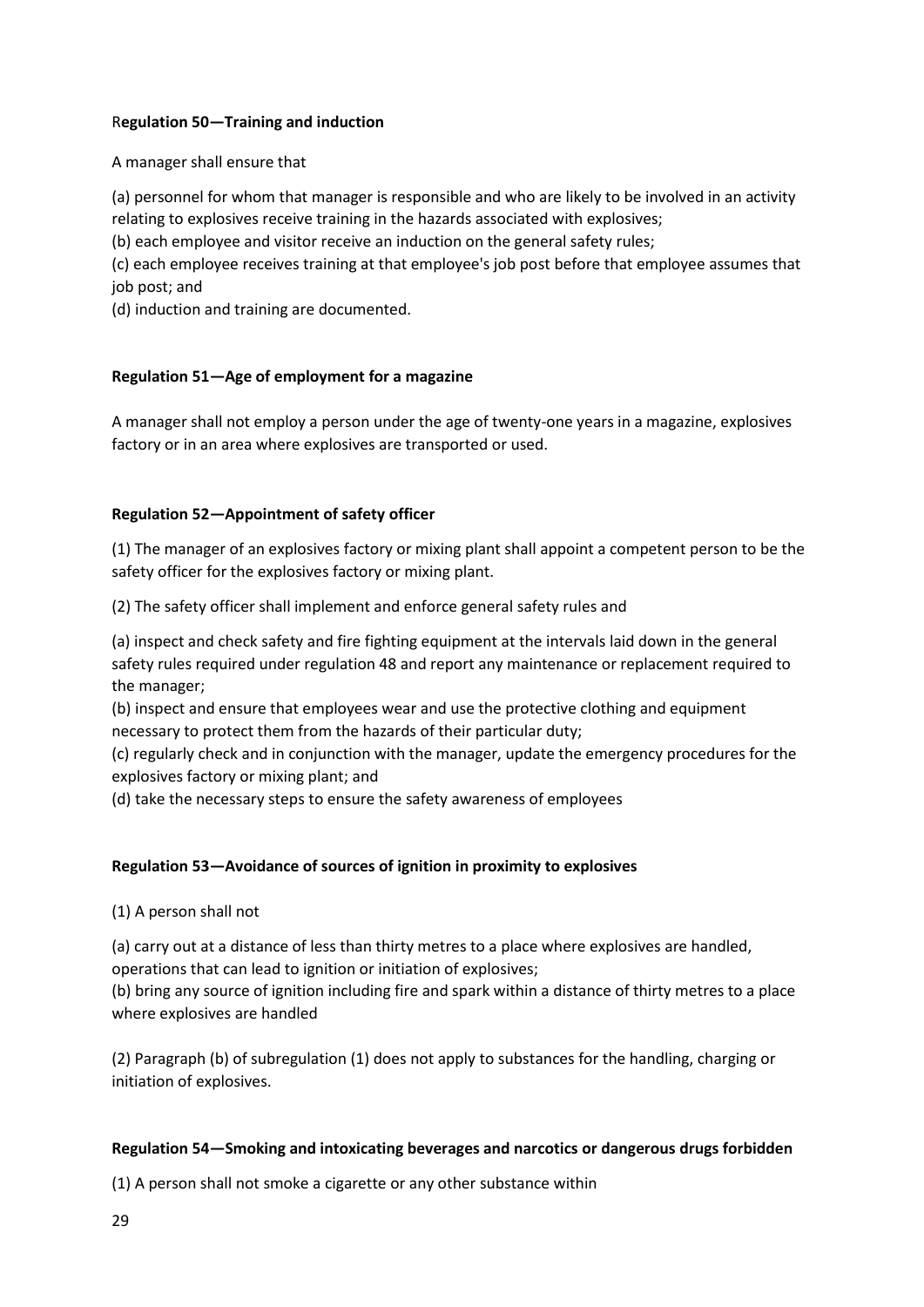(a) the fenced areas of a magazine or manufacturing plant;

(b) thirty metres of a blast site, container loaded with explosives, vehicle loaded with explosives or a site where explosives are present.

(2) A person shall not, while handling or transporting explosives or while in a magazine, manufacturing plant, blast site or within thirty metres of explosives carry anything which might cause combustion.

(3) A person under the influence of alcohol, narcotics or any other similar drug shall not be in the proximity of explosives and where a person who fits the description in this section is found near explosives, the manager responsible for the explosives shall cause that person to be immediately removed from that site.

## **Regulation 55—Hot work permit procedure required for repair work in explosives business**

(1) A manager shall ensure that repair work in any premises connected to explosives for which that manager is responsible is carried out under a permit and in accordance with a hot work procedure.

(2) The hot work procedure consists of documented

- (a) risk assessment,
- (b) determination of safety measures,
- (c) determination of activities and their sequence,
- (d) supervision, and
- (e) signature of competent supervisor of permit.

### **Regulation 56—Fire precautions**

(1) A manager shall for the purpose of minimizing the possibility are of fire at a place for which the manager is responsible and in which explosives are stored, manufactured or otherwise present

(a) keep the surroundings within close proximity of the explosives clean and free from combustible material;

(b) prohibit persons from smoking cigarettes and other substances within thirty metres distance from the explosives;

(c) ensure that operations which constitute a fire hazard, including welding, grinding, or cutting are not conducted within the proximity of explosives.

(2) A manager shall develop a detailed evacuation plan to ensure quick and safe evacuation of people from the site and immediate surroundings to a safe place where a fire gets out of control.

(3) The safe place shall be specified in the emergency response plan.

### **Regulation 57—Removal of cultivation, shrubs or weeds**

A manager shall ensure that the area within the distance of thirty metres from a danger building or danger zone for which that manager is responsible is kept clean and free of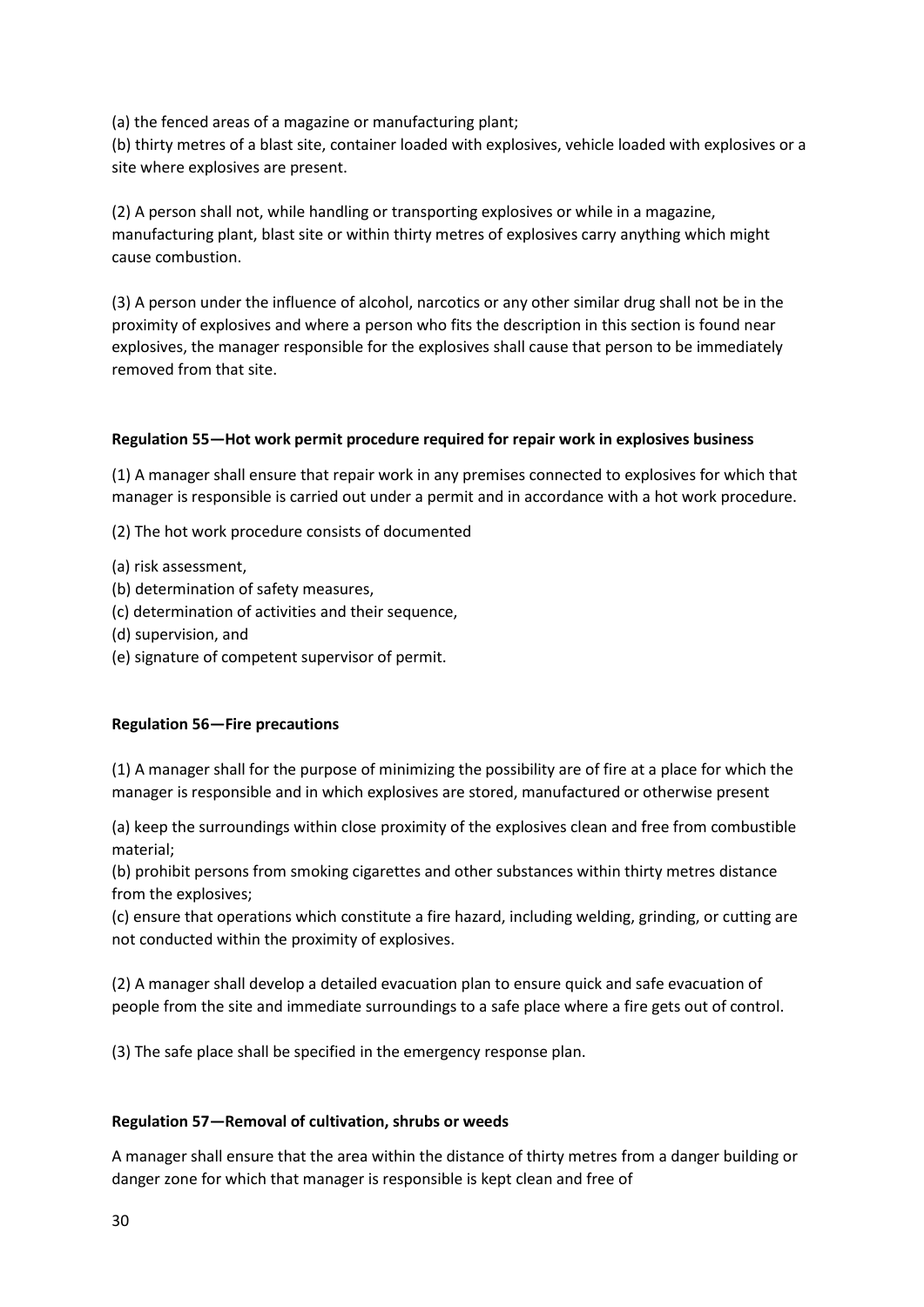(a) cultivation, shrubs or weeds which are likely be sources of danger as a result of fire; and (b) accumulation of inflammable materials.

# **Regulation 58—Effective means of fire fighting**

(1) The manager of a business which relates to explosives shall provide an appropriate and effective means of fire fighting.

(2) The person responsible for a vehicle used for the transportation of explosives and blasting agents shall equip that vehicle with at least two fire extinguishers each weighing at least five kilograms in weight.

(3) The manager of a magazine or an explosives manufacturing plant shall equip that magazine or plant with

- (a) a source of water supply for fire fighting;
- (b) a water ring line and fire hydrants with hoses and nozzles for fire fighting;
- (c) fire extinguishers and buckets of loose sand at strategic positions; and
- (d) alarm buttons which trigger acoustic warning signals.

## **Regulation 59—Fighting of fires**

## A manager shall ensure that

(a) where there is a fire and explosives are likely to be at risk, personnel are informed of the possibility of an explosion and requested to take suitable precautions; (b) in massive fires of ammonium nitrate, fire fighting is abandoned unless large volumes of water can be applied by remote control.

## **Regulation 60—Personal protective equipment**

(1) A manager shall ensure that employees of that manager who handle explosives, precursor substances or other dangerous goods are provided with personal protective equipment necessary to prevent the exposure of those employees, as far as is practicable, to hazards.

(2) An employee shall use personal protective equipment which is provided to that employee for the purposes of handling dangerous goods, in the manner in which the employee has properly been instructed.

## **Regulation 61—General obligations of employees**

(1) Each employee at an explosives works shall take reasonable care

(a) to ensure that employee's own health and safety at work;

(b) to avoid any act that adversely affects the safety or health of any other person at the work place.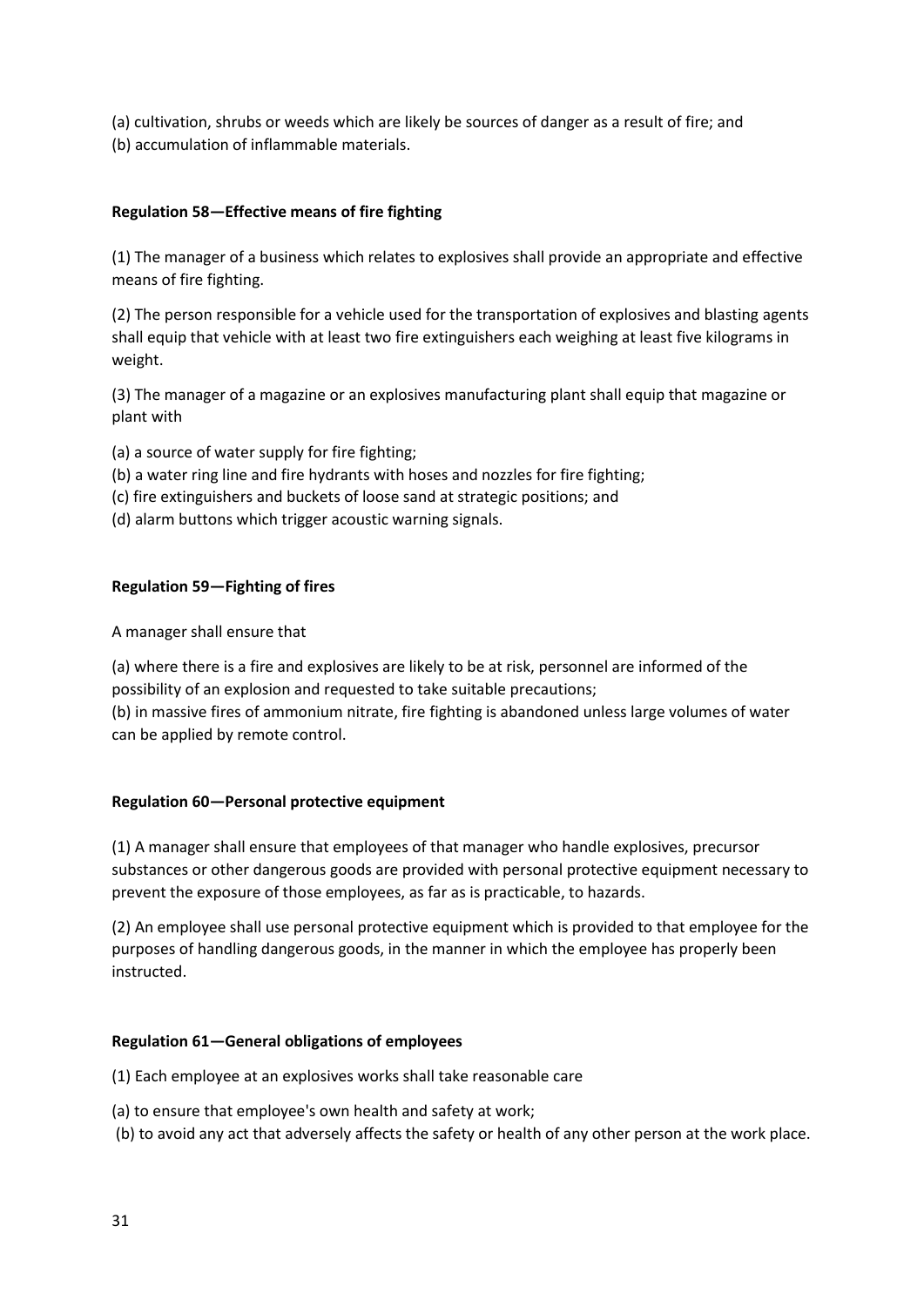(2) An employee shall co-operate with the manager and the supervisor of that employee in the carrying out of that employee's obligations under these Regulations.

(3) An employee is not liable for a contravention of this regulation in respect of an act if that act was done at the direction of a supervisor.

## **Regulation 62—Responsibility of manager for prevention of theft and loss of explosives**

(1) A manager shall take precautions and authorise persons to ensure that explosives lawfully held by the manager are not lost or stolen.

(2) Each person who has possession or control of an explosive shall take reasonable precaution to ensure that the explosive is not lost or stolen.

### **Regulation 63—Fencing**

A manager shall ensure that

(a) an area where a magazine or a manufacturing plant for explosives is located is fenced;

- (b) an area where explosives are handled is barricaded; and
- (c) the fencing and locking of the area is in accordance with regulation 152.

## **Regulation 64—Restriction and control of access**

### (1) A manager shall ensure that

(a) a danger area is only entered through a gate the access to which is controlled by a gatekeeper, security guard or any other person authorised by the explosives manager;

(b) a register which contains records of each person who enters or leaves a danger area together with the date and time that person enters and leaves the danger area is kept;

(c) any unauthorised entry to a danger area is recorded and reported to the police;

(d) each person who enters or leaves a danger area submits to a search by a gatekeeper, security guard or another person authorised by the explosives manager;

(e) each employee involved in explosive materials operations is subject to a periodic search.

(2) A search shall include a search of clothing, lunch boxes, lockers, and vehicles brought into the area of explosive materials operation.

(3) The register to be kept under paragraph (b) of subregulation (1) shall be kept for a period of three years.

### **Regulation 65—Number of persons allowed in danger area**

A manager shall ensure that

(a) the number of persons allowed to stay within a danger area and within a danger building is restricted; and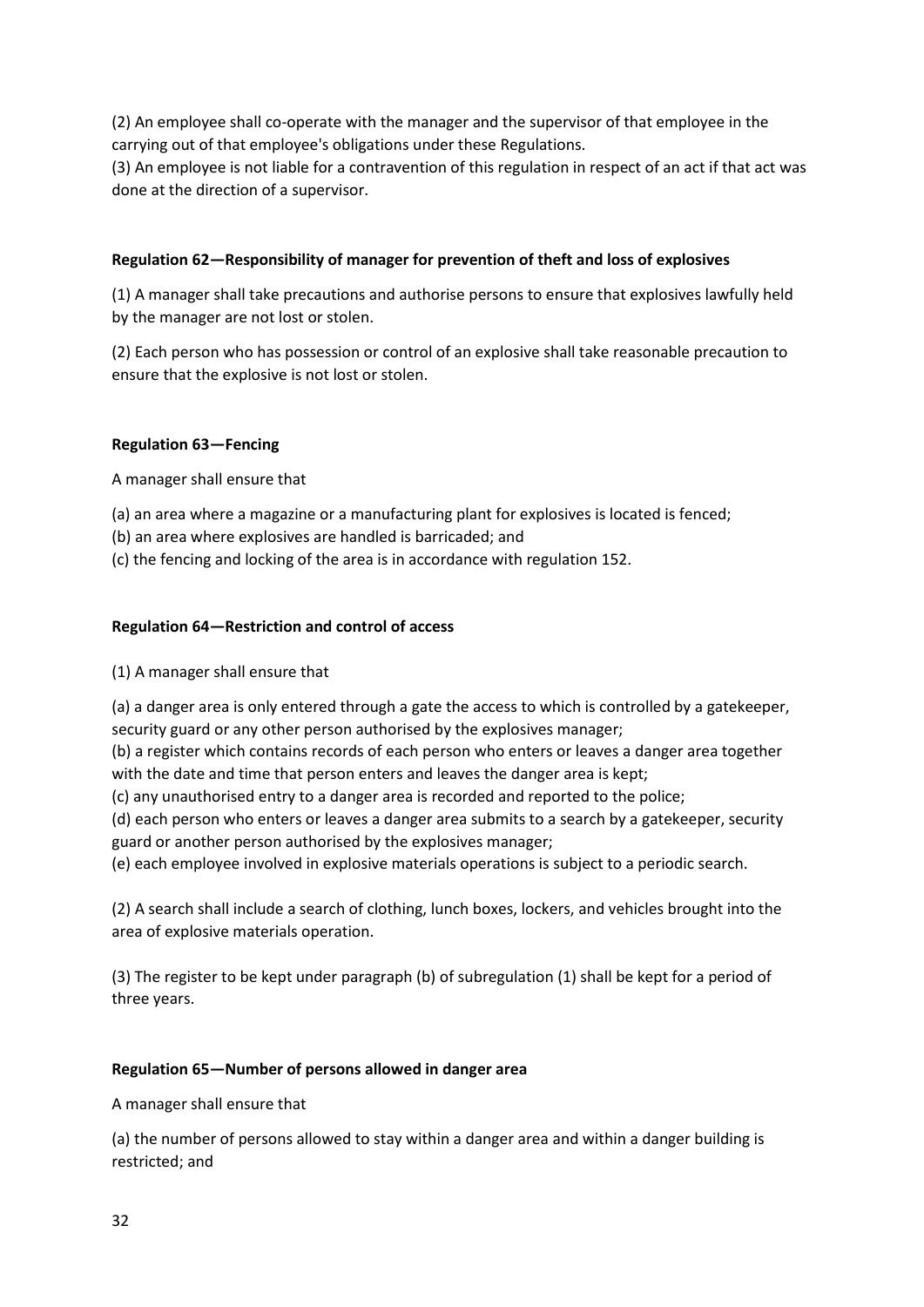(b) signboards are placed at the entry of a danger building displaying the maximum number of persons allowed to stay in that building.

## **Regulation 66—Material safety data sheet**

(1) A manager shall ensure that at any place for which the manager is responsible and where explosives and precursor substances are manufactured, stored, handled, transported or used, a material safety data sheet is kept and made immediately available for use in emergency response to accidents and incidents which involve these explosives and precursor substances.

(2) The material safety data sheet shall for each explosive or precursor substance contain the following information

(a) the UN number preceded by the letters "UN";

(b) the proper shipping name as determined in accordance with the list of dangerous goods of the UN code;

(c) the class or, the division of the goods to which the explosive or substance belongs, including for Class 1, the compatibility group letter;

- (d) the characteristics and the hazards of the explosive or substance;
- (e) the emergency procedures to be followed in the event of an accident; and
- (f) a medical first aid guide in the event of an accident.

(3) In entering the class or division of the goods under paragraph (c) of subregulation (2) any assigned subsidiary hazard class or division number shall be entered after the numerical hazard class or division and enclosed in parenthesis and the words "Class" or "Division" may be written before the primary or subsidiary hazard class or division numbers.

(4) Material safety data sheets shall be kept away from the packages containing the dangerous goods but at a location which ensures that they are immediately accessible in the event of an accident or incident.

### **Regulation 67—Management of waste**

A manager shall

- (a) establish a system to manage waste from explosives and precursor substances; and
- (b) ensure that waste from explosives and precursor substances are labelled.

### **Regulation 68—Precaution in opening cases**

A manager shall ensure that except where cases are screwed down, in which case an iron screwdriver may be used to withdraw the screws and for no other purpose, only implements of wood, brass or copper are used in opening cases containing explosives.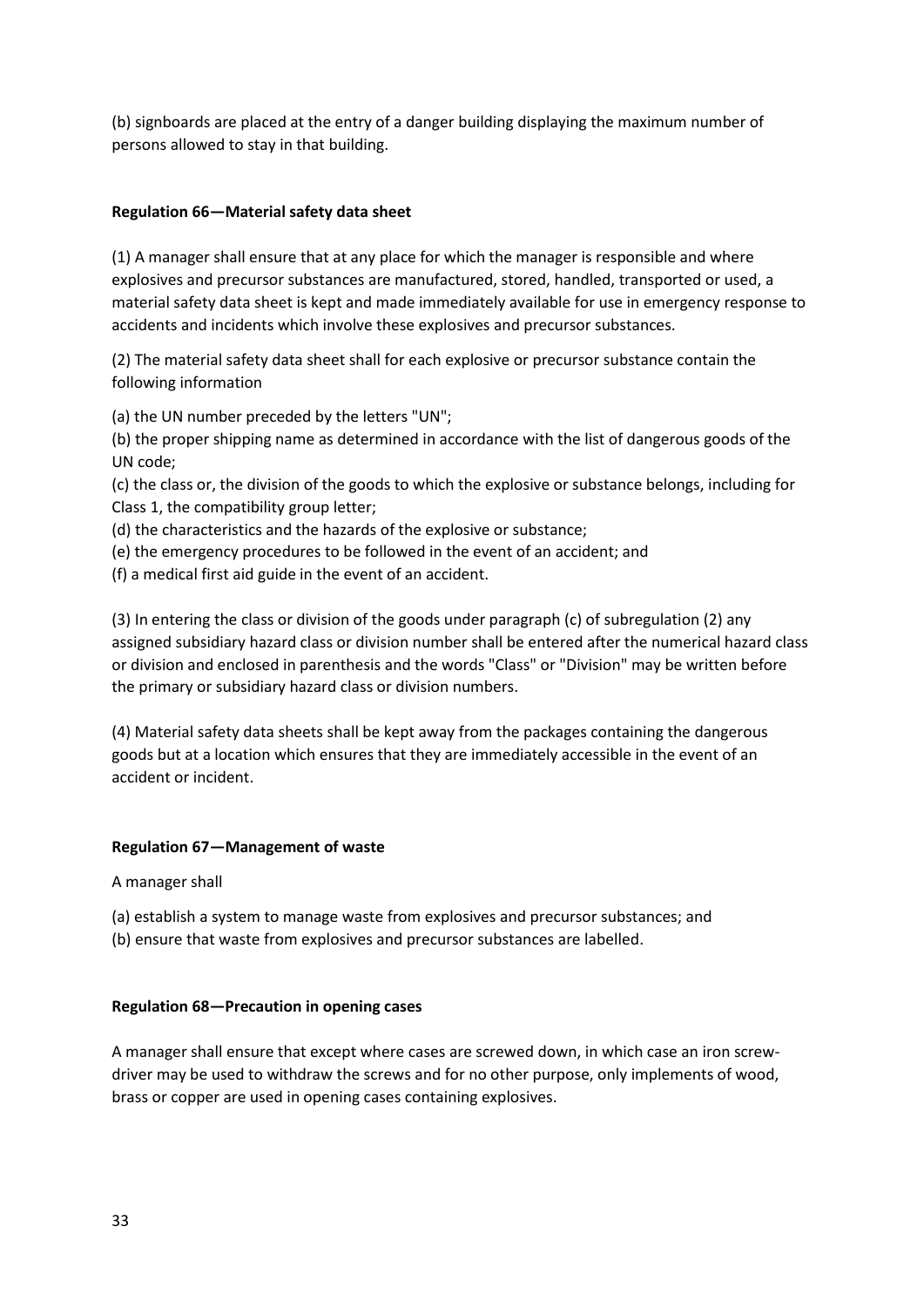### **Regulation 69—Deteriorated explosives**

(1) Where a manager suspects that explosives have deteriorated, the manager shall

(a) not permit the explosives to be used,

(b) report the full particulars of the deterioration to the Inspector in the specific area; and

(c) dispose of the explosives in a manner approved by the Inspector

(2) The Inspector may order the disposal by destruction or otherwise of an explosive which the Inspector considers to be unsafe for storage or use.

## **Regulation 70—Destruction of explosives**

A manager shall in relation to explosives for which that manager is responsible ensure that,

(a) the destruction of an explosive is carried out only in a manner approved by that manager;

(b) records are kept of the quantities and types of explosives destroyed, and the destruction methods employed;

(c) the residue from an explosive destroyed by burning is disposed of in accordance with the applicable environmental legislation;

(d) an explosive is not abandoned, thrown away, buried, discarded or placed with garbage;

(e) before an explosive is destroyed, an exclusion zone is established around the explosive, and made secure;

(f) an explosive is destroyed by burning or detonation only under the control of a person competent in the destruction of explosives;

(g) a detonator is destroyed separately from other explosives; and

(h) an explosive is not detonated

(i) on stony ground,

(ii) in a shallow hole in a strong ground, or

(iii) in an area where debris is likely to become missiles.

### Manufacture of classes of mining and civil explosives

### **Regulation 71—Permits and licences required for manufacturing UN Class 1 and 5.1 substances**

(1) A person may establish a plant for the manufacture of UN Class 1 or 5. 1 substances if that person has

(a) an approved operating plan in accordance with regulations 9 and 10;

(b) a valid operating license in accordance with regulation 26;

(c) a permit from the Ministry of Interior;

(d) in that person's employment an explosives manager in accordance with regulation 20;

(e) in that person's employment competent personnel in accordance with regulation 21.

(2) A plant for the manufacture of UN Class 1 or 5.1 substances may be established, maintained and operated only in accordance with these Regulations.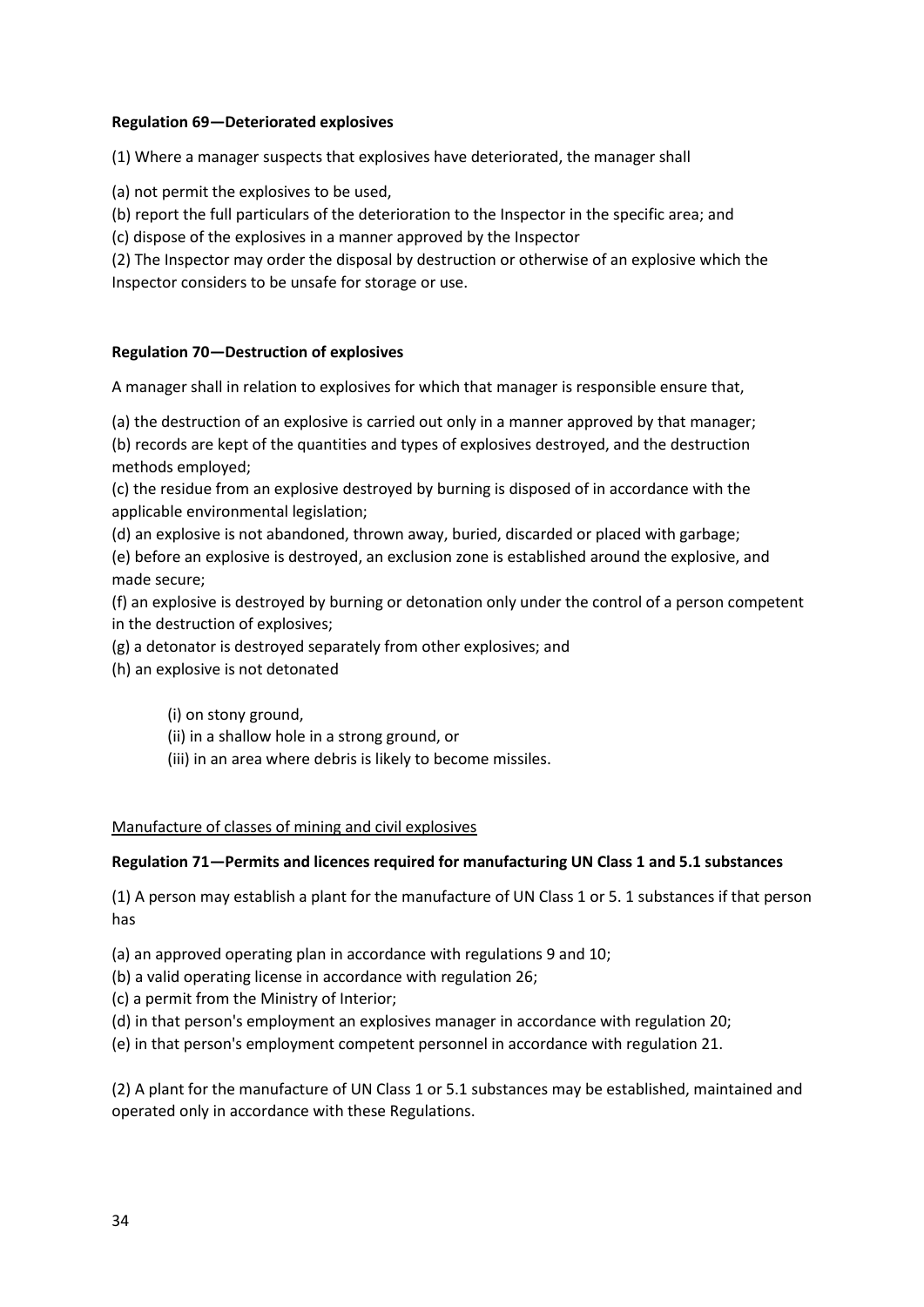## **Regulation 72—Plans, specifications and site plans**

## (1) A person who

(a) intends to establish a plant for the manufacture of UN Class 1 or 5.1 substance shall submit in triplicate to the Chief Inspector for approval, detailed drawings, specifications and site plans of the proposed plant before construction relating to the proposed plant is commenced or carried out; or

(b) operates a plant for the manufacture of UN Class 1 or 5.1 shall, where a significant alteration, modification, addition or extension of the plant is required, submit detailed drawings and specifications of the alteration, modification or extension in duplicate to the Chief Inspector for approval before the alteration, modification or extension is commenced or carried out.

(2) A construction, alteration, modification or extension under subregulation (1) or (2) shall not, deviate from

(a) the drawings and specifications approved by the Chief Inspector, or

(b) any requirements given by the Chief Inspector.

## **Regulation 73—Manager of UN Class 1 or 5.1 plant to make special rules**

(1) The Manager of a plant for the manufacture of UN Class 1 or 5.1 substances including explosives or of a mixing plant for blasting agents may make special rules which are not inconsistent with these Regulations, to provide for

(a) the safety of the processes and procedures that are applied in the explosives factory or mixing plant;

(b) the safety and proper discipline of a person who is employed or who enters the explosives factory or plant;

(c) the measures or precautions to be taken for the prevention of accidents; and

(d) the procedures to be followed by a person employed at the explosives factory or mixing plant in case of emergency.

(2) The special rules shall be

(a) submitted to the Chief Inspector for approval and when approved, have the same force and effect as these Regulations; and

(b) brought to the knowledge of each employee who in the opinion of the manager is required by virtue of the employment to have specific knowledge of the special rules.

### **Regulation 74—Table of distances**

A manager shall in relation to UN Class 1 explosives or any other explosives facility for which that manager is responsible ensure that

(a) in the determination of the minimum safety distance from explosives, the maximum quantity of explosives which can explode in one single explosion is taken into consideration; and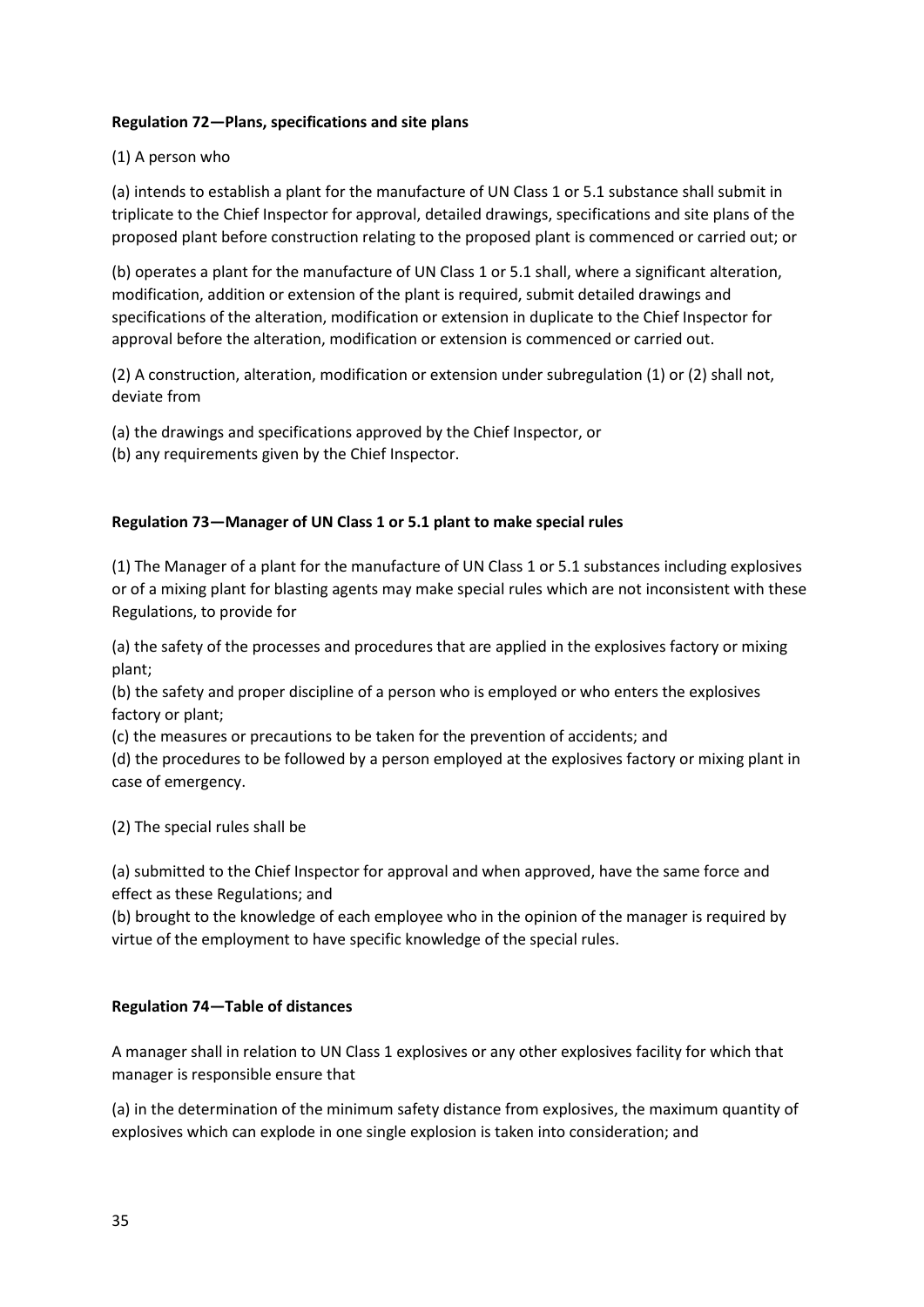(b) where ammonium nitrate is stored in the proximity of the explosives and is likely to be affected by the explosion, fifty percent of the weight of the ammonium nitrate is added in the calculation of the maximum quantity of explosives which can explode in one single explosion.

## **Regulation 75—Protection of UN Class plant with mound**

A manager of a UN Class 1 plant shall ensure that

(a) the plant is protected with a mound consisting of either an earth embankment or with the prior approval of the Chief Inspector, an earth-filled wall completely around it; (b) the embankment or wall is maintained in good condition and is at least

(i) as high as the maximum height of the stored material; and (ii) one metre broad at the top and has exterior slope at the natural angle of repose of earth;

(c) individual elements of the plant including oxidizer tanks, fuel tanks, organic phase tanks, matrix storage tanks, ANFO silos, ammonium nitrate stores and other substances which may become explosive, are separated from each other and

(i) kept at an appropriate safety distance to prevent propagation of an explosion; and (ii) enclosed with mounds.

## **Regulation 76—Authorisation of danger buildings**

(1) A manager shall ensure that each danger area or building used for or associated with the manufacture of UN class 1 substances for which that manager is responsible, is shown on the official site plan and is classified as a danger area or building.

(2) A manager shall not classify an area or a building as a danger area or building unless the building or area is authorised for the function specified by the Chief Inspector, who may, at the time of the authorization impose conditions that are determined by the Chief Inspector to be appropriate.

(3) The authorisation for a danger building or area shall show

(a) the quantity of explosives or other materials permitted to be or to remain in the building or area;

(b) the operations to be carried on in the building or area; and

(c) the maximum number of persons permitted in the building or area at any one time.

(4) A danger building or area shall only be used in accordance with the authorisation that is granted for the use of the building or area.

## **Regulation 77—Documents to be exhibited in danger building or area**

A manager shall ensure that there is affixed in a conspicuous place and position inside each danger building or area for which that manager is responsible

(a) a copy of the original of the authorisation for the building or area;

(b) a copy of the special rules which apply to the building or area;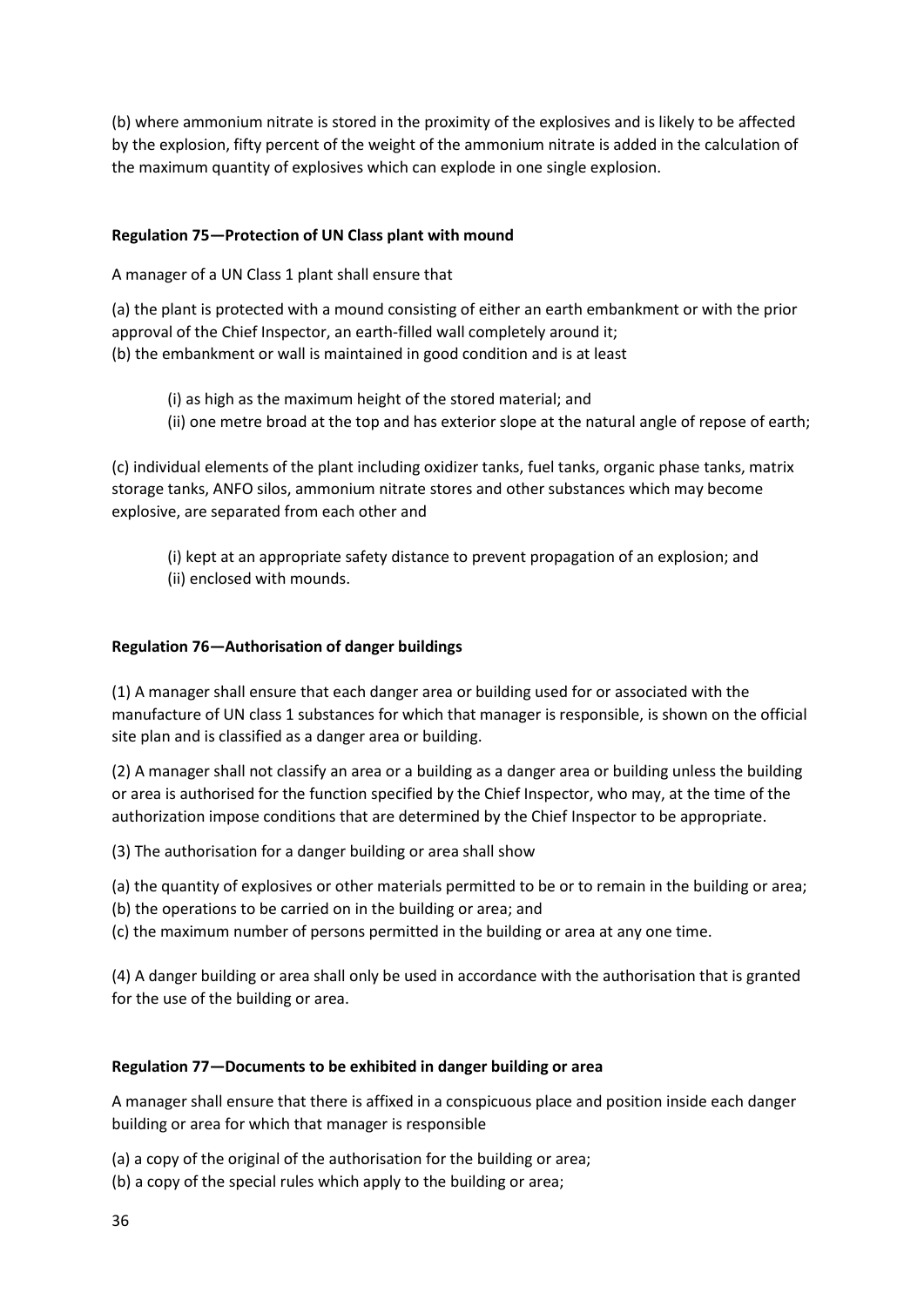(c) a copy of safe work procedures that apply to the job posts in the building;

- (d) material safety data sheets of substances stored, used or produced in the danger building;
- (e) a copy of any other conditions which the Chief Inspector may require; and

(f) a list of tools and instruments permitted in it.

# **Regulation 78—Permitted tools in danger building or area**

# A manager shall ensure that

(a) each tool or implement used in a danger building or area for which that manager is responsible is made of or effectively covered with non-sparking material or any other approved material; and (b) a tool other than a tool shown on the list displayed under regulation 77(f) is not taken, used or kept in a danger building or area for which that manager is responsible.

# **Regulation 79—Danger buildings to be kept clean**

# A manager shall ensure that

(a) the interior, benches, shelves, installations and fittings of a danger building or area for which that manager is responsible and all movable articles in that building are kept clean and free from explosives, ingredients, grit and any other extraneous matter or material;

(b) floors and traffic areas are swept frequently to prevent accumulation of explosive material; and (c) a material liable to spontaneous ignition including oiled rags and oiled waste are not taken into a danger building except for the purpose of immediate supply and work or for immediate use in that building and on the cessation of the work or use is immediately removed.

# **Regulation 80—General provisions for UN Class 1 and Class 5.1 manufacturing plants**

A manager shall in relation to a manufacturing plant for which that manager is responsible ensure that

(a) tools and equipment are kept in an approved location when not in use during operations,

(b) mixers, pumps, valves, and related equipment are designed to permit regular and periodic flushing, cleaning, dismantling, inspection and maintenance;

(c) electric motors and generators shall be provided with suitable overload protection devices;

(d) electrical generators, motors, proportioning devices, and other electrical enclosures are electrically bonded;

(e) the grounding conductors to electrical equipment are effectively bonded to the service-entrance ground connection and to equipment ground connections in a manner that provides a continuous low resistance path to ground;

(f) during the approach and progress of an electrical storm, explosive material manufacturing and handling operations are suspended and personnel withdrawn to a safe location;

(g) ventilation equipment, where required, operate and personnel exits are unlocked before operations are begun,

(h) repairs to explosive material processing machinery do not begin until prescribed clean-up and decontamination are performed;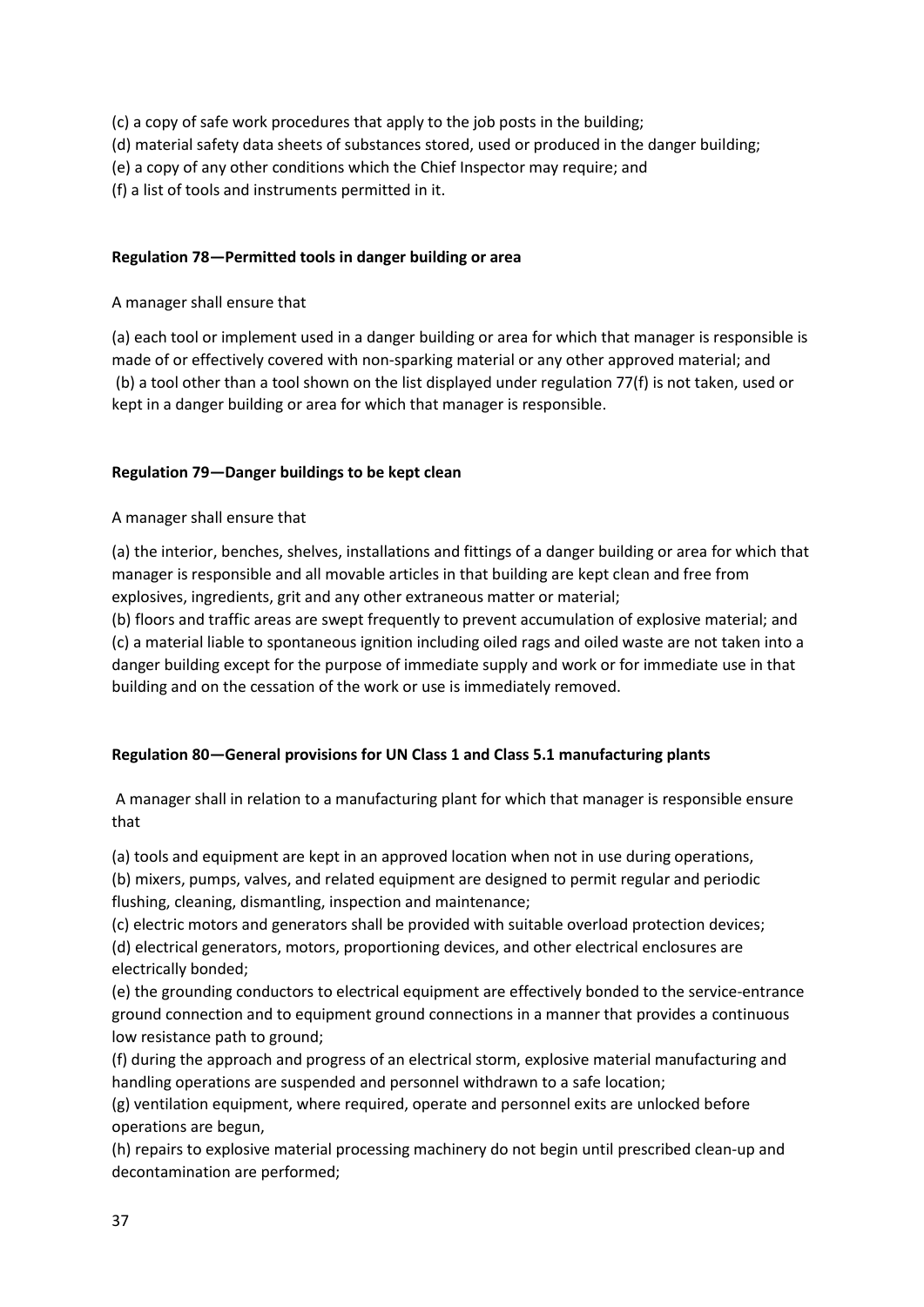(i) repair work is approved by authorized supervisory personnel;

(j) new or newly repaired, process equipment used in explosive material operations are examined and test-operated before being placed into routine service;

(k) only tools approved by the manager are used for construction, maintenance and repairs in operations relating to explosive material;

(l) process temperatures and contacting equipment surface temperatures are less than the decomposition temperature of any ingredient or mixture used in an activity connected to explosives;

(m) whenever new or special ingredients are introduced for the purpose of an activity connected to explosives, specific handling requirements are adopted and employed to assure the safe handling of these ingredients;

(n) machinery and equipment used in explosive manufacturing processes are inspected and maintained as part of a programmed preventive maintenance system;

(o) the inspections are documented and recorded;

(p) hot work operations are performed only under a permit, in accordance with regulation 55;

(q) contract personnel working in explosive manufacturing areas are instructed on site-specific standard operating procedures, emergency procedures, hot work operations, and explosive magazine safety procedures before being engaged in any activity in those areas;

(r) contractors provide Material Safety Data Sheets to their contract employees; and

(s) a standard procedure is established for the hazard potentials which could result from changes in explosive manufacturing processes, raw materials and explosive formulations or manufacturing equipment.

## **Regulation 81—Foreign objects or materials for UN class 1 plants**

A manager shall in relation to a UN class 1 plant for which that manager is responsible ensure that

(a) each empty bag or carton is shaken out and each trolley or other receptacle is examined to ensure that it is free from foreign matter before being filled with explosives or ingredients; (b) raw materials and reworked materials used in manufacturing processes do not contain foreign

objects that are likely to create an impact or friction hazard;

(c) procedures to prevent hazardous foreign objects from entering the manufacturing process are established; and

(d) wrist watches, tie pins or clips, earrings, and all other jewellery, including finger rings are not worn in operating buildings.

## **Regulation 82—Spilled ingredients and waste explosives**

A manager shall ensure that explosives, or ingredients spilled or dropped and waste explosives, waste material or articles contaminated with explosives for which that manager is responsible, are deposited in a suitable place or receptacle and disposed of in a manner specified by the manager.

## **Regulation 83—Duties of person in charge of danger building**

The person in charge of a plant, machine or apparatus in a danger building shall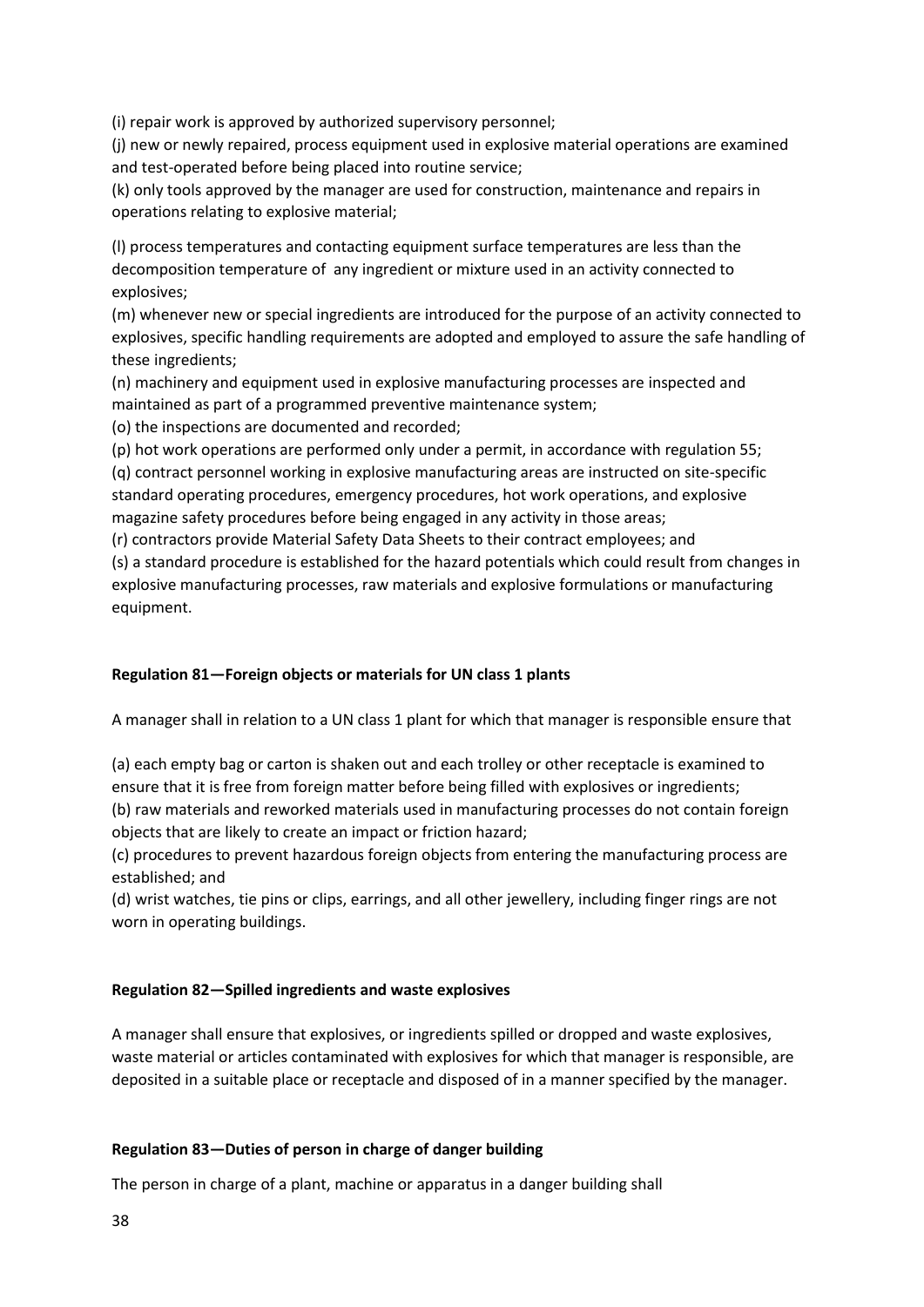(a) before commencing work and after any break during the use of the plant, machine or apparatus inspect the plant, machine or apparatus;

(b) where a defect is found in the plant, machine or apparatus, not start the plant, machine or apparatus, and if the defect is found after the plant, machine or apparatus has been started, stop the plant, machine or apparatus immediately;

(c) in either of the events mentioned in paragraph (a) or (b), immediately inform that person's superior and the plant, machine or apparatus shall not be restarted until the defect is remedied.

## Manufacture of blasting agents

## **Regulation 84—Mixing house buildings**

(1) A manager shall ensure that buildings or other facilities for which that manager is responsible and which are used for the mixing of blasting agents have

(a) exterior walls which are constructed of non-combustible materials;

(b) floors which are made of concrete or other non-absorbent material and have no drains or piping into which molten materials can flow and be confined during a fire;

(c) liquid fuel storage facilities, including fuel oil storage facilities, which are;

(i) separated from the manufacturing plant and any UN class 5.1 oxidiser, at a minimum distance of thirty metres;

(ii) placed in a bunded area with a minimum capacity of a hundred and ten percent of the tank volume of the storage facility;

(d) heating units which are properly designed and located and which do not depend on combustion processes;

(e) electric heaters which do not have exposed resistance elements;

(f) the sources of heat for combustion provided from units which are located outside the mixing building;

(g) internal combustion engines including diesel or gasoline powered generators, which are

(i) located outside the mixing building, or

(ii) isolated by a permanent firewall and adequately ventilated;

(h) the exhaust system on each combustion engine provided with a spark arrester muffler, or remotely located, so that spark emissions do not present a hazard to materials in or adjacent to the building;

(i) adequate ventilation;

(j) materials in excess of current mixing requirements stored in a place other than in the buildings; (k) stock of unprocessed ammonium nitrate and processed blasting agents physically separated from each other and from the area in which mixing or packaging operations are conducted;

(l) electrical installations including circuits and switching shall comply with the requirements of the relevant Regulations of the Energy Commission;

(m) electrical equipment enclosures which comply with a rating of IP55;

(n) procedures that provide for particular attention to be paid to the possible existence of combustible dusts, including powdered aluminium in mixing operations, which may necessitate a higher degree of protection for electrical equipment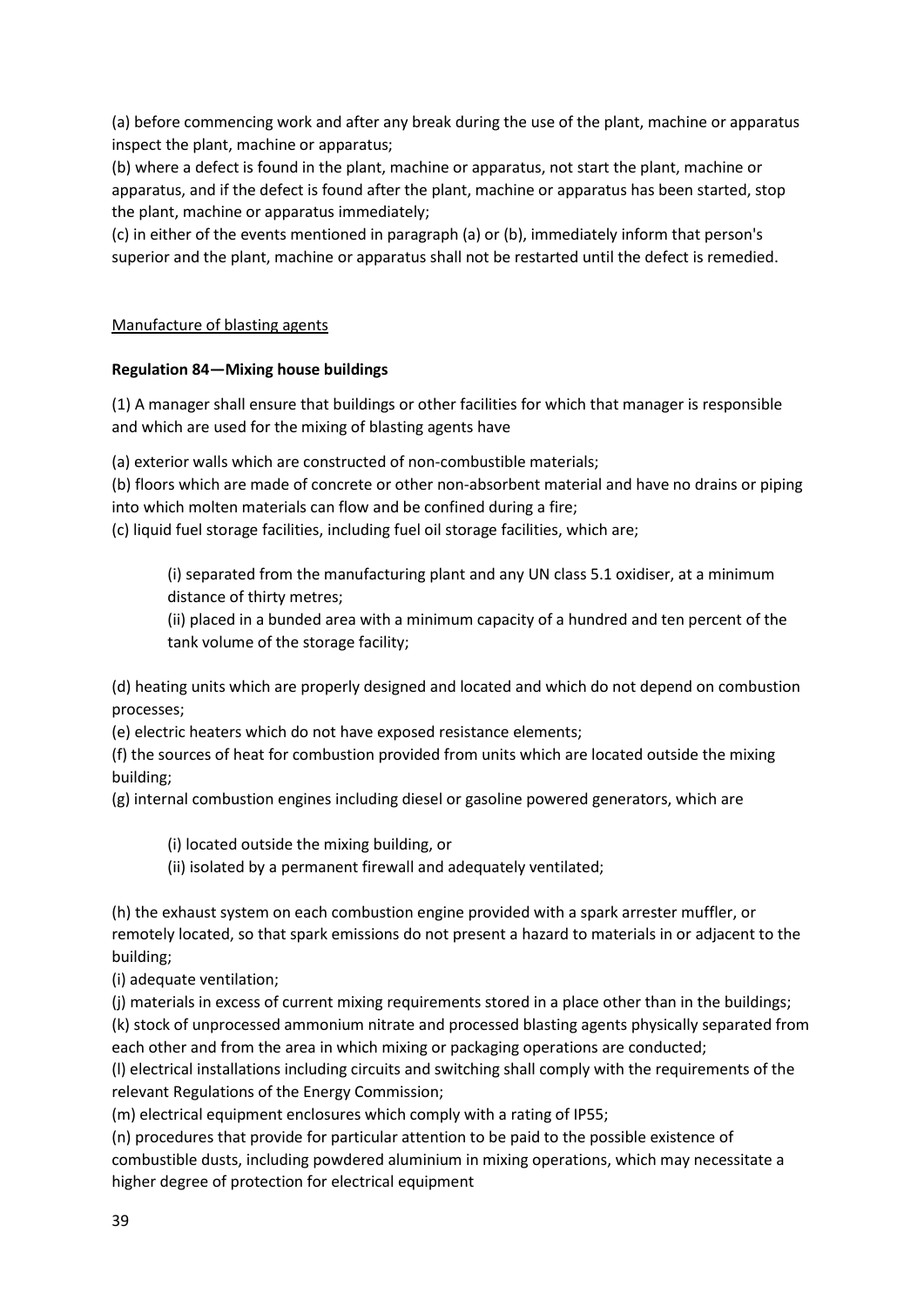(o) lightning protection; and

(p) only locks and nuts which are designed to prevent a nut from coming loose.

(2) A manager shall ensure that the equipment of a mixing plant for which that manager is responsible

(a) is in the case of processing equipment including mixing and conveying equipment, designed in a manner that makes it compatible with the sensitivity of the material handled;

(b) is designed

(i) to minimize the possibility of frictional heating, compaction, overloading, confinement, and the accumulation of dust;

(ii) in a manner that makes the surfaces accessible for cleaning and that permits ventilation in hollow shafts;

(iii) in a manner that prevents the flow of fuel to the mixer in case of fire or other emergency situation.

(c) has its frame and other parts electrically bonded together and earthed;

(d) has its bearings and gears protected against accumulations of product dust;

(e) is constructed

.

(i) of materials compatible with ammonium nitrate;

(ii) to prevent the spillage of ammonium nitrate or blasting agent during mixing operations

## **Regulation 85—Manufacture of emulsion**

A manager shall as regards manufacturing of emulsion for which that manager is responsible ensure that

(a) process controls are established to ensure the safe manufacturing of the emulsion;

(b) procedures are established to manage unsafe confinement of non-detonable or non-sensitised blasting agents during operation or cleaning activities;

(c) control of contaminants and additives and unsafe accumulation of contaminants and additives are prevented;

(d) each site where a pump is used for the transfer of blasting agents has a documented pump selection, operating and maintenance management system that satisfies the requirements of these Regulations;

(e) the management system has procedures which ensure that

(i) pump protection systems are established to detect and prevent dead heading and dry operation of the pump;

(ii) each pump is uniquely identified and a logbook and incident report book is provided and maintained for each pump;

(iii) a program is established to document general and specified inspections, corrective maintenance and major repairs;

(iv) pump protection systems are tested in accordance with a documented procedure on a regular schedule;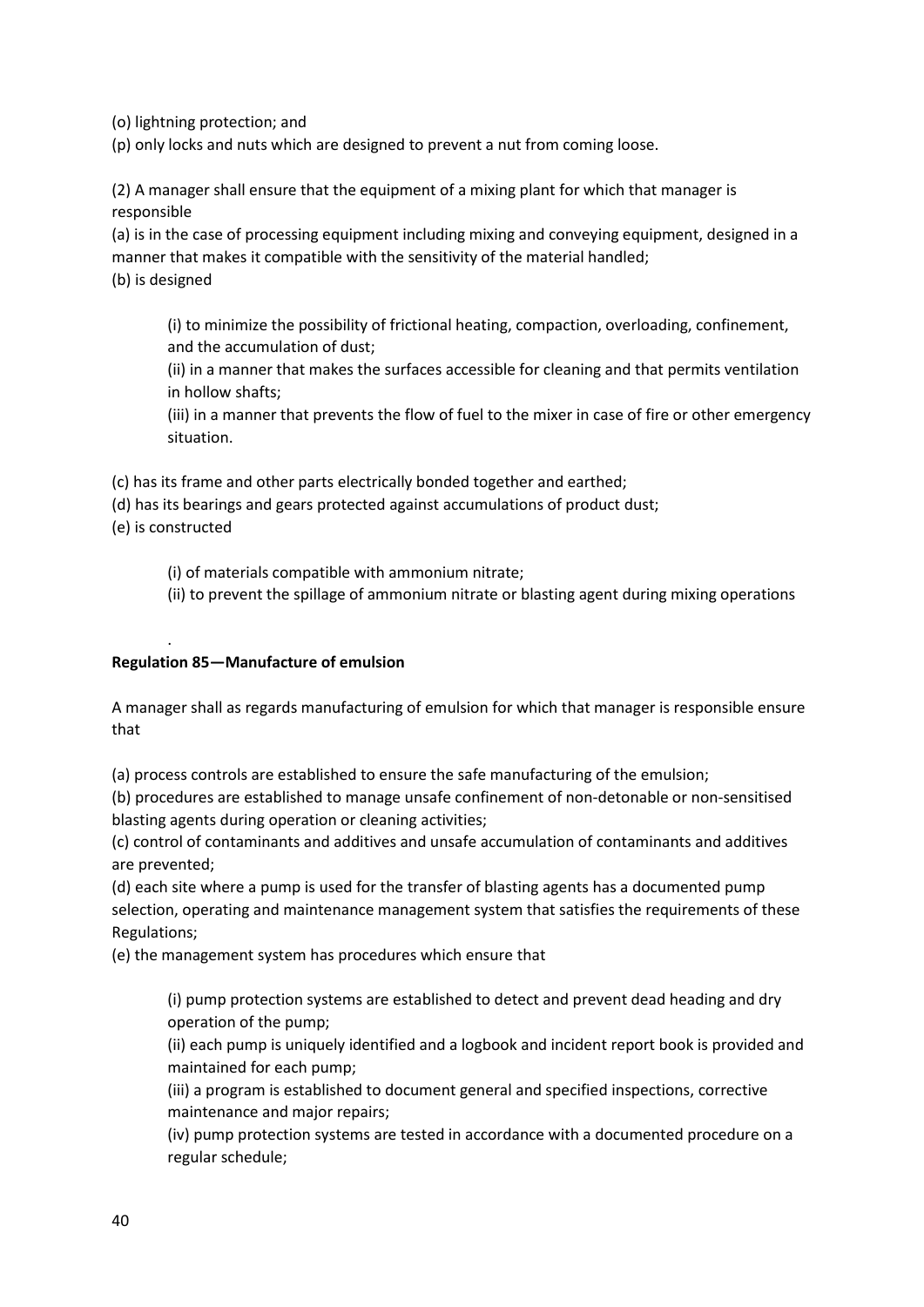(v) tanks, hoppers, and pump systems are designed to minimize the risk of introducing foreign bodies into the process;

(vi) pumps are attended to by competent personnel during operation.

### **Regulation 86—Mixing houses for blasting agents to comply with tables of distances**

(1) A manager shall ensure that a mixing house used for the preparation and the buildings used for the storage of blasting agents in a factory for the production of blasting agents for which that manager is responsible, complies with the safety distances for danger buildings determined by the Chief Inspector in accordance with the quantity distances for U.N. division l explosives.

(2) The safety distances determined under subregulation (1) shall be as specified in the Third Schedule.

## **Regulation 87—Mixing plant operation**

A manager shall, in relation to a mixing house for which that manager is responsible, ensure that

(a) the floors and equipment of the mixing house are, as far as is reasonably practicable, kept clean and a cleaning and collection system for dangerous residues is provided for the mixing house;

(b) a daily visual inspection is made of the mixing, conveying and electrical equipment to determine that the equipment is in good operating condition;

(c) a program of systematic maintenance is conducted at regular intervals; and

(d) the entire mixing and packaging plant is cleaned regularly to prevent excessive accumulation of dust, grease, and product ingredients.

#### **Regulation 88—Storage prohibited in mixing house**

A manager shall, in relation to a mixing house for which that manager is responsible, ensure that

(a) the amount of ammonium nitrate permitted to be taken into the mixing house for processing into a blasting agent is sufficient in quantity for immediate mixing;

(b) the storage of ammonium nitrate in the mixing house is prohibited;

(c) a bulk processed blasting agent is not stored in the vicinity of the mixing plant;.

(d) the safety distances determines under regulation 86 are applied; and

(e) a processed blasting agent is removed immediately after it has been packaged to a blasting agent storage area or a magazine.

#### Manufacture of blasting agents on site

#### **Regulation 89—Equipment of approved design**

A manager shall ensure that an equipment is used for the manufacture of blasting agents on site only if the design and materials used in the construction of the equipment have been approved by the Chief Inspector.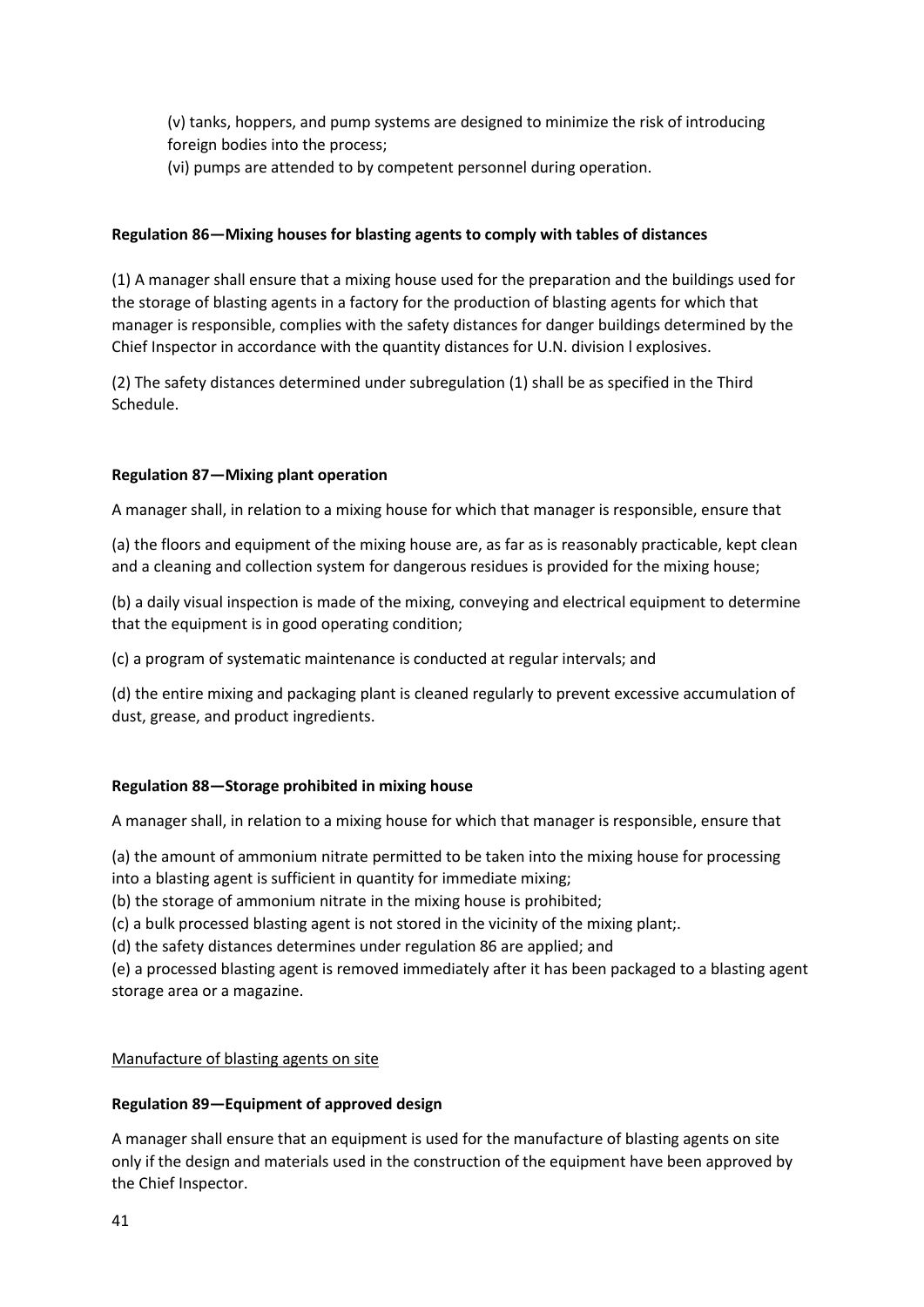## **Regulation 90—Hand mixing**

A manager shall, in relation to mixing for which that manager is responsible, ensure that

(a) when ingredients are mixed by hand, the implements used are of wood or non-sparking materials; and

(b) implements and mixing containers are thoroughly washed immediately after use.

### **Regulation 91—Supervision in manufacture**

A manager shall ensure that the manufacture of blasting agents on site is carried out under the direct supervision of a person who has a certificate of competency for blasting in accordance with regulation 15.

## **Regulation 92—Prohibition of manufacture underground**

A person shall not manufacture blasting agents underground.

#### Manufacture of explosives

## **Regulation 93—Thunder-storms approaching UN class 1 or 5.1 plant**

(1) Where a thunder-storm approaches the vicinity of an UN class 1 or 5.1 plant the manager of the plant shall decide whether or not the thunder-storm constitutes a danger to the plant.

(2) Where the manager of the plant decides that the thunder-storm constitutes a danger to the plant, the manager shall direct operations to cease and persons in the plant to be withdrawn to a safe place.

#### **Regulation 94—Testing of explosives**

A manager shall establish a safe working procedure for the testing of explosives under that manager's control and every testing of explosives under the control of that manager shall only be carried out in accordance with that procedure.

#### Transportation of explosives

#### **Regulation 95—Permits and licences required for transportation**

(1) A person may transport explosives by road, if that person has in accordance with

- (a) regulations 9 and 10, an approved operating plan;
- (b) regulation 27, an approved operating licence;
- (c) regulation 28, an explosives manager;
- (d) regulation 21, competent personnel and has the Police permits required for transportation.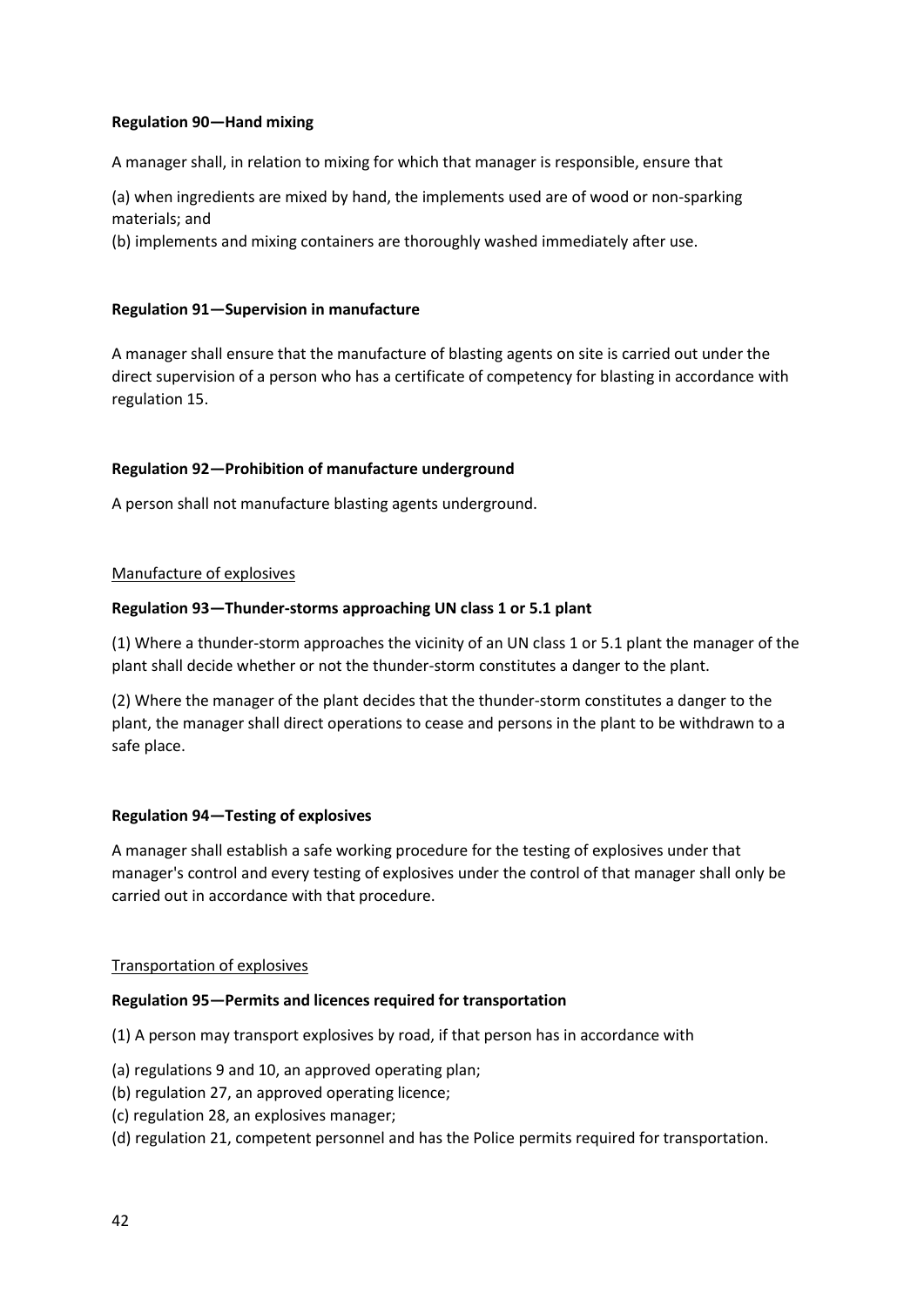(2) Subregulation (1) does not apply to transportation on the surface or underground within a mining lease.

### **Regulation 96—Authorised vehicle**

(1) A person shall not use a vehicle for the transportation of explosives, unless the use of the vehicle for that purpose is authorised by the Chief Inspector.

(2) The Chief Inspector shall in the authorisation specify the nature and maximum amounts of explosives to be carried at any one time and may impose other conditions that are necessary for the purpose.

## **Regulation 97—Use of authorised vehicle for other materials**

A vehicle authorised to be used for the transportation of explosives may be used for the transportation of other materials if the compartment in which the explosives are carried is thoroughly washed out class before and after the vehicle has been used for transportation of explosives.

## **Regulation 98—Detonators to be transported separately**

(1) A person shall not transport detonators in the same compartment with other explosives.

(2) A person may transport nitro-compound explosives, blasting agents and detonating fuses together but shall not transport any of them together with a detonator.

## **Regulation 99—Only unopened boxes or containers in authorised vehicles**

A person who transports explosives shall

- (a) transport the explosives in an authorised vehicle, and
- (b) pack the explosives in sound, completely covered or other closed approved container.

## **Regulation 100—Effective packaging of explosives**

A person who transports explosives in a road vehicle shall effectively protect the explosives against displacement.

#### **Regulation 101—Fuel to be carried only in a fuel tank**

#### A person who transports

(a) both fuel and explosives in a road vehicle, shall ensure that the fuel is carried in a fuel tank; and (b) explosives in a road vehicle shall ensure that no other material is put in the compartment in which the explosives are carried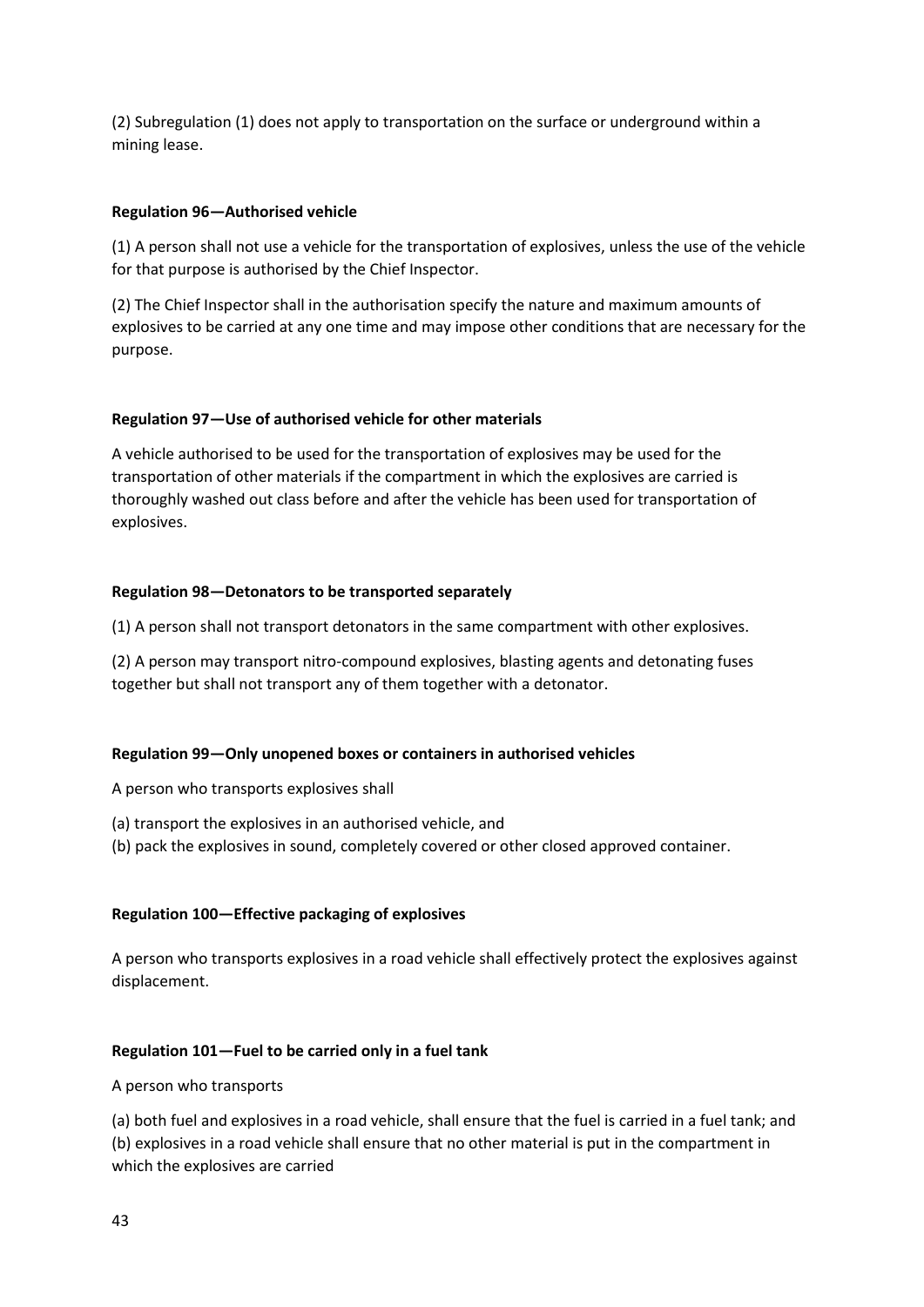## **Regulation 102—Explosives not to be carried in cab**

A person who drives a vehicle shall not carry explosives in the driver's cab of that vehicle.

#### **Regulation 103—Explosives compartment to be cleaned**

A person who drives a vehicle in which explosives are transported shall keep the interior of the explosives compartment clean and in good order.

#### Conveyance by road

#### **Regulation 104—Authorised vehicle requirements**

A person who uses a vehicle to transport explosives shall ensure that the vehicle is authorised and

(a) is of sound construction and free from any patent defect, and is maintained in good working order;

(b) is propelled by a diesel engine;

(c) is provided with two fire extinguishers mounted on a suitable holder that are readily available for use and which are kept in good working order at all times;

(d) the driving cab of that vehicle is separated from the load carrying compartment of the vehicle and where the body of the vehicle is built directly onto the driving cab, a fire-proof bulkhead is provided across the full width of the body;

(e) the compartment of the vehicle in which the explosives are conveyed is totally enclosed, covered with sheet metal and lined internally with

- (i) wood which has been treated in a manner that renders it non-inflammable, or
- (ii) some other approved material;

(f) the compartment which contains the explosives in the vehicle is adequately ventilated; (g) has no openings except the doors, which are fitted closely, and other openings which are required to comply with paragraph (f);

(h) where persons are required to be transported for the purposes of loading or unloading, the vehicle has a suitably constructed separate compartment for the conveyance of those persons; (i) has a "NO SMOKING" sign posted in the cab and in the separate compartment provided in accordance with paragraph (h);

(j) the exhaust pipe of the vehicle is fitted and directed in a manner that ensures that neither the pipe nor the exhaust gases pass under any part of the compartment used for carrying the explosives; (k) has adequate bonding provided between the chassis and the body in a manner that maintains a complete circuit between the chassis and body;

(l) has two earthing chains which are adequately bonded to the chassis and maintained between the chassis and the ground, one at the front and one at the rear;

(m) except where the vehicle is empty, has at each corner so as to be distinctly visible from the front and rear, a red flag which is at least four hundred and fifty millimetres square with the letter E in black superimposed in the middle;

(n) where the vehicle is loaded with explosives, has posted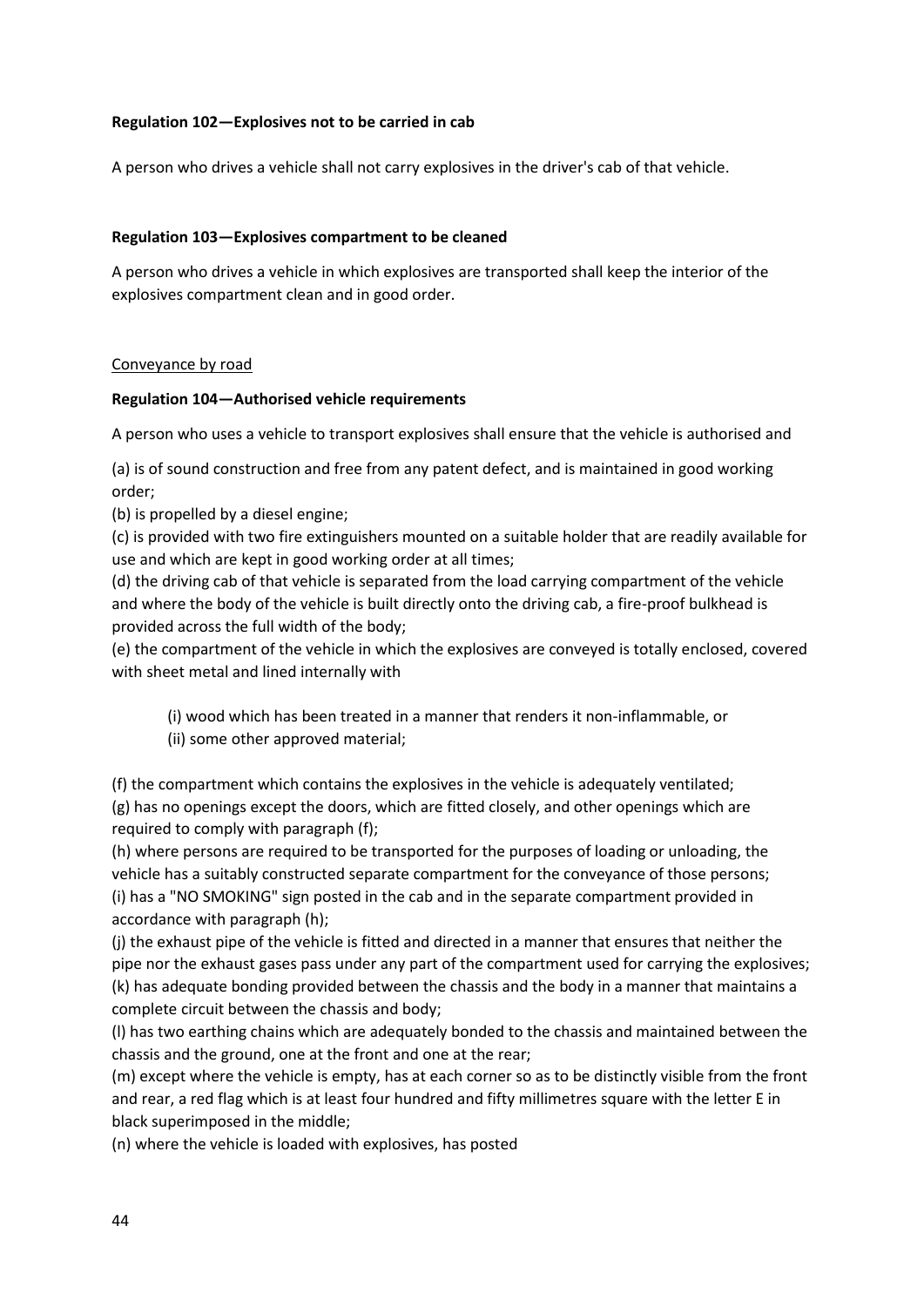(i) on the two sides and on the front and the rear in red paint on a white background and in a manner that enables it to be distinctly visible from the front, rear and sides, a sign that bears the words "DANGER-EXPLOSIVES"; and

(ii) on the rear a sign that bears the figure and words "60 km per hour";

(o) has an isolating switch in the electrical circuit in a readily accessible position;

(p) does not have electric cables inside the compartment in which explosives are transported;

(q) a copy of the original of the authorisation is displayed in the cab behind a glass or other suitable material;

(r) has in a conspicuous place relevant emergency, safety and contact information related to the products being transported;

(s) the battery on the vehicle

(i) is secured to prevent movement in the event of over turn of the vehicle;

(ii) is in an accessible position; and

(iii) has a substantial acid-resistant and ventilated cover that is electrically insulated on the side adjacent to the battery terminals.

## **Regulation 105—Route and speed limit**

(1) A person who transports explosives by road shall convey the explosives by the most direct route and by the quickest and safest means

(2) Subregulation (1) does not apply within a city or town where an alternative route which is not the most direct route passes through areas of lesser population density.

(3) A local authority may prescribe the route to be used by vehicles which transport explosives within its area of jurisdiction.

(4) A person who drives a vehicle that is transporting explosives shall not drive faster than sixty kilometres per hour.

#### **Regulation 106—Hours for conveying explosives by roads**

A person who transports explosives in a motor vehicle, shall transport the explosives between 6.00 am and 6.00 pm.

#### **Regulation 107—Vehicles to be accompanied by competent person and police escort**

(1) A person who transports explosives in a road vehicle shall ensure that the explosives are under the direct control of a person who has a certificate of competency in explosives in accordance with regulation 15 (2).

(2) Without limiting subregulation (1), a person who transports explosives in a road vehicle shall ensure that the transportation is done under a police escort.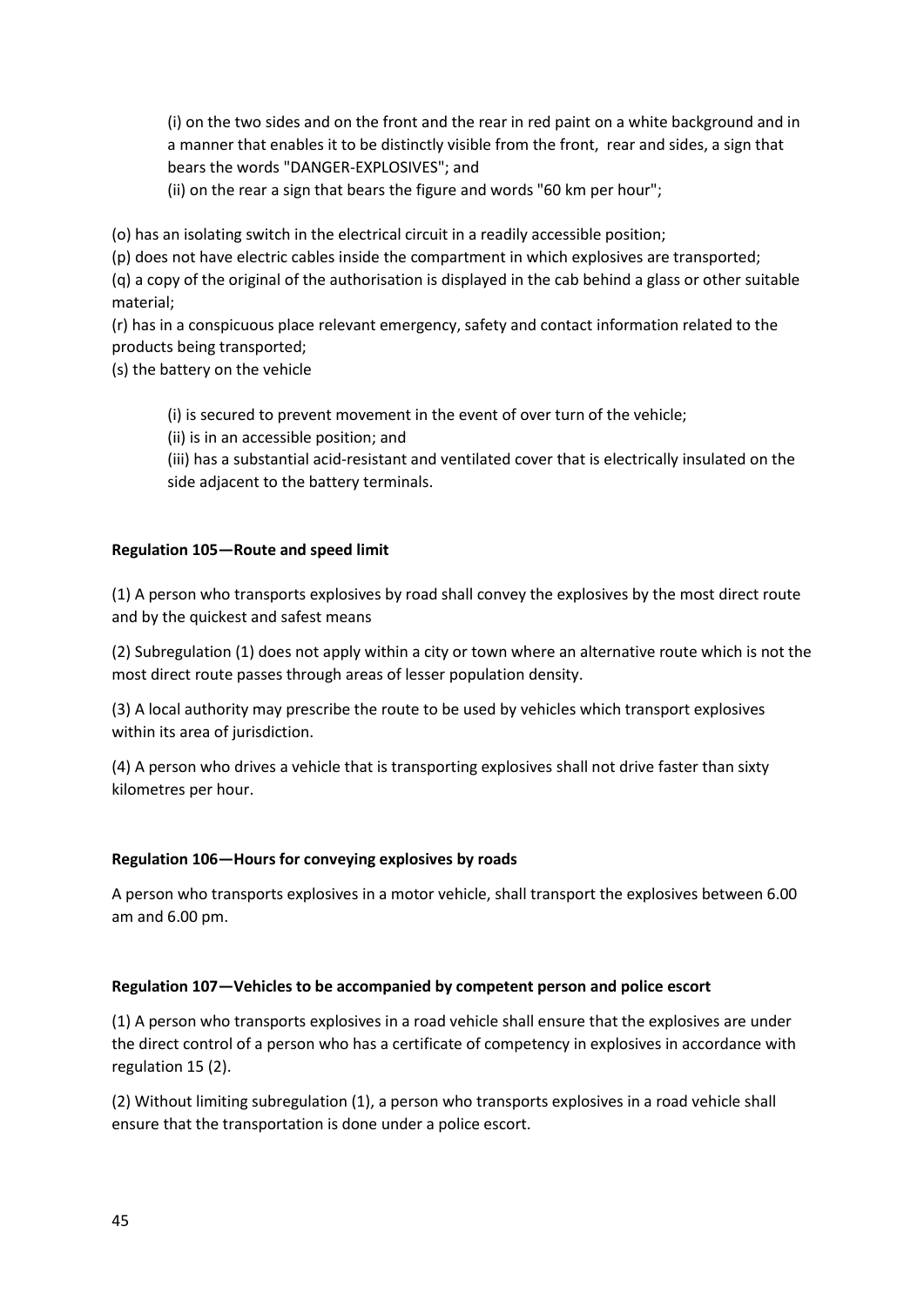### **Regulation 108—Trailers**

A person shall not transport explosives in a trailer attached to a road vehicle.

## **Regulation 109—Prohibition against stopping and parking**

(1) Subject to subregulation (2), a person driving a road vehicle that is transporting explosives, shall not stop or park that vehicle in any city, town, village or residential accommodation.

(2) Subregulation (1) does not apply where a vehicle is stopped

- (i) to avoid an accident;
- (ii) to comply with a traffic sign;
- (ii) to obey a direction lawfully given by an authorized person; or
- (iv) due to some cause beyond the control of the driver.

(3) A person driving a vehicle that is transporting explosives may park the vehicle outside a city, town or village at a location off a public road and at a reasonable and safe distance from an inhabited building, if the vehicle is kept in charge of a blastman and is accompanied by a police escort both of whom stay with the vehicle throughout the period the vehicle is parked.

## **Regulation 110—Procedure for vehicles involved in accidents**

(1) Where a vehicle transporting explosives is involved in an accident, the person transporting the explosives shall ensure that

(a) the explosives are examined by a person who is a competent person under regulation 15(2) and where the explosives have been damaged or spilled the competent person implements the measures determined in the emergency response plan to make the area safe and to recover the explosives;

(b) arrangements are made to keep the explosives under guard at all times;

(c) where the competent person accompanying the explosives vehicle is not available, the police guards the explosives and a second competent person is sent to the scene;

(d) where the vehicle cannot continue the journey, the competent person arranges for an authorised vehicle to transport the explosives to their destination; and

(e) the competent person within twenty four hours reports the accident to the nearest Inspector.

(2) For the purposes of this regulation, a competent person is a person issued with a certificate of competency by the Commission under regulation 15 (2).

#### **Regulation 111—Switching off engine during loading and unloading**

A manager shall ensure that where explosives for which that manager is responsible are being loaded into or unloaded from a road vehicle the engine of the vehicle is switched off and due care is taken by the person in charge of the loading or unloading to ensure that a person, other than a person assisting the person in charge in loading or unloading, does not have access to the explosives.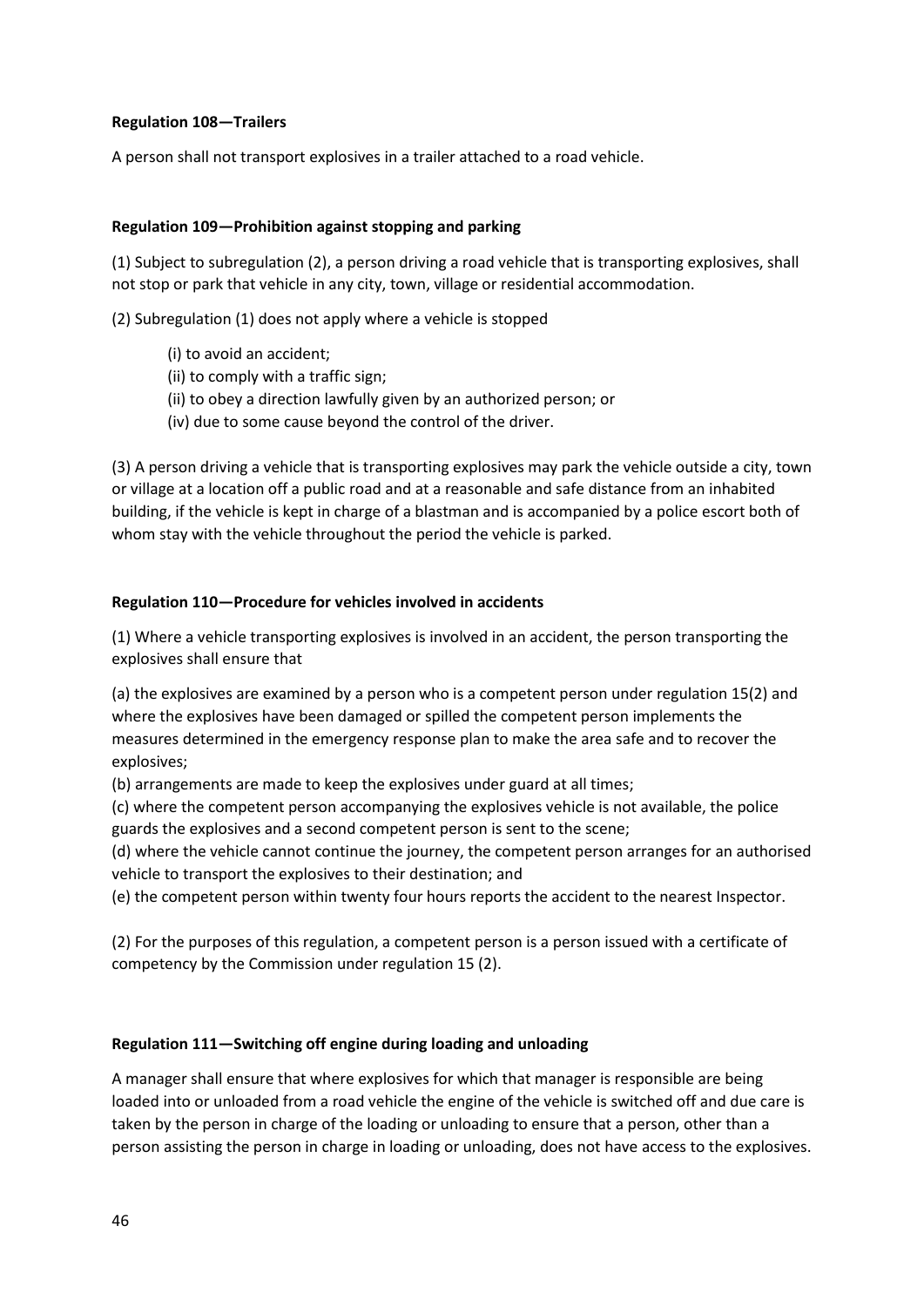### **Regulation 112—Prohibition of matches, means of ignition, steel, iron heels or exposed nails**

A person engaged in loading or unloading explosives into or from a road vehicle shall not

- (a) carry matches or any other means of producing ignition, or
- (b) wear boots or shoes with steel or iron heels, tips or exposed nails.

### **Regulation 113—Vehicle upon arrival at destination to be unloaded**

A manager shall, in relation to explosives for which that manager is responsible, ensure that explosives transported by a road vehicle are

- (a) unloaded immediately on arrival of the vehicle at its destination, and
- (b) stored in a magazine or used immediately.

## **Regulation 114—Thunder-storm during transportation**

A person driving a road vehicle which is transporting explosives shall, on the approach of and during a thunder-storm, park the vehicle off the highway at least five hundred metres from an inhabited building.

#### **Regulation 115—Convoys**

Where two or more road vehicles transporting explosives are travelling in a convoy the drivers of the vehicles shall maintain a distance of at least fifty metres between one vehicle and the other.

Transportation of explosives at surface mine or works

#### **Regulation 116—Undue delay during transfer**

A person responsible for the transfer of explosives from a magazine shall ensure that the transfer is arranged in a manner that avoids undue delay between the time the explosives leave the magazine and the time they are properly stored in another magazine or distributed to the points of use.

#### **Regulation 117—Permitted types of conveyance for explosives at any mine or works**

(1) A manager shall, in relation to the transportation of explosives for which that manager is responsible, ensure that the explosives are transported from one magazine to another magazine or from a magazine to a work place by

- (a) a vehicle that uses rubber tyres and is propelled by a diesel engine;
- (b) a vehicle that runs on rails whether propelled by a locomotive or by hand;
- (c) a conveyance attached to a winding plant or an approved lifting appliance; or
- (d) a lift.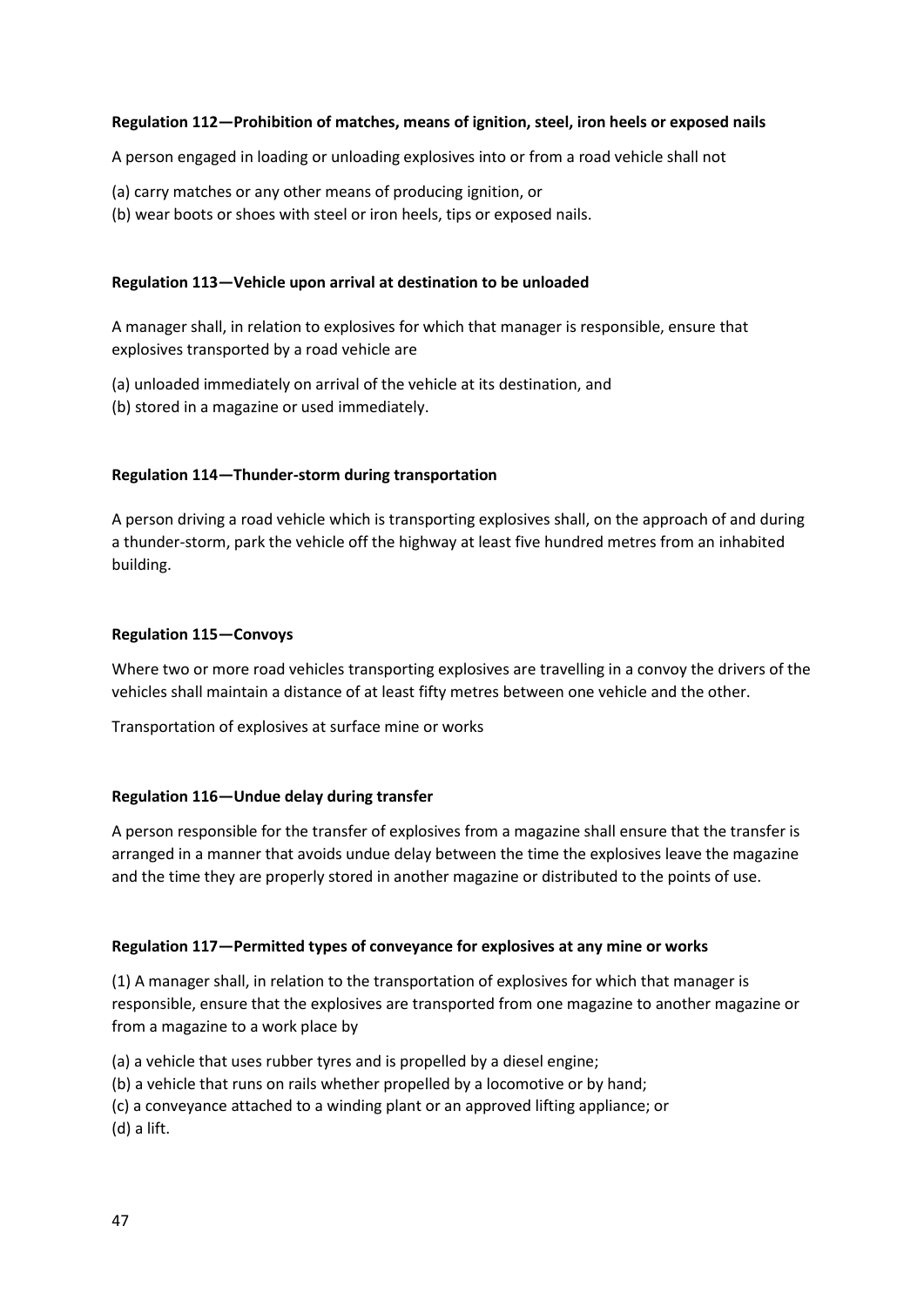which is of sound construction, made of suitable material, has adequate strength and is free from patent defects and maintained in good working order.

(2) Where any operations carried out under these Regulations require the use of explosives in quantities which the Chief Inspector considers to be of a large magnitude, the Chief Inspector may, where necessary, direct that the transportation of the explosives on the surface should only be by an authorised road vehicle equipped in accordance with regulations 104 and 105.

## Mobile mixing units

# **Regulation 118—Mobile mixing units**

(1) A manager shall ensure that a mobile mixing unit or truck for which that manager is responsible

(a) is roadworthy and in sound mechanical condition and repair;

(b) has a body constructed of materials that are not combustible;

(c) has an engine and exhaust system which are located forward of the rear of the cabin or shielded;

(d) and which is equipped with a battery, has the battery

(i) secured to prevent movement of the battery in the event of vehicle overturn;

(ii) located in an accessible position; and

(iii) provided with a substantial acid-resistant and ventilated cover that is electrically insulated on the side adjacent to the battery terminals;

(e) has an isolating switch in the electrical circuit in a readily accessible position;

(f) and which has an engine fitted with an alternator, has a battery isolation switch of a type that automatically opens the alternator field coil circuit immediately before the battery is isolated; (g) and which is to be used to load free-flowing granular explosives pneumatically, is provided with adequate earthling;

(h) has a processing equipment designed to provide for the effective segregation of ingredients prior to mixing, including minimizing the possibility of mixing during incident or accident conditions; (i) is constructed in a manner that adequately protects ingredients and explosives against direct sunlight and adverse weather conditions and provides secure protection that prevents it from being dislodged during normal transport;

(j) and which supplies electric power to a processing equipment by a self-contained motor-generator located on the truck, has the motor-generator separated from the explosive discharge area of the truck;

(k) is provided with pressure relief valve on containers of ingredients or explosives that might produce pressures under confinement or in the event of fire, with the protection pressure relief valve installed in a manner that provides protection against permanent closure in an accident; (l) and which is fitted with a pressure-relief valve as a pressure relief mechanism, has the pressure

relief valve directed in a manner that prevents harm to personnel in the vicinity of the unit or truck; (m) has tanks for liquid ingredients or explosives to dampen movements of the contents during transport if the movements are likely to cause a loss of vehicle control or any other hazardous situation;

(n) has its processing equipment firmly and effectively secured to its body and mobile equipment, including hoses, effectively restrained while travelling;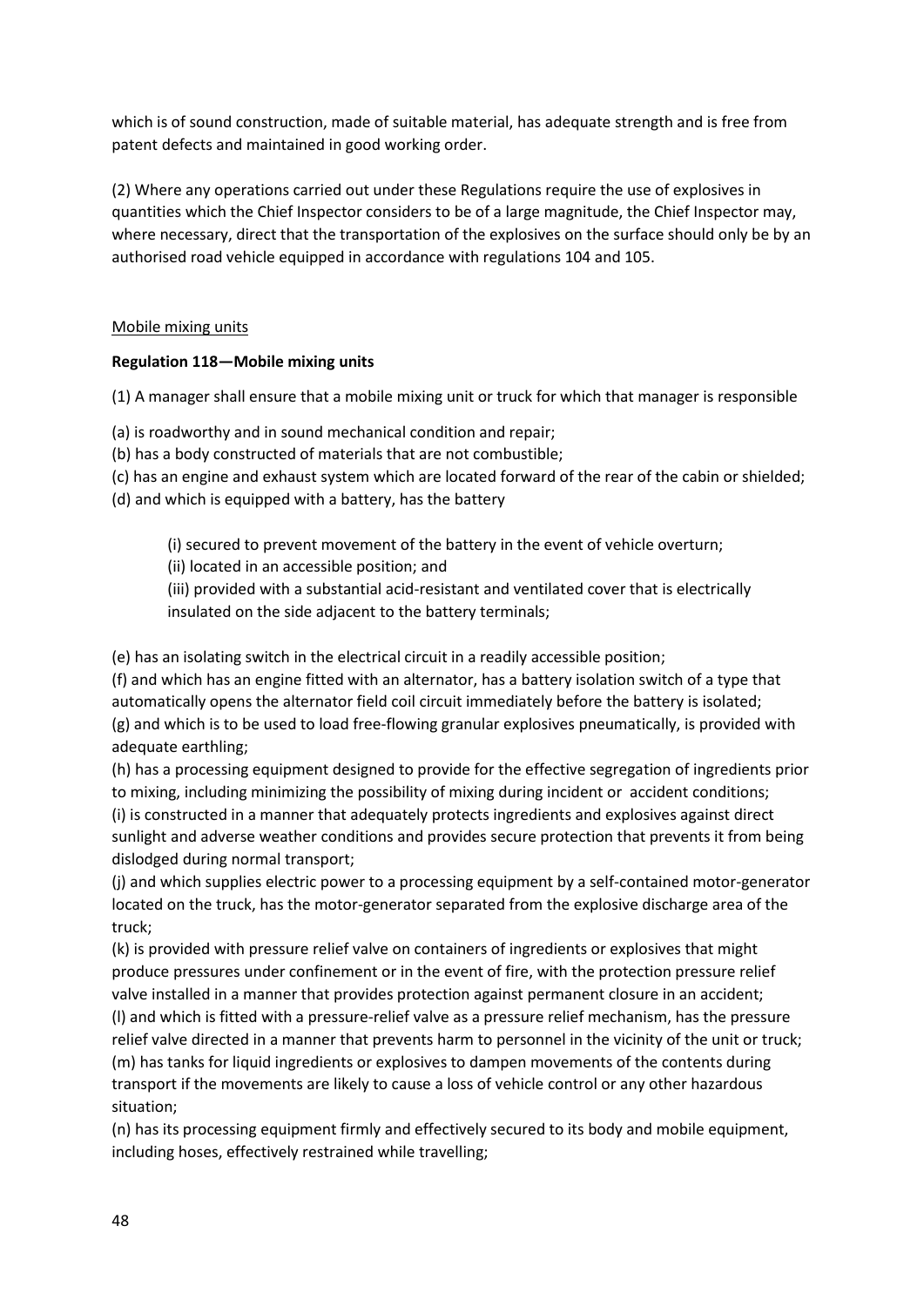(o) has its transfer equipment, including delivery hoses, adequately restrained to ensure control is maintained during transfer operations;

(p) and which is equipped with airbrakes, is for the purpose of delivery operations provided with

(i) a positive action parking brake, which sets the wheel brakes on at least one axle;

(ii) wheel chocks to supplement the parking brakes where necessary;

(q) is equipped with a mixing and delivery system that is arranged in a manner that enables the operator in normal position during operations to have a full view of explosives delivery points, or have adequate communication with another operator who has a full view;

(r) has its mixing and delivery systems equipped with an emergency stop, appropriately labelled and in easy reach of the operator monitoring the operations;

(s) is operated in accordance with regulation 84(2);

(t) has its processing equipment including tanks, hoses, taps and valves clearly labelled to properly identify contents and use;

(u) is marked or bears a sign, as appropriate, as follows:

(i) when carrying explosives is marked "DANGER-EXPLOSIVE";

(ii) when carrying only ingredients of explosives, or any dangerous goods in sufficient quantities is marked "DANGER";

(iii) in relation to moving augers and the need for eye protection bears the signs:

"(A) EYE PROTECTION MUST BE WORN WHEN IN OPERATION.' and

(B) 'CAUTION - AUGERS MAY MOVE WITHOUT WARNING'

(iv) is equipped with material safety data sheets which provide emergency procedure guides appropriate to the materials being transported.

(2) The manager shall ensure that where 'EXPLOSIVES' signs are not required to be posted on a mobile mixing unit or truck for which that manager is responsible the signs are available at the site and displayed at the site during mixing operations.

(3) Mobile mixing units not specified in these Regulations may be used after approval has been obtained from the Chief Inspector of Mines.

## Conveyance underground

## **Regulation 119—No undue delay to occur during transfer**

A manager shall ensure that

(a) the transfer of explosives from a magazine is arranged in a manner that prevents undue delay between the time the explosives leave the magazine and the time they are properly stored in another magazine or distributed to points of use;

(b) explosives are not left at any level, station or near the shaft collar or other entrance to the mine but are transferred to the underground magazine or points of use without undue delay.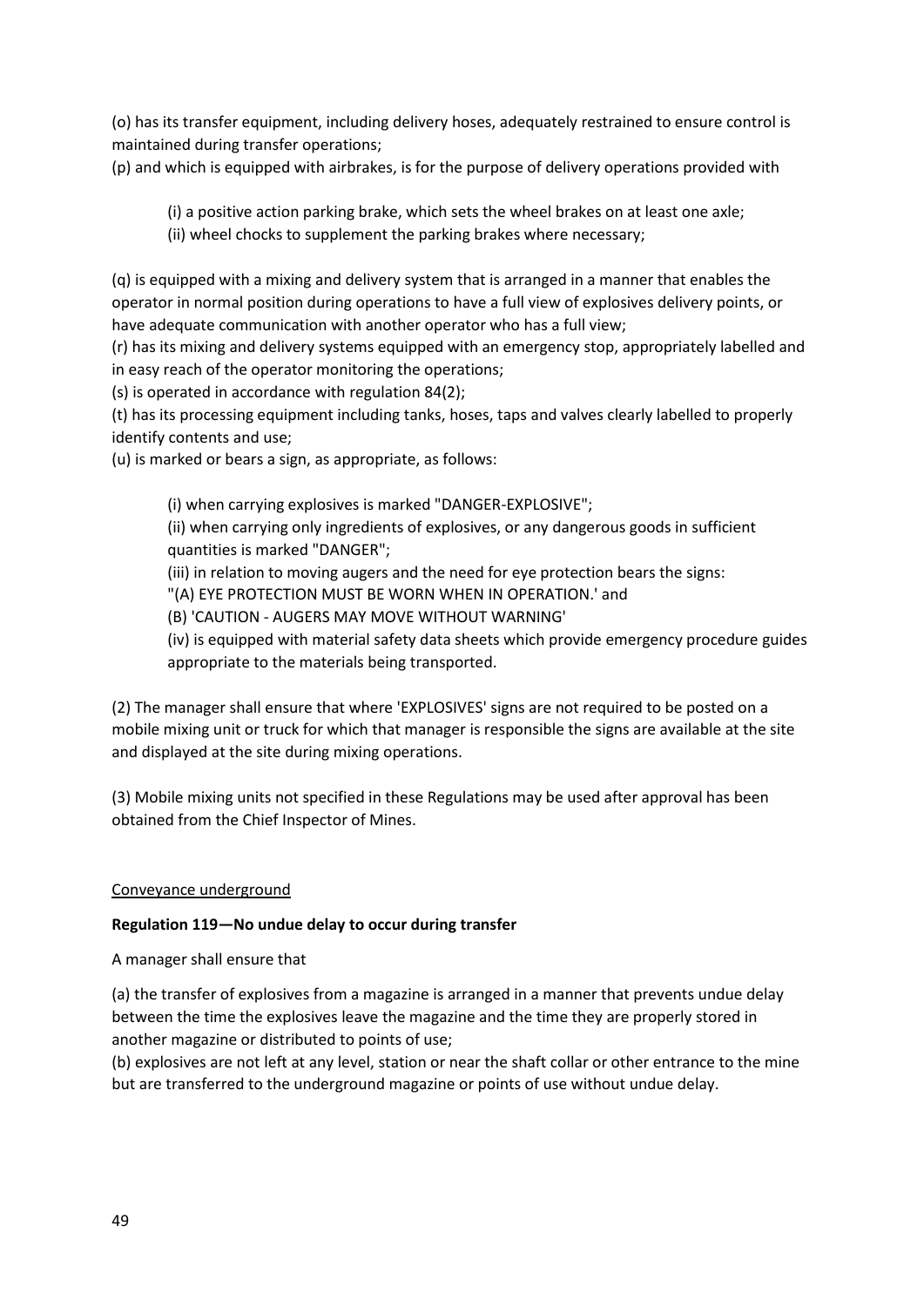## **Regulation 120—Transportation of explosives with rubber tyred vehicle**

A person who uses a vehicle that has rubber tyres for the transportation of explosives in connection with these Regulations shall ensure that

(a) the compartments of the vehicle in which the explosives are carried, are lined internally with wood which is non-inflammable or with other material that may be approved by the Chief Inspector; (b) the vehicle has

(i) a red flashing light clearly visible at least sixty metres away; and

(ii) a klaxon, siren, hooter or automatically operated bell.

## **Regulation 121—Transportation of explosives by rail**

A person who transports explosives in a carriage by rail shall ensure that

(a) the compartments of each carriage in which explosives are carried are lined internally with wood which has been rendered non-inflammable or with another material approved by the Chief Inspector;

(b) the compartments of the carriage in which explosives are carried are suitably enclosed and locked;

(c) the carriages in which the explosives are transported are separated from the locomotive by one empty carriage.

#### **Regulation 122—Painting of rail bound carriages used exclusively for explosives**

A person who transports explosives in a carriage which is used exclusively for transporting explosives shall ensure that the carriage is painted with a distinctive red colour.

#### **Regulation 123—Precautions while carrying explosives**

A person who transports explosives in connection with these Regulations shall ensure that

(a) the explosives are transported in sound boxes or bags or in approved closed containers in a vehicle or carriage;

(b) detonators are not transported together with other explosives on the same vehicle or carriage.

#### **Regulation 124—Limitation for speed for various conveyances underground**

(1) A person who transports explosives in connection with these Regulations shall ensure that in the case of transportation of the explosives

(a) in a carriage by rail underground, the locomotive that pulls the carriage containing the explosives does not travel at a speed greater than ten kilometres per hour; and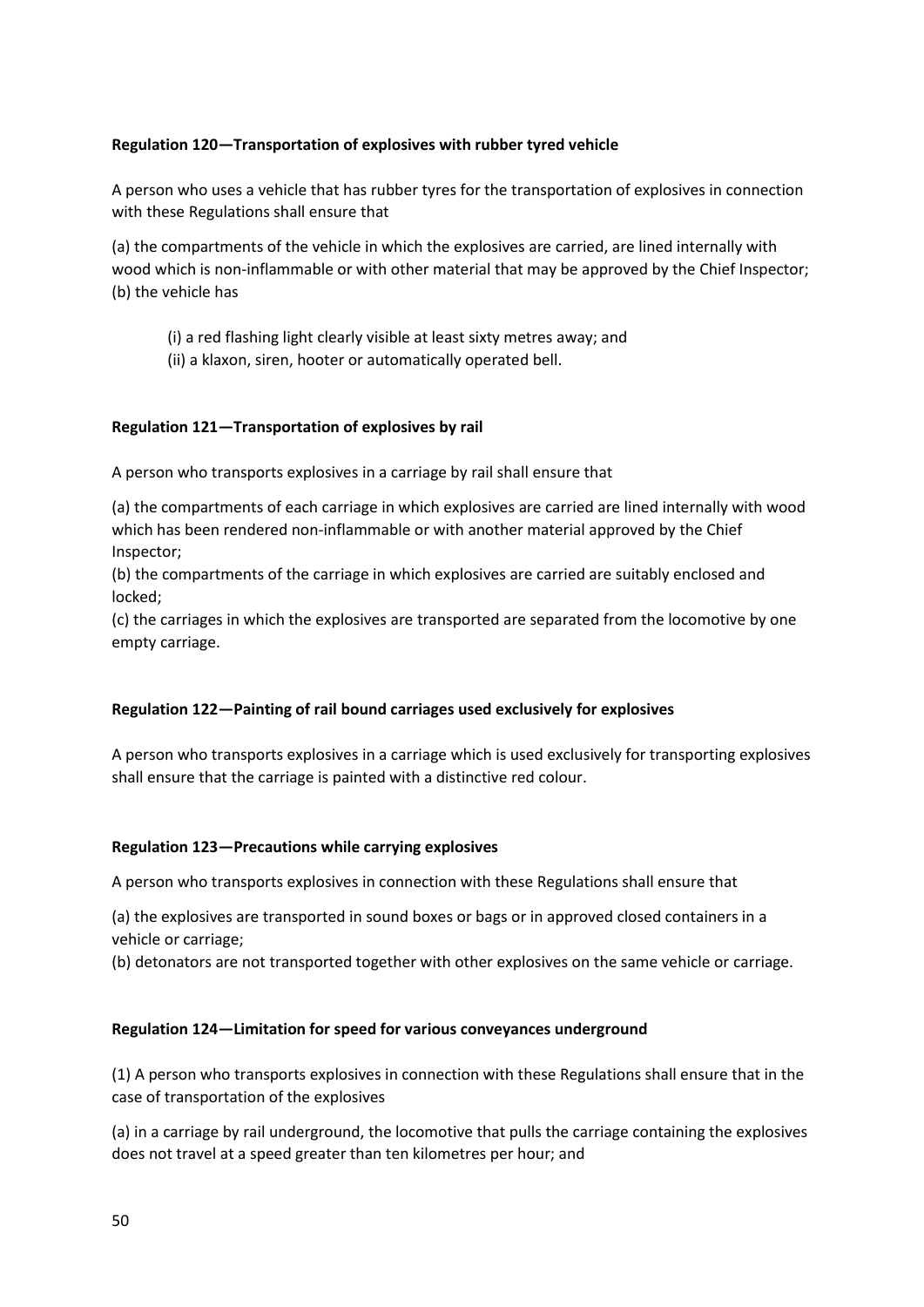(b) underground by a vehicle that uses rubber tyres, the vehicle conveying explosives does not travel at a speed greater than fifteen kilometres per hour.

(2) A person who transports explosives in a conveyance operated by a winding engine plant shall ensure that the conveyance does not exceed the speed specified by the Manager, which in any event shall not exceed half of the approved speed for hoisting of personnel.

### **Regulation 125—Precautions in haulage ways**

A person who transports explosives under these Regulations shall ensure that a definite arrangement is made to enable the vehicle used for transporting the explosives to have a right-ofway before the vehicle is moved and where a locomotive is used for propelling a train, the locomotive is maintained on the forward end of the train carrying the explosives.

## **Regulation 126—Transportation of explosives in shafts**

(1) A manager shall in relation to the transportation of explosives in a shaft for which that manager is responsible ensure that proper notice is given to the winding engine driver, banksman and skipman immediately before explosives are conveyed in a shaft by means of a cage or other conveyance.

(2) A person shall not place in or take out of a shaft conveyance, an explosive except under the immediate supervision of a holder of a blastman's certificate of competency in accordance with regulation 21.

(3) A manager shall in relation to the transportation of explosives in a shaft for which that manager is responsible ensure that

(a) a detonator and explosive are not transported together in a shaft conveyance; and (b) with the exception of fuses and fuse igniters, other materials are not transported with explosives in a shaft conveyance.

## **Regulation 127—Explosives in transit under a blastman**

A manager shall ensure that explosives for which that manager is responsible and which are in transit are at all times under the direct supervision of a person who holds a blastman's certificate of competency in accordance with regulation 21.

#### **Regulation 128—Only cage tender and blastman to travel with explosives**

A person, other than the cage tender or a holder of a blastman's certificate of competency in accordance with regulation 21, shall not travel together with explosives in a conveyance in a shaft or winze.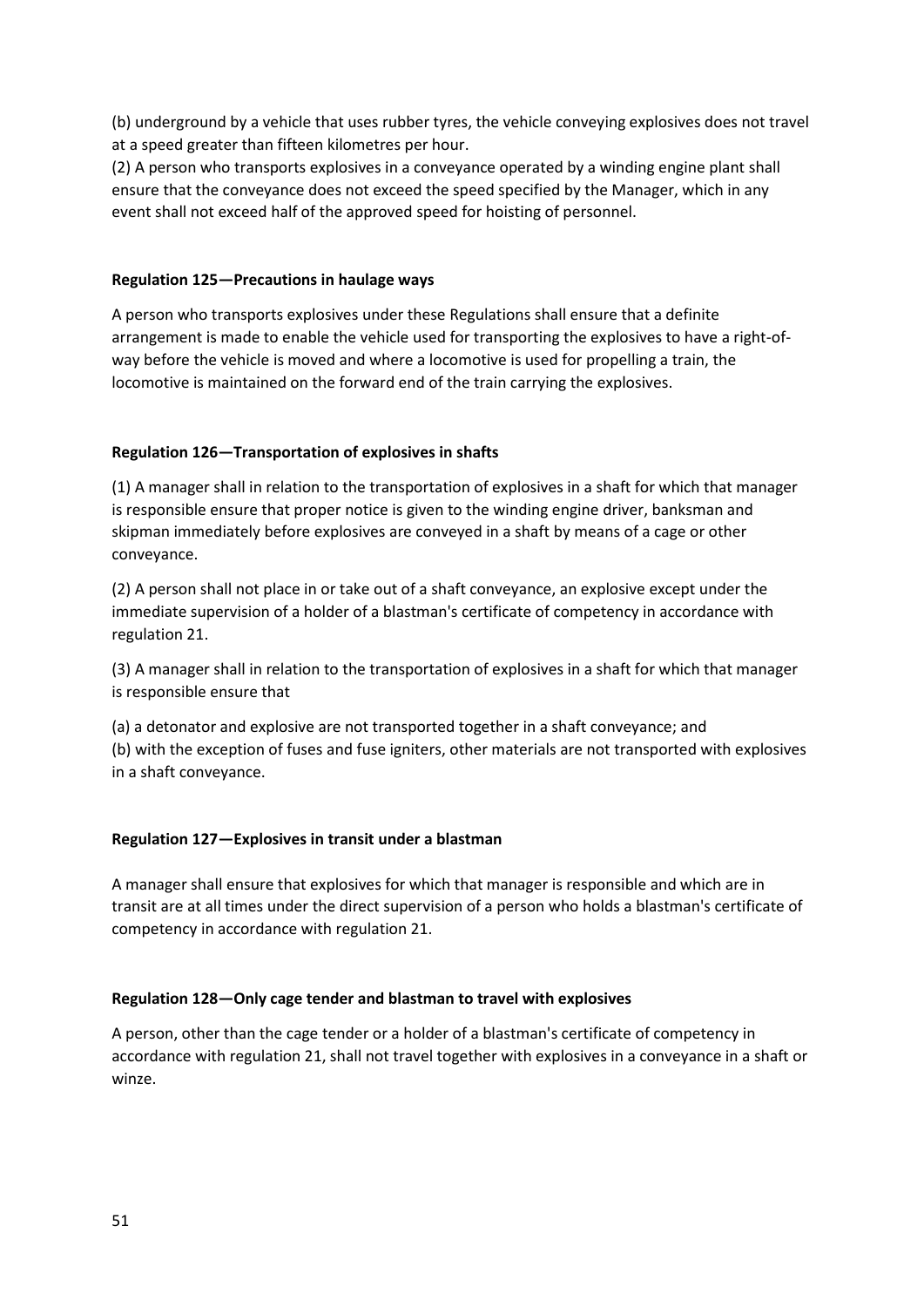## **Regulation 129—Boxes, cases and canisters for transportation of explosives**

A manager shall in relation to explosives in a magazine for which that manager is responsible, ensure that the explosives are transported from the underground magazine to the working face in boxes, cases and canisters approved by the Chief Inspector.

#### Storage of explosives

#### **Regulation 130—Storage permits and leases**

(1) A Manager shall store explosives of division U.N. class 1 for which that manager is responsible, in accordance with the operating plan provided in regulations 9 and 10 and the operating licence provided in regulation 23.

(2) The Holder of a mining lease shall ensure that each mine for which that holder is responsible has

- (a) an explosives manager in accordance with regulation 20;
- (b) competent personnel in accordance with regulation 21; and
- (c) a permit to store explosives in accordance with regulation 32

#### **Regulation 131—Receipt and delivery of explosives**

(1) The holder of a certificate of competency in charge of an explosives magazine shall

(a) receive and store explosives in the magazine and distribute them in an appropriate manner;

(b) not receive or deliver explosives which are not in good order and condition;

(c) by a written order authorise the issue of explosives from the magazine;

(d) keep in the magazine an Explosives Storage Book; and

(e) keep full particulars of receipts and deliveries of explosives in the Explosives Storage Book.

(2) A manager shall, in addition to the records required in subregulation (1), accurately record each delivery of explosives made to the person in charge of the working place to which the explosives were delivered.

#### **Regulation 132—Explosives required for a shift**

A person in charge of an explosives magazine shall

(a) issue from the magazine to the person in charge of each working place only the probable quantity of explosives required for the use of the shift;

(b) place the explosives issued in securely closed canisters or boxes;

(c) issue the explosives to the person in charge of the working place not more than thirty minutes before the working place is ready for blasting; and

(d) ensure that the explosives are conveyed directly from the magazine to the working place.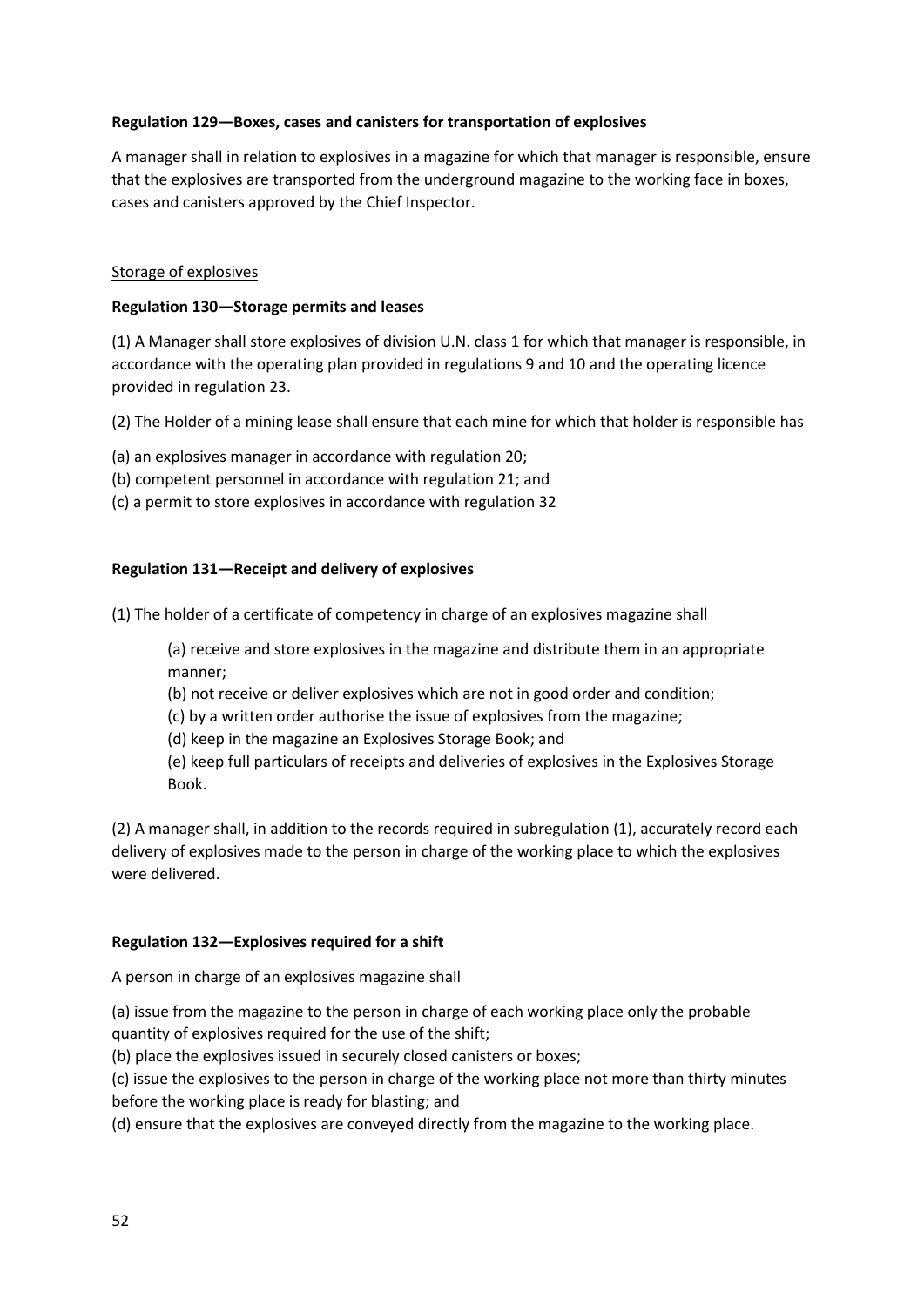## **Regulation 133—Cleanliness**

A manager shall, in respect of a magazine for which that manager is responsible, ensure that

(a) the floor of the magazine is kept free of dirt or grit;

(b) where provided, magazine shoes or galoshes are kept adjacent to the door; and

(c) spillages are cleaned up immediately and removed in accordance with safe work procedures.

**Regulation 134—General provisions for explosives magazines**

(1) A person carrying a radio transmitter or a cellular telephone shall not enter the fenced area surrounding an explosives magazine if the transmitter or telephone is not switched off.

(2) A person shall not enter an explosives magazine if that person is wearing a pair of boots or shoes which has an exposed metal.

(3) A manager shall ensure that

(a) except with the permission of an inspector in writing, and under conditions determined by the inspector, explosives in an explosives magazine are only handled during the hours of six O'clock in the morning and six O'clock in the evening; and

(b) care is taken to prevent concussion in the storage of explosives in an explosives magazine.

## **Regulation 135—Storage rules**

The person in charge of an explosives magazine shall ensure that

(a) explosives stored in the magazine are

(i) stored on the duck boards, runners or shelves in a manner that ensures that the bottom row of cases is not less than one hundred and fifty millimetres from the floor;

(ii) stacked only to a height of not more than one hundred and eighty centimetres and the height is delineated by a red line painted along each of the walls of the storage chamber;

(b) a case of explosives is not stored within three hundred millimetres of the wall of a magazine; (c) the horizontal distance between two rows of cases of explosives is not less than seven hundred and fifty millimetres;

(d) when explosives are first received into the magazine, the explosives are clearly stamped with the date of receipt;

(e) explosives stored in the magazine are

(i) stacked in a manner that enables the date of receipt and the date of manufacture of the explosive to be clearly visible;

(ii) issued in rotation, so that explosives which are of the same type and size, and stamped with the earliest date of manufacture are used first;

(iii) issued only on production of a written order signed by a person authorised by the manager to make the order.

(f) detonators and blasting initiators are stored together but not with other explosives;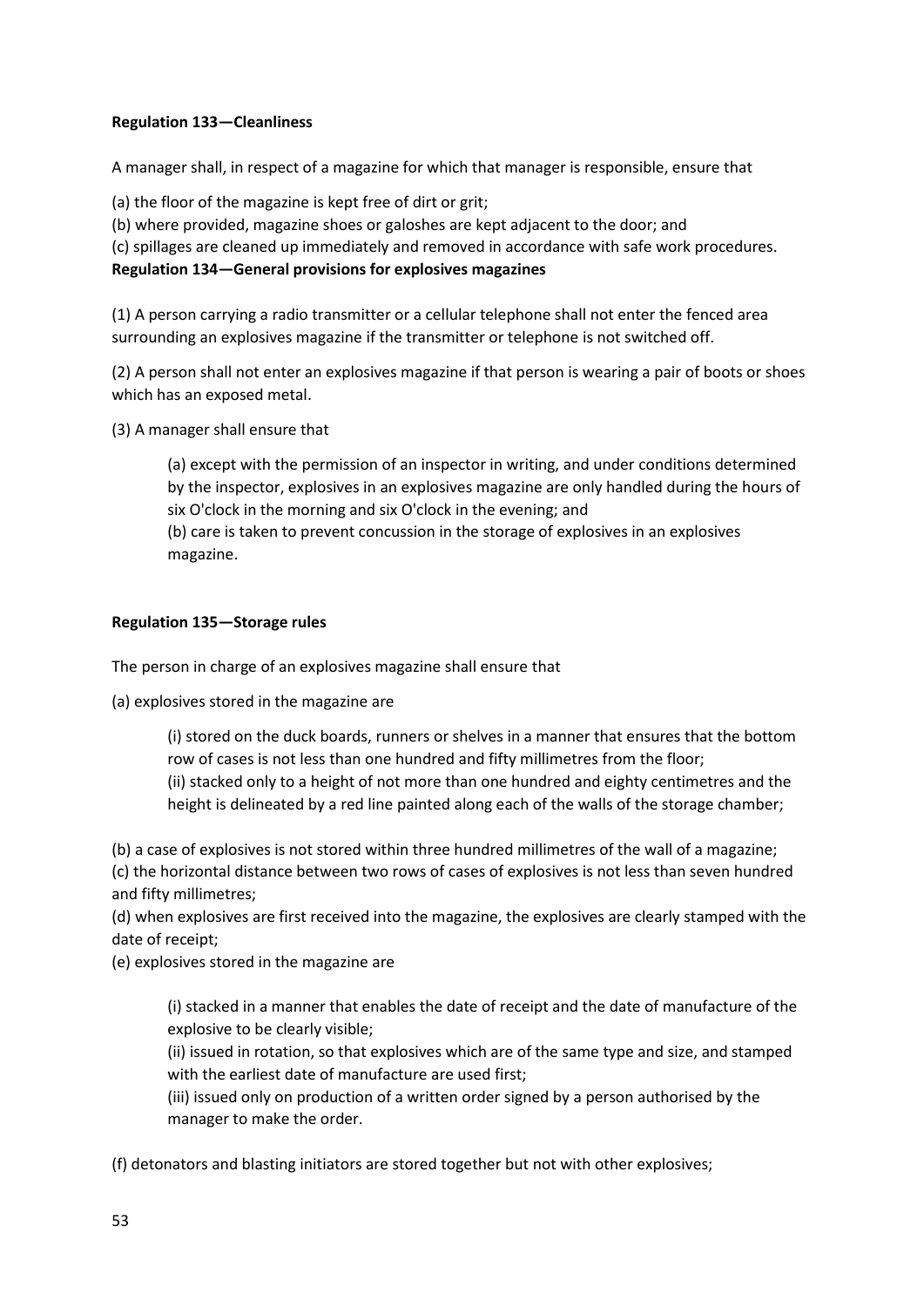## **Regulation 136—Opening of packages**

The person in charge of an explosives magazine shall ensure that where it is necessary to open a package containing explosives, care is taken to remove the package to a safe distance from the explosives magazine or in a lobby of the magazine.

### **Regulation 137—Posting of storage permit**

The person in charge of an explosives magazine shall post a copy of the original valid storage permit for the magazine issued in accordance with regulation 32 and a copy of the abstracts of these Regulations behind a suitable transparent material in a position that makes it clearly visible at all times.

## **Regulation 138—Storage of other materials prohibited**

A person shall not store any material in a magazine other than the type of explosives for which the magazine is licensed.

## **Regulation 139—Naked light, matches or smoking prohibited**

(1) A person shall not smoke or take any naked light into a magazine area or a danger building or danger zone as prescribed in regulation 56.

(2) A person shall not take material which is smouldering or an article designed or adapted to produce a naked flame into a magazine or magazine area.

#### **Regulation 140—Repairs to magazine**

(1) A repair work shall not be carried out on a magazine, unless the repair work is authorized in writing by the manager of the magazine.

(2) For the purpose of this regulation, repair work includes magazine installations comprising among other structures, mounds, fences, access and drainage.

(3) The person in charge of a magazine shall ensure that in the process of repair work magazine installations including structures, mounds, fences, access and drainage are kept in good order and where welding, oxy-cutting or an activity likely to generate heat, sparks or friction is to be carried out in or on the outside of an existing magazine, the following precautions are observed:

(a) the contents of the magazine are removed and stored in a safe place, away from the repair activities;

(b) the internal timber lining of the magazine are removed to expose the internal surface of the wall to be affected by heat and to protect the internal lining from sparks and fire;

(c) before the repair work starts, the magazine is examined and declared safe for repair work to proceed; and

(d) the repair is done under a hot work permit which is in accordance with regulation 55.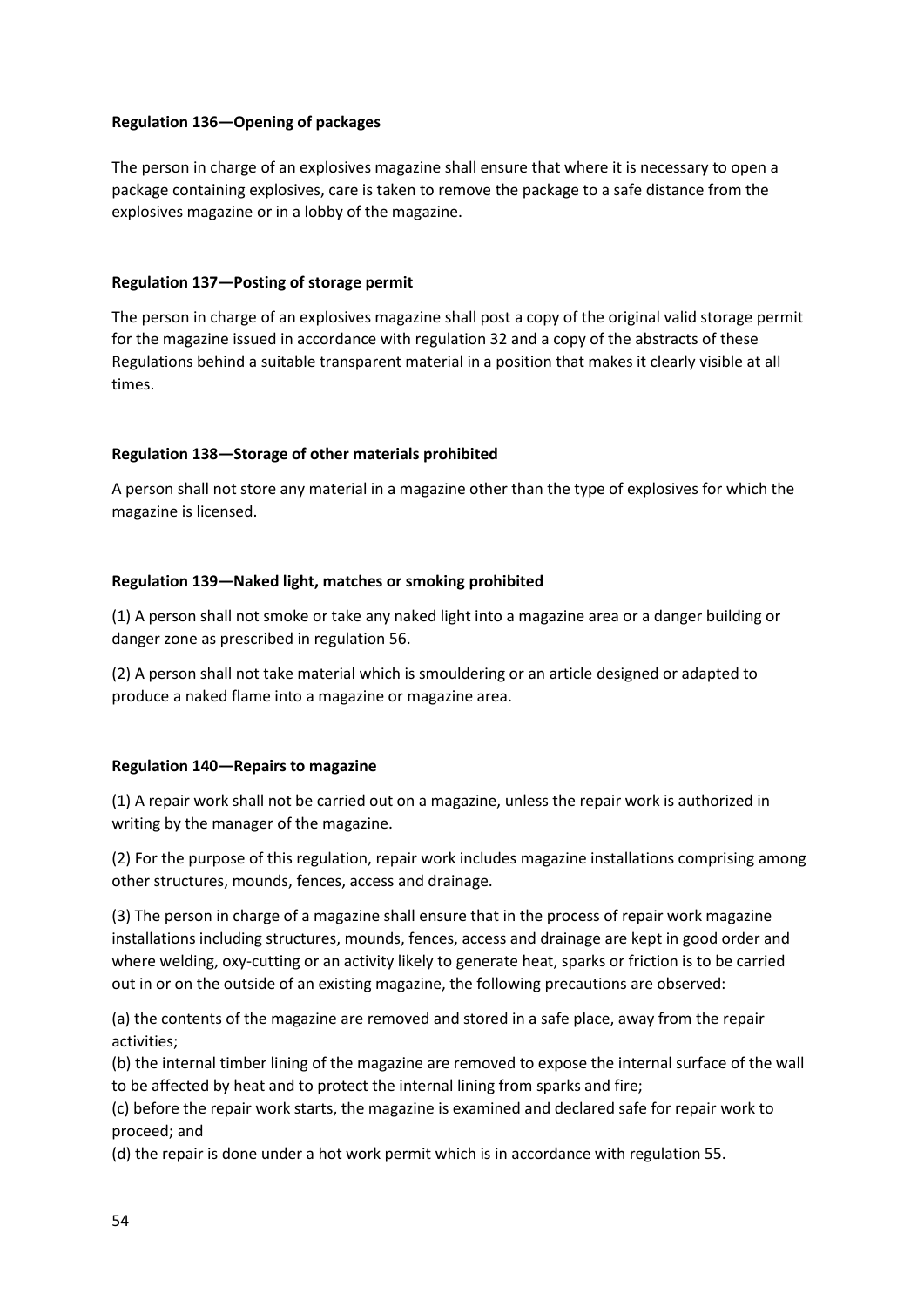(4) The person in charge of a magazine shall ensure that when the activities listed in subregulation 3(b) of this regulation are completed, the following actions are taken before explosive material is returned to the magazine

(a) the internal surface of the wall is allowed to cool to ambient temperature; (b) the internal lining of the magazine is installed after the surrounding area has been inspected by a competent person to ensure that there is no smoke or fire; and

(c) the magazine is examined and declared safe for returning the explosives to the magazine.

## **Regulation 141—Inspection**

The person in charge of an explosives magazine shall give access to the Chief Inspector or any other officer appointed by the Chief Inspector for inspection of the magazine.

## **Regulation 142—Destruction of explosives which have become unfit for use**

(1) The Chief Inspector or another officer appointed for that purpose by the Chief Inspector may order the destruction of any explosives found in a magazine, which in the Chief Inspector's or that other officer's opinion has become unfit for use.

(2) Where the Chief Inspector or an officer appointed by the Chief Inspector for the purpose, orders the destruction of an explosive, the explosive shall be immediately destroyed by a blast man and compensation is not payable for the destruction.

#### **Regulation 143—Responsibility for magazines**

(1) A manager shall appoint a person who has a certificate of competency for that purpose as a magazine keeper to handle explosives in accordance with regulation 15 (2) (a) (iii).

(2) The person in charge of a magazine shall

(a) keep the key of the magazine only for the time that the key is required to be used, and

(b) where the key is not required for immediate use, keep the key securely locked in a safe place determined by the manager.

(3) The person in charge of a magazine shall keep in the magazine a register that shows

- (a) the current stock of explosives;
- (b) the quantities and type of explosives issued and received;
- (c) the dates of the issues and receipts;
- (d) the person to whom the issues where made or from whom the explosives where received;
- (e) the name of the person in charge of the magazine which issued or received the explosives;

and the explosives register shall be open for inspection by an Inspector or person authorised by the Chief Inspector.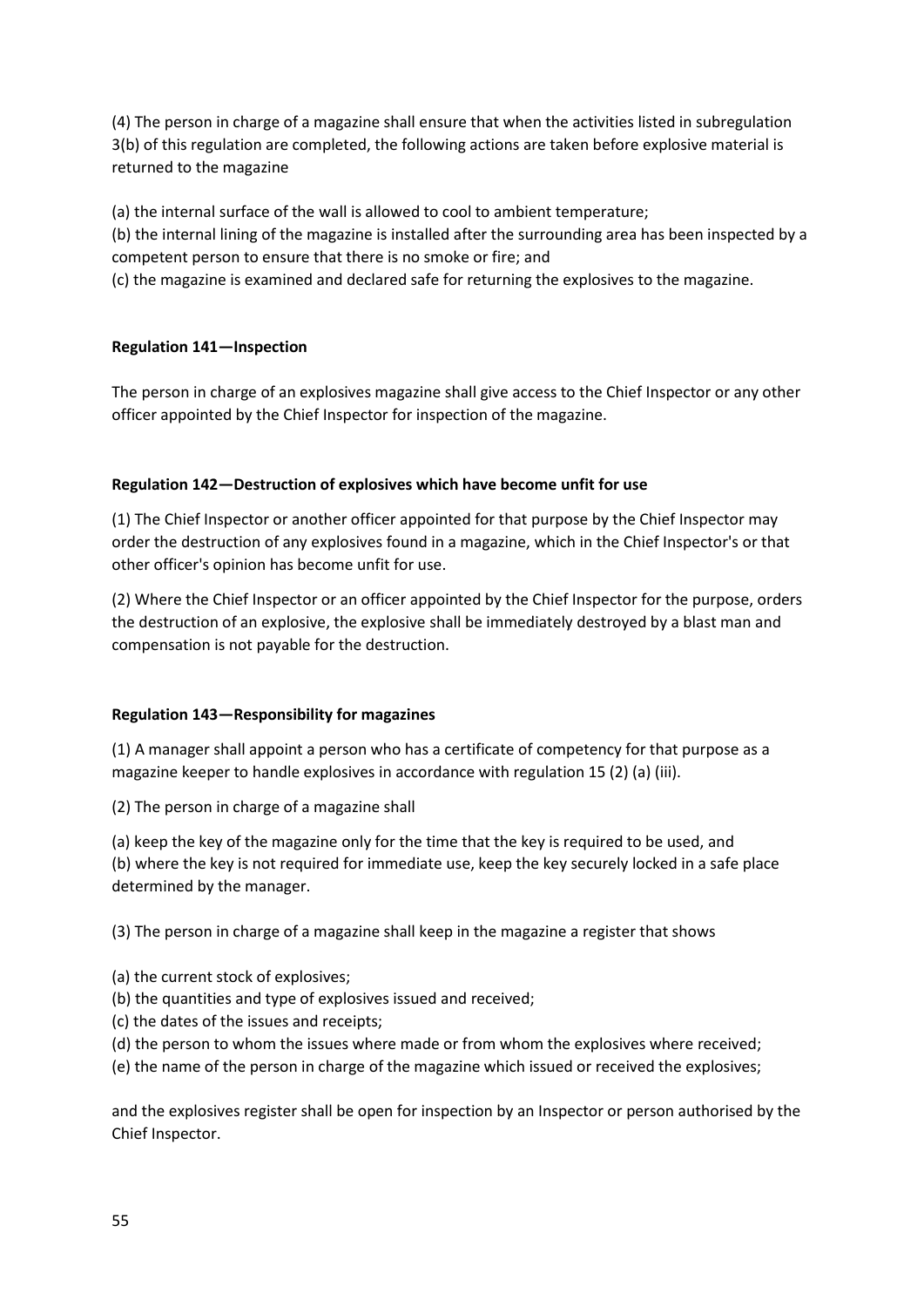## **Regulation 144—Security guards**

(1) A person in charge of a magazine shall assign security guards to be on duty at the magazine for as long as there are explosives in the magazine.

(2) A security guard assigned to a duty post under subregulation (1), who deserts that duty post, is negligent in the discharge of the duties related to that post or commits any other act of indiscipline, is liable to disciplinary action and sanctions in accordance with the rules of the employer of that security guard.

## Surface magazines

## **Regulation 145—Plans to be approved**

(1) A person shall not constructor engage another person to construct a surface magazine unless that person has submitted detailed plans, specifications and site plans of the magazine including the fencing required by regulation 152 to the Commission for approval.

(2) The approval shall be obtained on application to the Commission.

(3) The application shall be in writing and in the form determined by the Commission and be accompanied with

(a) a statement that specifies the types of explosives and the quantity of each type of explosive to be stored in the magazine, and the residential address of the proposed site of the explosives magazine; (b) four copies of a plan drawn to a scale of 1:500, 1:1000, 1:2000, 1:2500 or 1:5000, according to the size of the property, that shows

(i) the site of the proposed explosives magazine and fence in relation to neighbouring roads, including the access road to the explosives magazine,

(ii) railways, buildings and boundaries of properties, and

(iii) the contour of the land on which the explosives magazine is to be erected and that indicates, with the site as centre, circles, with radii proportionate to the safety distances established under regulation 86;

(c) a plan in triplicate, drawn to a scale of 1:25 or 1:50 or 1:100, that shows the design and specifications of the proposed explosives magazine and mounds and a layout plan of the proposed explosives magazine showing the distances between magazines as well as between the magazines and the fence, as specified in regulation 152.

(4) The Commission shall grant the application within thirty days after the submission of the application, if the Commission is satisfied that the applicant has satisfied the requirements for the approval.

(5) Where the application is granted, one set of endorsed plans shall be returned to the applicant and the building of the explosives magazines and mound shall not be commenced by the applicant until the endorsed plans have been received by the applicant.

(6) The approval for the construction of an explosives magazine lapses if the construction of the explosives magazine is not commenced within three months after the date of approval of the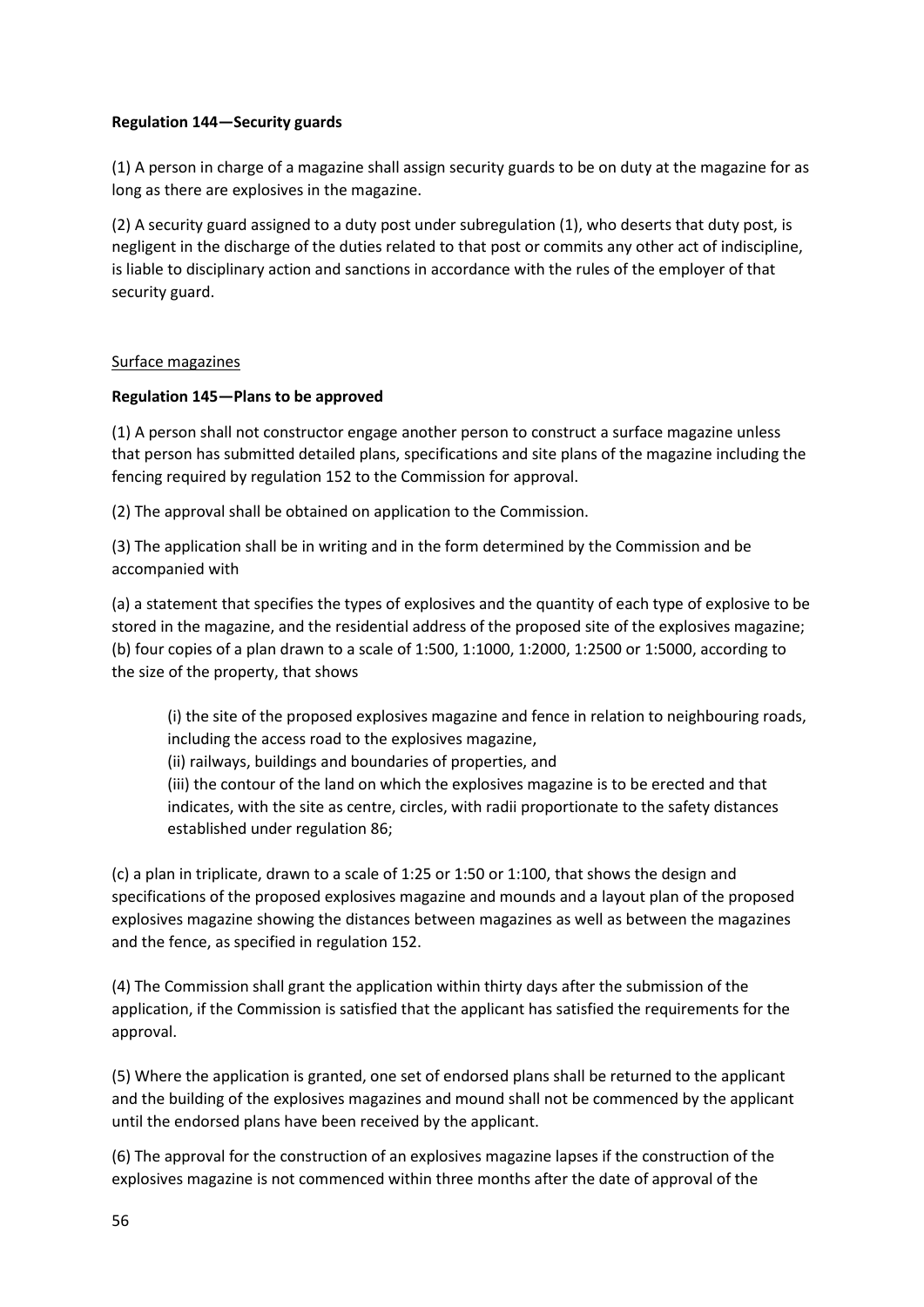construction plan, but the approval may on application be extended by the Chief Inspector in writing, for a further period of three months.

(7) The application for extension shall be made not later than thirty days before the expiry date and the applicant shall inform the Chief the Inspector of any changes to the original application and plans.

(8) Where an explosives magazine is erected in the vicinity of a power line, the explosives magazine shall be separated from the power line by a horizontal distance of not less than one hundred metres.

(9) Modifications or extensions to an existing magazine shall only take place after prior approval of the Chief Inspector has been obtained.

(10) For the purpose of this regulation the distance between two buildings used as magazines

(a) is the shortest distance between the nearest walls of the buildings, whether mounded or unmounded; or

(b) where the mound is an integral part of the building, is the distance from the inner wall of one building to the inner wall of the other building.

## **Regulation 146—Protection of magazine with mound**

(1) A manager shall ensure that

(a) each explosives magazine for which that manager is responsible is protected by a mound in the form of an earth embankment, or with the prior approval of the Chief Inspector, an earth-filled wall completely surrounding it;

(b) the mound is maintained in good condition and is

(i) at least as high as the eaves of the roof of the building;

(ii) at least one metre broad at the top and has its exterior slope at the natural angle of repose of earth;

(iii) at a distance of not more than one metre from the building at ground level; and

(iv) protected against erosion at the top and the slopes.

(2) Without limiting subregulation (1), where a magazine by virtue of its position is naturally protected by a surrounding terrain, in the nature of an adit or some other geographic feature, the magazine shall have a mound in front of the entrance erected to a height equal to the height of the adit.

#### **Regulation 147—Magazine to be of substantial building**

(1) A manager shall ensure that

(a) each magazine for which that manager is responsible is a substantial building with the roof, walls and floor properly secured against unlawful entry; and

(b) where the roof, floor or walls of the magazine include reinforcing, the reinforcing is connected to the lightning protection system required by these Regulations.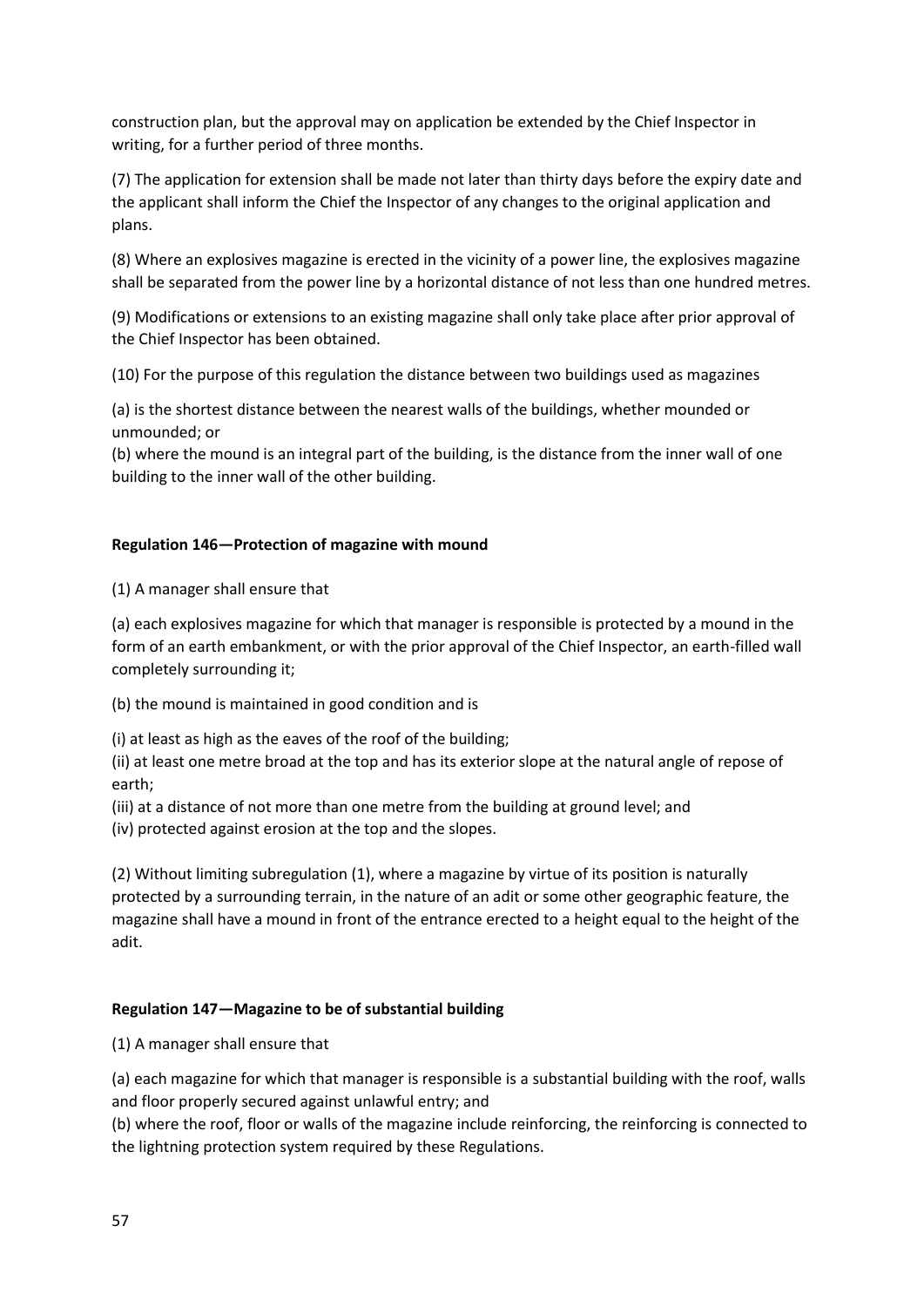(2) For the purpose of subregulation (1), "properly secured" means that the building is either

(a) under permanent supervision by a security guard; or

(b) constructed in a manner that ensures that in an unguarded state it is considered by the Chief Inspector to be secure by virtue of its construction.

## **Regulation 148—Prohibition of magazines near dwellings and public roads**

A person shall not construct an explosives magazine closer to a dwelling, public road, or vulnerable facility than the respective distance prescribed in regulation 145.

## **Regulation 149—Magazine construction requirements**

Except with the prior approval of the Commission and subject to the conditions determined by the Commission, a manager shall ensure that each magazine for which that manager is responsible

(a) has walls constructed of burnt bricks, concrete blocks, cement blocks, stone or any combination of these materials with the internal surface of each wall smooth-finished with cement plaster; (b) has a floor constructed of impermeable material and the floor is at least one hundred and fifty millimetres above the ground level;

(c) has a ceiling

(i) constructed of heat insulating and non inflammable material with adequate ventilation above the ceiling; or

(ii) made of a wire mesh of substantial gauge;

(d) which is licensed for the storage of more than one thousand cases of twenty-five kilogram of explosives, has two separate chambers consisting of a storage chamber and an entrance lobby through which a single access can be had to the storage chamber;

(e) has an entrance consisting of a door or double doors, which opens outwards, is equipped with two locks of the type approved by the Chief Inspector and is made of steel lined with timber on the inside or made of stout timber faced with steel on the outside and, where the hinges are bolted to the door, the nuts are on the inside;

(f) has adequate drainage to conduct water away from the magazine;

(g) does not have an exposed iron or steel on the inside except the wire mesh ceiling permitted to be installed under paragraph (c) of this regulation; and

(h) has adequate ventilation.

(2) A manager may use a standard shipping container as an explosives magazine if the container

(a) is wood lined on the inside and the fastening screws or nails used in the construction of the container or a part of the container are countersunk and covered with a suitable sealing material; (b) is provided with ventilation openings to allow for a flow of air through the magazine;

(c) where made of steel or another metal has openings which are not more than 0.09 m2 with a minimum total open area of 1.0 m2, which are securely safeguarded, with the guards securely fixed to the structure;

(d) is provided with drainage to prevent water from accumulating in the magazine;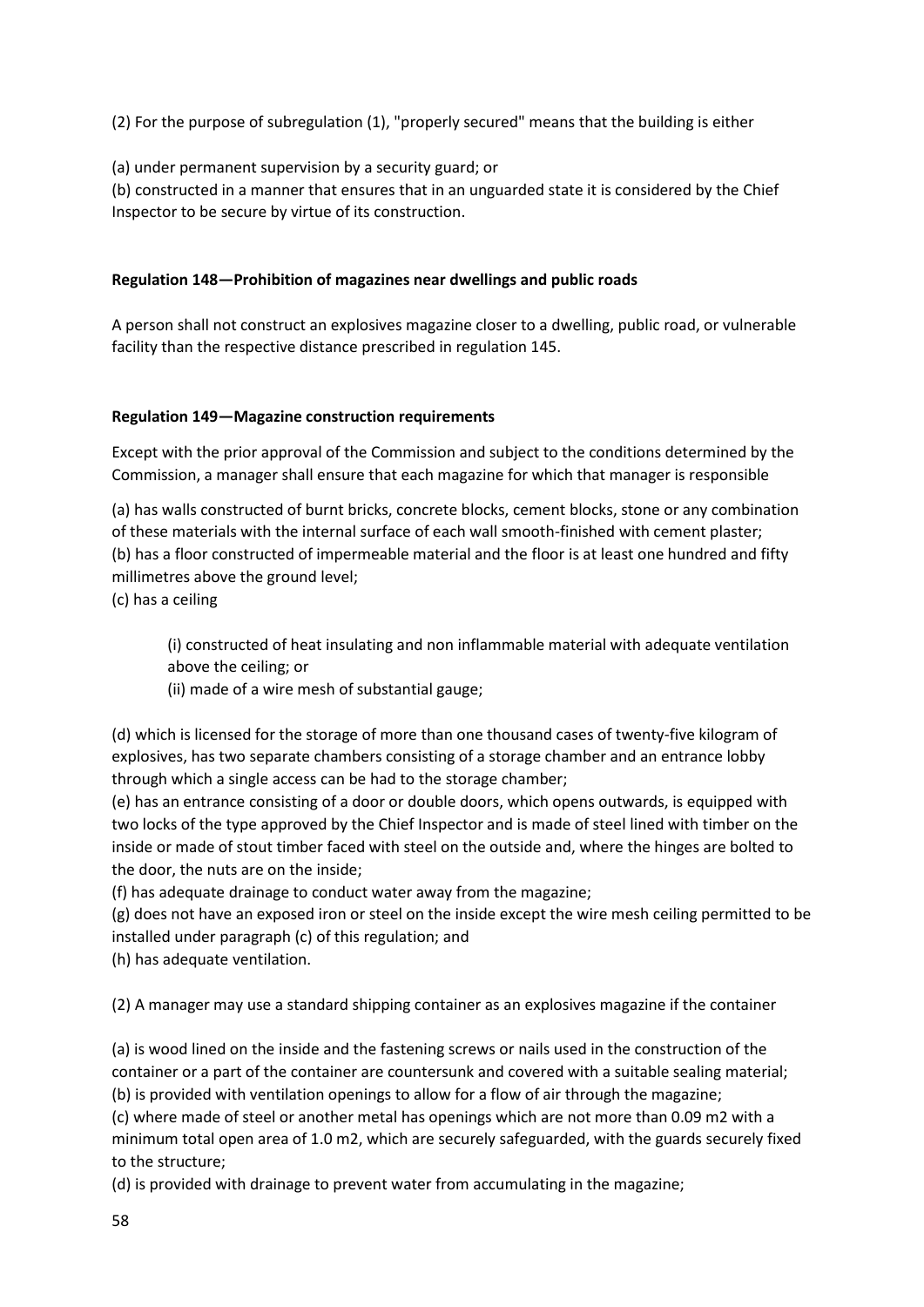(e) where made of steel or another metal capable of conducting electricity, is earthed; and (f) is provided with a shade roof.

## **Regulation 150—Detonators and high explosives to be stored in separate magazines**

A manager shall in relation to a magazine for which that manager is responsible ensure that

(a) explosives belonging to UN division 1.1 D are not stored with explosives of other divisions; and (b) detonators, pertaining to UN divisions 1.1 B and 1.4 S are not stored with explosives of other divisions.

## **Regulation 151—Electrical installation in explosives magazines**

A manager shall in relation to a magazine for which that manager is responsible establish and enforce processes that ensure that

(a) an electrical equipment is not sent or received into the magazine;

(b) where electric lights are required in the magazine, provision is made for the lights to be mounted outside the magazine to provide illumination through suitable openings into the magazine, (c) the openings required under paragraph (b) are of a size or constructed in a manner that prevents

a person using any of these openings as an entry; and

(d) each switch and fuse of a lighting circuit of a magazine is installed in a fire-proof cabinet on the outside of the building.

#### **Regulation 152—Fencing and locking**

(1) A manager shall in relation to a magazine for which that manager is responsible ensure that

(a) a double perimeter fence which is not less than five metres apart, with a no man's land inbetween the fences is constructed around the magazine;

(b) the area between the perimeter of the double fencing and the magazine and an area extending not less than five metres on the inner side and not less than five metres on the outer side is kept clear of vegetation;

(c) fences around a danger area

(i) are constructed of high tensile steel chain link fence two and a half metres high and buried into the ground to a depth of three hundred millimetres or set into a concrete base to prevent access under the fence;

(ii) have barbed or razor wire fixed to the top of them;

- (iii) have posts made of steel or concrete;
- (iv) have wire mesh of a substantial gauge;

(d) gates of fences and magazine doors are secured by a locking system

(i) which is of substantial construction and has hasp, staple and lock which are covered or recessed so that they cannot be accessed by a bolt cutter or similar device;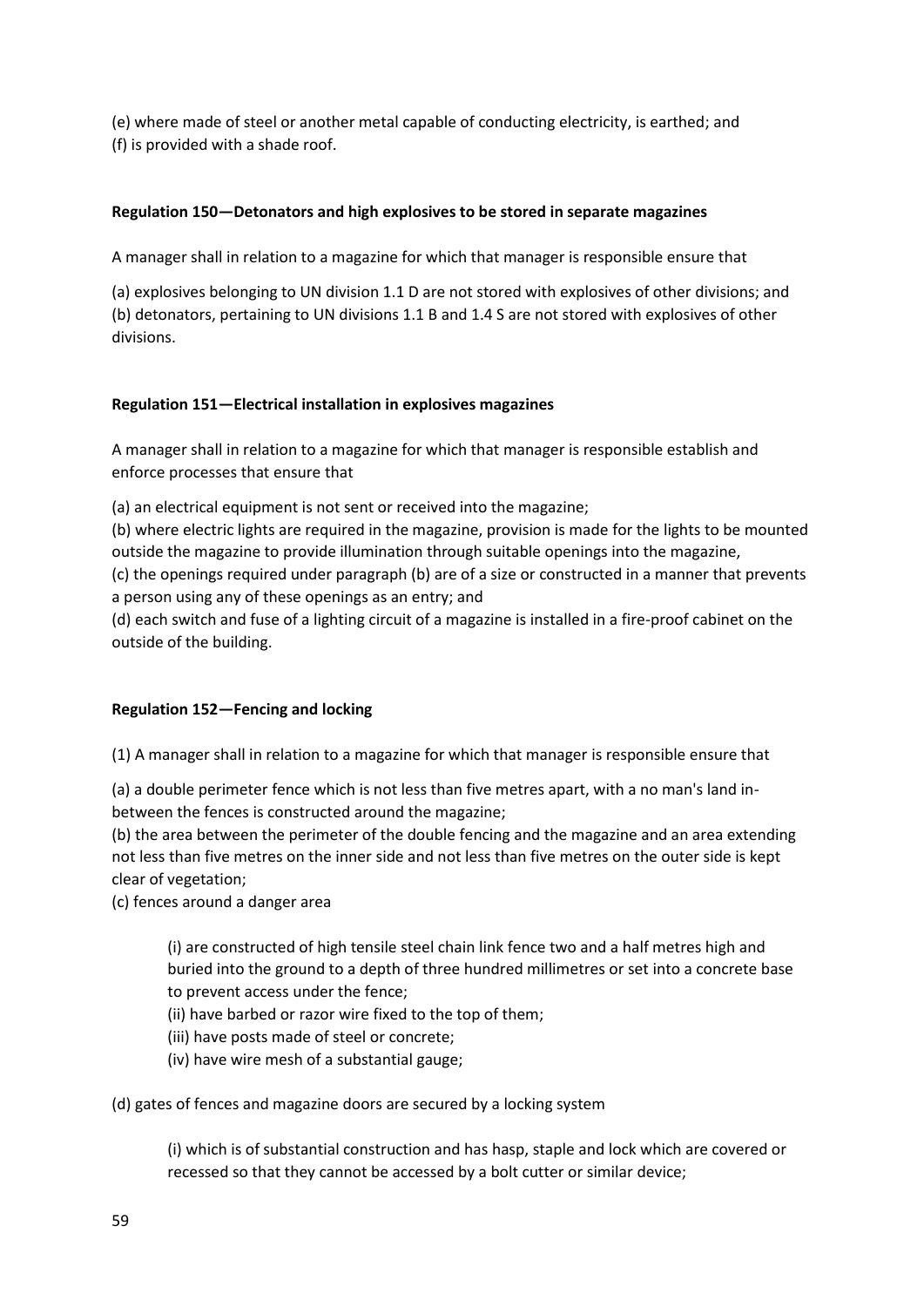(ii) which uses padlocks of high security design and has bolts that cannot be cut with a bolt cutter;

(iii) which has at least two separate locks fitted to each door;

(e) the fence around the danger area is guarded by

(i) lighting posts; (ii) a closed circuit television camera system; and (iii) an emergency power generator to provide electrical energy for lighting and the cameras in case of power cut.

(2) The Chief Inspector may grant exemptions from any of the requirements of subregulation (1) subject to conditions that the Chief Inspector may impose.

## **Regulation 153—Ground to be kept clear of shrubs and weeds**

A manager shall not permit the cultivation of plants or the growth of shrubs or weeds which is likely to cause fire within twenty-five metres of an explosives magazine for which that manager is responsible.

#### **Regulation 154—Security of magazines**

A manager shall ensure that in respect of a magazine for which that manager is responsible

- (a) sufficient lighting is provided to enable
	- (i) the area external to the perimeter fence surrounding a danger area to be lit to a distance
	- of twenty metres from the fence;
	- (ii) intruders who approach the fence to be seen; and

#### (b) in large permanent installations consideration is given to the use of

- (i) electric fencing;
- (ii) monitoring and alarm systems linked to security control rooms; and
- (iii) security patrol management systems.

#### **Regulation 155—Magazine keys**

(1) A manager shall ensure that

(a) each magazine has two locks or padlocks and each lock or padlock has only two keys; and (b) the first key of the lock or padlock is kept by the manager and the second one by the head of the company's security department.

(2) The Chief Inspector may direct that the custody of the second key be given to a police officer of the Arms and Ammunition Department.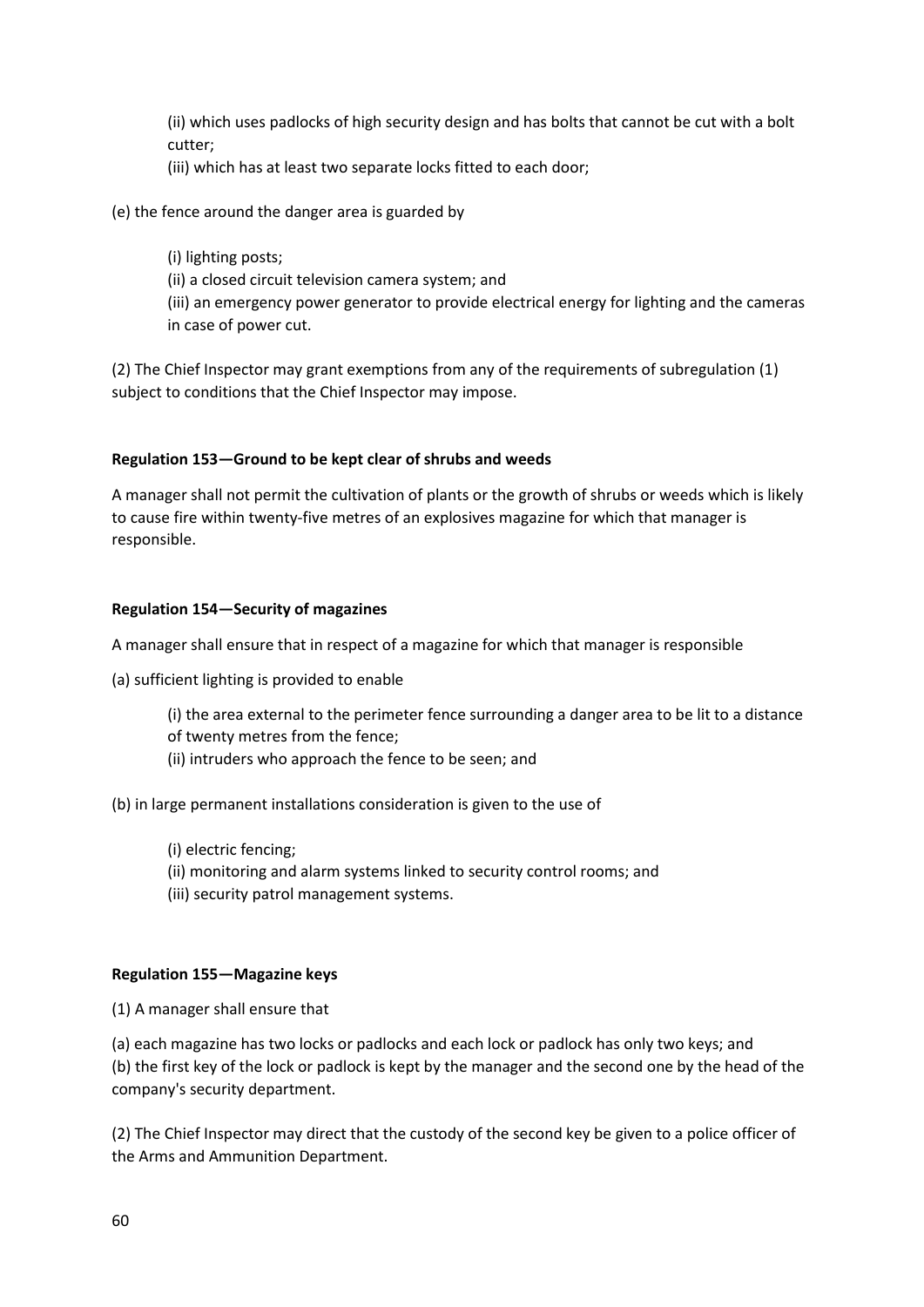## **Regulation 156—Warning notices**

(1) A manager responsible for a magazine shall cause to be displayed on the entry gate of the fence surrounding the magazine and at suitable places around that fence, a signboard bearing the words; "DANGER, EXPLOSIVES MAGAZINE"; "UNAUTHORISED PERSONS PROHIBITED" and "NO SMOKING"

(2) The inscription on the signboard shall be painted in red on a white background and the signboard shall be maintained in good condition.

## **Regulation 157—Magazine equipment requirement**

(1) Except with the prior approval of the Chief Inspector and subject to conditions determined by the Chief Inspector a manager shall ensure that each magazine for which that manager is responsible is equipped with

(a) partitions and shelves made of timber with all nails and screws countersunk with no exposed metal fittings except of non-sparking material, where necessary,

(b) duck boards or runners of wood or other approved material on which the cases or cartons of explosives are stored.

(2) A manager shall ensure that in a magazine for which that manager is responsible

(a) where the explosives to be stored in that magazine are blasting agents in bags or sacks, the explosives are stacked with the bottom layer placed directly onto the floor; (b) a maximum Celsius thermometer is hung inside that magazine and readings are taken and recorded as the occasion requires.

(3) A manager shall ensure that

(a) for the purpose of a magazine fox which that manager is responsible, there are kept

(i) at least two fire extinguishers of an approved type, which are maintained in a good working order;

(ii) soft brushes and brooms which are made of wood, copper, brass or other non sparking materials and which do not have metal fittings

(b) there is kept at least one hand lamp or light of an approved type in any magazine for which that manager is responsible.

(4) The fire extinguishers required under subregulation (3) (a) (i) shall be kept in a readily accessible position outside the magazine.

## **Regulation 158—Lightning protection system**

A manager shall ensure that

(a) each magazine for which that manager is responsible is provided with an efficient lightning protection system;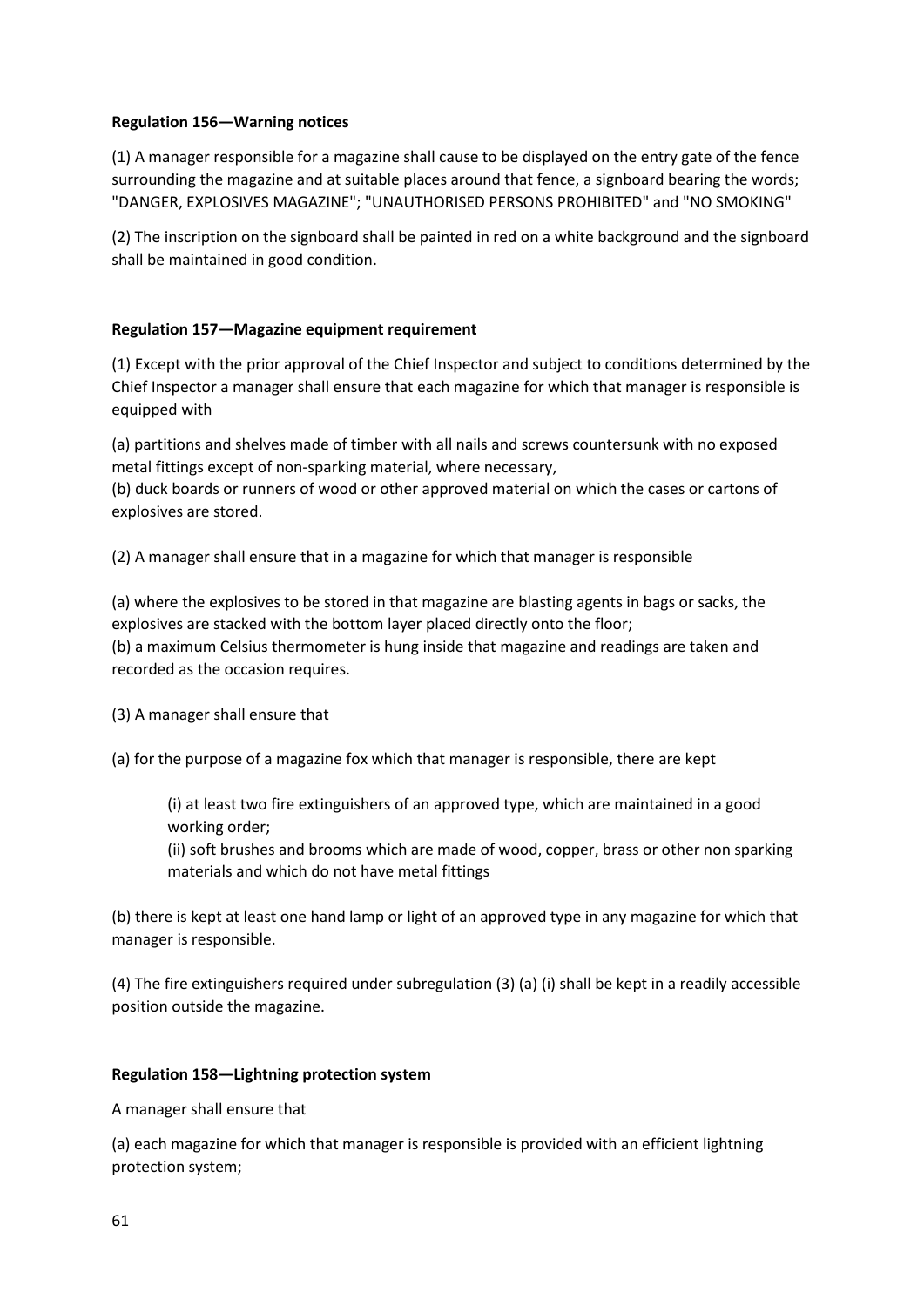(b) the lighting protection system is thoroughly examined and tested at least once every six months; and

(c) the details of the examination and test, and the date on which they were conducted are recorded in the magazine register by the competent person carrying out the examinations and tests.

#### **Regulation 159—Power lines**

A manager shall ensure that the horizontal distance between a magazine for which that manager is responsible and any overhead power line carrying an electric current at a voltage that exceeds two hundred and twenty volts is not less than one hundred metres.

#### **Regulation 160—Opening and closing of doors and windows**

The person in charge of a magazine shall ensure that the windows and doors of the magazine are, subject to the state of the weather, opened each day and great care is observed when the windows and doors are closed each evening.

## Storage of UN Division 5. 1 substances

## **Regulation 161—Permits and licences for storage of UN Division 5.1 substances**

A person shall not store a UN Division 5.1 substance for the manufacture of explosives unless that person has

- (a) an approved operating plan in accordance with regulations 9 and 10;
- (b) an approved operating license in accordance with regulation 23;
- (c) an explosives manager in accordance with regulation 20; and
- (d) competent personnel in accordance with regulation 21.

#### **Regulation 162—Storage of ammonium nitrate**

(1) A person may store ammonium nitrate only on premises and in storage facilities approved by the Commission.

(2) The approval shall be obtained on application to the Commission.

(3) The application shall be accompanied with

(a) a statement that sets out the mass of ammonium nitrate to be stored and whether it is to be stored in bulk or bags;

(b) a plan in triplicate, drawn to a scale of 1:25, 1:50 or 1:100 showing the design and specifications of the proposed ammonium nitrate storage facility; and

(c) a site plan showing the position of the storage facility in relation to other facilities.

(4) The Commission shall refer the application to the Chief Inspector, who after consultation with the applicant, shall determine minimum distances to be maintained from the ammonium nitrate storage facility to public buildings, residential areas and other public places.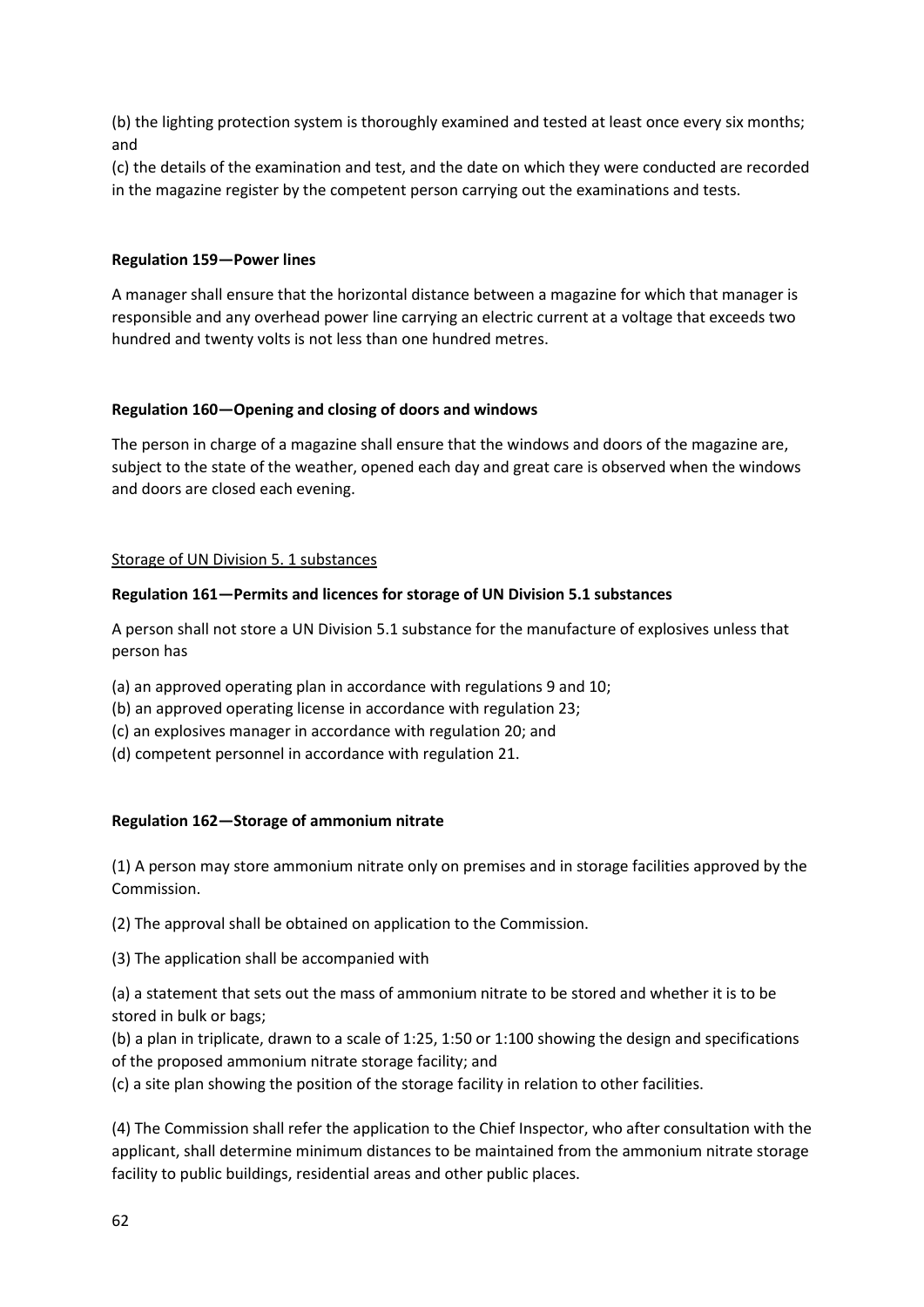(5) The applicant shall, immediately after the erection of an ammonium nitrate storage facility has been completed, inform the Chief inspector of the completion.

(6) A manager responsible for an ammonium nitrate storage facility shall ensure that

(a) an unauthorized person does not have access to the ammonium nitrate storage facility;

(b) a person does not smoke any substance or possess any smoldering substance within thirty metres of an ammonium nitrate storage facility; and

(c) rules are made to sanction any person who contravenes paragraphs (a) and (b).

(7) A manager shall, in relation to an ammonium nitrate storage facility for which that manager is responsible, ensure that

(a) stores or tanks containing combustible material are placed in a bunded area and are not kept within thirty metres from a store of ammonium nitrate;

(b) fire hydrants, hoses and nozzles are available at all sides of the storage facility in which the ammonium nitrate is kept;

(c) fire extinguishers are provided and maintained in good condition and kept outside the building comprising the facility;

(d) the facility is well ventilated;

(e) the facility has a concrete floor;

(f) bags of ammonium nitrate stored in the facility are stored on pallets;

(g) a system is provided around the facility to drain run-off water away from the facility;

(h) the facility is enclosed within one single fence, which is two and a half metres high, and which has a gate with a lock;

(i) the security of the facility is included in the security system of the person who operates the facility; and

(j) the facility has a lightning protection system.

(8) A person shall not break up solidified ammonium nitrate by using an explosive or any other means of causing an explosion.

## Underground magazines

## **Regulation 163—Storage of explosives underground**

A manager shall ensure that

(a) explosives under the care of that manager are stored in underground magazines in places and under conditions approved by the Commission in writing;

(b) only the quantity of explosives to be consumed within twenty four hours are stored in the magazine,

(c) each underground magazine has a log book in accordance with regulation 131;

(d) the maximum amount of explosives allowed in one chamber of the magazine does not exceed five thousand kilogrammes;

(e) the magazine is clearly labelled with the word `EXPLOSIVES`, in red on white background.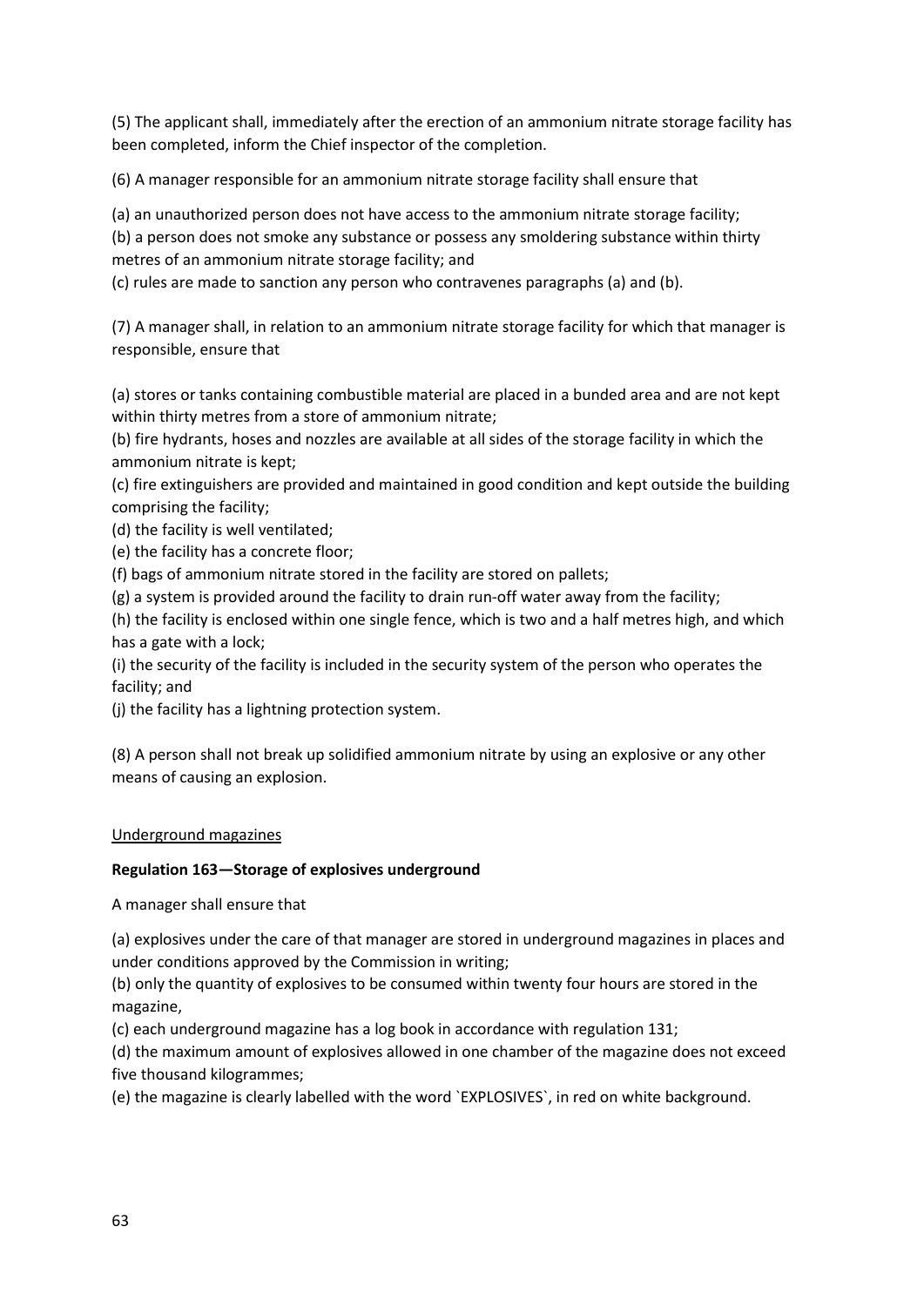## **Regulation 164—Location of underground magazine**

A manager shall ensure that

(a) an underground magazine for which that manager is responsible is located in a place that ensures that the magazine is segregated from any

(i) major access or emergency escape route, including a shaft or a ladder way;

(ii) high-occupancy area, including an office, a crib room or a workshop;

(iii) dangerous goods including storage areas for fuel or lubricants or bays for refuelling or servicing at a minimum distance of seventy five metres;

(iv) major service installations, including winder, or electrical installations; and

(v) area of seismic activity;

(b) walls and roofs of an underground magazine for which that manager is responsible are;

- (i) unless stable, reinforced with roof and wall support to prevent falls of rock;
- (ii) where required, sealed to prevent water seepage;

(c) detonators are stored in different magazine chambers and separated from other explosives and blasting agents; and

(d) the distance between the magazine chambers is not less than ten metres and the entries to the chambers are not in line of sight.

## **Regulation 165—Design of underground magazine**

A manager shall ensure that

(a) a magazine chamber underground for which that manager is responsible and which has a capacity for more than one thousand kilogrammes of explosives, has an explosive buffer space opposite the entry to the chamber;

(b) a magazine for which that manager is responsible has adequate ventilation system to protect the stored explosives from adverse effects of high temperature or humidity;

(c) an access to an underground magazine for which the manager is responsible is

(i) provided with a barrier capable of stopping a vehicle or with an elevated storage bay to prevent access by a vehicle to within six metres by a powered vehicle;

(ii) inclined away from the magazine to provide drainage and prevent the ponding of water; and

(iii) has at least one 90° turn adjacent to the magazine;

(d) a magazine for which that manager is responsible is painted white and kept clean to improve illumination;

(e) an electrical installation is not allowed in an underground explosives magazine for which that manager is responsible.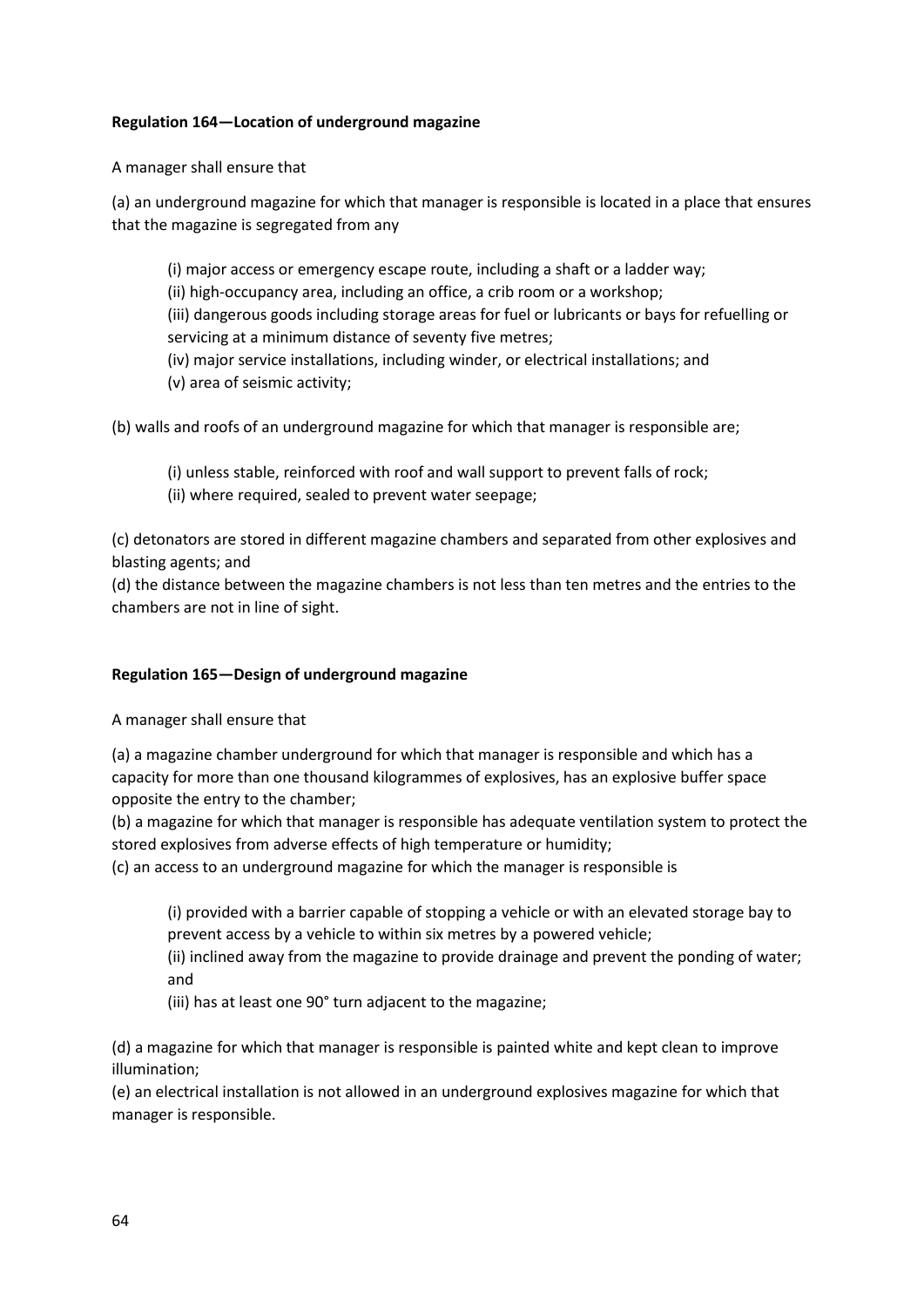## **Regulation 166—Locking device for underground magazine**

A manager shall ensure that in an underground magazine for which that manager is responsible

(a) the doors and locking devices are constructed in a manner and fitted with locks as specified in regulation 152 (d) to ensure that;

(i) the doors open outwards without causing an obstruction and are prevented from accidental closing by a restraining device; and

(ii) the locking devices prevent unlawful entry.

#### **Regulation 167—Fire prevention for underground magazine**

A manager responsible for an underground magazine shall ensure that the fire fighting system in that magazine, where that magazine has a capacity of

(a) less than one thousand kilograms consists of;

- (i) at least two fire extinguishers, of five kilograms each;
- (ii) two buckets of dry loose sand; and
- (iii) a fire hydrant and a hose connected to a fresh water pipeline,

(b) more than one thousand kilograms,

(i) is either remotely or automatically operated;

(ii) has pipelines and control valves that are fire-resistant, clearly marked and accessible from ground level;

(iii) is maintained in accordance with the manufacturer's recommendations and inspected at least once in a month;

(iv) is of a sprinkler type; and

(v) is of the type recommended by the manufacturer for the type of explosives stored.

#### **Regulation 168—Temporary underground magazine**

(1) A manager

(a) may locate a temporary underground magazine in a production or a development area; and (b) shall ensure that that magazine

(i) is of substantial stability and constructed of metal, wood or other material that offers protection to the contents;

(ii) has locking devices to prevent unlawful entry and is fitted with locks as specified in regulation 152(d);

(iii) is left empty when there is no job in the vicinity;

(iv) is emptied, cleaned out and repaired before being placed in a new location;

(v) has a log book according to regulation 131.

(2) A manager shall ensure that in an underground magazine for which that manager is responsible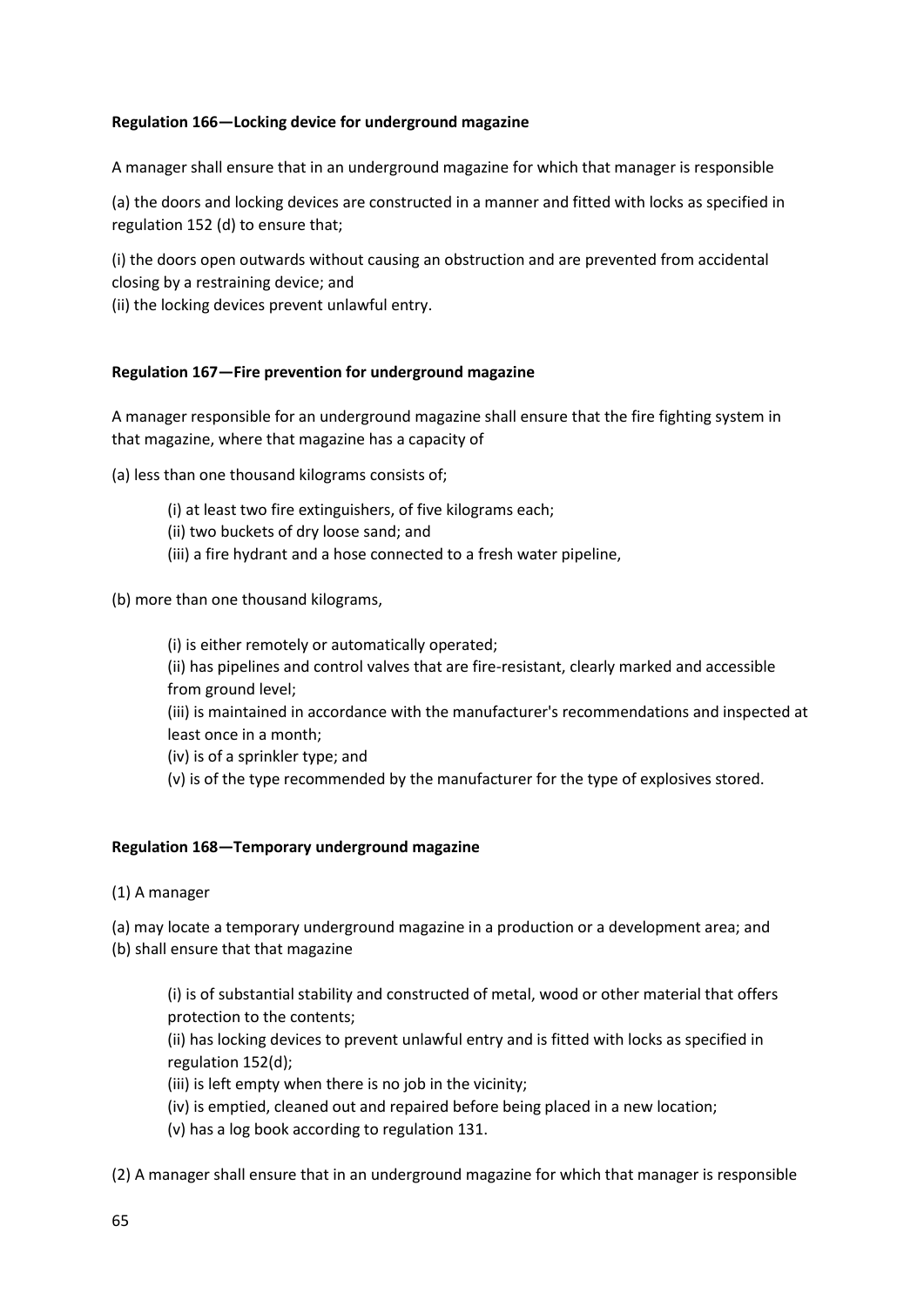(a) detonators and explosives are stored separately and at a distance of not less than ten metres and not in line of sight;

(b) the storage areas are designed in a manner that prevents a runaway or reversing vehicle from coming into contact with explosives; and

(c) the quantity of explosives stored cover only the particular job which is being done or which is to be done within twenty four hours, whichever is less.

## General rules for use of explosives

## **Regulation 169—Permits and licences for the use of explosives**

A person shall not use explosives unless that person has

(a) an approved operating plan in accordance with regulations 8, 9 and 10;

(b) an approved operating licence in accordance with regulation 22;

(c) an explosives manager in accordance with regulation 20 and a mine manager in accordance with regulation 37 of the Minerals and Mining (Health and Safety) Regulations, 2012 (L.I. 2182);

(d) in the case of a quarry or civil works, a quarry manager who has a quarry manager's certificate of competency in accordance with regulation 38 of the Minerals and Mining (Health and Safety) Regulations, 2012 (L.I. 2182);

(e) competent personnel in accordance with regulation 21; and

(f) has a permit for the acquisition of explosives in accordance with regulation 30.

## **Regulation 170—Mine manager to make specific rules**

(1) The manager of a mine in which explosives are used shall make special rules, which are consistent with these regulations, and in accordance with regulations 11, 12 and 13.

(2) The manager shall submit the special rules to the Chief Inspector for the Chief Inspector's approval and the rules when approved, shall have the same effect as regulations made under these Regulations.

(3) The manager shall issue a copy of the special rules to each employee who, in the opinion of the manager, is required by the nature of the job of that employee to have special knowledge of the rules.

(4) An employee who is issued with a copy of the special rules under subregulation (3) shall give a receipt for the rules and the receipt shall be kept by the manager,

## **Regulation 171—Only competent and certified persons allowed to use explosives**

(1) A person shall not handle or use explosives, unless that person is competent to do so under this regulation

(2) For the purpose of subregulation (1), "competent" means having satisfied the requirements of regulation 20 or 21 and having documentation confirming the certificate.

(3) A blastman with a certificate of competency shall be responsible for a blast site.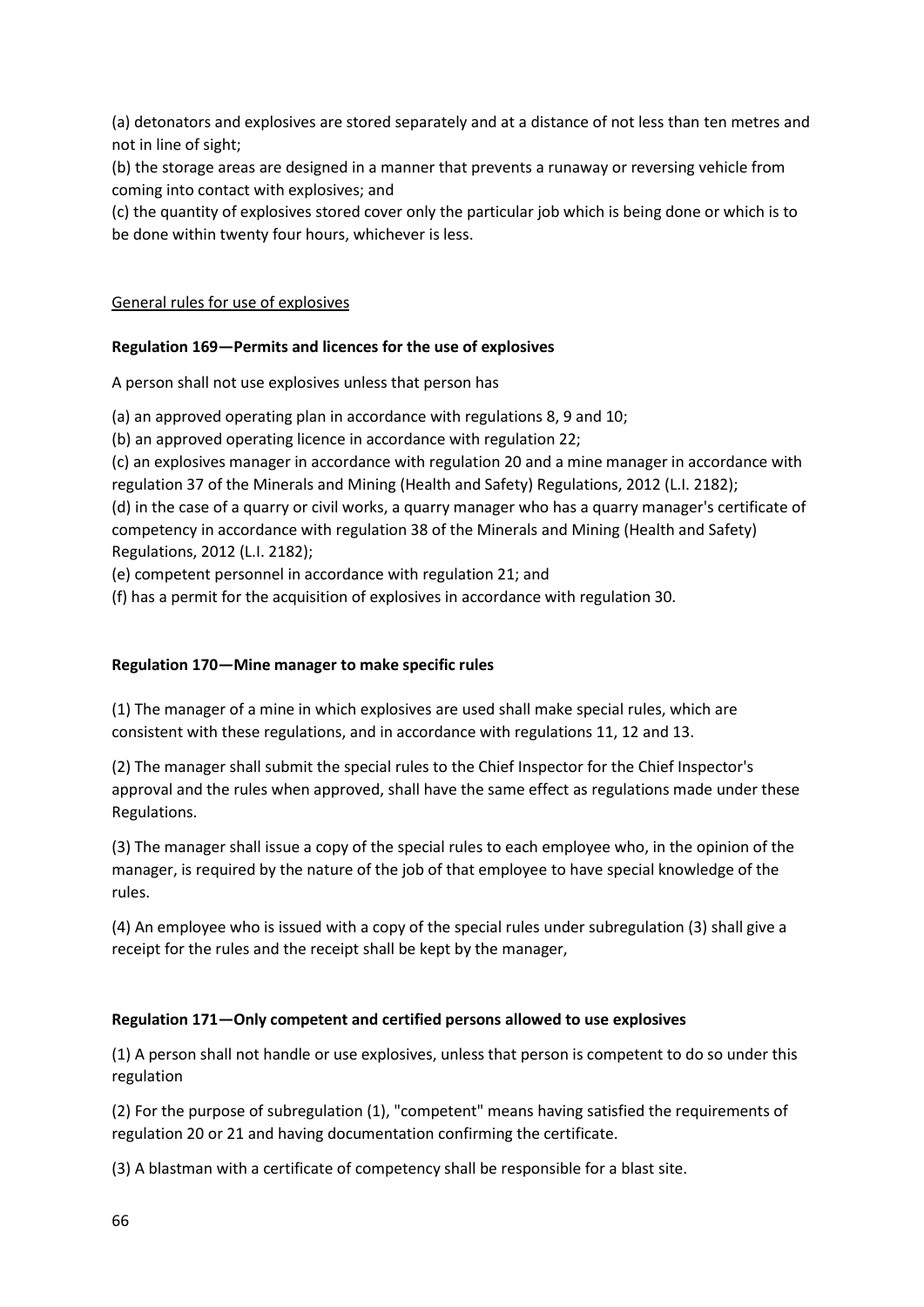## **Regulation 172—Use of explosives supplied by mine**

A person who works in a mine, shall

(a) not use at that person's working place, explosives which are not supplied to that person from the magazine of the mine where that person is employed;

(b) not take away any explosives from the mine without the written permission of the manager; or (c) not secrete explosives or be in possession of explosives in or about a mine or works except as provided for in these Regulations.

## **Regulation 173—Documentation**

A manager shall ensure that reports and documentation required under regulations 46 and 47 are prepared, kept and submitted.

## **Regulation 174—Disposal of packaging material**

A manager shall ensure that a box, carton or paper bag that once contained explosives is not used again, and that the packaging material is burnt after checking to ensure that the contents have been effectively removed.

## Use of explosives in surface mines and works

#### **Regulation 175—Precautions at blast site**

(1) The blastman in charge of a blast site shall conduct a blast site inspection and identify and mitigate any hazard that poses an unacceptable risk before loading of explosives commences.

(2) A manager shall ensure that—

(a) in an operation that requires the use of explosives, a non-work zone is established around the blast site by taking into consideration vehicle movements adjacent to the blast area, plant maintenance and other non-blasting-related activities;.

(b) the blast site is barricaded off with witches-hats at a distance of not more than ten metres and signboards bearing the inscription "KEEP OFF - BLAST SITE" are posted at the entry areas to the blast site;

(c) sources of ignition other than those which are required to initiate the shot are not introduced into the blast area;

(d) an equipment or machinery other than a vehicle carrying explosives and stemming material is not taken or sent to the blast site;

(e) equipment or machinery which is permitted to be taken or sent to a blast site for charging operations, is of a special design which can cope with the risks involved;

(f) a person does not, with the exception of stemming loaders which are approved by the Chief Inspector and which are guided by a spotter, drive a vehicle or take or send equipment or machinery over charged holes; and

(g) a person does not smoke any substance in or take or send naked light, or machinery likely to generate heat or sparks to a place within the vicinity of a blast site.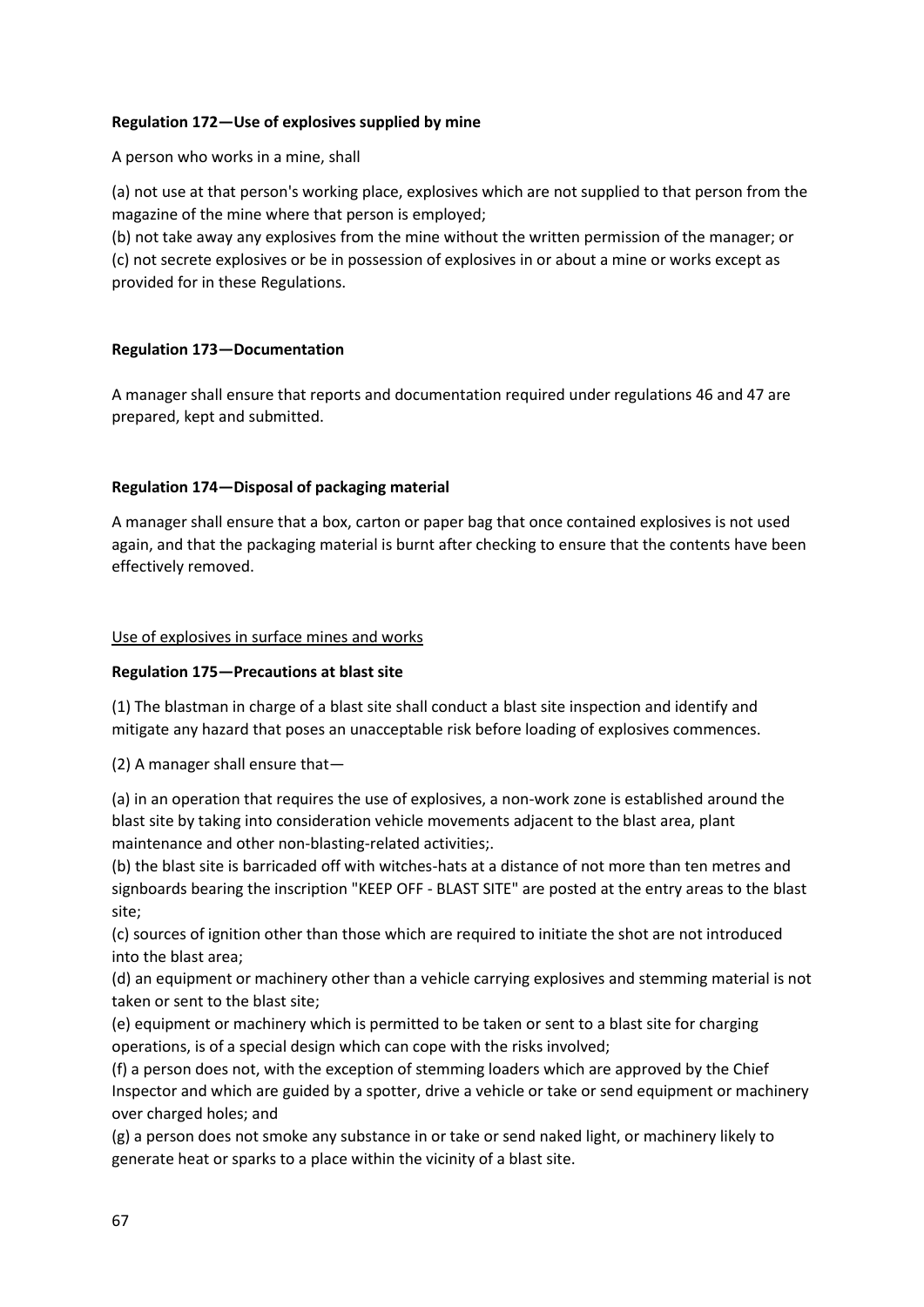## **Regulation 176—Exclusion zones for surface blasting**

(1) A manager shall ensure that for any explosion that that manager is responsible,

(a) the minimum safety distance between a blast and a person near the blast site is five hundred metres;

(b) the size of the exclusion zone is increased if fly rock from the blast can travel beyond the minimum safety distance provided in paragraph (a).

(2) The minimum safety distance for civil works may with the permission of the Chief Inspector be decreased if persons will not be endangered by the decrease.

## **Regulation 177—Charging anal blasting time**

A manager shall in respect of any explosion that that manager is responsible ensure that

(a) charging of blast holes and blasting are only carried out during daytime;

(b) blasting on the surface at the mine, explosives factory or works is carried out only during the daytime except for the purpose of blasting a hang-up at any ore or waste bin, grizzley or crusher.

## **Regulation 178—Sleeping shots**

(1) A manager of a surface mine that uses explosives shall submit a plan which states how to deal with incidental sleeping shots to the Chief Inspector.

(2) A manager shall, where a blasting operation is of a nature that requires charging up for more than one day, obtain permission from the Chief Inspector, and provide for the guarding of the blast site to the satisfaction of an inspector before the operation.

## **Regulation 179—Charging of blast holes**

A blastman shall ensure that

(a) a blast hole is thoroughly cleaned of loose material immediately before being charged;

(b) where a blast hole is not charged immediately, the blast hole is plugged or otherwise protected to prevent debris from entering the blast hole;

(c) undue force is not used to insert a charge in a blast hole;

(d) care is taken in the process of charging to avoid the presence of extraneous matter between cartridges;

(e) only a protected-type of detonator is used when pneumatic charging and electric firing of freeflowing granular explosives are employed;

(f) for the purposes of charging, tamping rods of suitable length of wood or other non-metallic material are used; and

(g) in the process of charging care is taken to ensure that the lead wires, detonating cord, signal tube or safety fuse connected to the primer are not damaged during the placing of stemming material and subsequent tamping.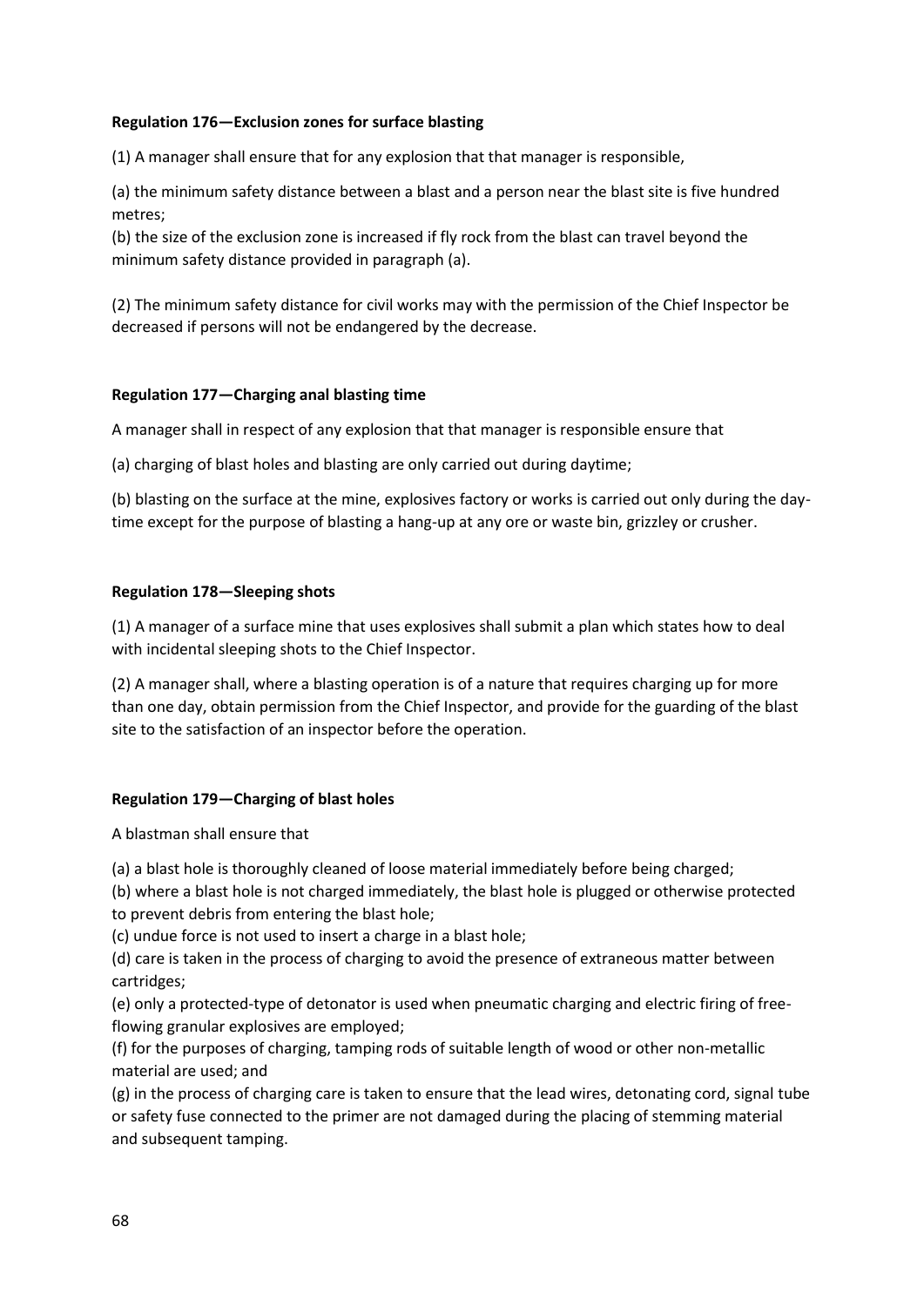## **Regulation 180—General provisions for initiation of blast**

An explosives manager shall ensure that in relation to initiation of blasting

(a) tie-in of the blast only starts when charging and stemming is finished;

(b) a person does not drive or send a vehicle to a blast site where tie-in of a blast is in progress; and

(c) initiation of a blast is carried out from a safe distance.

### **Regulation 181—Initiation**

(1) An explosives manager shall in relation to an explosion for which hat manager is responsible ensure that where

(a) a shock tube is used and the initiation of the shock tube is to be done with a detonator, the last action is the attachment of the initiating or starting detonator to the trunk-line or lead-in line; (b) a capped fuse is used;

(i) a match is used to light a single fuse only and where more than one fuse is lit, an appropriate type of fuse lighter is used;

(ii) more than eight applications of a fuse lighter are not made at any one initiation; (iii) devices used for connecting the number of safety fuses used and for firing of the fuses by means of a master fuse or ignition cord are of a type suitable and safe for their intended use;

(iv) the burning speed of a safety fuse is tested before use; and

(v) the length of the capped fuse gives sufficient time for the blastman to move to a safe place;

(c) a detonating cord with trunk and branch lines is used

(i) a sealing tube or tape, or other sealing compound is used on all joints or open ends of the detonating cord where protection is required from weather or water;

(ii) the detonating cord lines are sufficiently taut to prevent formation of loops but sufficient of slack in branch lines to allow for possible subsidence of materials in the blast holes;

(d) an electric detonator is used,

(i) only an exploder of the appropriate rating is used in conducting an electric blasting operation;

(ii) an exploder is stored in a clean area free from moisture, oil and other contaminants; (iii) the shotfirer, before commencing loading, keeps the exploder inoperative until required for firing and after firing, stores the exploder after making it safe or keeps it inoperative until it is required to fire the next shot;

(iv) the exploder is tested monthly to the rated maximum capacity, after an interval of nonuse during operations or when a loss of efficiency is suspected;

(2) An explosives manager shall ensure that

(a) for the purposes of blasting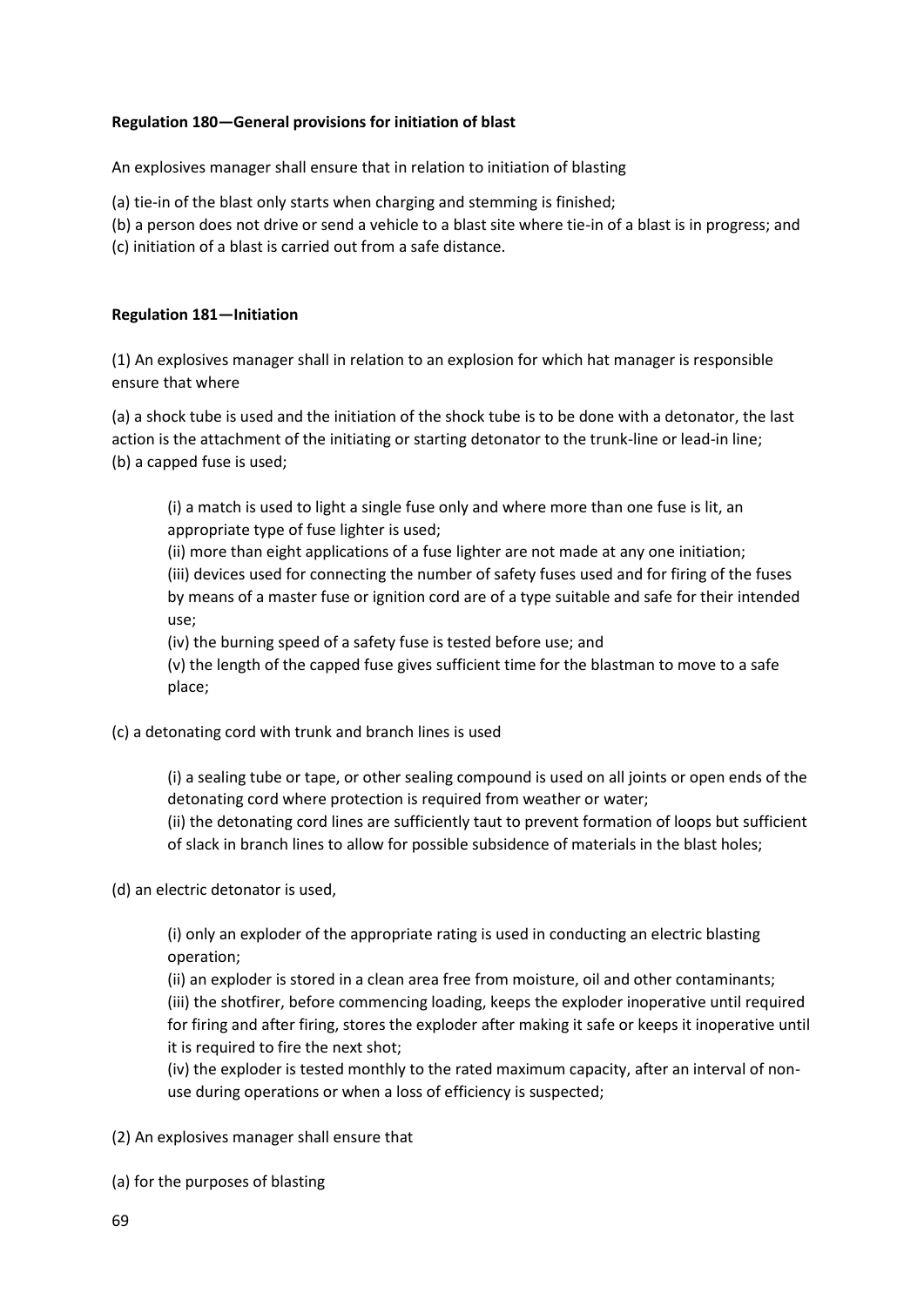(i) the firing cable is of sufficient length to enable the blastman connect the shot exploder at a safe place;

(ii) the firing cable and connecting wires are tested for continuity and insulation before use; (iii) the firing cable that leads to the blasting site is short-circuited while the lead wires from the detonators are being connected;

(iv) the short-circuit is not removed until the blasting area has been cleared and the firing cable is about to be connected to the exploder; and

(v) the short circuit is replaced immediately after the firing switch has been opened and the firing cable removed from the exploder;

(b) electrical contact is not made to the exploder until immediately before firing and that the contact is disconnected immediately after firing;

(c) before the firing circuit is connected to the exploder, the detonating circuit and firing cable is tested from a safe position and with the area cleared;

(d) where an electronic detonator is used for the purposes of blasting,

(i) personnel who use the detonator undergo specific training in the use and handling of the particular detonator system;

(ii) components from different electronic systems or suppliers are not combined;

(e) only wires, connectors, and coupling devices specified by the manufacturer are used;

(f) wire ends, connectors and fittings are kept clean and clear from dirt or contamination;

(g) electronic detonators are not held while being tested or programmed;

(h) manufacturer recommendations to protect electronic detonators from electromagnetic, radio frequency or other electrical interference sources are followed;

(i) manufacturer's instructions relating to aborting a blast are followed; and

(j) a minimum of thirty minutes is allowed before returning to the blast site after a blast is aborted unless a manufacturer provides other specific instructions.

# **Regulation 182—Remote firing**

An explosives manager shall in relation to an explosion for which that manager is responsible ensure that

(a) the sequence for obtaining a firing output is capable of being suspended, abandoned and terminated at any point up to the signalling of blast, without causing the initiation of explosives; (b) a change to supply of power to any part or whole of the remote firing system does not cause initiation of explosives;

(c) a fault or a series of faults does not produce firing output or cause initiation of explosives; (d) an external interference to any part of the remote firing system leading to the firing cable or signal tube does not produce firing output or cause initiation of explosives;

(e) portable remote controllers and portable remote exploders are of robust design and capable of withstanding a free vertical fall of one metre onto a rigid concrete surface without damage that would otherwise cause the inadvertent initiation of explosives;

(f) a locked physical barrier that prevents access to the operating mechanism and terminals is provided;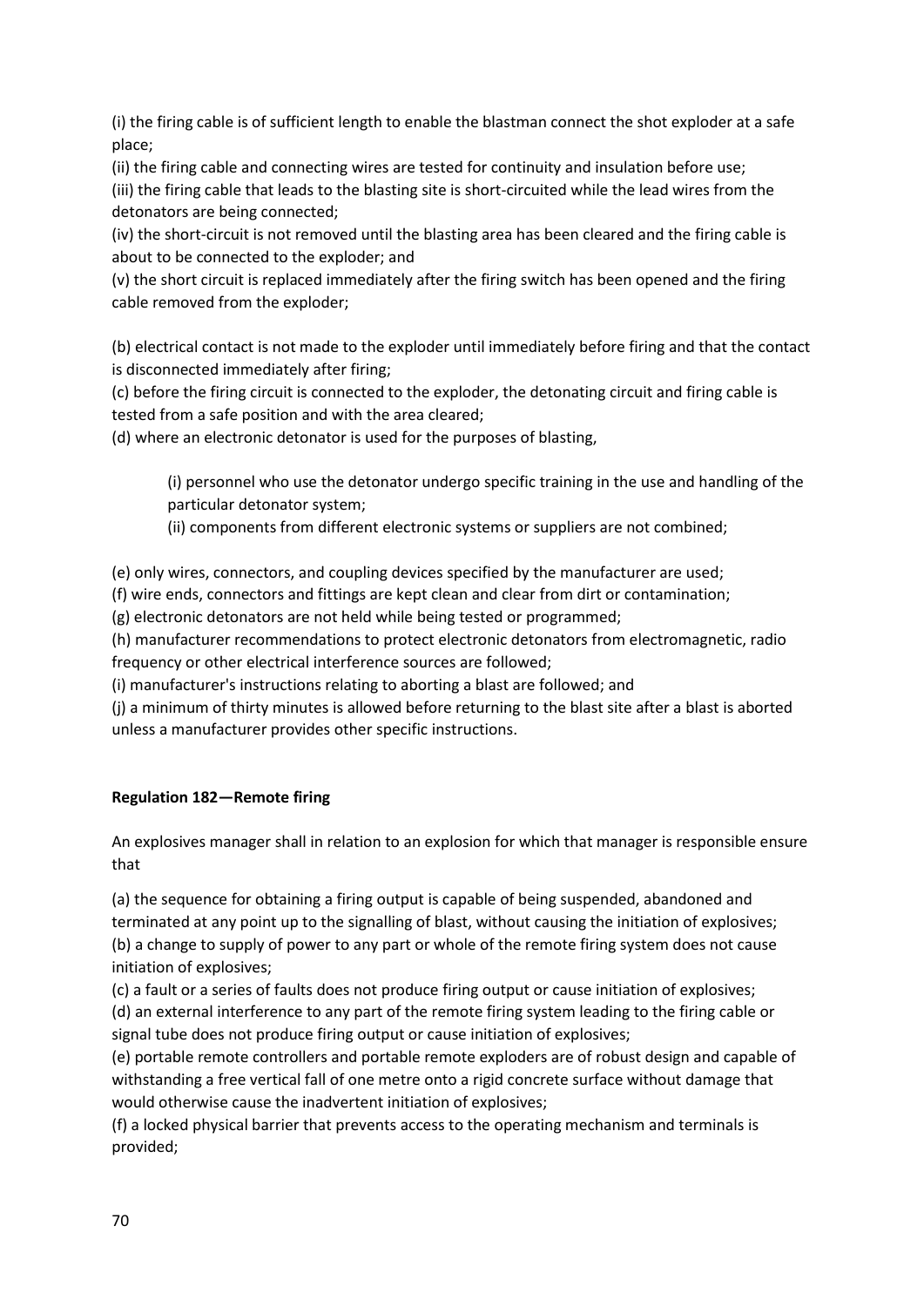(g) personnel are not involved in the repair or use of a remote-controlled firing system until the personnel are suitably trained to current industry competence level for the particular task; (h) remote firing equipment is only repaired or overhauled under the supervision of a competent person, working in an accredited or a certified workshop; (i) in the procedure for remote firing

(i) the remotely operated exploder is placed in a safe position; and (ii) the firing cable or signal tube is not connected to the remotely operated exploder until personnel in the blasting area, including the shotfirer, are in a safe position.

## **Regulation 183—Firing**

An explosives manager shall in relation to an explosion for which that manager is responsible ensure that precautions are taken before and during firing to provide for the safety of persons and property as required in the operating plan.

## **Regulation 184—Post blast inspection**

A blastman shall, in relation to a blast for which that blastman is responsible,

(a) carry out a post-blast inspection to ascertain if it is safe for personnel to return to the blast site and for routine operations to resume;

(b) determine whether fumes and dust are at acceptable levels;

(c) examine the blasted site to determine whether there have been misfires and any other abnormalities; and

(d) give the "all clear" signal after having ensured that the site is left in a safe condition.

## **Regulation 185—Misfires**

(1) A blastman shall, in relation to a blast for which that blastman is responsible,

(a) mark a misfire and establish an exclusion zone around the misfire;

(b) where explosive hazards are the only hazards present, and other hazards, including lingering dust and fumes, are not present, ensure that the minimum waiting time is observed:

(i) five minutes, except in the case of safety fuse initiation;

(ii) thirty minutes within which a person shall not approach the location of a misfire, where a charge or detonator that is intended to be directly initiated by a safety fuse is identified as having failed to be initiated,

(c) ensure that a misfire is treated

(i) by re-firing, if intact lead wires are found;

(ii) by removal of the stemming, followed by re-priming, re-stemming and initiation;

(iii) by removal of the explosive from the blast hole by flushing the blast hole with water, or water and air, after any stemming material has been removed;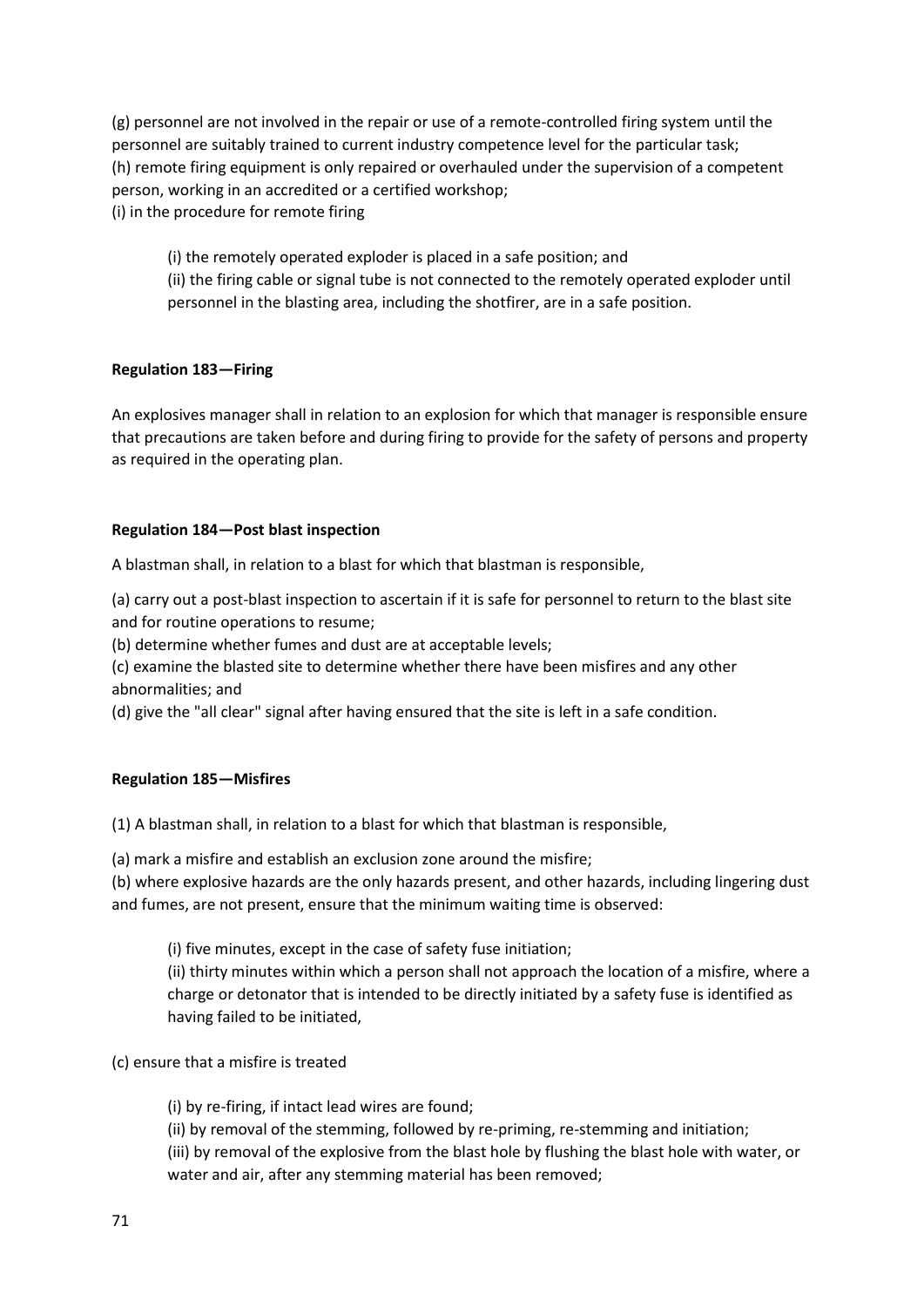(iv) by mechanical or manual removal of the explosive;

(v) where it is not possible or practicable to treat a misfire by any of the methods specified in subparagraphs (i), (ii), (iii) and (iv), by drilling a relieving blast hole as parallel as possible to the original blast hole and charging and firing the relieving blast hole;

(d) ensure that work does not resume at a location where a misfire has been treated until the blastman has made a thorough search of the location for any explosive from the misfired charge and any recovered explosive is disposed of in a suitable and safe manner;

(e) the blastman does not abandon, discard, leave unguarded or otherwise neglect to safely dispose of, or ensure the security of, any explosive recovered in the treatment of misfires:,

(f) ensure that stemming is removed by applying water under pressure, or a mixture of water and compressed air, through a non-ferrous blowpipe or hose.

(2) A relieving blast hole shall not be drilled under paragraph (c) (v) of subregulation (1), unless it is established through risk assessment that the drill will not contact an explosive.

# Use of explosives underground

# **Regulation 186—Applicable regulations**

Regulations 139 to 145 apply where appropriate to the use of explosives underground.

# **Regulation 187—Drill and blast scheme**

A manager shall ensure that in relation to explosions for which that manager is responsible

(a) drilling of a borehole for blasting is carried out only according to a drill and blast scheme,

approved by the manager, and given to the respective drill crew and blastmen;

(b) the drill and blast scheme

(i) shows the position, direction, number, length and diameter of boreholes of the blast;

(ii) provides details on type and quantity of explosives, the delays of detonators and the initiation system;

(iii) provides health and safety instructions specifying the exclusion zone, number and position of blast guards, minimum duration of re-entry period and arrangement of water blast; and (iv) gives the distance of the auxiliary ventilation to the face in headings.

Regulation 188—Underground drilling of blast holes

(1) A manager shall ensure that in relation to an explosion for which that manager is responsible (a) drilling and loading of blast holes at a blast site are not undertaken at the same time;

(b) drilling is not carried out in the floor, walls, face or back of a development or stop heading, or in a bench or shaft bottom, until the area to be drilled has been washed down and the sockets washed and cleaned and examined for misfires, cracks and loose rocks and other dangers;

(c) loose and loosened rock and ground are removed from the face and immediate vicinity of the area to be drilled;

(d) a hole is not drilled in a socket or within twenty centimetres of the edge of a socket, including the shattered area left in a face from a burn cut;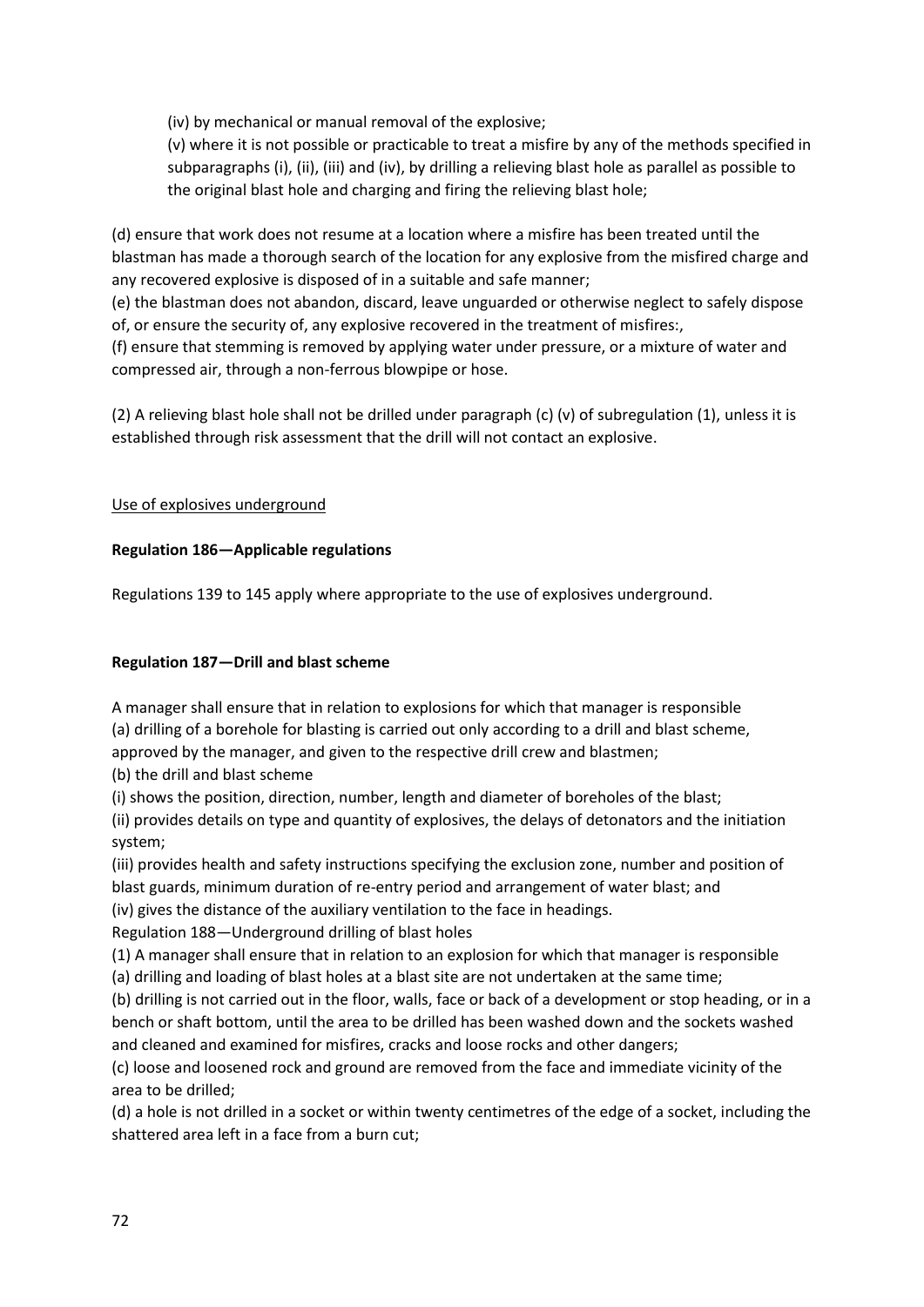(e) a misfired hole is plugged with a wooden plug of a type approved by the Inspector and marked with a circle;

(f) a socket is thoroughly cleaned, examined for explosives and plugged with a wooden plug of a type approved by the Inspector and a sufficient supply of wooden plugs is kept by the blastman in a location that makes it readily available;

(g) drilling is not undertaken in a face that contains a charged hole or a misfire;

(i) unless under the continuous supervision of a mine captain or the shift boss; and

(ii) within a minimum distance of two metres from the misfired hole; and

(h) a person does not deepen or cause or permit to be deepened a socket or hole which has been left unused.

(2) A blastman shall point out to each driller working under that blastman and, wherever possible, clearly mark with chalk, paint or other material, the exact position and direction of any hole to be drilled and a person shall not in drilling deviate from the position and direction indicated.

## **Regulation 189—Inspection of blasting site before commencement of work**

(1) A blastman shall be the first to enter a working place where blasting is carried out, either at the beginning of the shift or after blasting.

(2) Except where a workman is where necessary required by the blastman to assist the blastman to make a place where blasting is carried out safe, a blastman shall not allow a workman to proceed to that place until the blastman considers that place safe.

# **Regulation 190—Conditions for charging of drill holes**

A manager shall in relation to an explosion for which that manager is responsible ensure that

(a) before a borehole is charged, the blast site is barricaded and no other work is allowed within a safety distance of at least thirty metres;

(b) only a blastman charges a drill hole;

(c) a non-certificated person works under the continuous control and supervision of a certificated blastman and handles only the container or tube and valve of the injector pipe when a round is being charged;

(d) in the preparation of a charge and the firing of a charge, a blastman, where that blastman needs assistance, is assisted by a reliable person who may not hold a certificate and who acts under the blastman's direct supervision and that the blastman is held personally responsible for any accident that occurs by reason of the ignorance, inexperience or carelessness of the person who assists; (e) the wooden plug with which a misfired hole or socket of a hole has been plugged is handled or removed only by a blastman; and

(f) a person other than a blastman does not open or interfere in any manner with a box containing explosives.

# **Regulation 191—Charging of drill holes**

(1) A blastman shall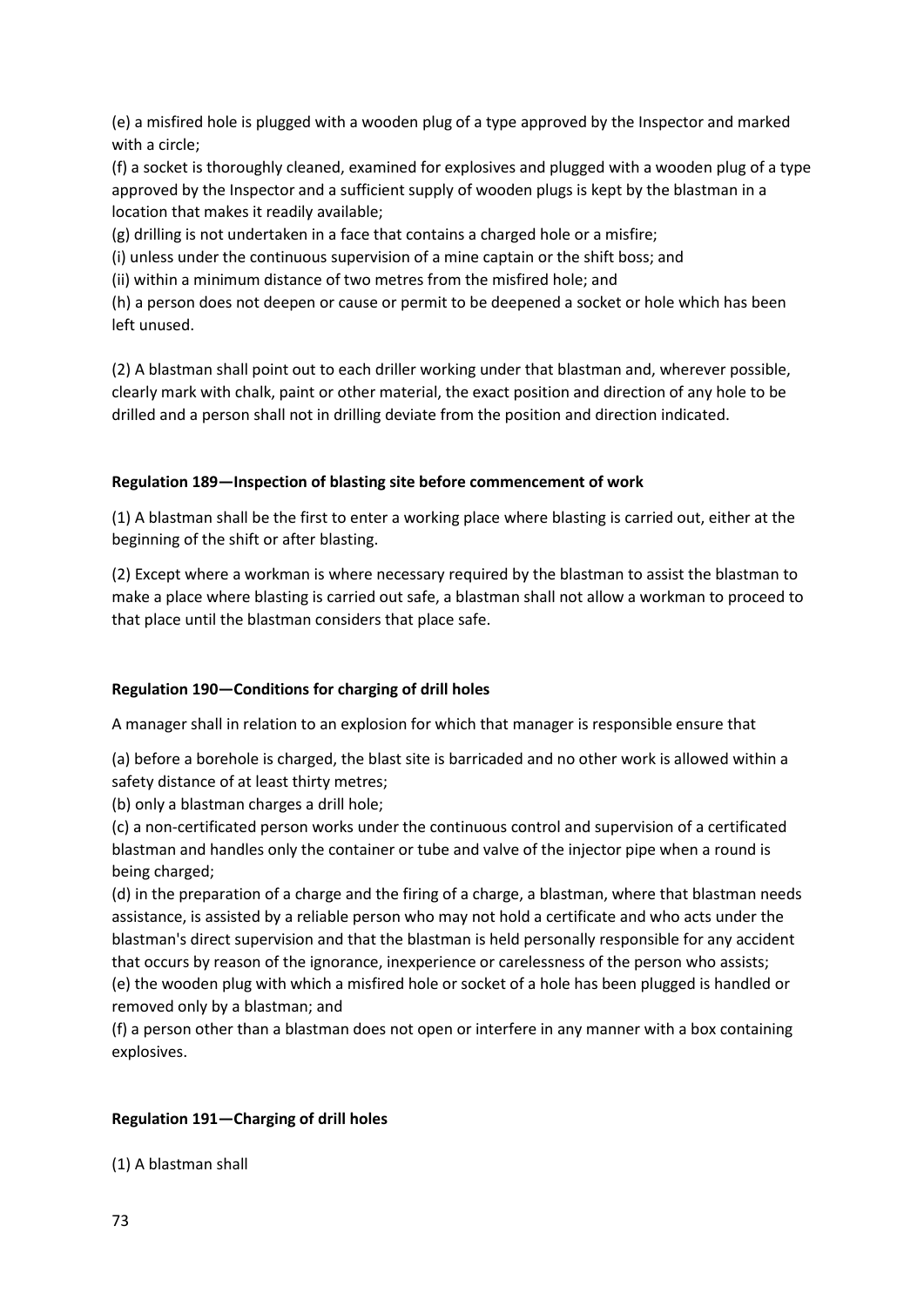(a) thoroughly clean out drill holes before attempting to charge up the holes;

(b) ensure that only ANBA, ANFO or emulsion blasting agent is poured or pumped directly into a bore hole;

(c) for the purpose of initiating a charge with capped fuse, and

in making up a charge after inserting the detonator with its attached fuse in the primer cartridge, securely fasten it to the cartridge by means of a string or other suitable material so that the fuse and detonator cannot be inadvertently withdrawn;

(d) ensure that only tools made of wood, brass, copper or plastic are used in the process of initiating a charge;

(e) ensure that explosives which are in cartridges are not forcibly pressed into a hole of insufficient size;

(f) ensure that only sand which is loosely filled in, sand and lime mixed and made up in cartridge form, soft clay slightly tamped or water cartridges are used as tamping material; and (g) test the water blast before starting the tying-in and if as a result of the test, the water air blast is found not in order, the tying-in shall be discontinued until the water blast is repaired.

(2) A person other than a blastman shall not extract or attempt to extract tamping or explosives from a hole which has once been charged.

(3) A blastman may extract tamping or explosives from a hole which has once been charged if the blastman uses water under adequate pressure or water and compressed air under adequate pressure applied through a pipe of a design and material approved by the Inspector.

(4) Where water and compressed air which are under adequate pressure are not ordinarily available, a blastman may extract tamping only by means of a wooden or copper scraper, to the extent that allows a misfired hole to be re-fired.

### **Regulation 192—Safety fuses**

(1) The manager of a mine shall in relation to the use of explosives in the mine ensure that a safety fuse which is less than one metre in length and which has a rate of burning of less than eighty seconds or more than hundred seconds for each hundred metres, is not used in the mine without the consent of the Chief Inspector.

(2) The manager of a mine shall in relation to the use of explosives in the mine

(a) ascertain the rate of burning of the fuses; and

(b) ensure that the rate of burning of the fuses as ascertained are made known to persons who are required to use the fuses.

### **Regulation 193—Blasting precautions underground**

A manager shall, in relation to explosions for which that manager is responsible, ensure that

(a) the minimum safety distance between a blast and mine personnel is two hundred metres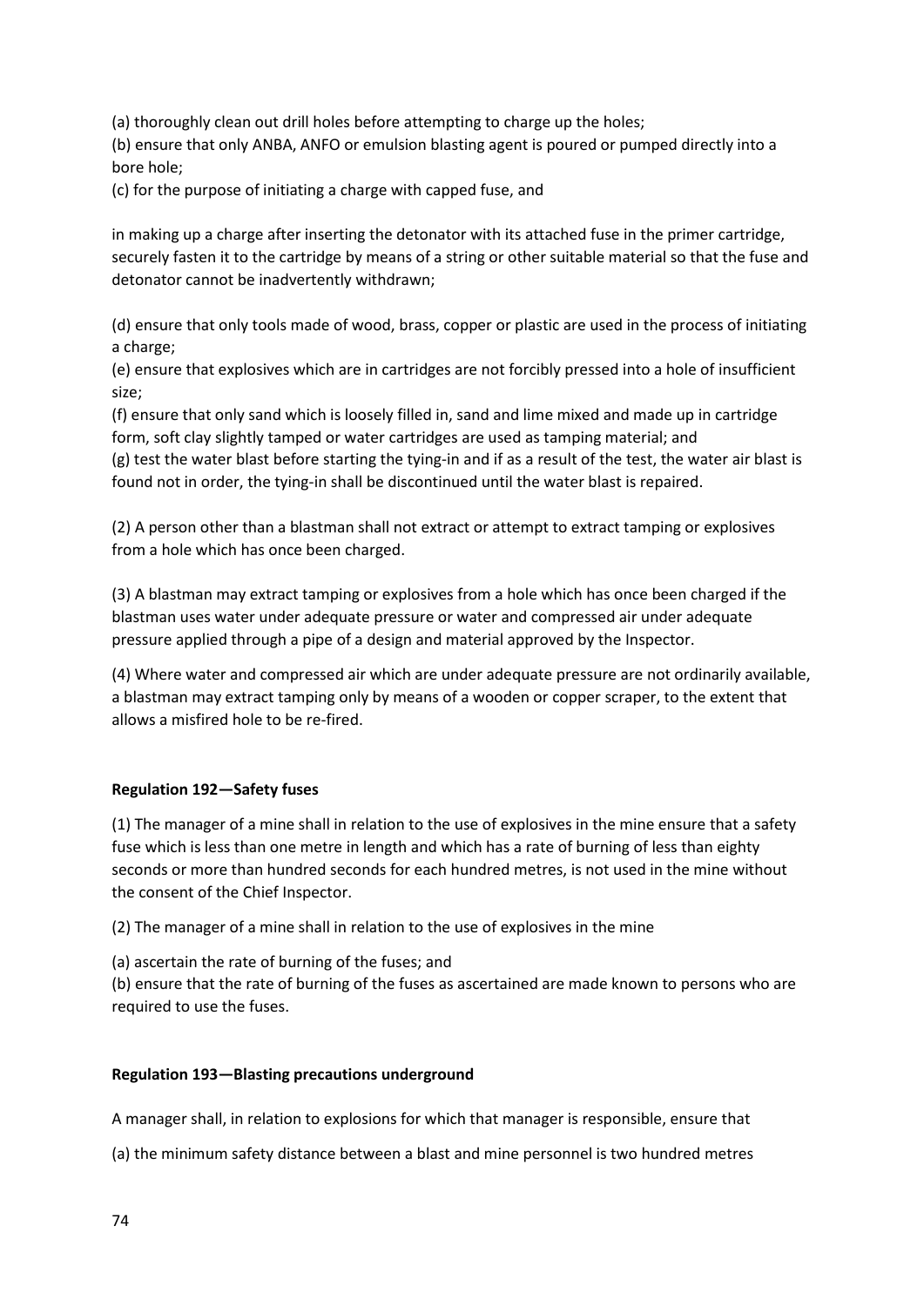(b) before firing, personnel in the blast area withdraw to a safe area which is at such a distance from the blast site that

- (i) it will not be affected by fly rock, vibration or air overpressure;
- (ii) blasting fumes and dust from the blast site will not reach that safe area

(c) areas of the mine which are likely to be contaminated by blasting fumes are cleared of personnel before blasting;

(d) only explosives which are suitable for underground blasting in accordance with regulation 186 are used;

(e) blasting is carried out at the end of the shift, except for blasts where less than five kilogrammes of explosives are used; and

(f) where blasting operations are close to neighbouring workings, a warning is given if the distance is less than two hundred metres and if the distance is less than fifty metres, work places in the neighbouring working are evacuated before any blast.

## **Regulation 194—Initiation of blast underground**

A blastman shall in relation to an explosion for which that blastman is responsible

(a) ensure that a blast is only initiated after persons in the blast area have been evacuated to a safe area and measures have been adopted to prevent the entry of persons into the blast area;

(b) ensure that before firing, due warning is given in every direction;

(c) ensure that immediately after initiation of the blast the water blast is started; and

(d) where electric or electronic detonators are used, disconnect the cables from the exploder after firing;

### **Regulation 195—Re-entry period#**

A blastman shall not, in relation to a blast for which that blastman is responsible permit a person to enter the blasted site before thirty minutes have elapsed and until the blastman has examined the site and made it securely safe.

### **Regulation 196—Examination of blast site after blasting**

A blastman shall, in relation to a blast for which that blastman is responsible

(a) carefully examine the blast site for misfires; and

(b) not allow any person to enter the working area, until the fumes caused by the explosion have been sufficiently dissipated.

### **Regulation 197—Misfires**

A blastman shall, in relation to a blast for which that blastman is responsible ensure that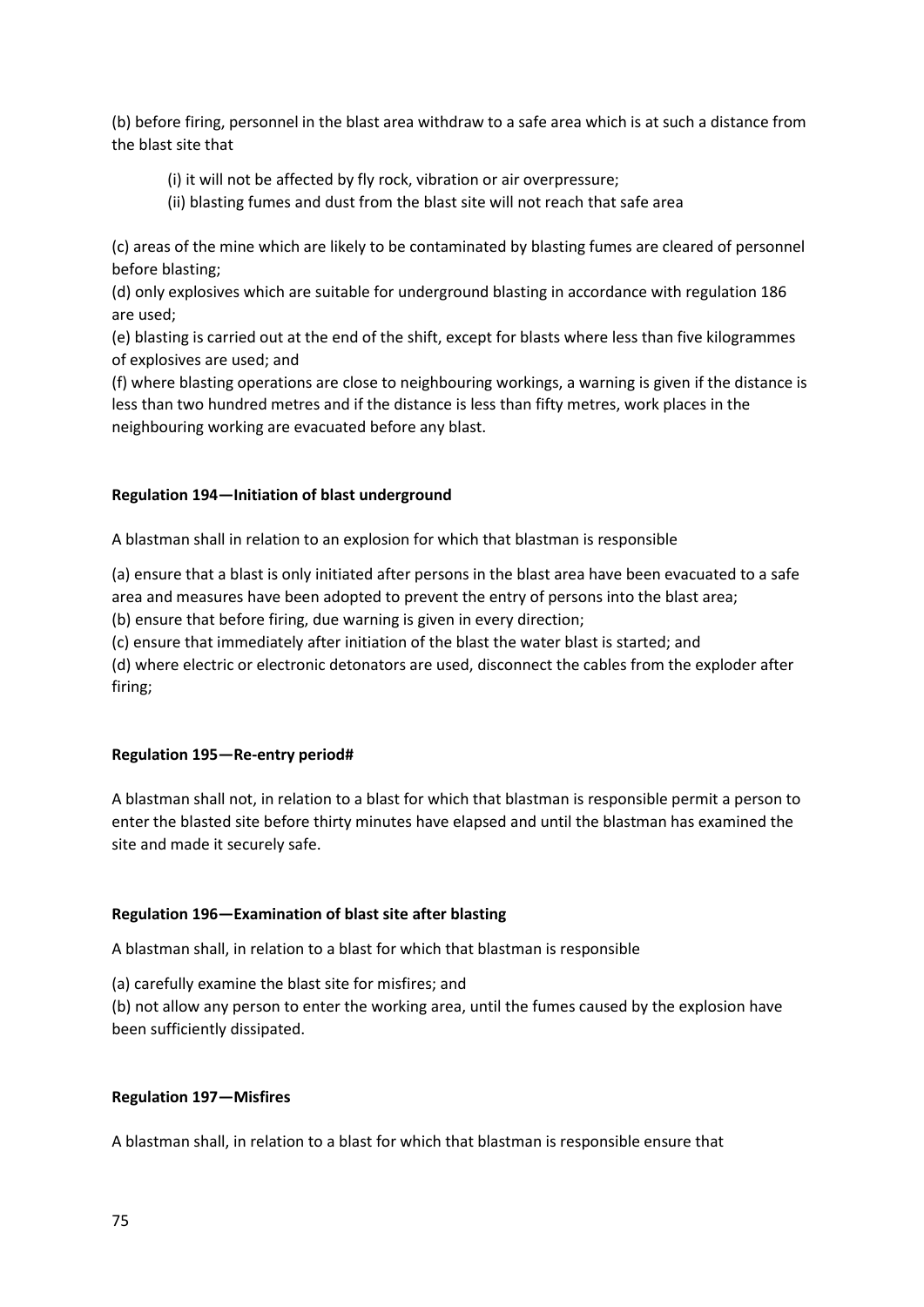(a) a misfired hole containing ANBA or ANFO explosives is thoroughly washed out and the resultant socket plugged; and

(b) a misfired hole that cannot be washed out, is re-fired.

# Monitoring and environmental limits

## **Regulation 198—Prevention of pollution of the environment**

(1) The owner or manager of an explosives factory or mixing plant shall

(a) take steps to prevent pollution of the environment resulting from any operation carried out in that factory or plant; and

(b) conduct regular tests, in a manner and at a location that ensure that pollution of the environment above the maximum limits permitted, is not caused by any operation under that owner's or manager's control and report the results of the tests to the Chief Inspector.

(2) The Chief Inspector may by instructions to an owner or a manager, order that owner or manager to cease, within the time specified in the instructions, any operations which cause, or are likely to cause the discharge of gases, fumes, dust or liquid matter at a rate that exceeds that prescribed, and to take the action that the Chief Inspector considers necessary to prevent the charges.

(3) An owner or manager who contravenes subregulation (2) is liable to pay to the Commission a penalty of ten thousand United States dollars and an additional penalty of five thousand each day the contravention continues.

# **Regulation 199—Limits for vibration and air overpressure**

The limits for vibration and air pressure specified in columns three and four apply to the types of blasting specified in column two in relation to the category specified in column one of the following table:

| Category         | <b>Type of Blasting</b> | Peak component particle | <b>Peak sound blasting</b> |
|------------------|-------------------------|-------------------------|----------------------------|
|                  | <b>Operation</b>        | velocity (mm/s)         | pressure level (dBL)       |
| Residential Area | All blasting            | 2mm/s maximum           | 117 dBL maximum            |

### Unlawful possession and search

### **Regulation 200—Unlawful possession and use of explosives**

(1) A person shall not possess or remove explosives in or from a mine, quarry or civil blasting site, or transport explosives to or from a mine, quarry or civil blasting site unless that person is the holder of a blasting licence granted under these Regulations and is authorised by the owner, manager or person responsible for the storage, use and transportation of the explosives at the mine, quarry or civil blasting site.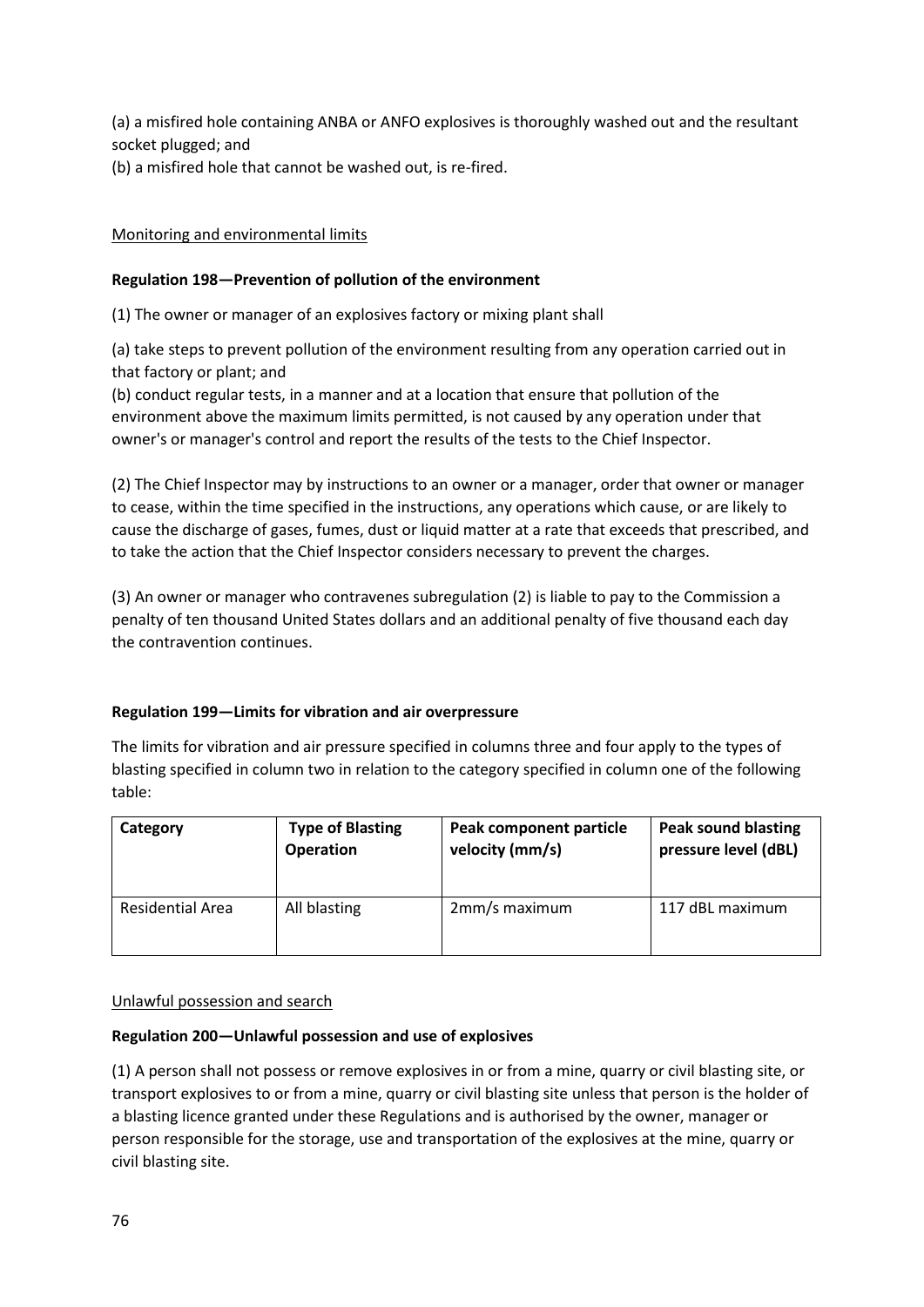(2) A person who possesses explosives in contravention of these Regulations commits of an offence and is liable on summary conviction to the punishment specified in the Criminal Offences Act, 1960 (Act 29).

## **Regulation 201—Unlawful manufacture of explosives**

A person who

(a) unlawfully manufactures explosives, or possesses substances or materials known to be used to manufacture explosives, or

(b) aids or abets a person in the unlawful manufacture of explosives or the unlawful possession of substances or material known to be used to manufacture explosives,

commits an offence and is liable on summary conviction to a fine of not less than one thousand penalty units and not more than one thousand five hundred penalty units or a term of imprisonment of not more than four years or to both.

## **Regulation 202—Search of vehicle and person**

(1) An officer may, subject to articles 14 and 18 of the constitution stop, search or detain

(a) a vehicle if that officer has good reason to suspect that explosives, or materials used for the manufacture of explosives, are being unlawfully conveyed; or

(b) a person whom that officer suspects of unlawful possession of explosives or to be unlawfully conveying explosives.

(2) For the purposes of this regulation and regulation 203 to 206 "officer" means the Chief Inspector, an inspector appointed under these Regulations, and police officers.

# **Regulation 203—Search of premises**

(1) Subject to regulation 204 and articles 14 and 18 of the Constitution and any other relevant enactment , an officer may

(a) enter a place, or premises where that officer has good reason to suspect that an explosive is being unlawfully kept or manufactured, and

(b) search or cause the place, building or premises to be searched.

(2) A person found in a place, or premises in which an explosive is found during a search under subregulation (1) commits an offence and is liable on summary conviction to a fine of not less than one thousand penalty units and not more than one thousand five hundred penalty units or a term of imprisonment of not more than four years or both.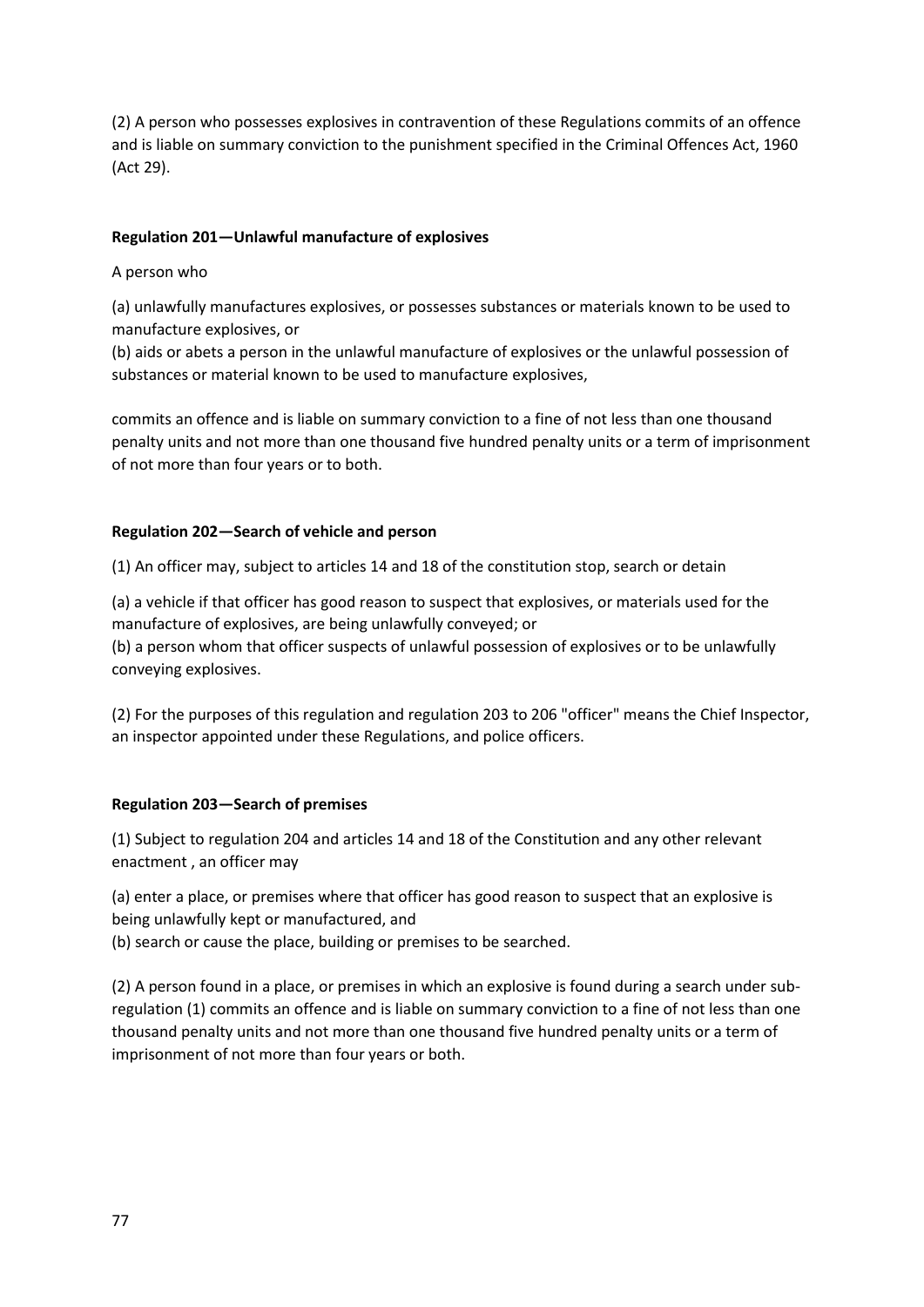## **Regulation 204—Disposal of explosives and accessories unlawfully possessed**

Where, as a result of a search, an explosive, a substance or a material known to be used for the manufacture of explosives is found and a valid licence is not produced by the person who possesses or owns the explosive, substance or material, the officer concerned

(a) may seize the explosive substance or material, and

(b) shall arrange for it to be kept separately in a licensed magazine until an arrangement is made for their disposal in the manner prescribed.

## **Regulation 205—Officer to produce identity or authorisation**

An officer in the exercise of the powers conferred on that officer under regulation 202 to 204, shall produce that officer's identity or authorisation to a person on the premises or the vehicle which is to be searched and who may wish to confirm the identity or authorisation of that officer.

## **Regulation 206—Wilful obstruction of an officer**

A person who wilfully obstructs or resists an officer in the lawful exercise of a power conferred on that officer by regulation 202 to 204 , commits an offence and is liable on summary conviction to a fine of not more than five hundred penalty units or imprisonment for a term of not more than two years or both.

### **Regulation 207—Interpretation**

In these Regulations, unless the context otherwise requires

- "accessories" mean initiation systems;
- "ammonium nitrate" means the ammonium salt of nitric acid represented by the formula NH4NO3 and containing less than ten percent inert material as diluents;
- "ANFO" means a blasting agent classified as UN division 1.5D, substance which does not contain essential ingredients other than prilled ammonium nitrate and fuel oil;
- "approval" means written approval of the Chief Inspector;
- "approved" means approved in writing by the Chief Inspector;
- "blast area" means the area of a blast within the influence of flying rock missiles, gases and concussions;
- "blast site" means the area where explosive material is handled during loading of a blast hole, including twenty metres in all directions from the perimeter formed by a loaded hole as applicable and along the full depth of the blast hole;
- "blasting agent" means a material or mixture of materials which
	- o is not an explosive;
	- o is composed of ingredients none of which is classified as an explosive;
	- o consists of a fuel and oxidizer, intended for blasting; and
	- $\circ$  the finished product of which as mixed and packaged for use or shipment, cannot be detonated by means of a No. 8 test blasting cap when unconfined;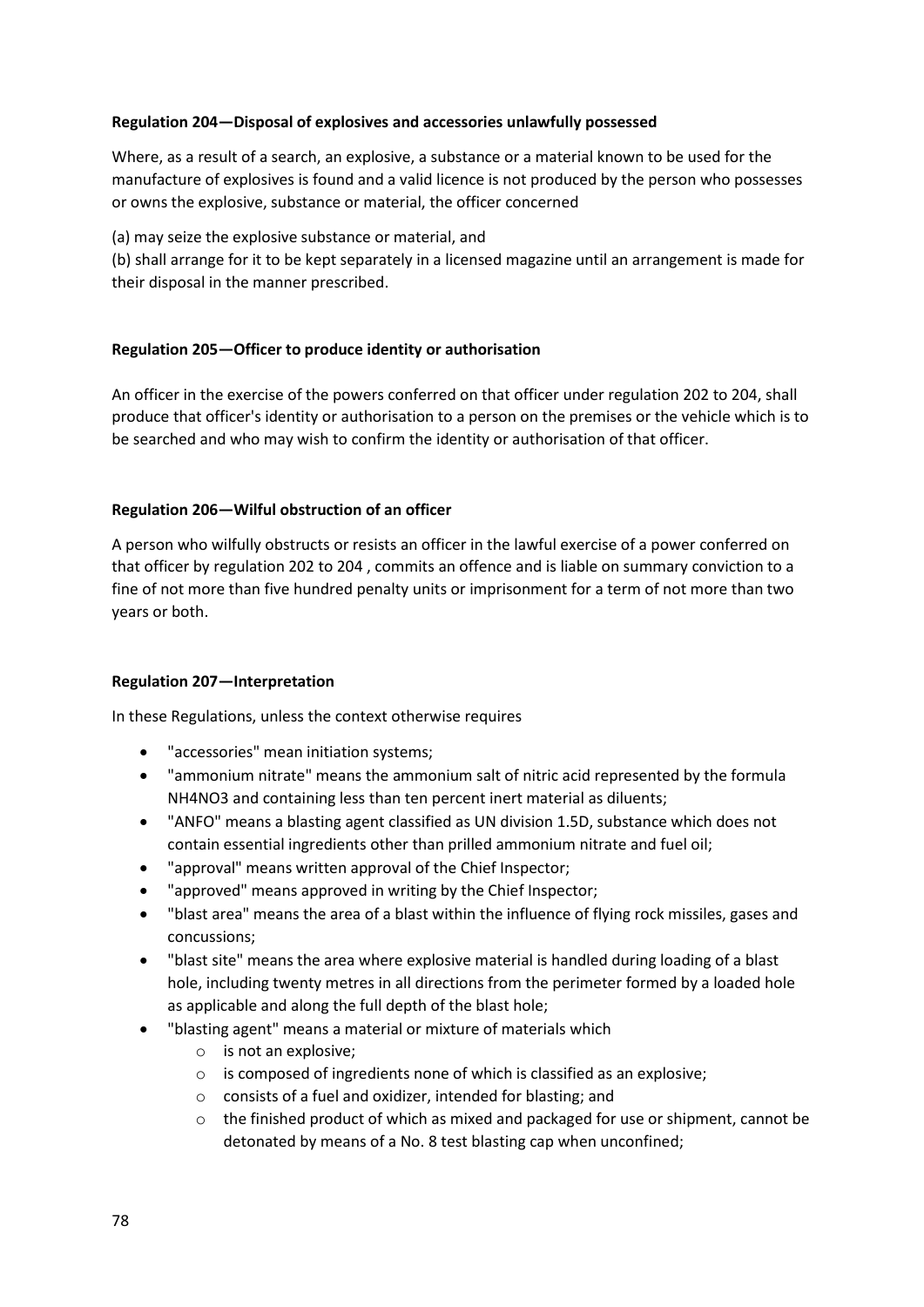- "blastman" means a person who holds a valid certificate of competency for blasting, issued in accordance with these Regulations or under the repealed Regulations;
- "booster" means an article which consists of a charge of detonating explosive without means of initiation and which is used to increase the initiating power of a detonator or a detonating cord;
- "bootleg" means the part of a drilled blast hole that remains when the force of the explosion does not break the rock completely to the bottom of the hole;
- "capped fuse" means a safety fuse with an attached detonator;
- "Chief Inspector" means the Chief Inspector of Mines or the person appointed as Chief Inspector of Explosives by the Chief Inspector of Mines;
- "Commercial explosives" mean explosives which are intended to be used in commercial or industrial operations;
- "competent person" means a person who in relation to a duty or function has had adequate training and experience that enable that person to perform that duty or function without avoidable danger to that person or other persons;
- "danger area" means the area inside the fence surrounding an explosives manufacturing plant or explosives magazine, together with the related storage area and building, as approved by the Chief Inspector as a danger area;
- "danger building" means a building within a danger area, where explosives are manufactured, mixed, or stored;
- "deflagration" means an explosive reaction in the form of a rapid combustion that moves through an explosive material at a velocity less than the speed of sound in the material;
- "detonation" means an explosive reaction that moves through an explosive material at a velocity greater than the speed of sound in the material;
- "detonating cord" means a flexible cord containing a centre core of high explosive which can be used to initiate denotations;
- "detonator" includes electric blasting caps of instantaneous and delay types, electronic detonators, blasting caps for use with safety fuse, detonating cord delay connectors, and no electric instantaneous and delay blasting caps which use detonating cords, shock tubes, or any other replacement for electric leg wires, and any other device which contains an initiating or primary explosive that is used for initiating detonation in another explosive material and that excludes ignition or delay charges which may not contain more that 10 grams of total explosives by weight;
- "electronic detonator" means detonator where the delay timing is provided by electronic circuitry within the detonator and initiated by way of digital signals provided by specialized firing equipment and which may be programmed by a specialized computer or programming device;
- "emulsion explosives" means an explosive material containing substantial amounts of oxidizer dissolved in water droplets, surrounded by an immiscible fuel, or droplets of an immiscible fuel surrounded by water containing substantial amounts of oxidizer;
- "explosive" includes dynamite, black powder, pellet powders, initiating explosives, blasting caps, safety fuse, fuse lighters, fuse igniters, squibs, cordeau detonant fuse, instantaneous fuse, igniter cords and igniters and any other chemical compound, mixture, or device, the primary or common purpose of which is to function by explosion, which involves substantially instantaneous release of gas and heat, unless that compound, mixture, or device is otherwise specifically classified by the "United Nations Recommendations on the Transport of Dangerous Goods, Part 2, chapter 2.1 "classification of explosives";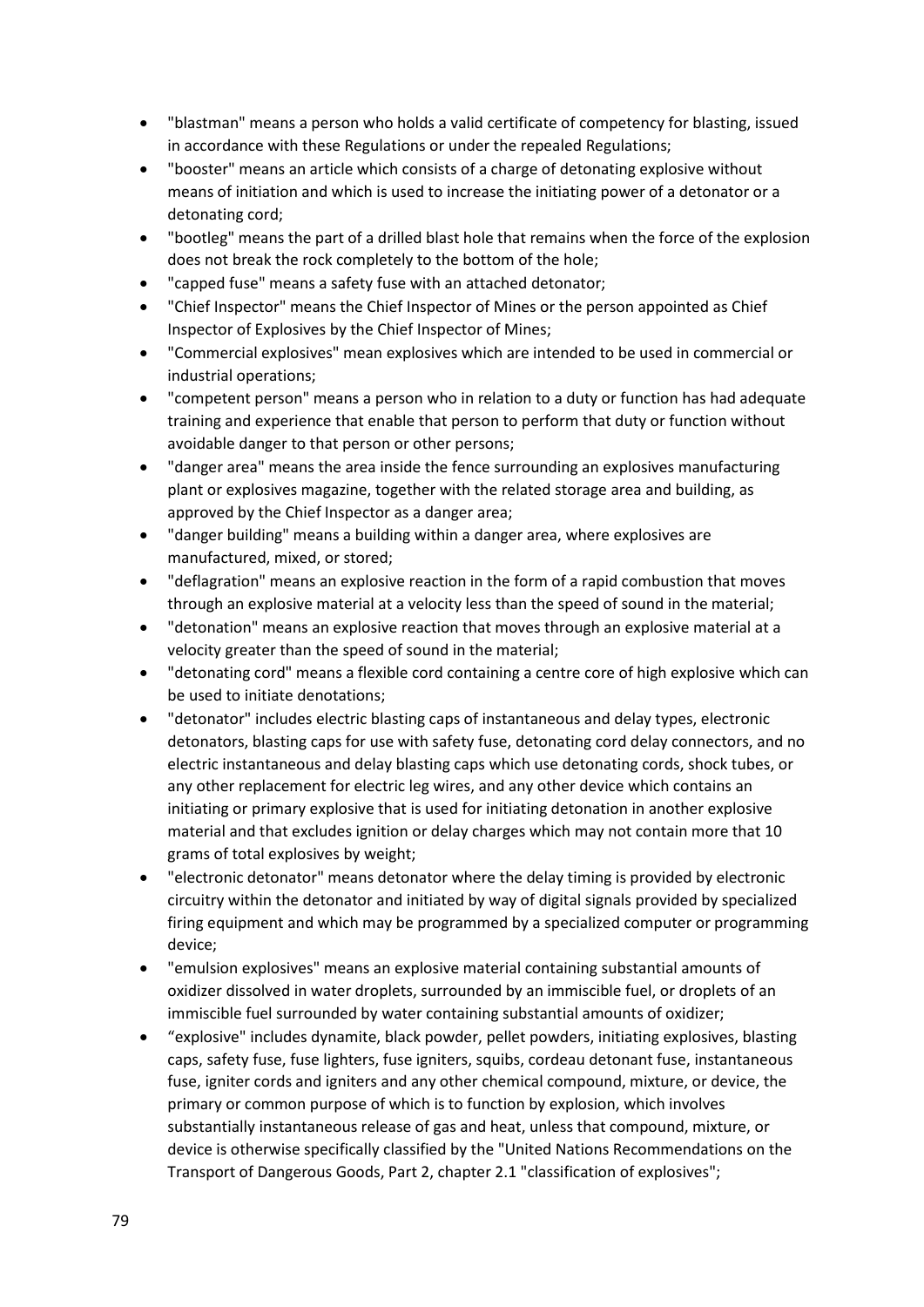- "explosives business" means any commercial activity where explosives and precursor substances for mining or civil works are imported, exported, manufactured, mixed, transported, bought, sold, stored, consumed or destroyed;
- "explosives container load" means the maximum permitted quantity of explosives which may be transported in an approved container by either rail or road transport;
- "explosives manager" means a responsible person certified to supervise the activities of a company regarding explosives;
- "fuse" means an article consisting of a core of fine-grained black powder surrounded by a flexible woven fabric with one or more protective outer coverings, which when ignited, burns at a predetermined rate without any external explosive effect;
- "hang up" means a blockage by rock or other material of an ore or a waste pass, chute, or draw point;
- "hole" means a hole made in any rock, material or substance, whether natural or man made, intended to contain explosives for the purpose of blasting;
- "ICAO" means the International Civil Aviation Organisation established in terms of the Convention on International Civil Aviation, signed at Chicago on 7 December 1944;
- "ICAO Instructions" means the Technical Instructions for the Safe Transport of Dangerous Goods by Air as adopted and published by the Council of ICAO which are based on the requirements of Annexure 18 to the Convention on International Civil Aviation (Chicago, 1944);
- "IMDG Code" means the International Maritime Dangerous Goods Code as published by the International Maritime Organization;
- "IMO" means the International Maritime Organisation established at the United Nations Convention in Geneva on 17 March 1948;
- "Inspector" means Inspector of Explosives, or an Inspector of Mines;
- "Inspectorate Division" means the Inspectorate Division of the Minerals Commission, established by section 102 of Act 703;
- "licence" means a formal authority to conduct mineral exploration or exploitation;
- "magazine" means a building or structure authorised, sanctioned, or licensed under these Regulations solely for the storage of explosives;
- "manager" means a person in charge or in control of or responsible for a mine, quarry or civil works in which explosives are used, explosives factory, explosives transport, or who is a dealer or broker of an explosives business;
- "manufacture" means to produce explosives through a physical or chemical process from a number of precursor substances;
- "mass explosion" means an explosion which affects almost the entire load or quantity of explosives virtually instantaneously;
- "Minister" means the Minister responsible for the mining and minerals sector;
- "misfired charge" means a charge or a part of a charge of explosives which, after initiation procedures, fails to explode,
- "misfired hole" means a hole in which the explosives or a portion of the explosives contained in that hole fail to explode;
- "MMU" means mobile mixing unit, which is a vehicle designed to transport blasting agents to a blast site and to mix different precursor substances which, when filled into a borehole, become an explosive;
- "NEQ" means net explosive quantity and is the mass of explosive material contained in an explosive;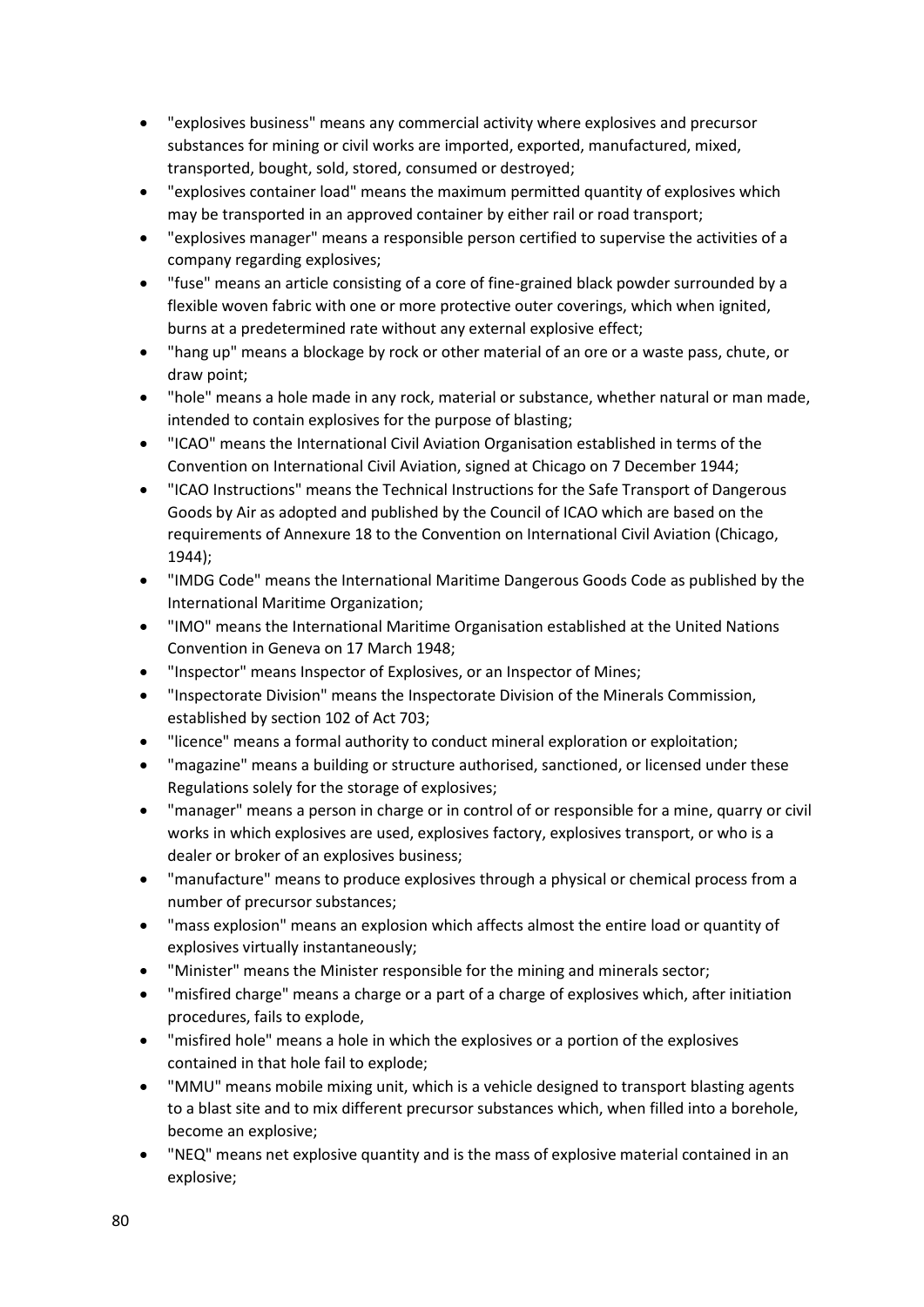- "non-detonable explosive" means an explosive that needs extreme conditions to detonate;
- "non-sensitised explosive" means an explosive or explosive substance that needs to be sensitised by the addition of a gassing agent, chemical sensitizers, gas bubbles, organic fuel or micro balloons before it can detonate;
- "oxidiser or oxidising material" includes a nitrate or any other substance containing oxygen, that readily yields oxygen or other oxidizing substances to promote the combustion of organic matter or other fuel;
- "owner" means the person or company that owns an explosives facility or explosives transportation business;
- "permit" means a formal authority to conduct a specified activity;
- "pre-charged area" means an area where blasting operations are being conducted or in which pre-charged holes or "sleeping holes" are located;
- "pre-charged hole" means a hole charged with explosives which is not to be detonated during the shift in which it is charged;
- "precursor substance" means a commercially manufactured, pre-packaged chemical, including an oxidizer, flammable liquid or solid, or similar ingredient, which is not classified as Class 1 materials but which when mixed or combined with another chemical, forms an explosive;
- "primary blasting" means the act of detonating explosives in holes charged with explosives for the purpose of fragmenting virgin ground;
- "primer" means a unit, package or cartridge of explosives used to detonate other explosives or blasting agents, and which contains a detonator or detonating cord to which is attached a detonator designed to ignite the detonating cord;
- "rail truck load" means the maximum permitted quantity of explosives which may be transported in an approved rail truck;
- "re entry period" means the period of time specified by the manager of a mine or of works and approved by an Inspector during which a person is not allowed to enter a place or area after a primary or secondary blast in that place or area;
- "safety fuse" means a flexible cord containing solid flammable material by which fire or flame is conveyed at a continuous and uniform rate from the point of ignition to a cut end to which a fuse detonator is usually attached;
- "secondary blasting" includes any blast other than a primary blast that fragments large rocks, the blasting of hang ups, sockets, or hitches and the relating of misfired holes and any blasting required to make a place or an area safe;
- "semi-conductive hose" means a hose of not more than two megohms resistance over it entire length and of not less 15,000 ohms per metre with an electrical resistance high enough to limit flow of stray electric currents to safe levels and yet not so high as to prevent drainage of static electric charges to ground;
- "sensitivity" means a physical characteristic of an explosive material which indicates the ability of that material to be detonated on receiving an external impulse in the nature of an impact, a shock, a flame, friction or other influence which can cause explosive decomposition;
- "sleeping shots" means a blast area in which the blastholes have been loaded but which has not been tired up and which is not intended to be intiated during the relevant day or shift;
- "sleeping shot" means a blast area in which the blast holes have been loaded but which has not been tied up and which is not intended to be initiated during the relevant day or shift.;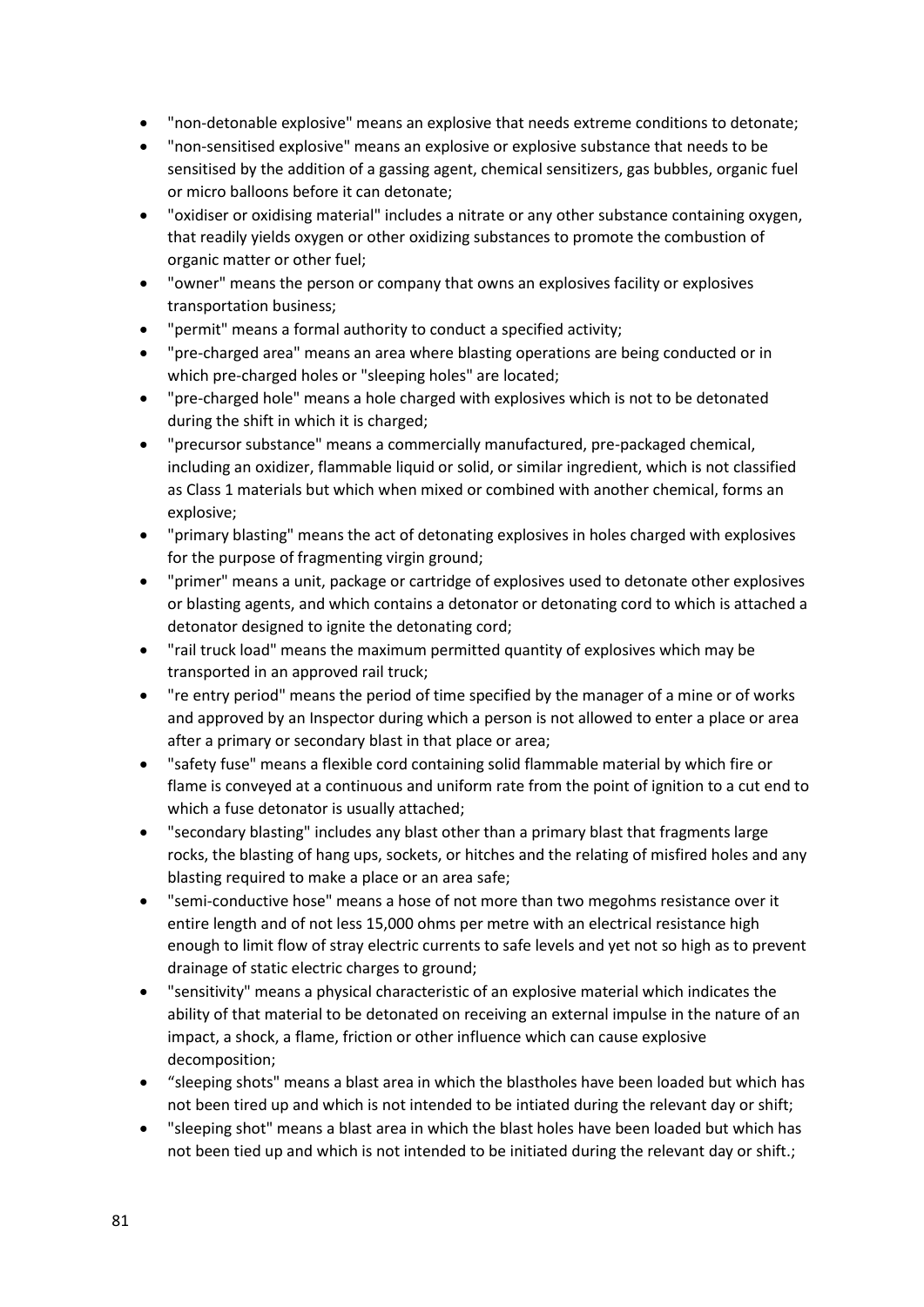- "socket" means bootleg, a hole or part of a hole which remains charged with explosives and which if detonated is known as a misfired hole;
- "special industrial explosives materials" mean shaped materials and sheet forms and various other extrusions, pellets, and packages of high explosives, in the nature of dynamite, trinitrotoluene (TNT), pentaerythritol tetranitrate (PETN), hexahydro-1,3,5-trinitro-s-triazine (RDX), and other similar compounds used for high-energy-rate forming, expanding, and shaping in metal fabrication, and for dismemberment and quick reduction of scrap metal;
- "shotfirer" means blasting licence holder;
- "supervise" means to watch and direct affairs;
- "United Nations Serial Number" means one of the four-digit numbers devised by the United Nations to an explosive article or explosive substance as a means of identification;
- "UN Class 1 explosives" means the following subdivisions of division 1 and the compatibility groups:
	- o **division 1.1** which comprise substances and articles which have a mass explosion hazard, which affects almost the entire load virtually instantaneously;
	- o **division 1.2** which comprises substances and articles which have a projection hazard but not a mass explosion hazard;
	- o **division 1.3** which comprises substances and articles which have a fire hazard and either a minor blast hazard or a minor projection hazard or both, but not a mass explosion hazard and substances and articles
		- which give rise to considerable radiant heat; or
		- which burn one after another, producing minor blast or projection effects or both;
	- o **division 1.4** which comprises substances and articles which present no significant hazard, in the event of ignition or initiation during transport and which in the event of an explosion of the substance or article have effects which are largely confined to the package with no projection of fragments of appreciable size or range and in relation to which an external fire cannot cause virtually instantaneous explosion of almost the entire contents of the package;
	- o **division 1.5** which comprises very insensitive substances which have a mass explosion hazard, but are so insensitive that there is very little probability of initiation or of transition from burning to detonation under normal conditions;
	- o **division 1.6** which comprises extremely insensitive articles which do not have a mass explosion hazard and which contain only extremely insensitive detonating substances and demonstrate a negligible probability of accidental initiation or propagation;
	- o **Compatibility group A** comprises primary explosive substance;
	- o **Compatibility group B** comprises articles which contain a primary explosive substance but do not contain two or more effective protective features and include detonators for blasting, detonator assemblies for blasting and primers, cap-type even though these do not contain primary explosives;
	- o **Compatibility group D** comprises secondary detonating explosive substances or black powder or articles containing a secondary detonating explosive substance, in each case without means of initiation and without a propelling charge, or articles containing a primary explosive substance and containing two or more effective protective features;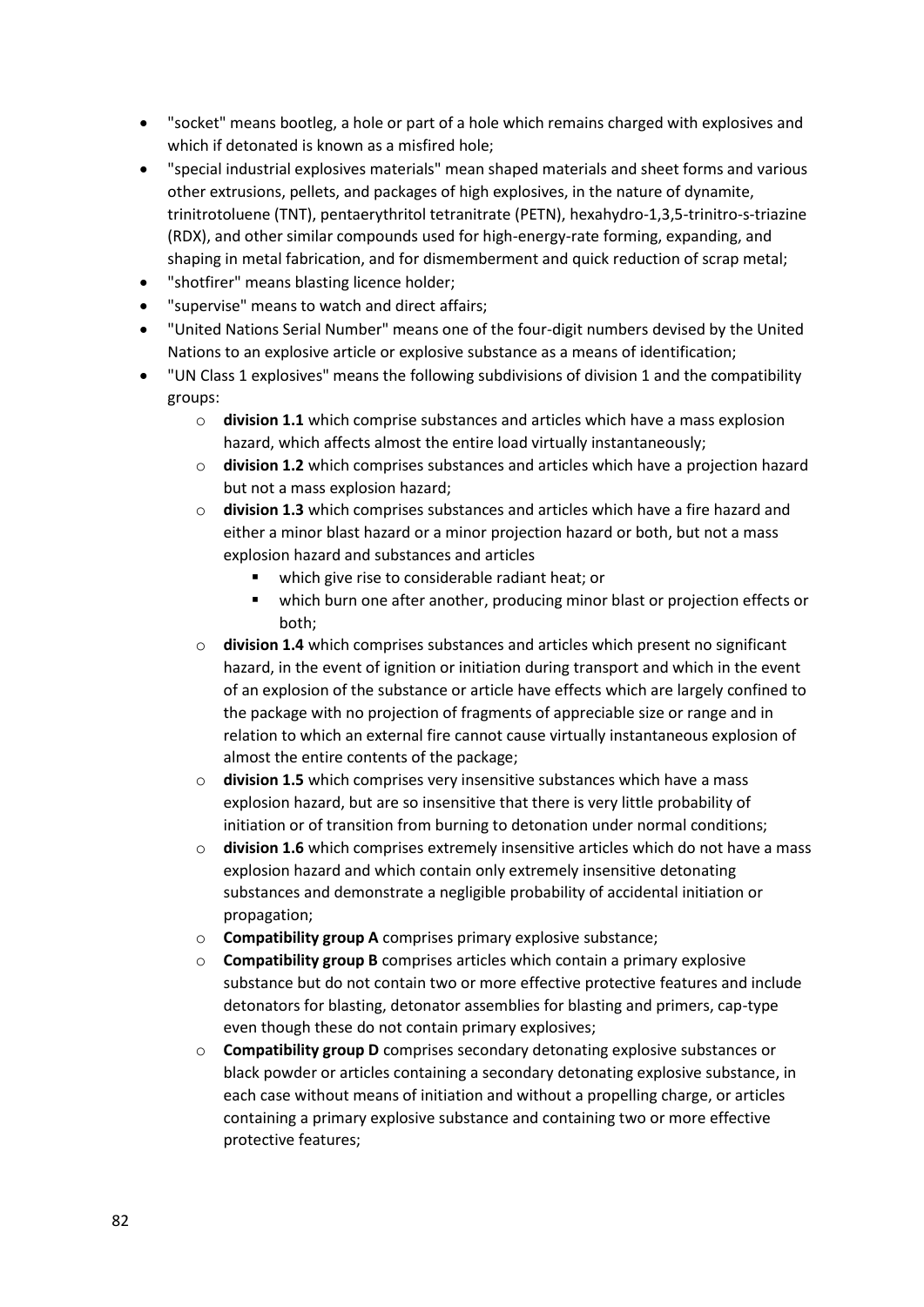- o **Compatibility group S** comprises substance or article so packed or designed that any hazardous effects arising from accidental functioning are confined within the package unless the package has been degraded by fire, in which case all blast or projection effects are limited to the extent that they do not significantly hinder or prohibit fire fighting or other emergency response efforts in the immediate vicinity of the package;
- 'UN Code" means the fourteenth revised edition of the Recommendations on the Transport of Dangerous Goods, prepared by the United Nations Committee of Experts on the Transport of Dangerous Goods published in New York in 2004, or a later edition in substitution for and not an alternative to the fourteenth revised edition;
- "UN Manual of Tests and Criteria" means the fourth revised edition of the UN Manual of Tests and Criteria or a later edition in substitution for and not an alternative to the fourth revised edition;
- "water gels or slurry explosives" mean materials used for blasting which contain substantial proportions of water and high proportions of ammonium nitrate, some of which are in solution in the water and which material may be sensitized by another material classed as an explosive, in the form of TNT or smokeless powder, or contain no ingredient classified as an explosive but is sensitized with metals or with other fuels.

## **Regulation 208—Revocation and savings**

(1) The Explosives Regulations, 1970 (LI 666) are hereby revoked.

(2) Despite the revocation in subregulation (1), any certificate, licence, permit or authorisation issued under the revoked enactment and which was in force immediately before the commencement of these Regulations shall continue to be in force until it expires or is revoked under these Regulations.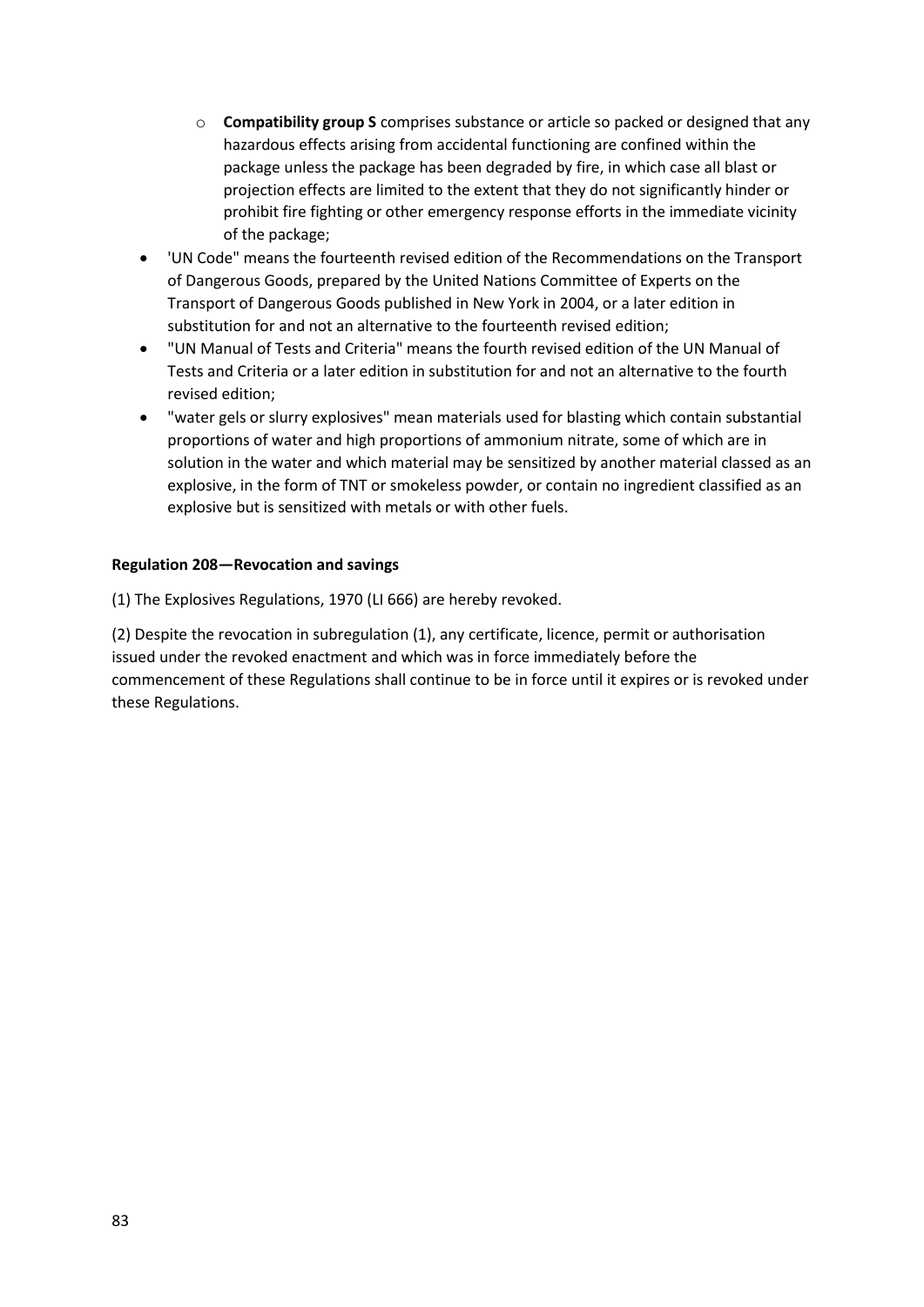## • Schedules

# FIRST SCHEDULE: FEES

| 1.<br>Explosives / Detonators Storage Licence<br>(Users) | (GH¢1,000.00) per Magazine     |
|----------------------------------------------------------|--------------------------------|
|                                                          |                                |
| 2.<br>Explosives / Detonators Storage Licence            | (GH¢5,000.00) per Magazine     |
| (Dealers and Manufactures)                               |                                |
| 3.<br>Permit to Purchase Explosives etc. (Form           | (GH¢2,000.00) per year         |
| L)                                                       |                                |
| 4.<br>Permit to sell or otherwise dispose of             | (GH¢500.00) per Transaction    |
| Explosives (Form M)                                      |                                |
| 5.<br>Blasting / Handling Certificate of                 | (GH¢500.00) per Candidate      |
| <b>Competency Examination</b>                            |                                |
| 6.<br><b>Explosives Manager's Certificate of</b>         | (GH¢2,000.00) per Candidate    |
| <b>Competency Examination</b>                            |                                |
| 7.<br>Pre-licensing Inspection                           | GH¢500.00 per Application      |
| 8.<br><b>Explosives Manufacture Operating</b>            | GH¢5,000.00                    |
| Permit                                                   |                                |
| 9.<br><b>Explosives Transport Operating Permit</b>       | GH¢5,000.00                    |
| 10.<br><b>Mining Services Operating Permit</b>           | GH¢5,000.00                    |
| 11.<br>Licence as Explosives Vehicle                     | GH¢500.00 per vehicle per year |
| 12.<br><b>Application Forms</b>                          | GH¢50.00 each                  |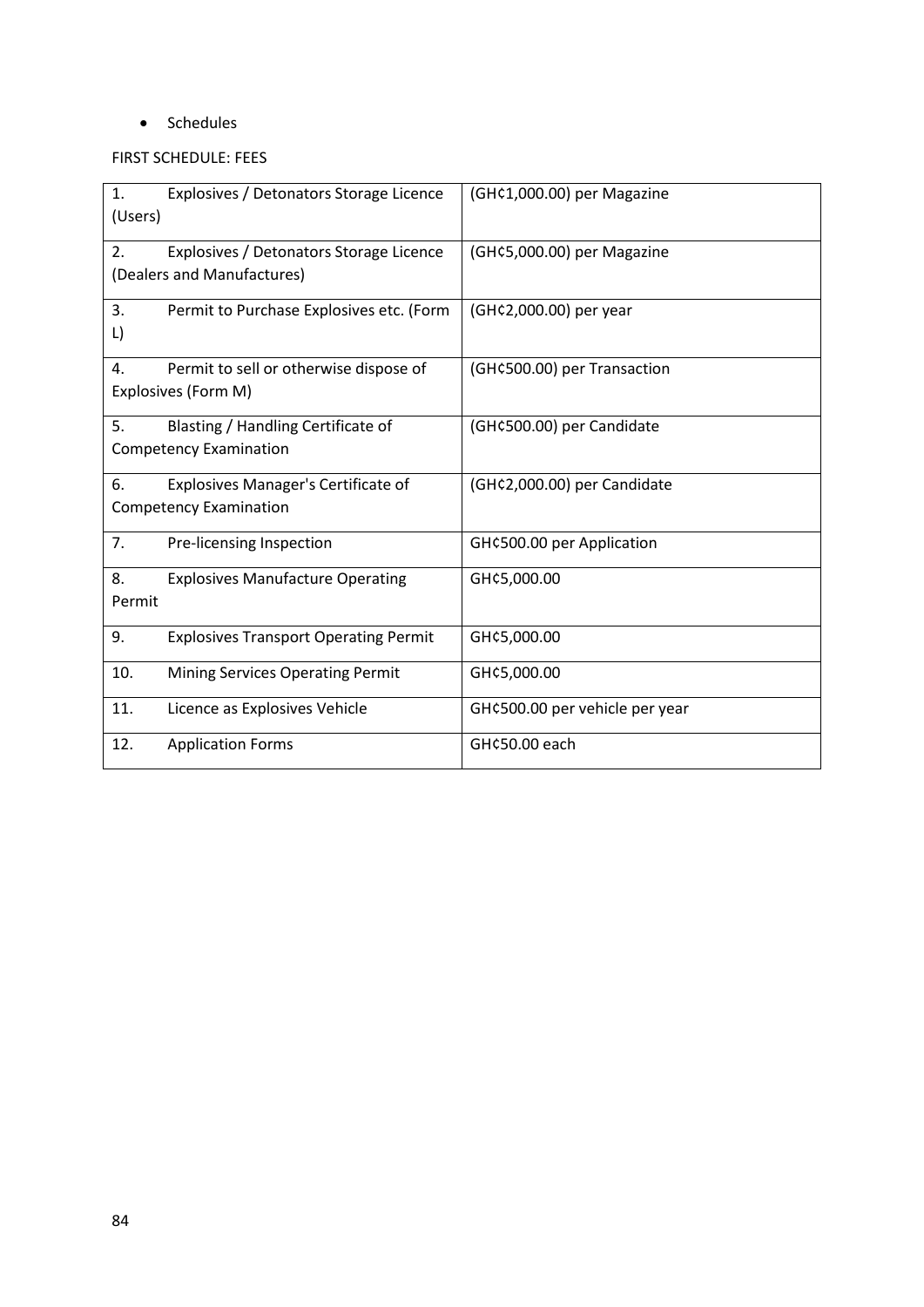SECOND SCHEDULE: FORMS Minerals and Mining (Explosives) Regulations, 2012 (L.I. 2177) FORM A Regulation 14(2) Certificate Number: • CERTIFICATE OF ANNUAL INSPECTION OF EXPLOSIVES FACILITY Section 1: Specialist's data Date of Inspection:...........................................

Title

Name of Specialist

Postal Address

Town

Region

P.O. Box

Mobile Phone #

Facsimile #

Email Address

Section 2: Inspector's data

Title

Name of Inspector

Postal Address

Town

Region

P.O. Box

Mobile Phone #

Facsimile #

Email Address

Section 3: Company's data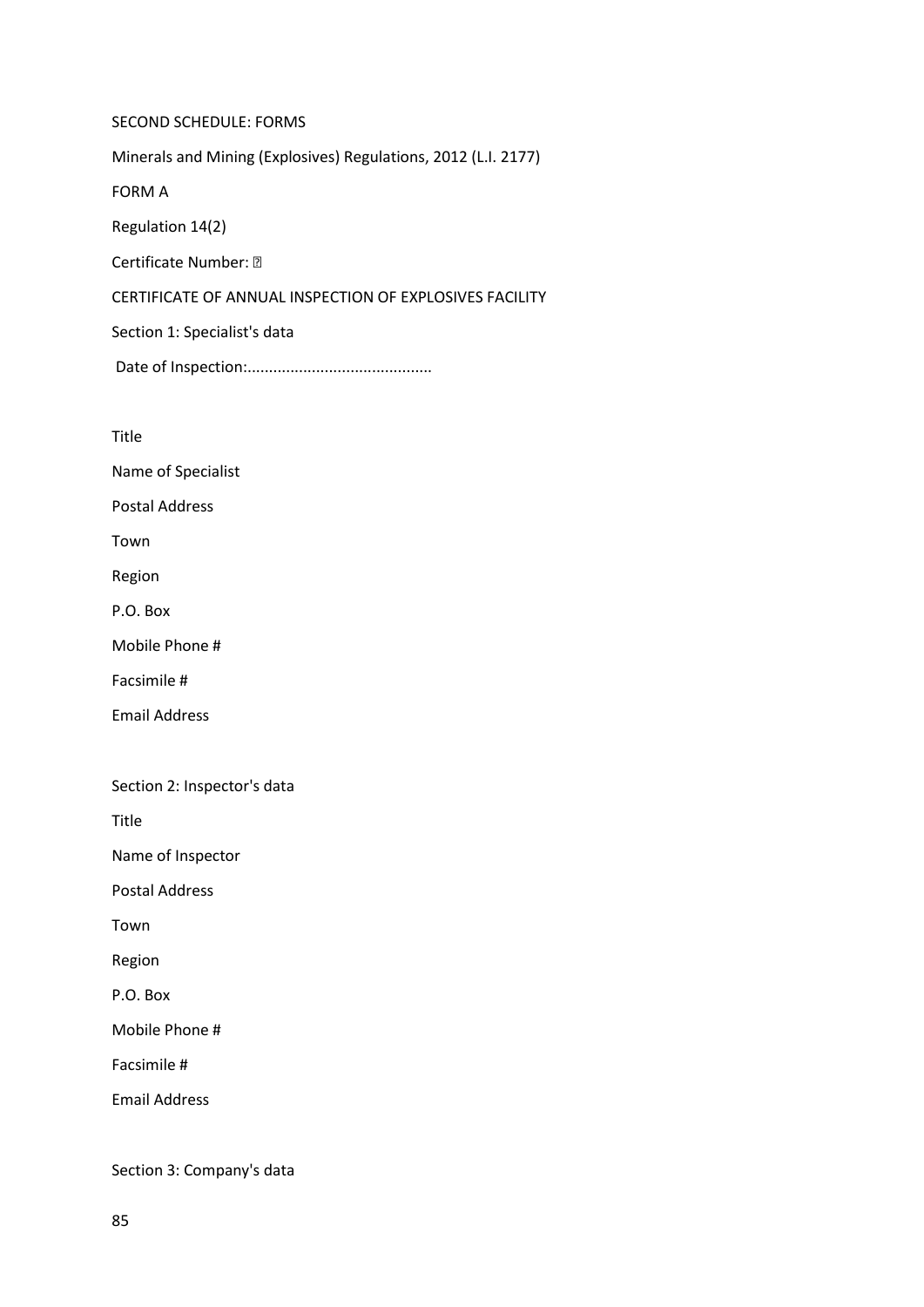Name of Company **Office** Location Postal Address City /Town/Village Region P.O. Box Facsimile # Email Address Website Fixed Phone Line # Mobile Phone Line #

Section 4: Particulars of Holder's Explosives Facility

Type of Facility

Location

Plan Number

Date of Approval

Licenced Capacity

Licence Number

Date of Expiry

Section 5: Name of Holder's Representative(s) accompanying the Specialist and Inspector on the inspection:

Name Designation

Section 6: Details of the inspection

Section/Facilities inspected

Specialist's / Inspector's Remarks: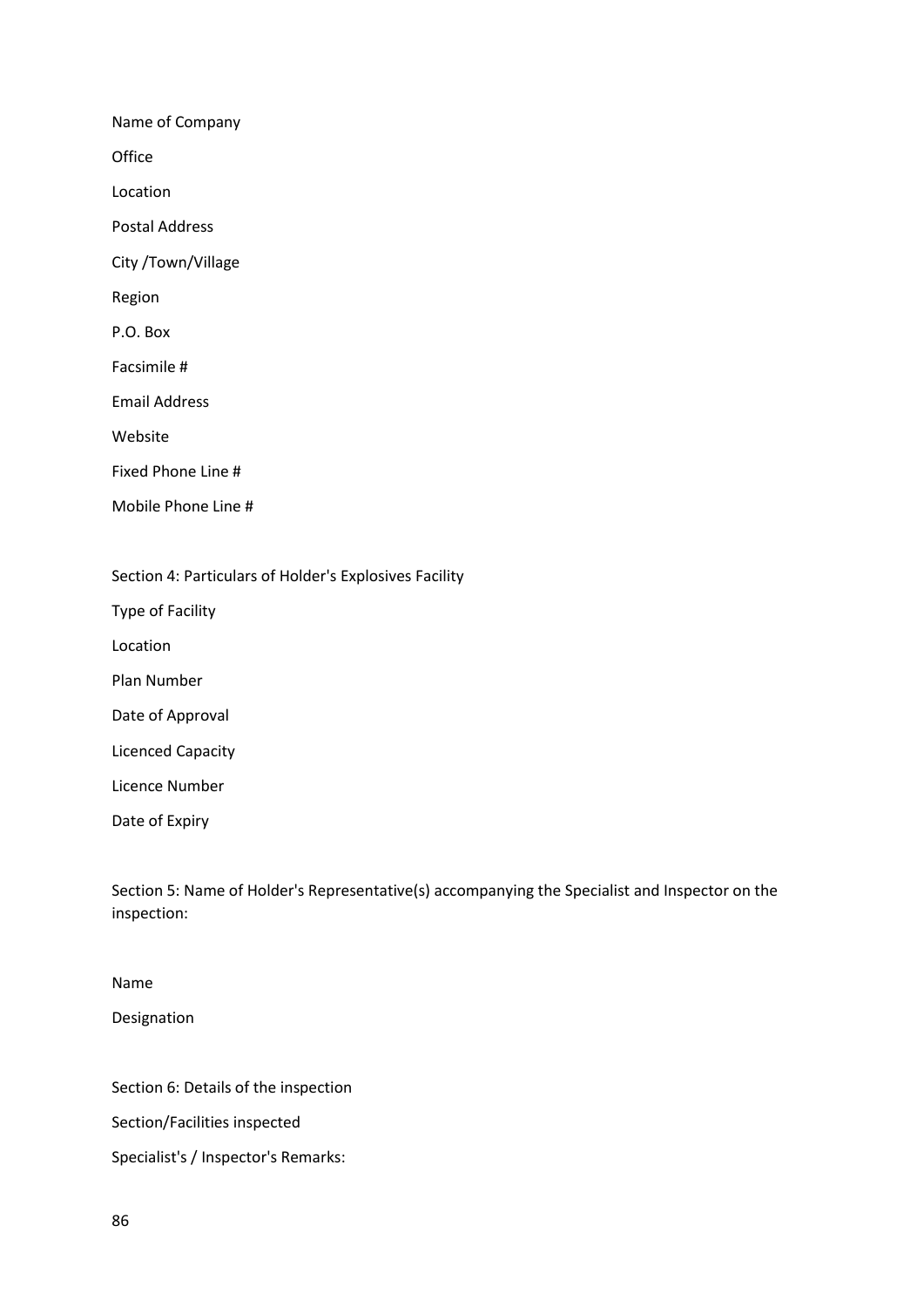| Signature of Specialist                      | Date | Signature of Inspector | Date |
|----------------------------------------------|------|------------------------|------|
|                                              |      |                        |      |
|                                              |      |                        |      |
|                                              |      |                        |      |
|                                              |      |                        |      |
| Section 8: Chief Inspector of Mines Remarks: |      |                        |      |
|                                              |      |                        |      |
|                                              |      |                        |      |
|                                              |      |                        |      |
|                                              |      |                        |      |
| Chief Inspector of Mines                     |      | Date                   |      |
|                                              |      |                        |      |
|                                              |      |                        |      |
| SECTION 2: DECISION BEING APPEALED AGAINST   |      |                        |      |

SECTION 3: GROUNDS OF APPEAL

SECTION 4: RELIEFS SOUGHT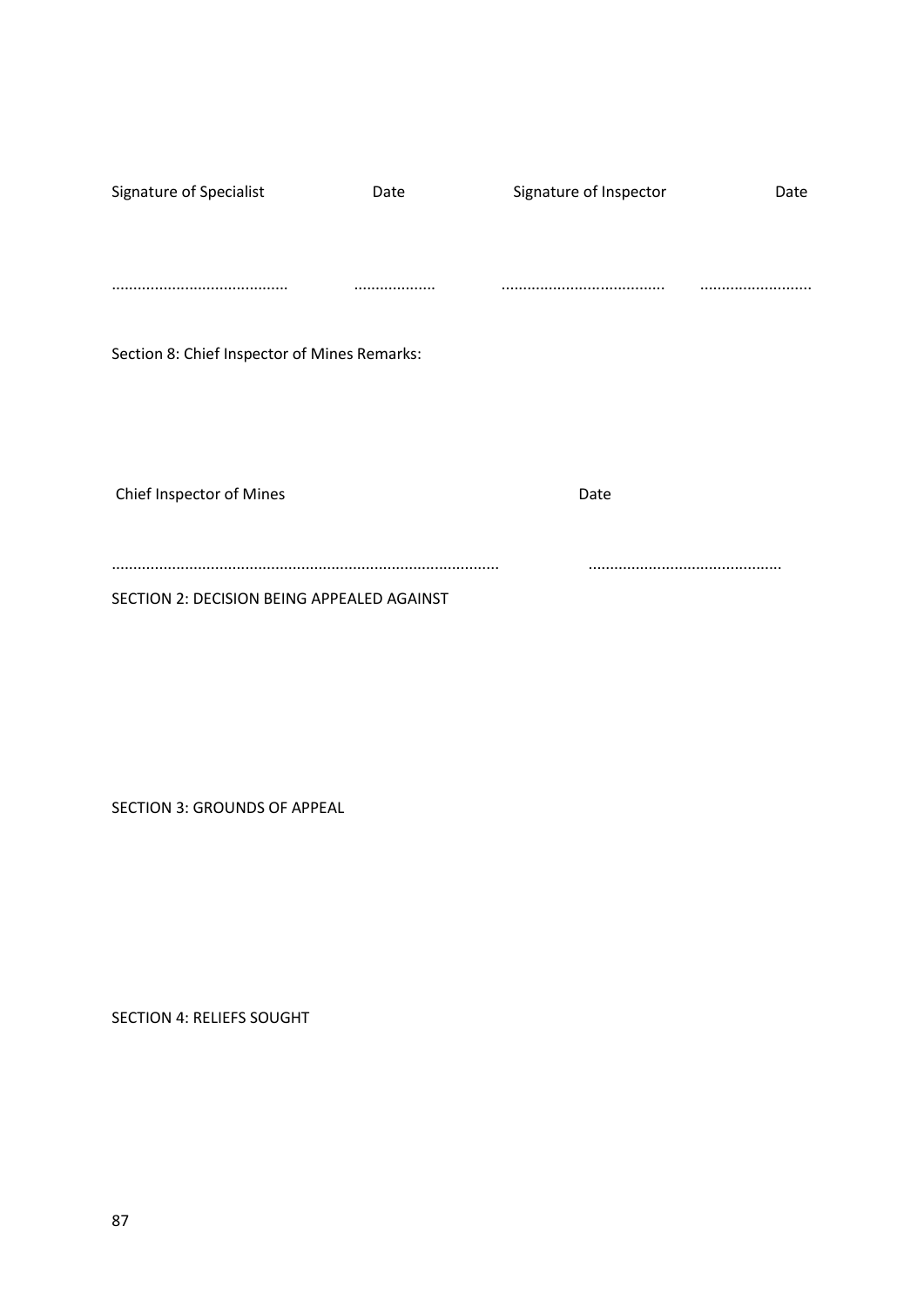SECTION 5: NAMES & ADDRESSES OF ALL PERSONS DIRECTLY AFFECTED BY THE APPEAL

..................................................................... .................................................................

Signature Date Date

NB: 1. Applicant may attach pleadings on a separate sheet of paper.

 2. The notice of appeal must be accompanied with sufficient number of copies for service on all parties directly affected by the appeal.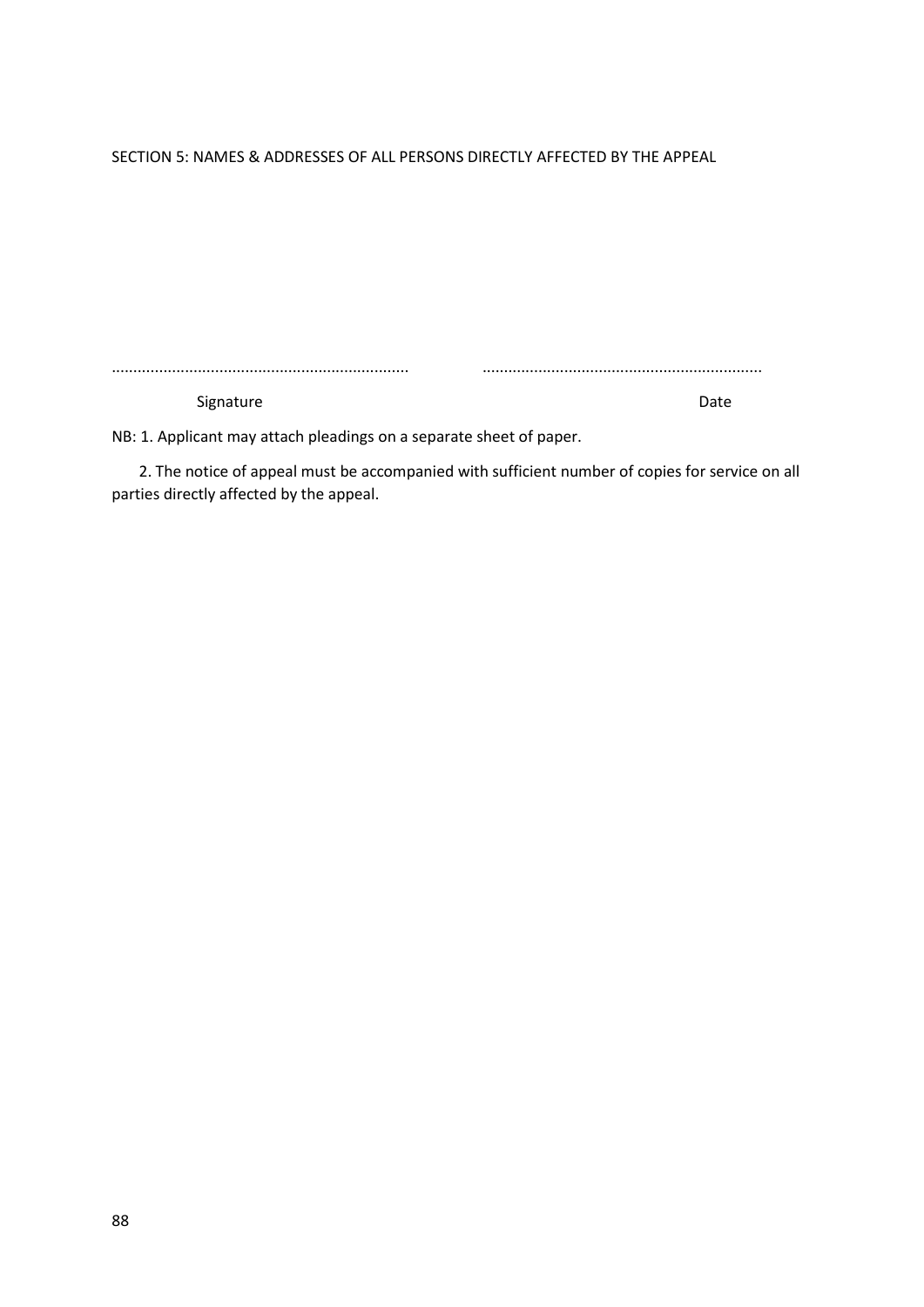| <b>FORM C</b>                                                                                                                                                                                                                                                                                                              |
|----------------------------------------------------------------------------------------------------------------------------------------------------------------------------------------------------------------------------------------------------------------------------------------------------------------------------|
| Regulation 21(1)                                                                                                                                                                                                                                                                                                           |
| Certificate Number: •                                                                                                                                                                                                                                                                                                      |
| EXPLOSIVES CERTIFICATE OF COMPETENCY FOR EXPLOSIVES MANAGERS                                                                                                                                                                                                                                                               |
| This is to certify that                                                                                                                                                                                                                                                                                                    |
| Of                                                                                                                                                                                                                                                                                                                         |
|                                                                                                                                                                                                                                                                                                                            |
| the Minerals and Mining (Explosives) Regulation 2012, (LI 2177), a Certificate of Competency to carry<br>out the duties of Explosives Manager, and that this Certificate shall permit him/her to carry out the<br>Ghana unless this Certificate shall in the meantime have been suspended or withdrawn by an<br>Inspector. |
| This certificate of competency for underground managers is valid for five (5) years, but subject to<br>periodic renewal.                                                                                                                                                                                                   |
| Usual Signature of                                                                                                                                                                                                                                                                                                         |
|                                                                                                                                                                                                                                                                                                                            |
|                                                                                                                                                                                                                                                                                                                            |
|                                                                                                                                                                                                                                                                                                                            |
|                                                                                                                                                                                                                                                                                                                            |
|                                                                                                                                                                                                                                                                                                                            |
|                                                                                                                                                                                                                                                                                                                            |

.................................................................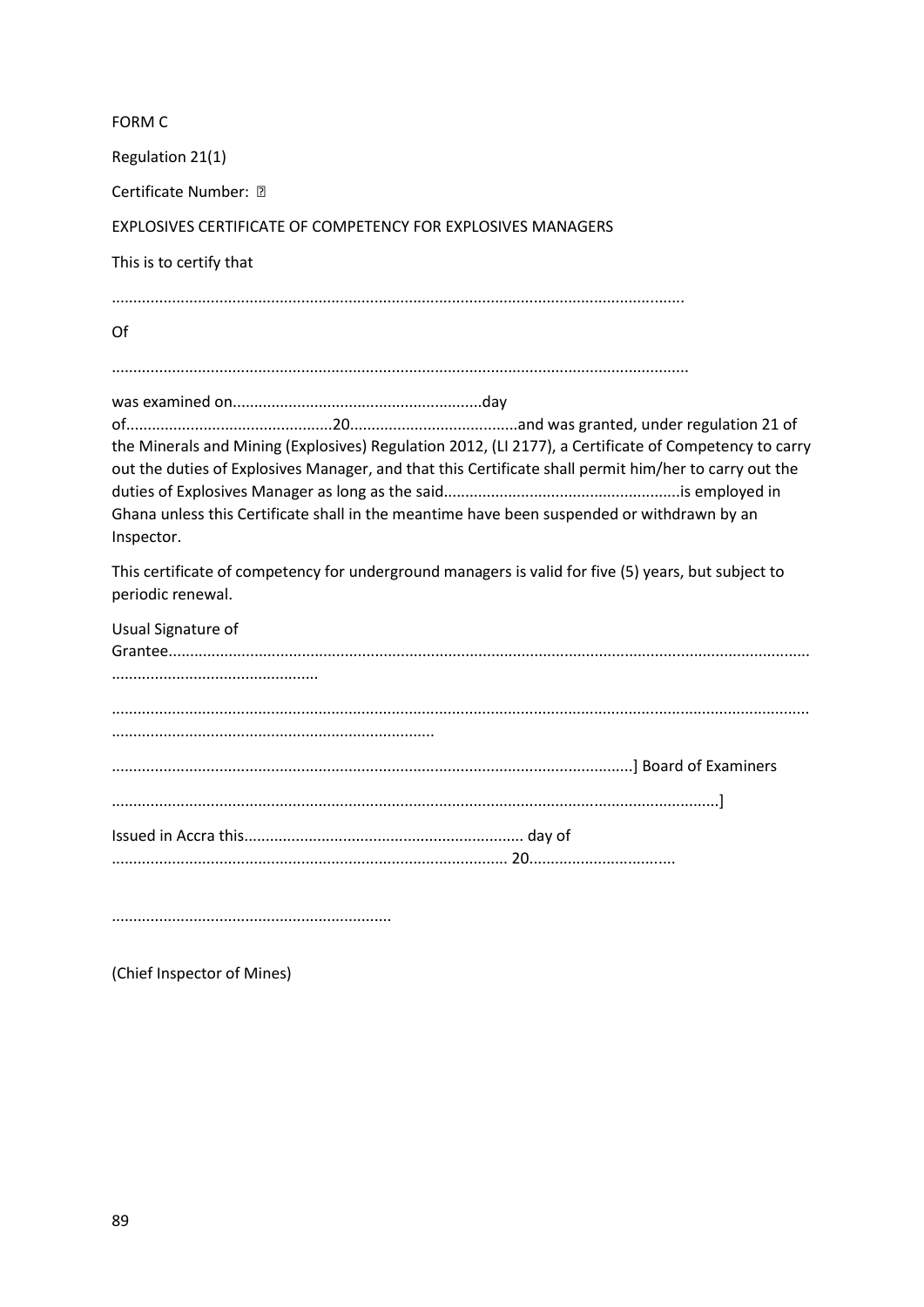| FORM C1                                                                                                                                                                                                                                                                                                                                                    |
|------------------------------------------------------------------------------------------------------------------------------------------------------------------------------------------------------------------------------------------------------------------------------------------------------------------------------------------------------------|
| Regulation 21(10)                                                                                                                                                                                                                                                                                                                                          |
| Certificate Number: •                                                                                                                                                                                                                                                                                                                                      |
| EXPLOSIVES CERTIFICATE OF COMPETENCY FOR BLASTMAN: UNDERGROUND OPERATIONS                                                                                                                                                                                                                                                                                  |
| This is to certify that                                                                                                                                                                                                                                                                                                                                    |
|                                                                                                                                                                                                                                                                                                                                                            |
| Of                                                                                                                                                                                                                                                                                                                                                         |
|                                                                                                                                                                                                                                                                                                                                                            |
|                                                                                                                                                                                                                                                                                                                                                            |
| of the Minerals and Mining (Explosives) Regulation 2012, (LI 2177), a Certificate of Competency to<br>carry out the duties of Blastman in Underground Operations, and that this Certificate shall permit<br>him/her to carry out the duties of Blastman in Underground Operations as long as the said<br>have been suspended or withdrawn by an Inspector. |
| This certificate of competency for underground managers is valid for five (5) years, but subject to<br>periodic renewal.                                                                                                                                                                                                                                   |
| Usual Signature of                                                                                                                                                                                                                                                                                                                                         |
|                                                                                                                                                                                                                                                                                                                                                            |
|                                                                                                                                                                                                                                                                                                                                                            |
|                                                                                                                                                                                                                                                                                                                                                            |
|                                                                                                                                                                                                                                                                                                                                                            |
|                                                                                                                                                                                                                                                                                                                                                            |
|                                                                                                                                                                                                                                                                                                                                                            |
|                                                                                                                                                                                                                                                                                                                                                            |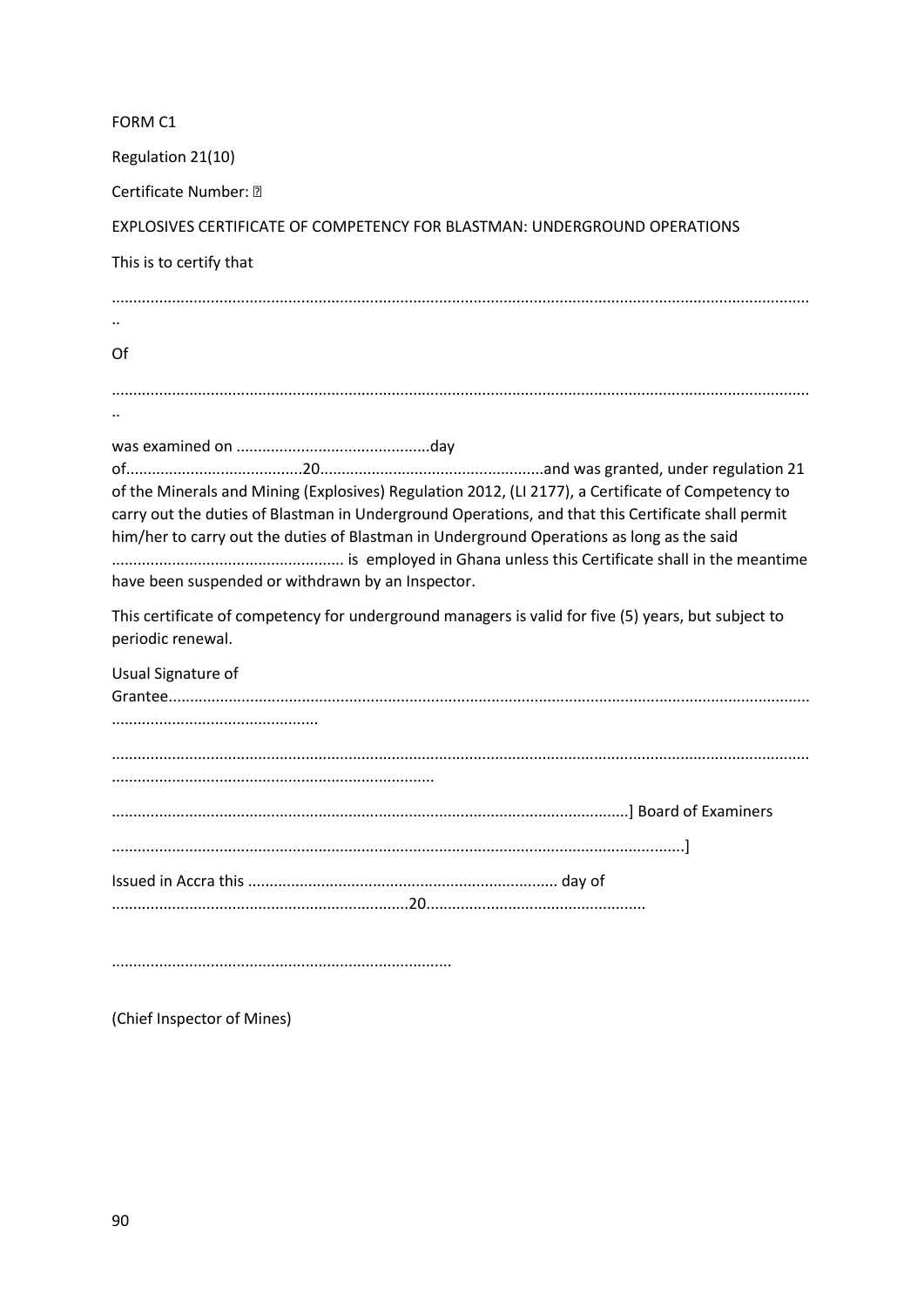| FORM C2                                                                                                |
|--------------------------------------------------------------------------------------------------------|
| Regulation 21(10)                                                                                      |
| Certificate Number: •                                                                                  |
| EXPLOSIVES CERTIFICATE OF COMPETENCY FOR BLASTMAN: SURFACE OPERATIONS                                  |
| This is to certify that                                                                                |
|                                                                                                        |
|                                                                                                        |
| Of                                                                                                     |
|                                                                                                        |
|                                                                                                        |
|                                                                                                        |
|                                                                                                        |
| of the Minerals and Mining (Explosives) Regulation 2012, (LI 2177), a Certificate of Competency to     |
| carry out the duties of Blastman in Surface Operations, and that this Certificate shall permit him/her |
| to carry out the duties of Blastman in Surface Operations as long as the said                          |
|                                                                                                        |
| have been suspended or withdrawn by an Inspector.                                                      |
| This certificate of competency for Mine Superintendents is valid for five (5) years, but subject to    |
| periodic renewal.                                                                                      |
| Usual Signature of                                                                                     |
|                                                                                                        |
|                                                                                                        |
|                                                                                                        |
|                                                                                                        |
|                                                                                                        |
|                                                                                                        |
|                                                                                                        |
|                                                                                                        |
|                                                                                                        |
|                                                                                                        |
|                                                                                                        |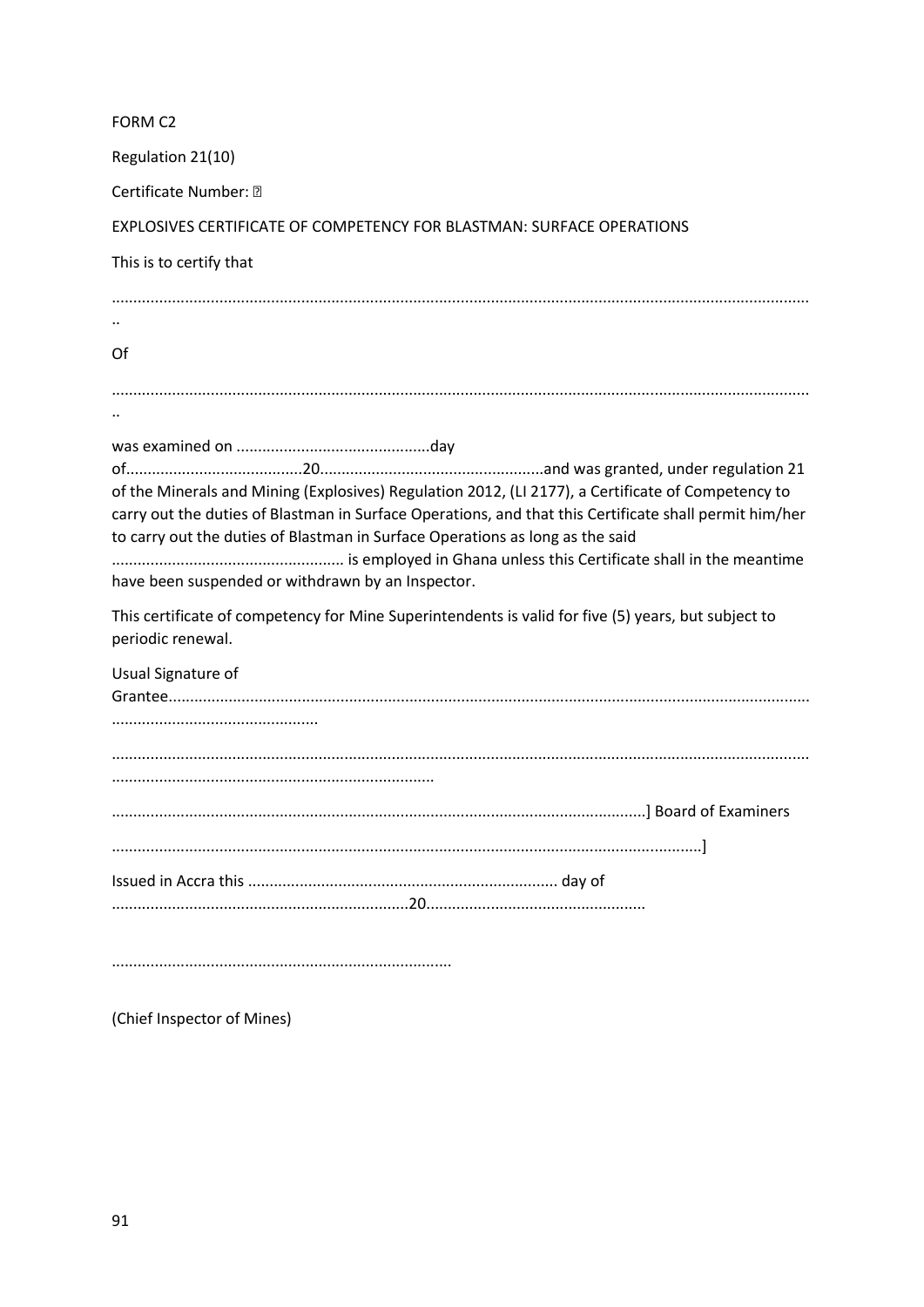| FORM C3                                                                                                                                                                                                                                                                                                                                                                                                                |
|------------------------------------------------------------------------------------------------------------------------------------------------------------------------------------------------------------------------------------------------------------------------------------------------------------------------------------------------------------------------------------------------------------------------|
| Regulation 21(10)                                                                                                                                                                                                                                                                                                                                                                                                      |
| Certificate Number: •                                                                                                                                                                                                                                                                                                                                                                                                  |
| EXPLOSIVES CERTIFICATE OF COMPETENCY FOR EXPLOSIVES HANDLER: TRANSPORT AND STORAGE                                                                                                                                                                                                                                                                                                                                     |
| This is to certify that                                                                                                                                                                                                                                                                                                                                                                                                |
|                                                                                                                                                                                                                                                                                                                                                                                                                        |
| Of                                                                                                                                                                                                                                                                                                                                                                                                                     |
|                                                                                                                                                                                                                                                                                                                                                                                                                        |
| of the Minerals and Mining (Explosives) Regulation 2012, (LI 2177), a Certificate of Competency to<br>carry out the duties of Explosives Handler for storage transportation of explosives, and that this<br>Certificate shall permit him/her to carry out the duties of Explosives Handler for storage and<br>Ghana unless this Certificate shall in the meantime have been suspended or withdrawn by an<br>Inspector. |
| This certificate of competency for Shift Boss is valid for five (5) years, but subject to periodic<br>renewal.                                                                                                                                                                                                                                                                                                         |
| Usual Signature of                                                                                                                                                                                                                                                                                                                                                                                                     |
|                                                                                                                                                                                                                                                                                                                                                                                                                        |
|                                                                                                                                                                                                                                                                                                                                                                                                                        |
|                                                                                                                                                                                                                                                                                                                                                                                                                        |
|                                                                                                                                                                                                                                                                                                                                                                                                                        |
|                                                                                                                                                                                                                                                                                                                                                                                                                        |
|                                                                                                                                                                                                                                                                                                                                                                                                                        |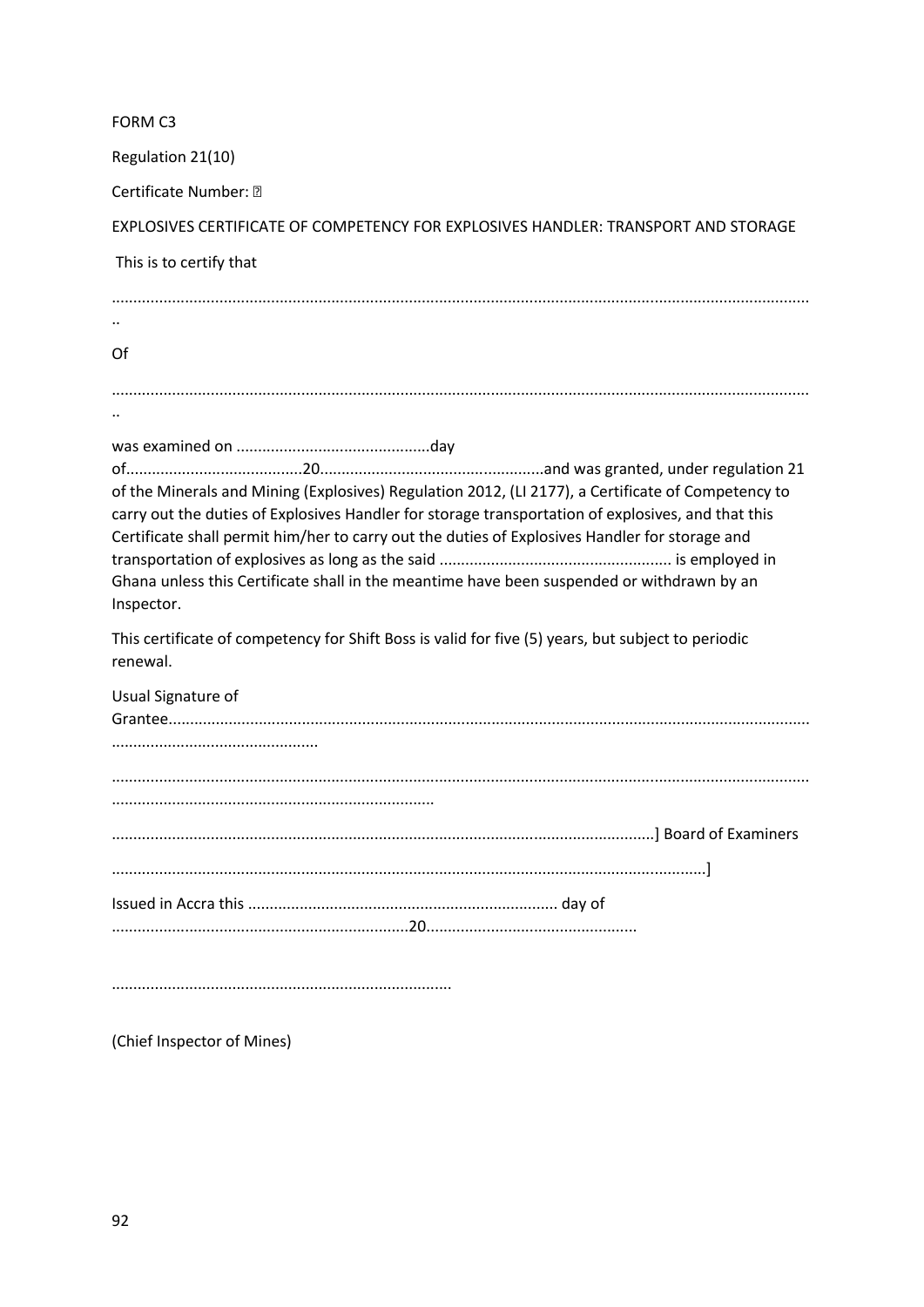FORM D

Regulation 21 (11)

#### APPLICATION FOR EXPLOSIVES CERTIFICATE OF COMPETENCY EXAMINATION

SECTION 1: APPLICANT'S DATA

Name of Company

Postal Address

City / Town / Village

Region

P. O. Box

Facsimile #

Email Address

Website

Fixed Phone Line #

Mobile Phone Line #

#### SECTION 2: CANDIDATE'S DATA

Name of Candidate

Mine Number

Job Title

Experience in Explosives Activities, yrs

Type of certificate Required

I. Underground

II. Surface

III. Handling\* M. O's Report: FIT / NOT FIT

\* Handling as defined in Reglation 21 (10) (c)

I......................................................., solemnly and sincerely declare that the above application /information

(Applicant/Representative) submitted is true and correct to the best of my knowledge

................................................................ ................................................................

Signature Date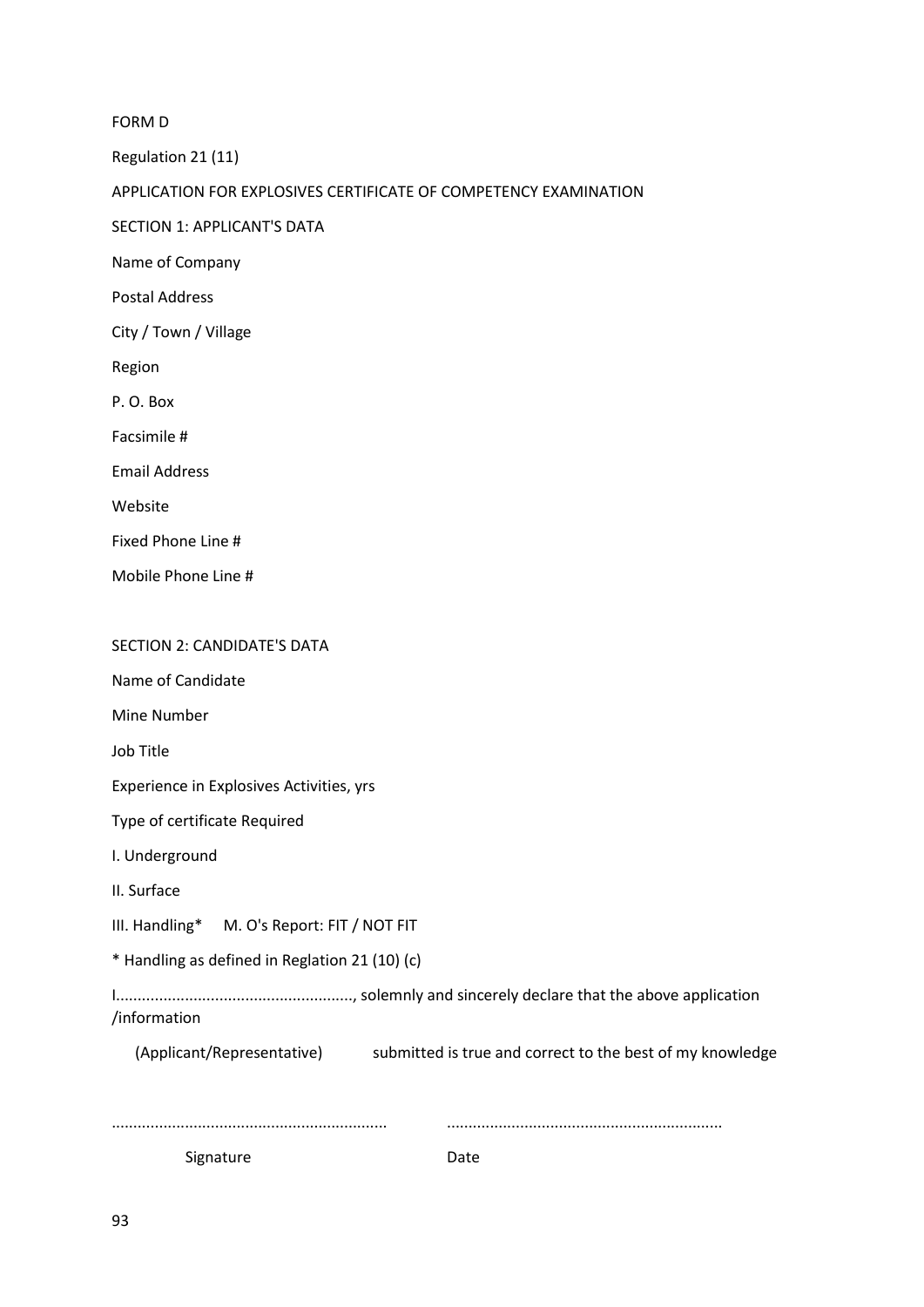FORM E

Regulation 22(2)

APPLICATION FOR PERMIT TO PURCHASE AND USE EXPLOSIVES

SECTION 1: APPLICANT'S DATA

Name of Company

Postal Address

City/Town/Village

Region

P. O. Box

Website

Facsimile #

Email Address

Fixed Phone Line #

Mobile Phone Line #

#### SECTION 2: EXPLOSIVE DATE

Explosives Required for

Details of Applicant's Agreement:

File Number

Registration Number

Date of Commencement

Date of Expiry

Site(s) of the Blasting Operation

Name and Address of Explosives & Detonator Supplier

State the Following Particulars of Applicant's Explosives Magazines:

Site

Plan Number

Date of Approval

Storage Capacity

License Number

Date of Expiry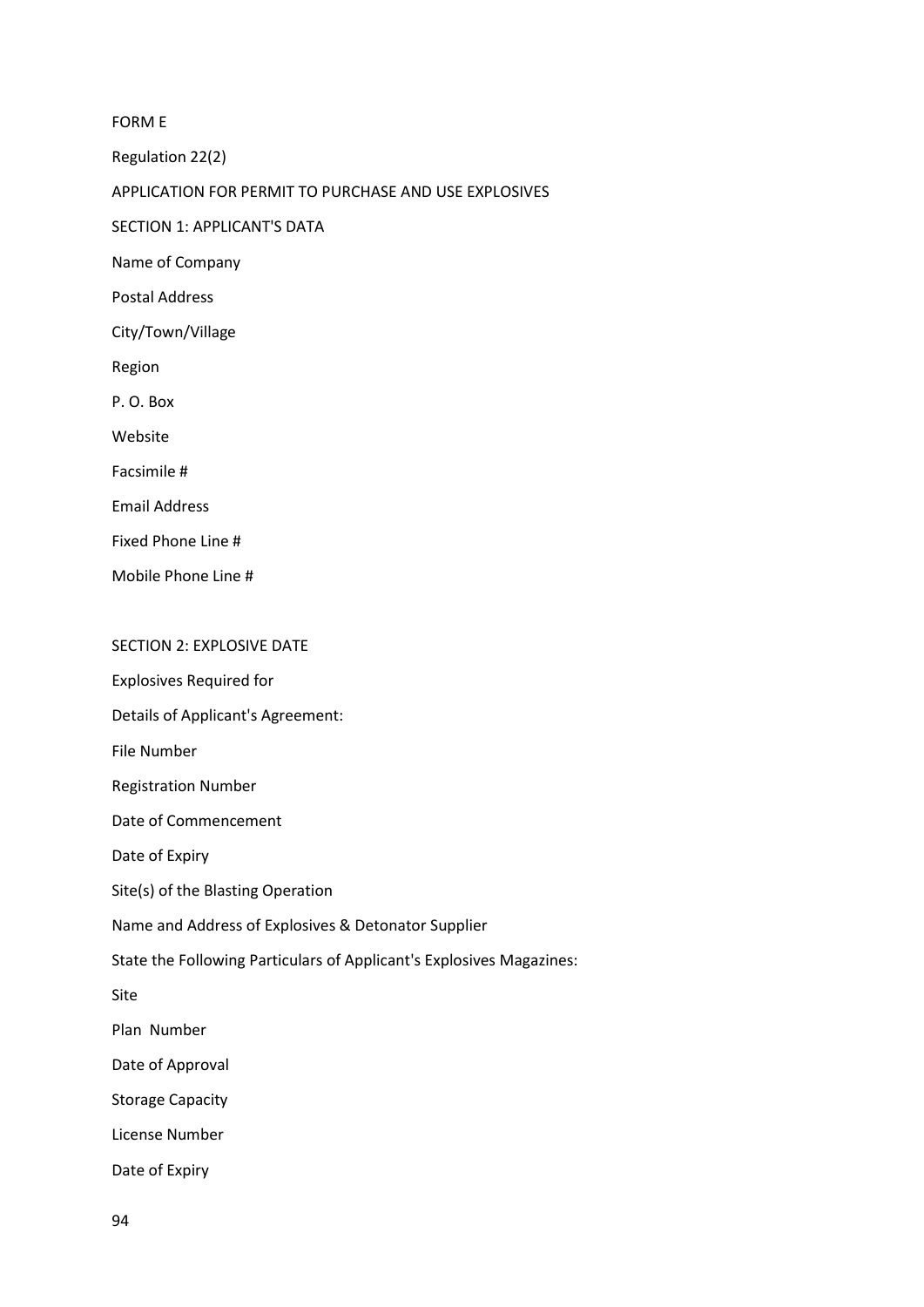State the Following Particulars of Applicant's Detonators Magazines Site Plan Number Date of Approval Storage Capacity License Number Date of Expiry Name of Explosives Manager, if different from (1) above: Name of Explosives Manager Certificate of Competency Number Names of Persons employed to conduct blasting operations: Name Blasting Certificate Number

I ................................................., solemnly and sincerely declare that the above application/information submitted is true and correct to the best of my knowledge.

(Applicant / Representative)

..................................................................... ...........................................

Signature Date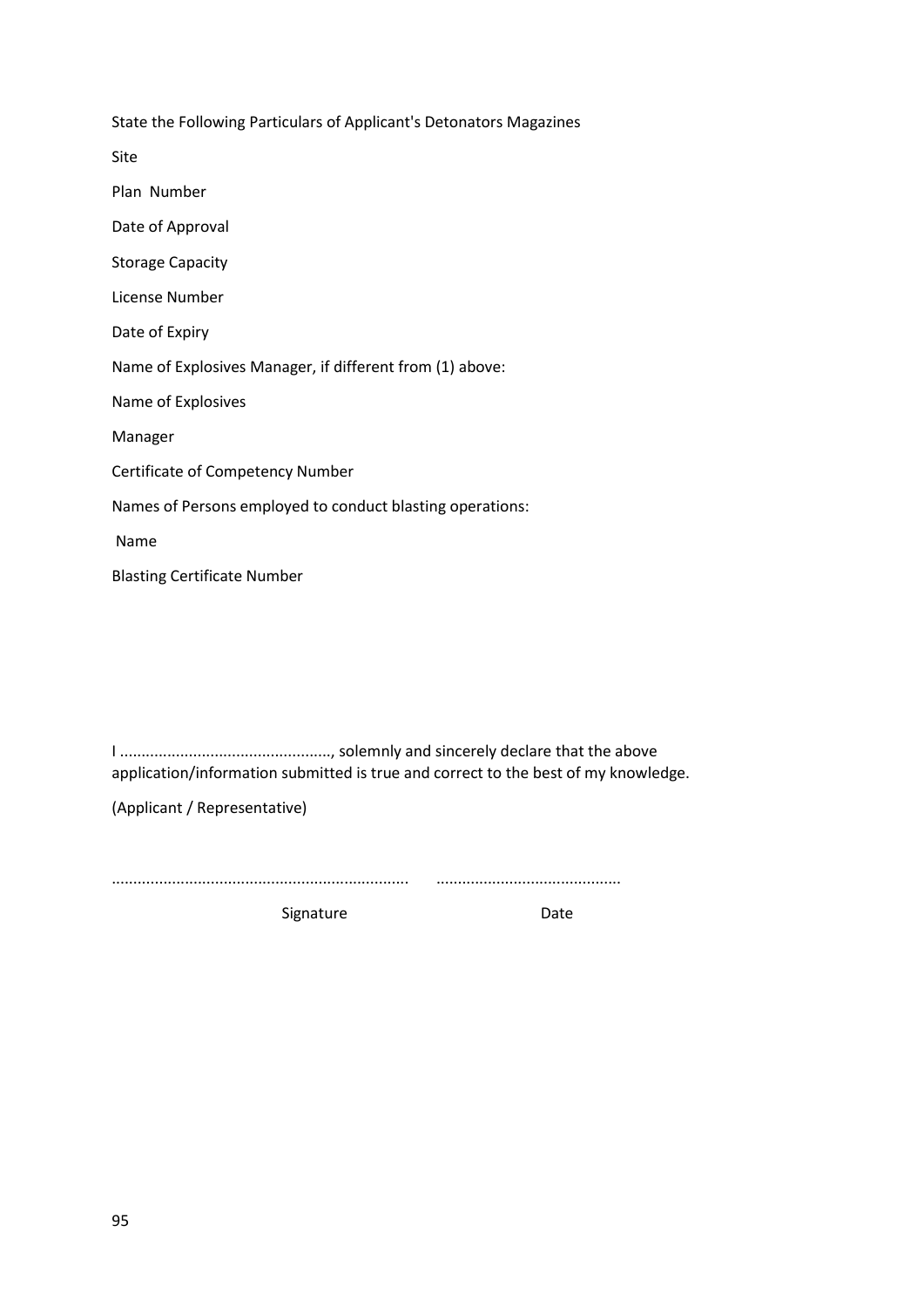FORM F

Regulation 23 (3)

APPLICATION FOR PERMISSION TO CONSTRUCT AN EXPLOSIVES MAGAZINE

SECTION 1: APPLICANT'S DATA

Name of Company

Postal Address

City/Town/Village

P. O. Box

Region

Email Address

Website

Facsimile #

Fixed Phone Line #

Mobile Phone Line #

### SECTION 2: MAGAZINE'S DATA

Name of Manager, if different from (1) above:

Name of Explosives

Manager

Certificate of Competency Number

Explosives required for

Details of Applicant's Mineral Rights Agreement:

File Number

Registration Number

Date of Commencement

Date of Expiry

Details of Applicant's Explosives Operating Licence:

Licence Number

Date of Expiry

Particulars of Applicant's Proposed Explosives Magazines:

Proposed Site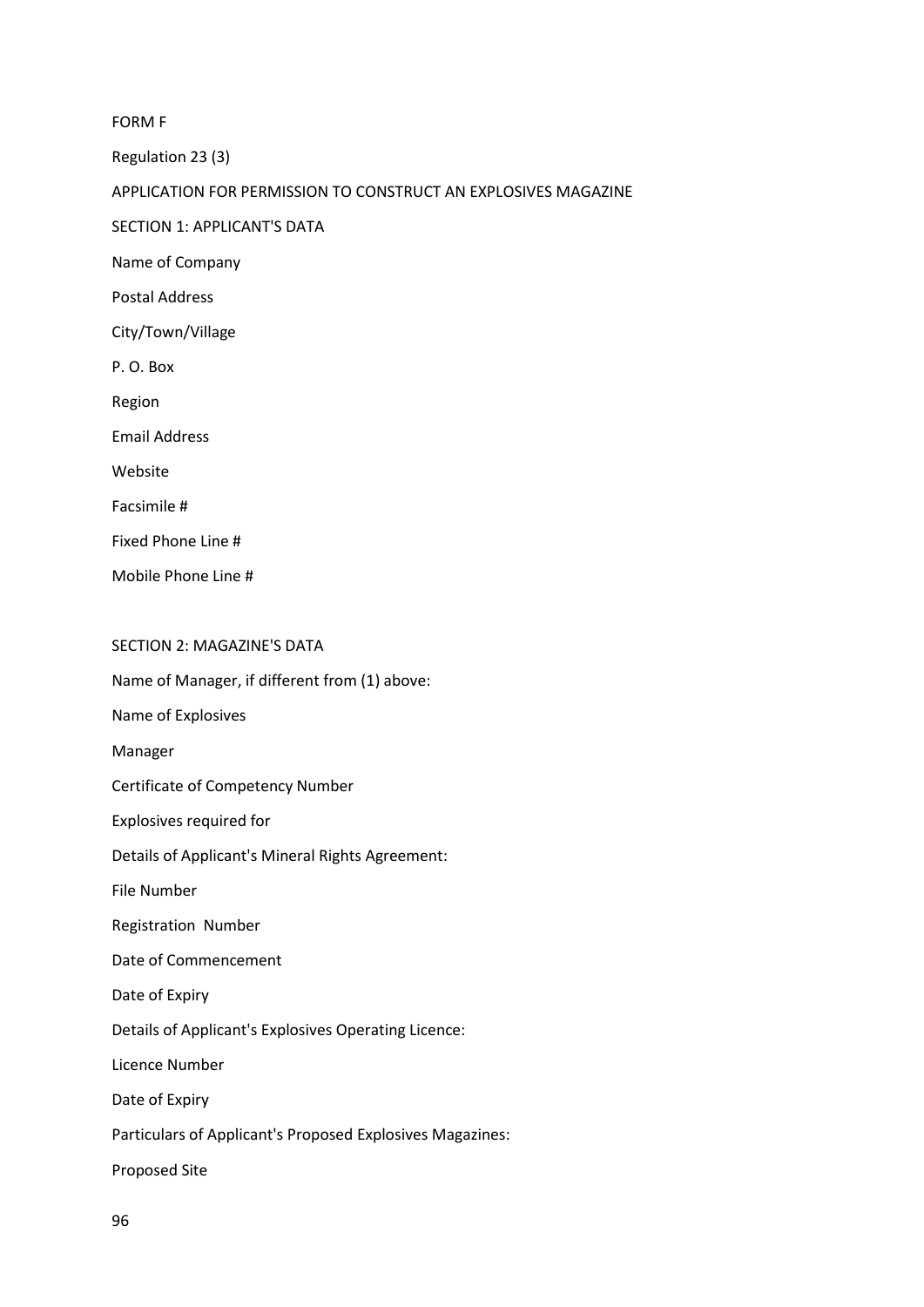### Proposed Construction Material

Dimension of Building  $(L \times W \times H \times)$ Storage Capacity Required Details of Structures and Facilities in the vicinity and their respective distances to the magazine: Structures and Facilities in the Vicinity Distance to Magazine

Particulars of Applicant's Proposed Detonators Magazines:

Proposed Site

Proposed Contruction Material

Dimension of Building

(L x W x H) Storage Capacity Required Details of Structures and Facilities in the vicinity and their respective distances to the magazine Structures and Facilities in the Vicinity Distance to Magazine

Names of Persons Employed to be in-charge of the Magazines:

Name

Certificate of Competency Number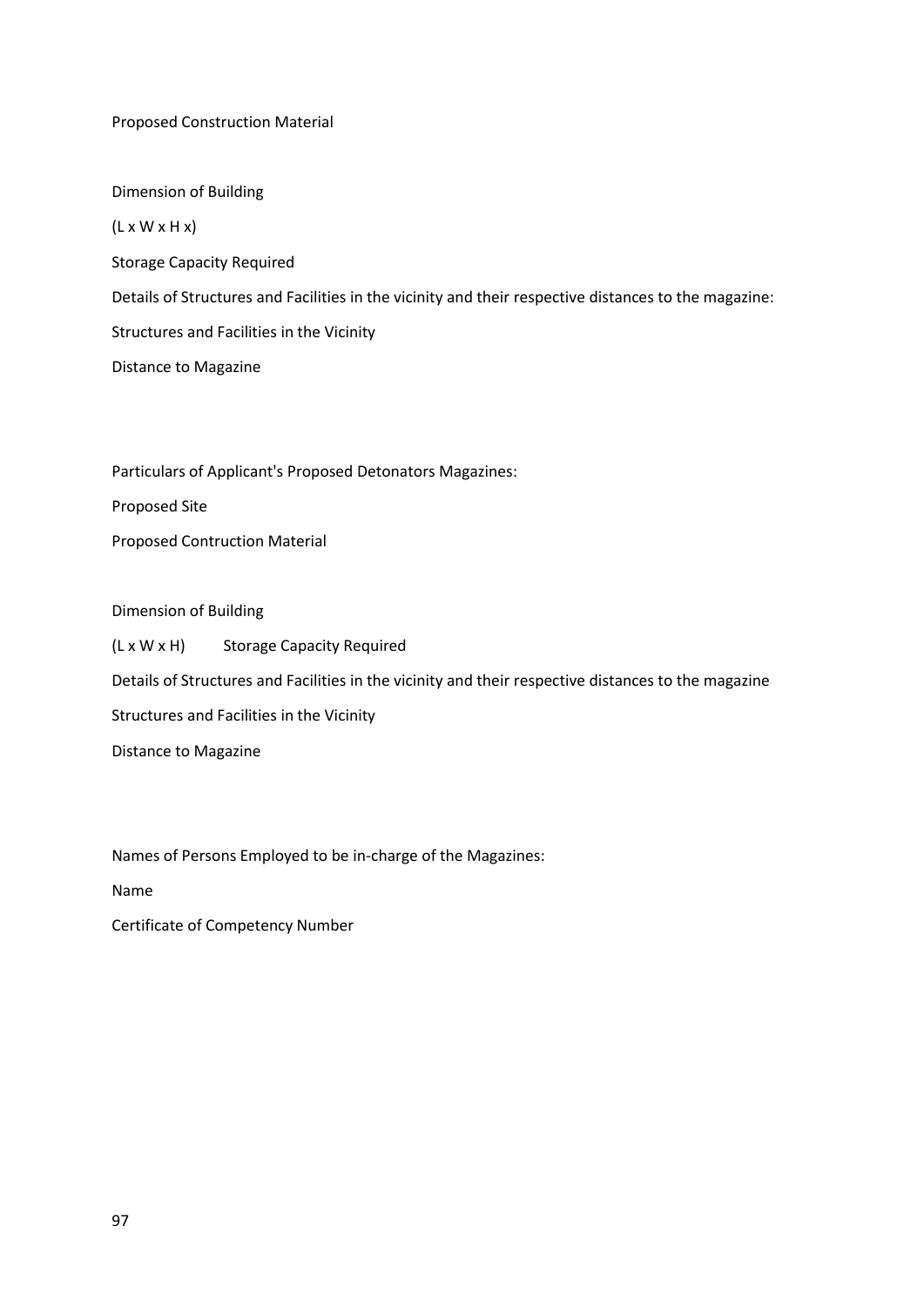### SECTION 3: DOCUMENTS SUBMITTED BY APPLICANT

• Four (4) copies of Site Plan of the Proposed Magazine drawn according to Regulation 145 (a & b)

• Sections showing details of the walls, roof, ceiling, doors, ventilation openings • Three (3) copies of Plan Elevations showing designs and specifications of the Magazines, according to Regulations 145 (c) and 152, Front and side of the building showing mounds, roof and height of lightening conductor, drainage, fence, security post, location of fire fighting arrangements etc.

I ..................................., solemnly and sincerely declare that the above application/information submitted is true and correct to the best of my knowledge.

(Applicant / Representative)

........................................................ ....................................................

Signature Date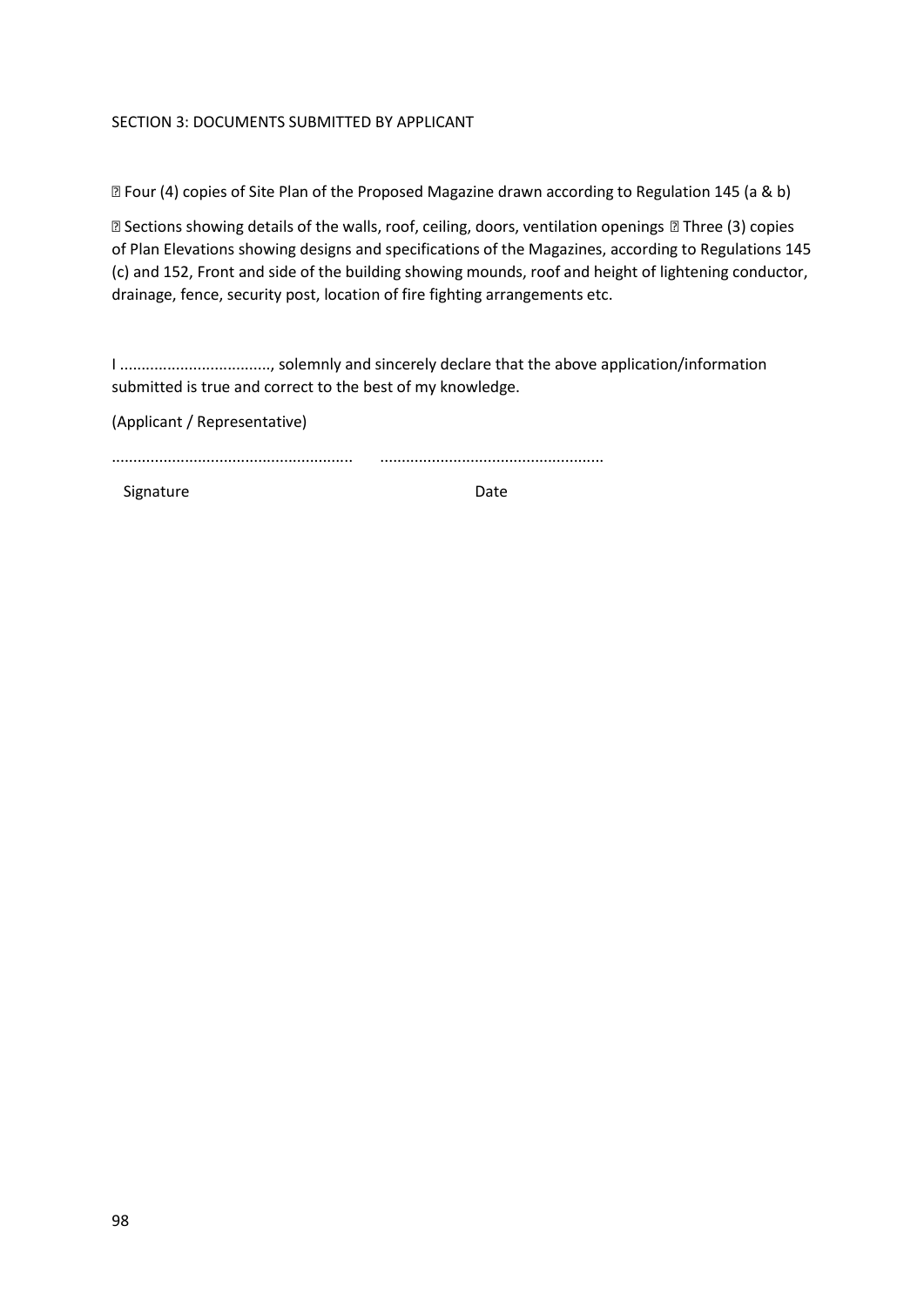FORM G

Regulation 24(3) (a)

APPLICATION FOR PERMIT TO SELL, DEAL WITH OR BROKER EXPLOSIVES

SECTION 1: APPLICANT'S DATA Name of Company Office Location Postal Address City/Town/Village Region P. O. Box Facsimile # Email Address Website Fixed Phone Line # Mobile Phone Line #

#### SECTION 2: EXPLOSIVES AND DETONATORS DATA

Explosives Required for Details of Applicant's Agreement: File Number Registration Number Date of Commencement Date of Expiry Types of Explosives and Detonators Proposed to Sell, Deal in or Broker:

Name and Address of Explosives & Detonators Supplier (s):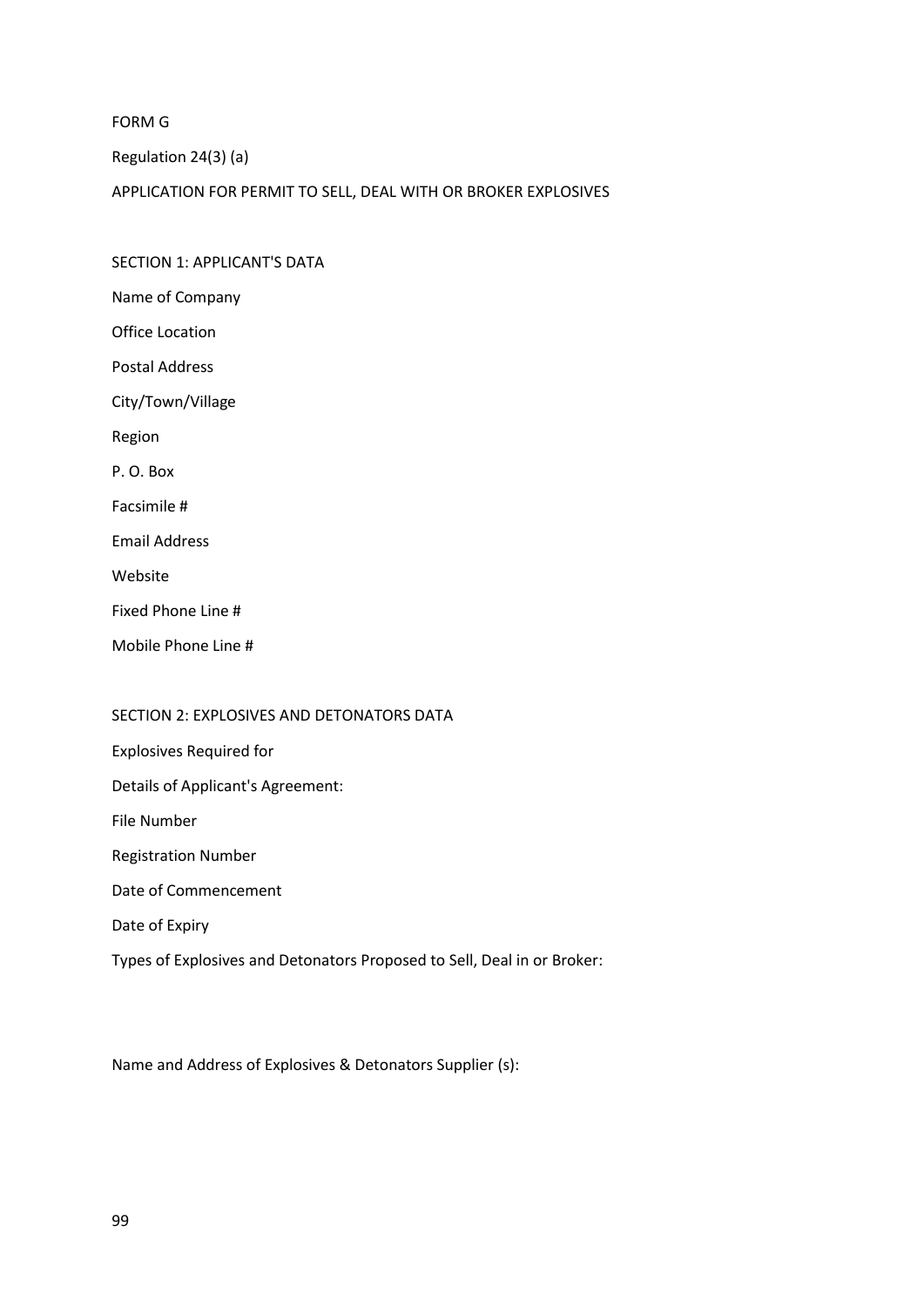Particulars of the Vehicle to be used for Conveyance:

Type of Vehicle

Vehicle Registration Number

Capacity

Explosives Permit Number

Particulars of Applicant's Explosives Magazines:

Site

Plan Number

Date of Approval

Storage Capacity

Licence Number

Date of Expiry

Particulars of Applicant's Detonators Magazines:

Site

Plan Number

Date of Approval

Storage Capacity

Licence Number

Date of Expiry

Name of Manager, if different from (1) above: Certificate of Competency Number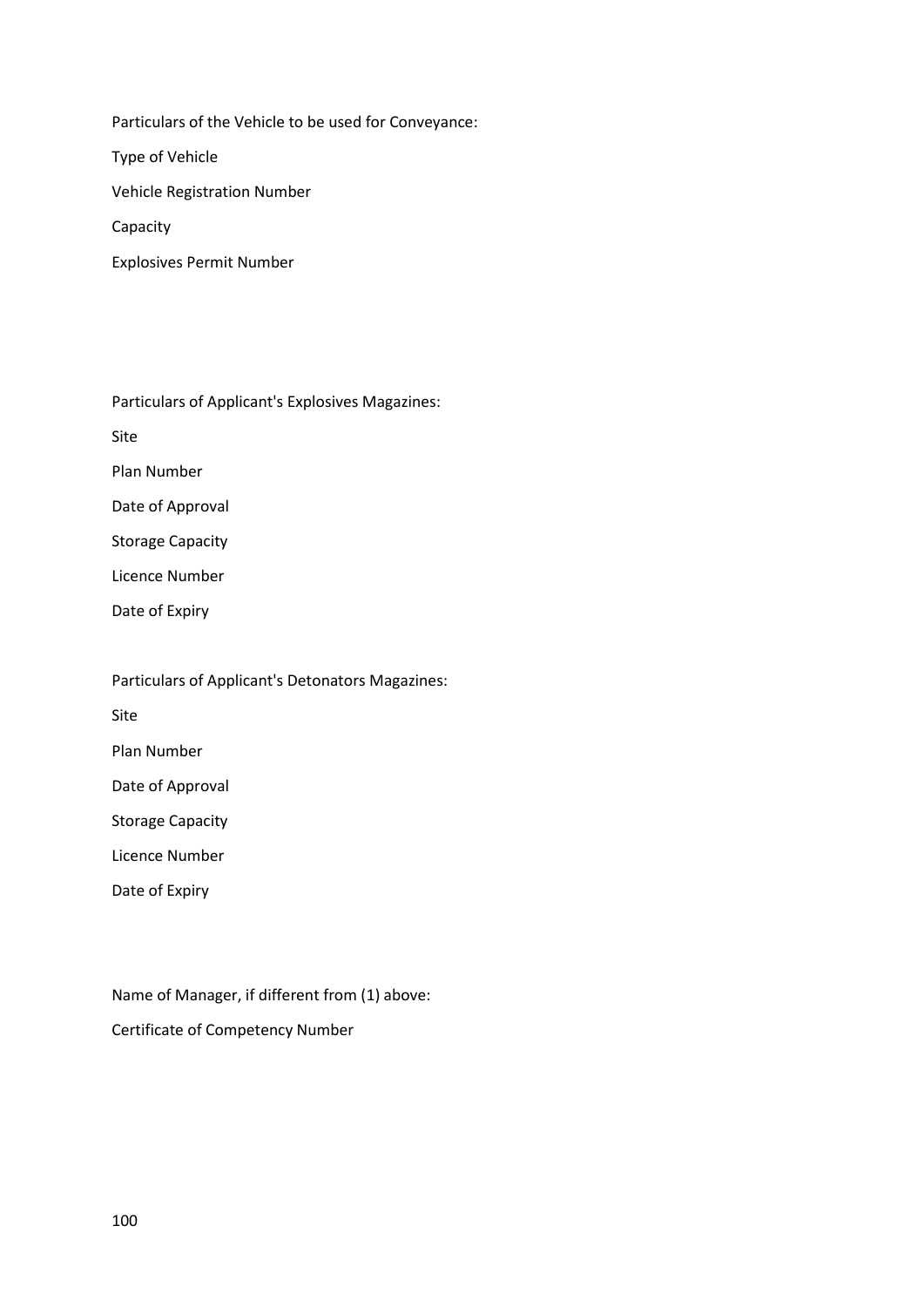Name of Persons employed to handle explosives:

Name

Explosives Certificate Number

I .............................................., solemnly and sincerely declare that the above application /information submitted is true and correct to the best of my knowledge

(Applicant/Representative)

Signature Date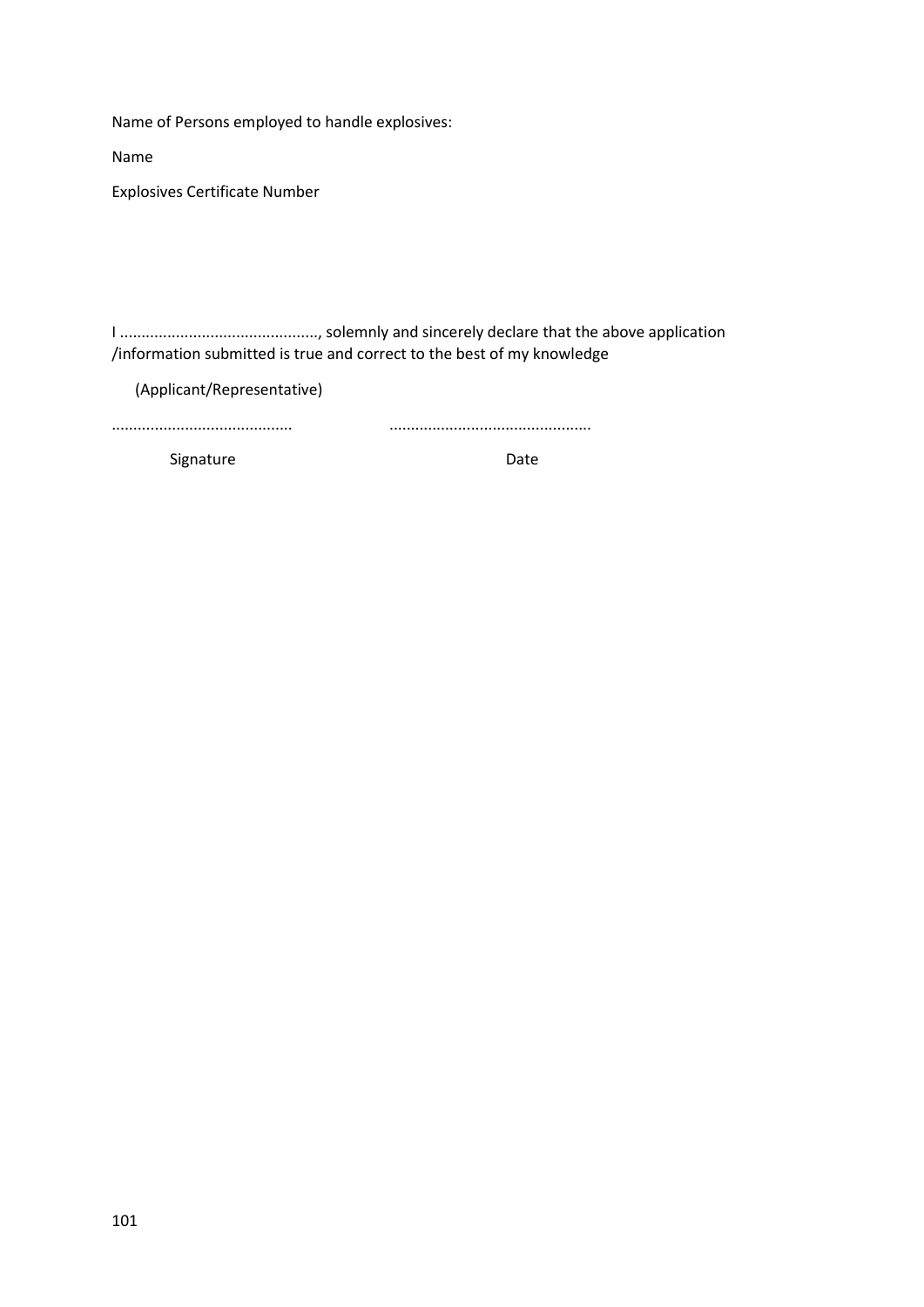FORM H

Regulation 24(4)

MONTHLY RETURNS OF HOLDER OF PERMIT TO SELL, DEAL IN OR BROKER EXPLOSIVES

SECTION 1: HOLDER'S DATA Name of Company Office Location Postal Address City/Town/Village Region P. O. Box Facsimile # Email Address Website Fixed Phone Line # Mobile Phone Line #

#### SECTION 2: EXPLOSIVES AND DETONATORS DATA

Month of Returns

Year

Types of Explosives

Stock at Beginning of Month (Unit)

Receipts During Month (Unit)

Transfers During Month (Unit)

Cumulative Transfers for year (Unit)

Stock at the End of Month (Unit)

Details of Receipts During Month:

Date

Name and Address of Person from Whom Received

102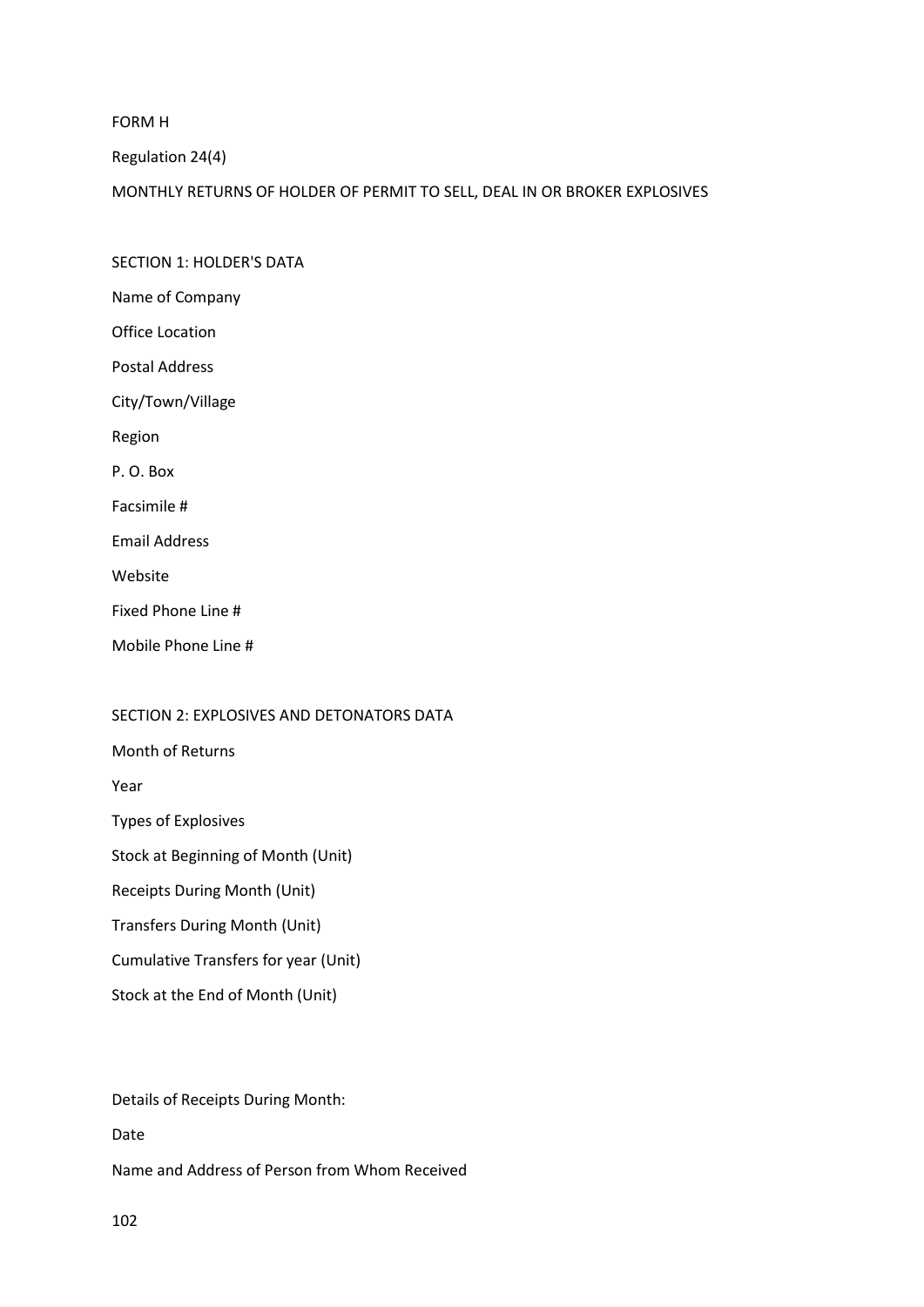Type of Explosives Quantity Received (Unit) Details of Transfers During Month: Date Name and Address of Person from Whom Transferred or Sold Type of Explosives Quantity Sold (Unit) I .........................................................., solemnly and sincerely declare that the above application/information submitted is true and correct to the best of my knowledge. (Manager) .............................................................. ............................................................ Signature Date

NB: This Monthly Returns Form must reach the Chief Inspector of Mines not later than the 15th day of the Month immediately following the period to which the returns relates.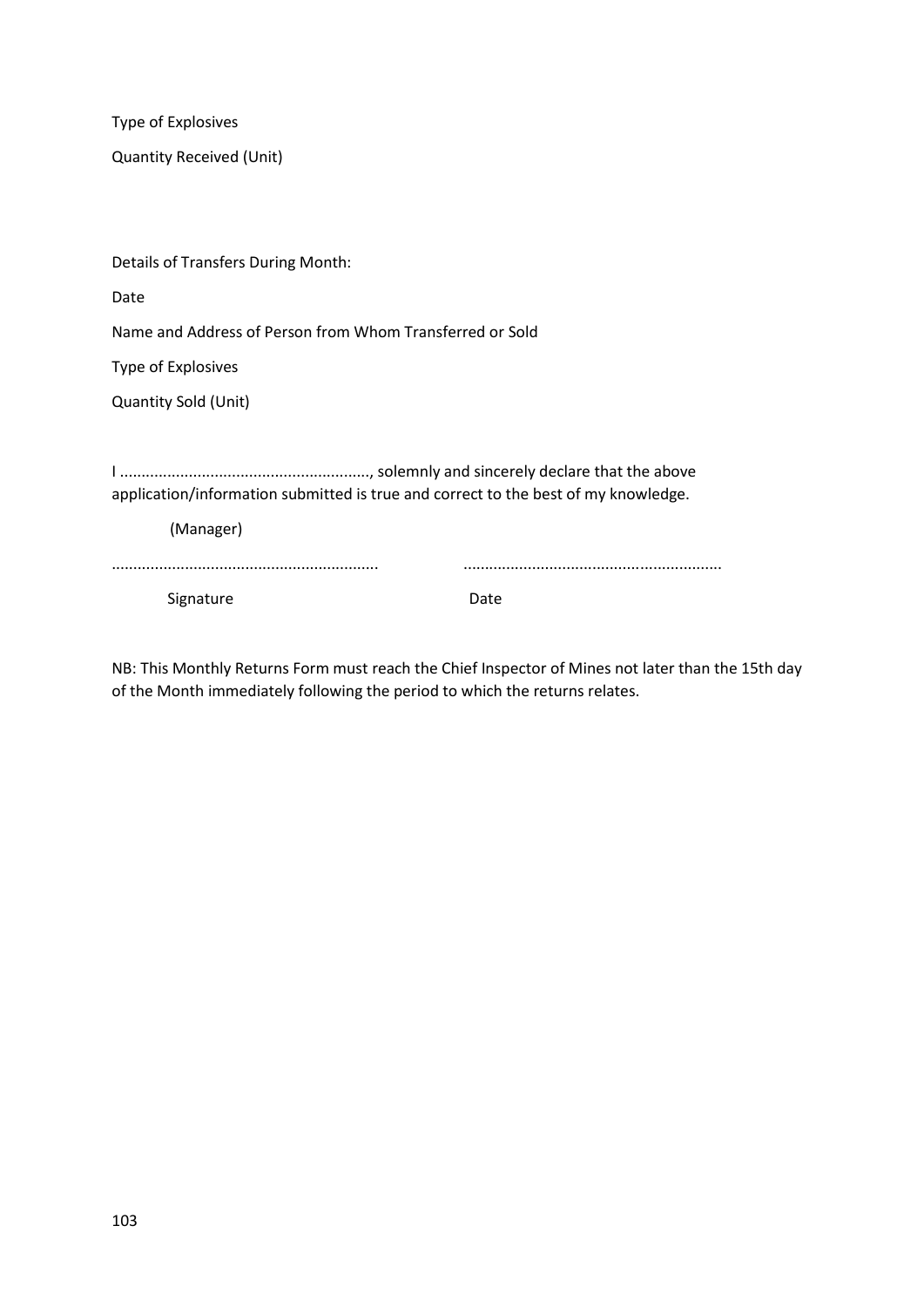FORM I

Regulation 25(2) (a)

MONTHLY EXPLOSIVES IMPORTED/EXPORTED RETURNS FORM

SECTION 1: HOLDER'S DATA Name of Company Office Location Postal Address City/Town/Village

Region

P. O. Box

Facsimile #

Email Address

Website

Fixed Phone Line #

Mobile Phone Line #

#### SECTION 2: EXPLOSIVES AND DETONATORS DATA

Month of Returns

Year

Types of Explosives

Stock at Beginning of Month (Unit)

Exports During Month (Unit)

Exports During Month (Unit)

Cumulative Transfers for year (Unit)

Cumulative Transfers for year (Unit)

Stock at the End of Month (Unit)

Details of Receipts During Month:

Date

104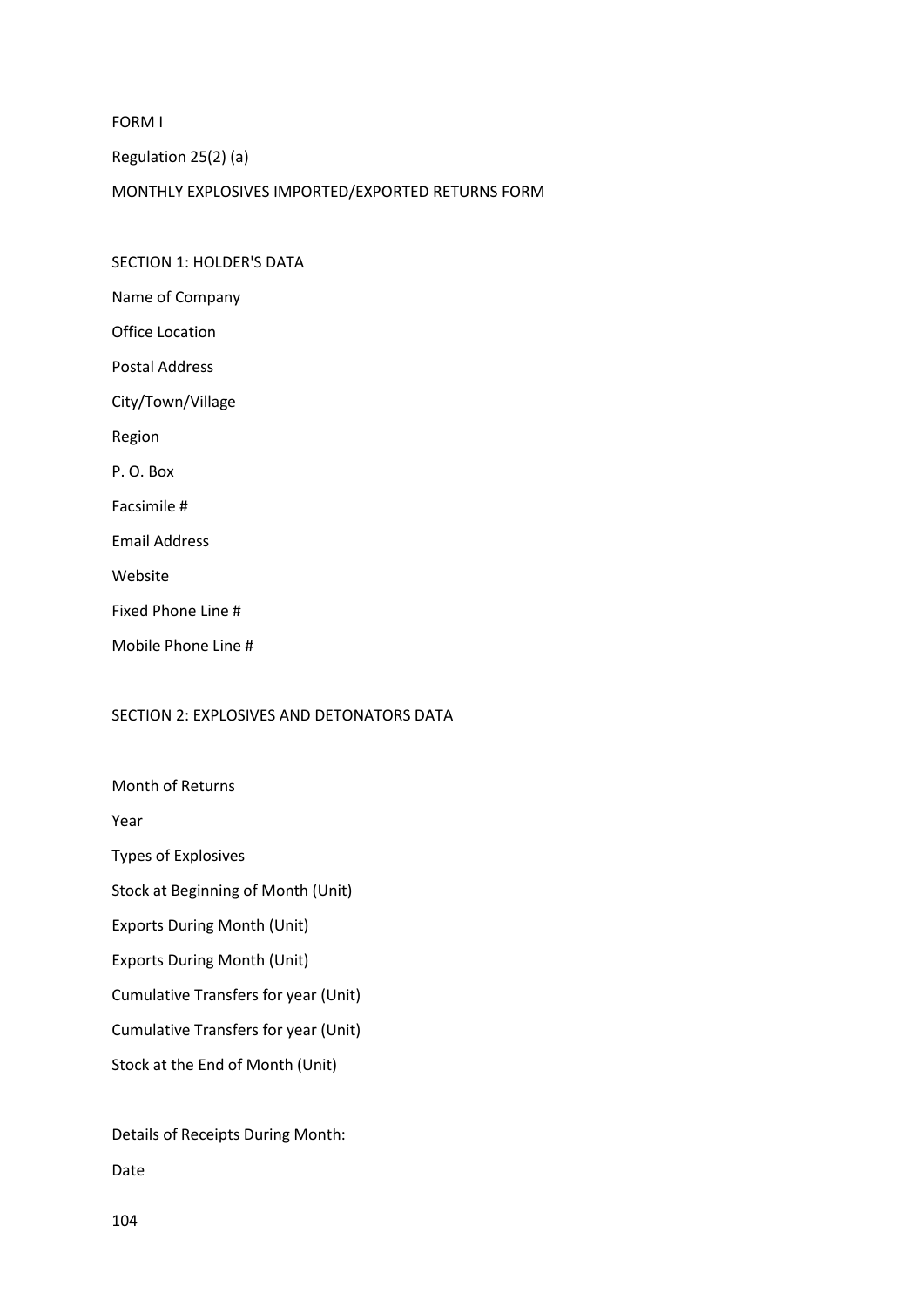Name and Address of Person from Whom Imported Type of Explosives Quantity Received (Unit)

Details of Transfers During Month:

Date

Name and Address of Person to Whom Exported

Type of Explosives

Quantity Sold (Unit)

I .........................................................., solemnly and sincerely declare that the above application/information submitted is true and correct to the best of my knowledge.

(Manager)

| Signature |  |
|-----------|--|

NB: This Monthly Returns Form must reach the Chief Inspector of Mines not later than the 15th day of the Month immediately following the period to which the returns relates.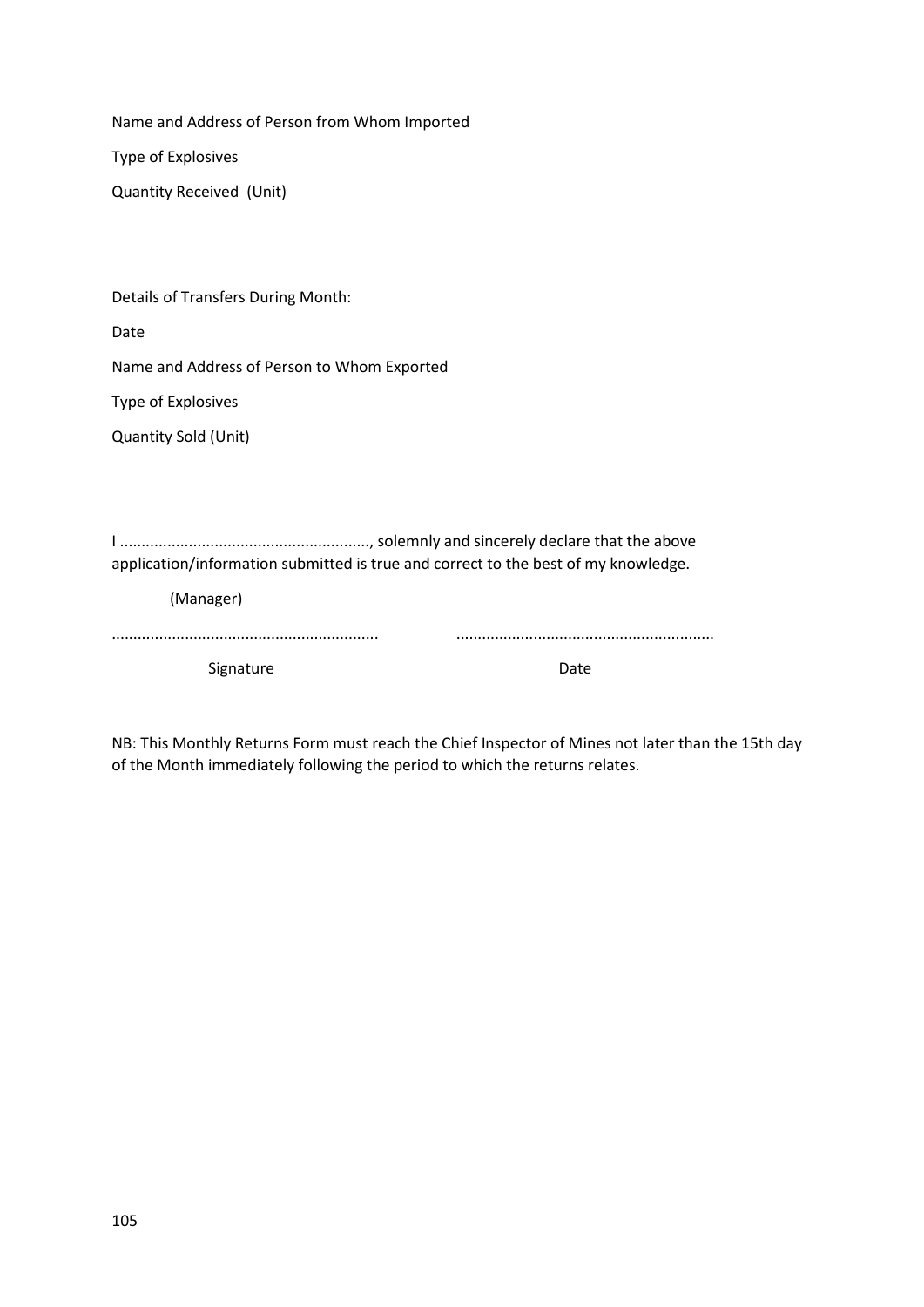FORM J

Regulation 26 (4) (a)

APPLICATION FOR OPERATING LICENCE TO MANUFACTURE EXPLOSIVES

SECTION 1: APPLICANT'S DATA Name of Company Office Location Postal Address City/Town/Village Region P. O. Box Email Address Facsimile # Website Fixed Phone Line # Mobile Phone Line #

#### SECTION 2: EXPLOSIVES MANUFACTURING DATA

Purpose for the Manufacture of Explosives: Details of applicant's Explosive Factory: File Number Registration Number Site Plan Number Date of approval Date of Expiry

Particulars of Applicant's Explosives Magazines:

(Applicant may provide additional information on a separate sheet as an attachment)

106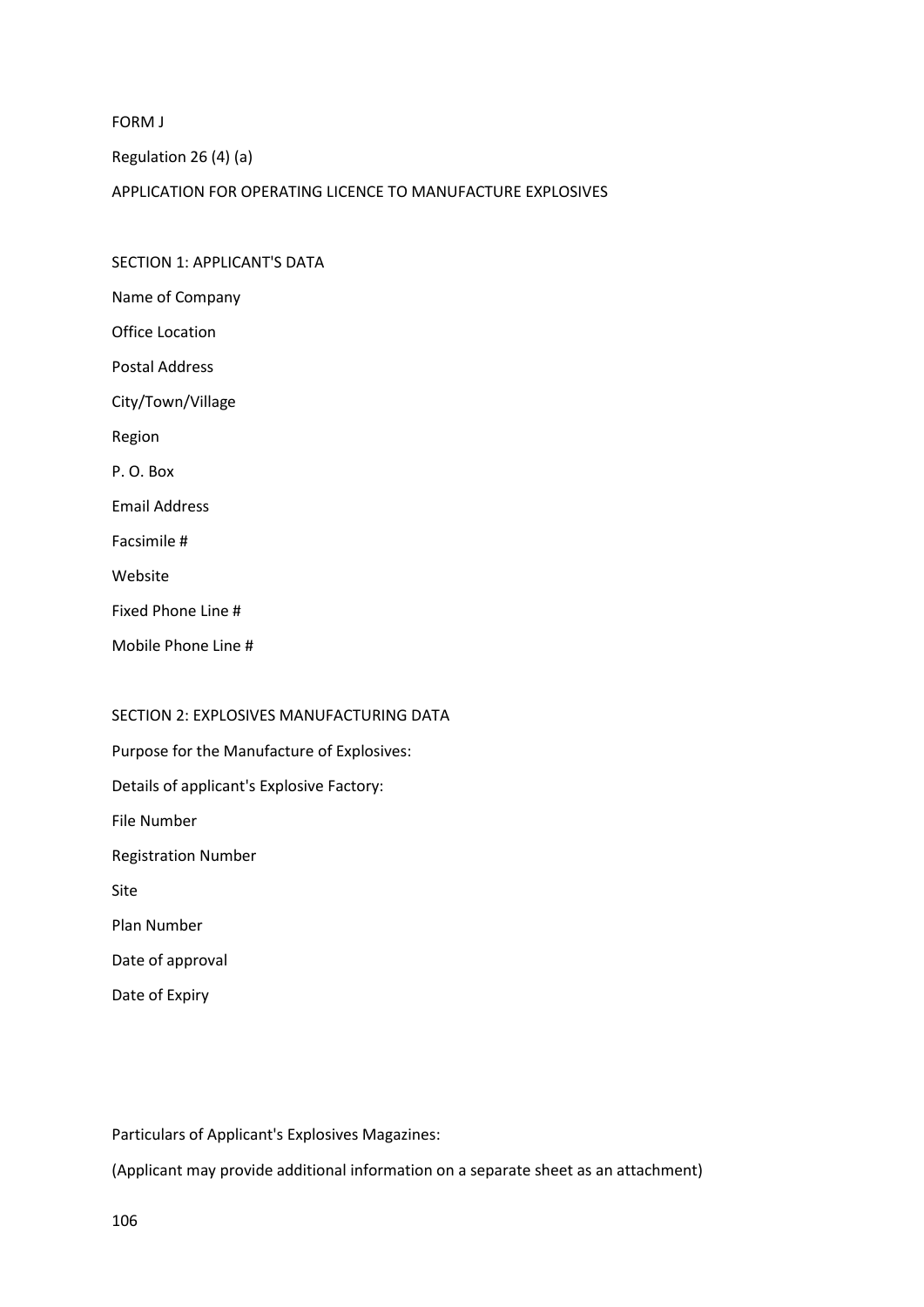Site

Plan Number Date of Approval Storage Capacity Licence Number Date of Expiry

Particulars of Applicant's Detonators Magazines:

(Applicant may provide additional information on a separate sheet as an attachment)

Site

Plan Number

Date of Approval

Storage Capacity

Licence Number

Date of Expiry

Name of Manager

Certificate of Competency Number

Names of Persons Employed to Supervise Operations in the Factory:

Name

Certificate of Competency Number

I ................................................, solemnly and sincerely declare that the above application/information submitted is true and correct to the best of my knowledge.

(Applicant / Representative)

Signature Date Date

NB: An Acceptable Operating Plan in accordance with Regulations 8, 9 & 10 of the Minerals and Mining (Explosives) Regulation 2012, L.I. 2177 must be attached to the application.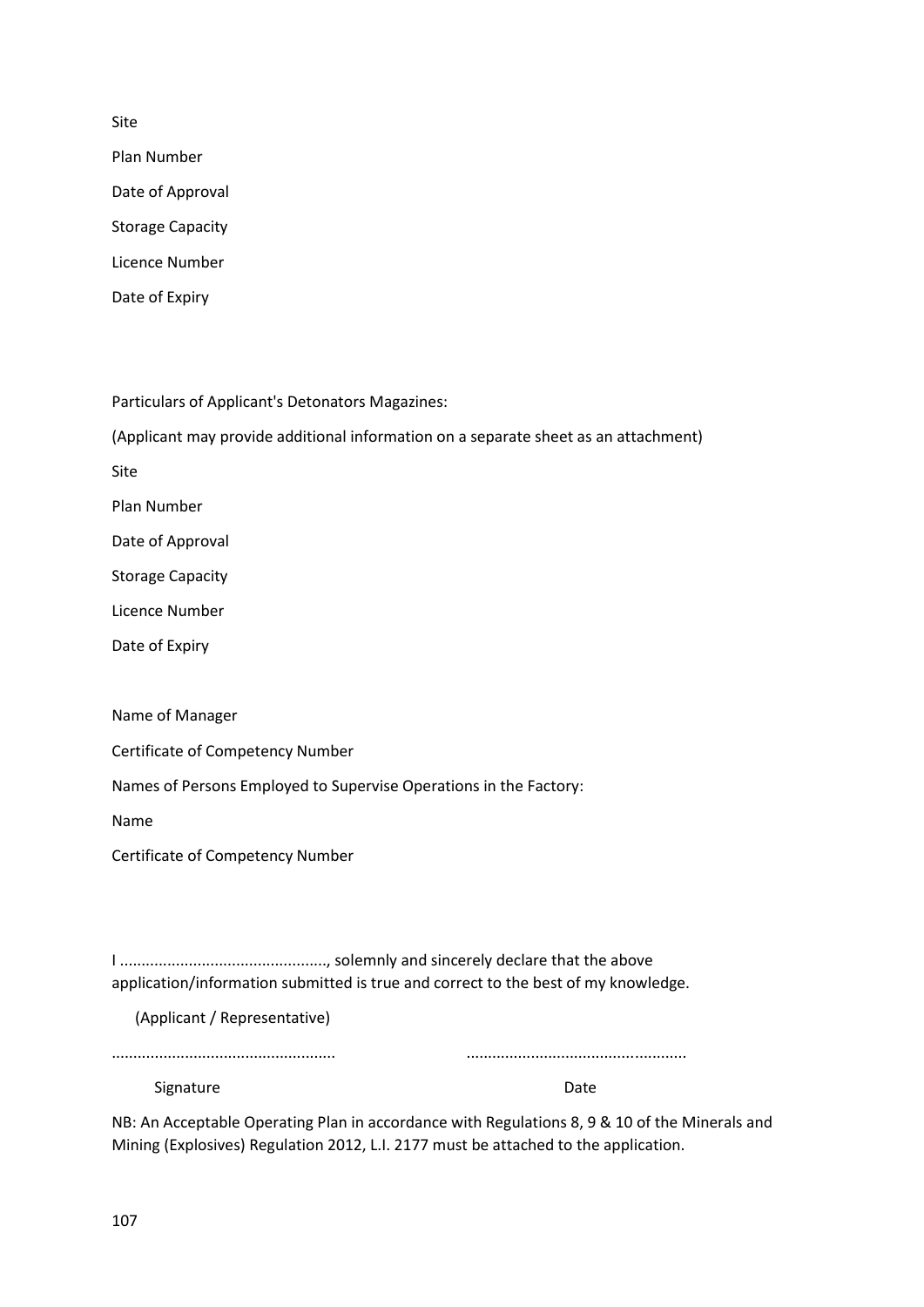FORM K Regulation 27(3) (a) APPLICATION FOR OPERATING PERMIT TO TRANSPORT EXPLOSIVES SECTION 1: APPLICANT'S DATA Name of Company

Office Location Postal Address City/Town/Village Region P. O. Box Facsimile # Email Address Website Fixed Phone Line # Mobile Phone Line #

### SECTION 2: EXPLOSIVES AND TRANSPORTATION DATA

Details of Applicant's Agreement: File Number Registration Number Date of Commencement Date of Expiry Types of Explosives Proposed to be Transported File Number File number

Explosives to be transported:

(Applicant may provide additional information on a separate sheet as an attachment) Particulars of Proposed Clients/Explosive Agent(s):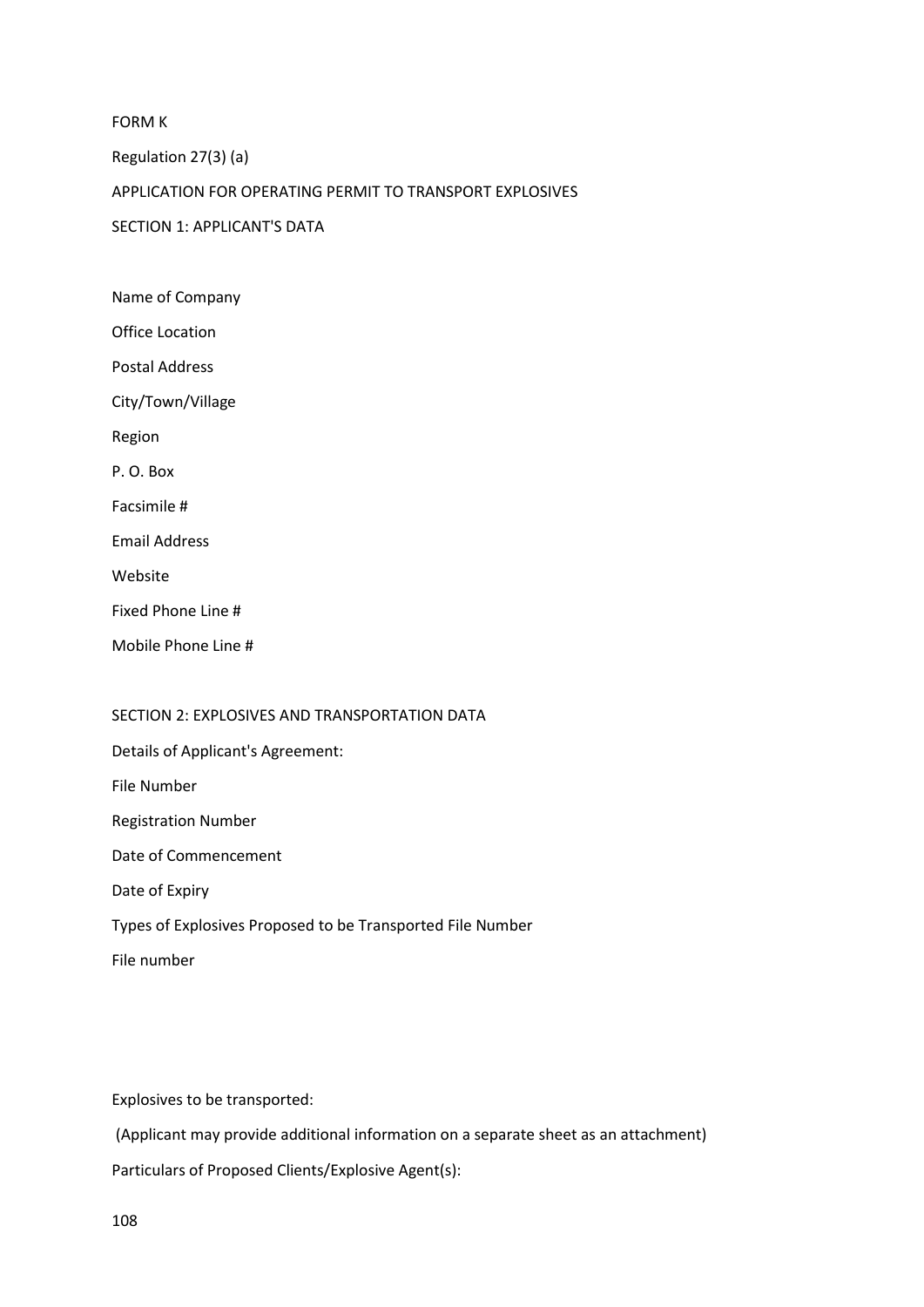Name of Client / Agent

Address

Contact Number

Location Address

Particulars of the Vehicle(s) to be used for Conveyance:

Type of Vehicle

Vehicle Registration Number

Capacity

Explosive Permit Number

Name of Manager

Certificate of Competency Number

Names of Persons employed to handle/transport explosives:

Name

Explosives Certificate Numb

I ..................................., solemnly and sincerely declare that the above application/information submitted is true and correct to the bast of my knowledge.

(Applicant / Representative)

.................................................. ................................................

Signature Date Date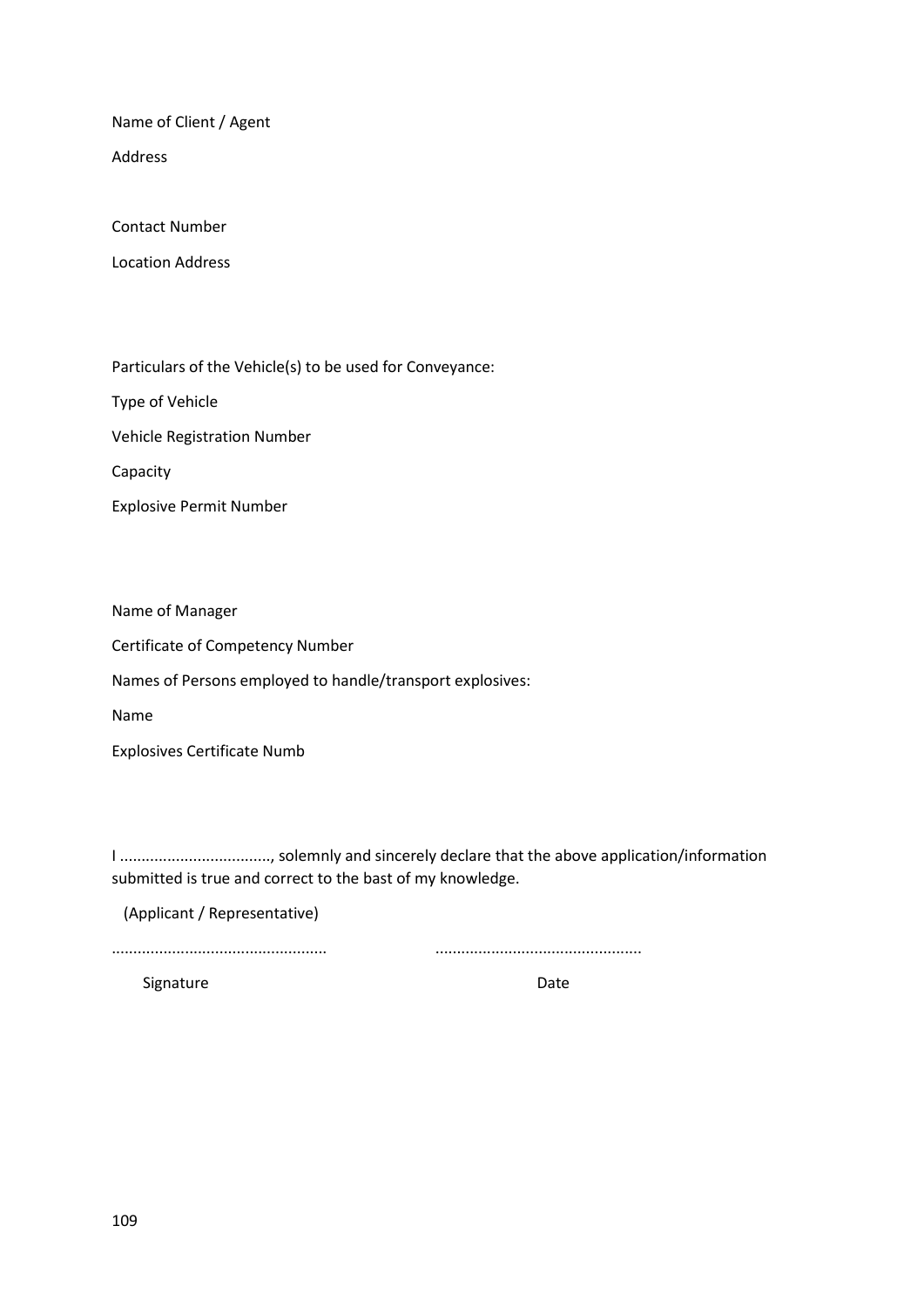FORM L

Regulation 28(3) (a)

SECTION 1: APPLICANT'S DATA

APPLICATION FOR OPERATING PERMIT AS A BLASTING FIRM

Name of Company Office Location Postal Address City/Town/Village Region P. O. Box Facsimile # Email Address Website Fixed Phone Line # Mobile Phone Line #

## SECTION 2: BLASTING DATA

Explosive Required for:

Details of Applicant's Agreement:

File Number

Registration Number

Date of Commencement

Date of Expiry

Name and Address of Explosives & Detonators Supplier(s):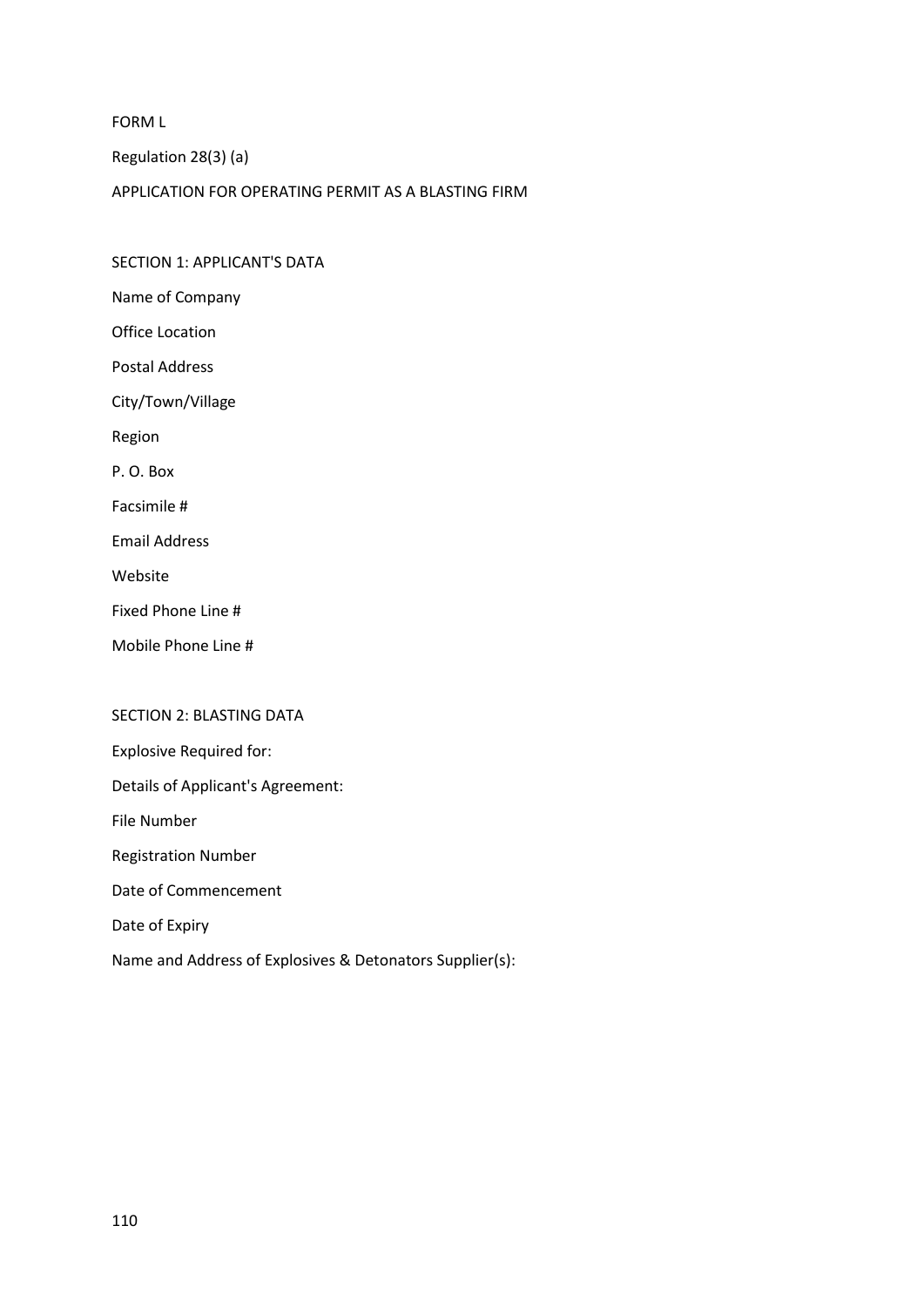Name of Explosives Manager

Certificate of Competency Number

Names of Persons employed to conduct blasting operations:

Name

Blasting Certificate Number

Details of Companies/Clients to whom services will be provided:

Name of Company/Client

AddressSite(s) of the Blasting Operations

I ..........................................., solemnly and sincerely declare that the above application/information submitted is true and correct to the best of my knowledge.

(Applicant / Representative)

................................................ ...............................................

Signature Date Date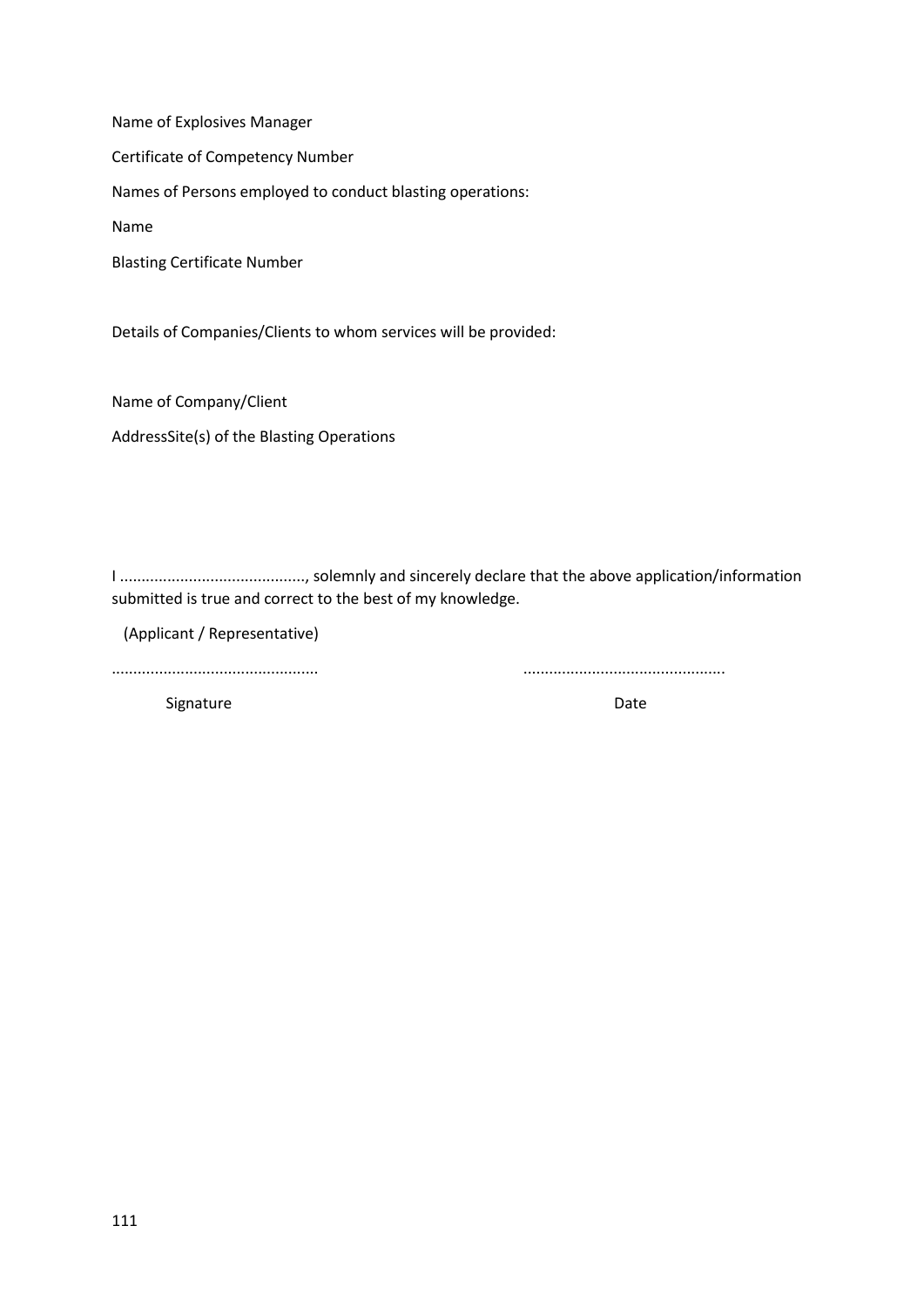| <b>FORM M</b>                                                                                     |
|---------------------------------------------------------------------------------------------------|
| Regulation 30(1)                                                                                  |
| Permit Number •                                                                                   |
| PERMIT TO ACQUIRE SPECIFIC TYPE AND AMOUNT OF EXPLOSIVES                                          |
| Permit is hereby granted to                                                                       |
|                                                                                                   |
|                                                                                                   |
| Of                                                                                                |
|                                                                                                   |
| to purchase explosives as defined by the Minerals and Mining (Explosives) Regulations, 2012 (L.I. |
| 2177) subject to the acquisition of explosives made under regulation 30 (1).                      |
| Explosives required for                                                                           |
| Name and Address of Explosives & Detonators Supplier (s):                                         |
|                                                                                                   |
|                                                                                                   |
| Explosives to be transported from                                                                 |
| Explosives to be transported to                                                                   |
|                                                                                                   |
| Types and Quantities of Explosives to be acquired:                                                |
| <b>Types</b>                                                                                      |
| Quantities (Unit)                                                                                 |
|                                                                                                   |
| <b>Conditions of this Permit:</b>                                                                 |
|                                                                                                   |
| 2. This Permit is NOT TRANSFERABLE.                                                               |
| 3. A copy of this permit should be served on:                                                     |
| *The Officer-In-Charge, Arms & Ammunitions, Ghana Police Service of                               |
| (District).                                                                                       |
|                                                                                                   |
| *The Explosives Manager of                                                                        |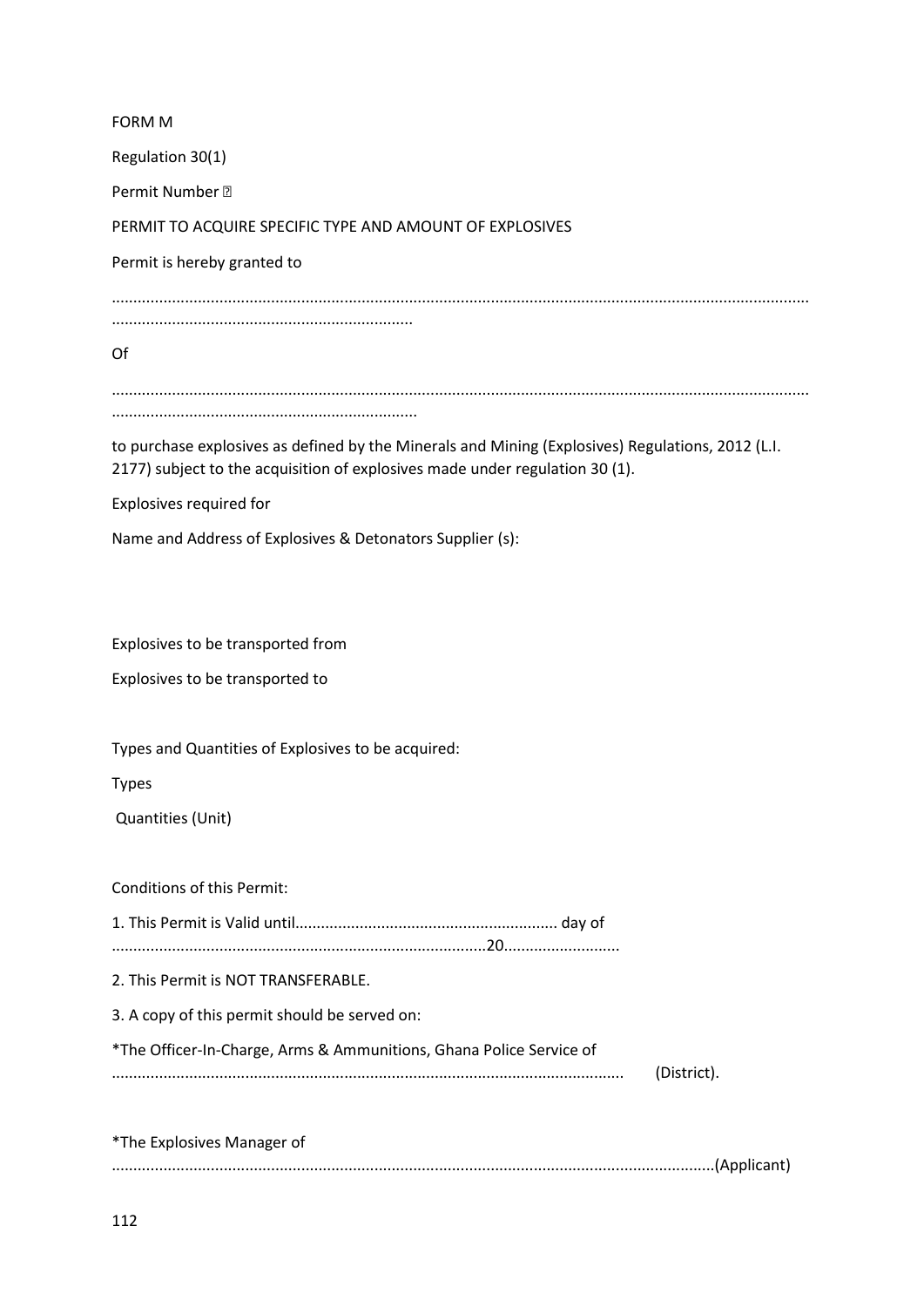| * The Assistant chief Inspector of Mines, Inspectorate Division of |  |
|--------------------------------------------------------------------|--|
|                                                                    |  |
| Fees Paid (Amount in                                               |  |
|                                                                    |  |
|                                                                    |  |

 $\begin{minipage}{.4\linewidth} \begin{tabular}{l} \hline \textbf{11} & \textbf{12} & \textbf{13} & \textbf{15} & \textbf{16} & \textbf{17} & \textbf{18} & \textbf{19} & \textbf{19} & \textbf{19} & \textbf{19} & \textbf{19} & \textbf{19} & \textbf{19} & \textbf{19} & \textbf{19} & \textbf{19} & \textbf{19} & \textbf{19} & \textbf{19} & \textbf{19} & \textbf{19} & \textbf{19} & \textbf{19} & \textbf{1$ 

(Chief Inspector of Mines)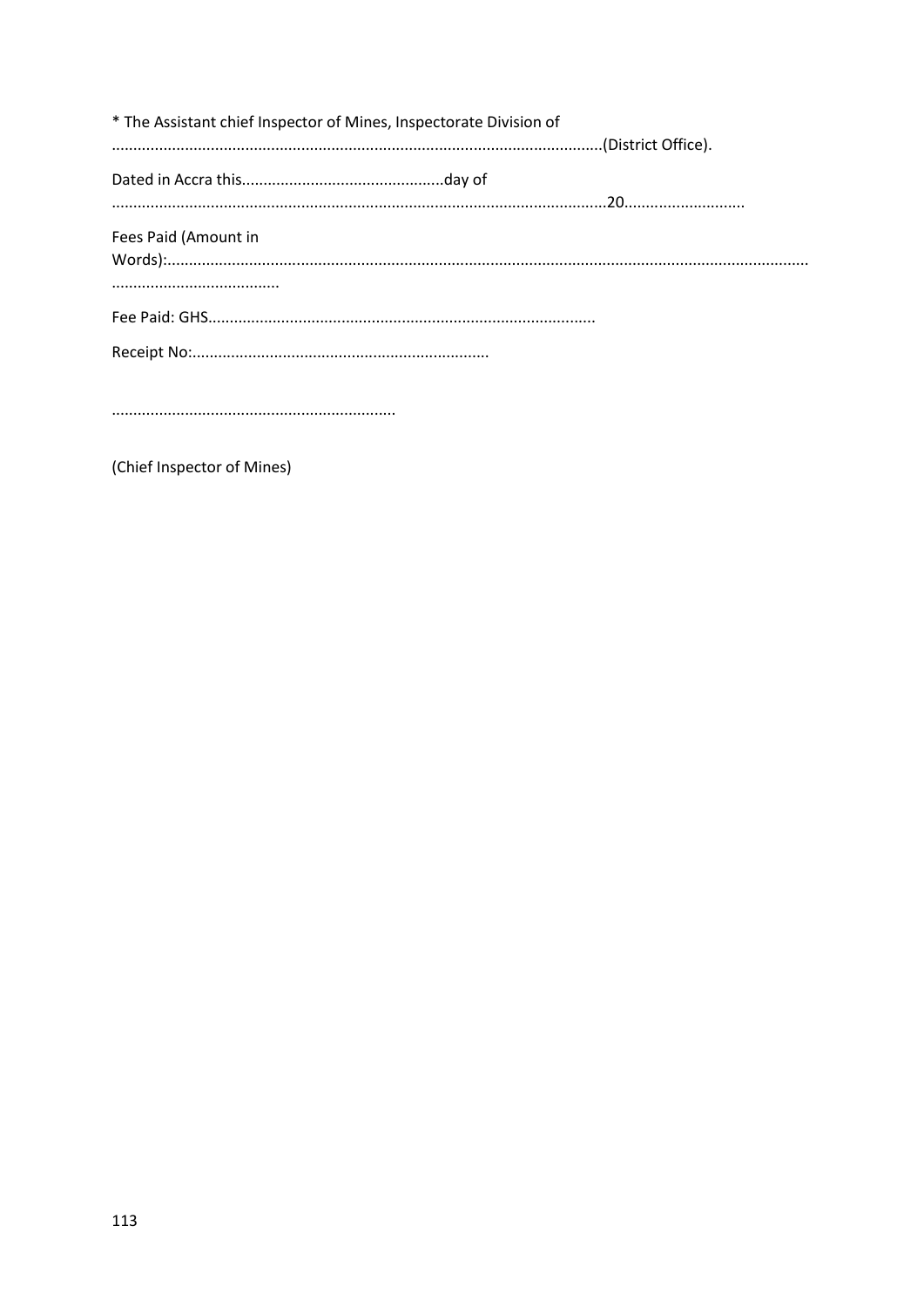FORM N Regulation 31(1) Permit Number: PERMIT FOR SALE OR DISPOSAL OF SPECIFIC TYPE AND AMOUNT OF EXPLOSIVES Permit is hereby granted to .................................................................................................................................................................. ......................................................................... Of .................................................................................................................................................................. ..........................................................................

to sell or dispose of explosives as defined by the Minerals and Mining (Explosives) Regulations, 2012 (L.I. 2177) subject to the acquisition of explosives made under regulation 30 (1).

Location of the Magazine

Magazine Licence Number

Date of Approval of the Magazine Licence

Name and Address of Person to whom explosives are to be sold:

Types of Explosives and Quantities to be sold or disposed:

Types

Quantities (Unit)

Conditions of this Permit:

3. This Permit is Valid until.....................................day of..................................................................................................20.......................................... 4. This Permit is NOT TRANSFERABLE. 5. A copy of this permit should be served on: \*The Officer-In-Charge, Arms & Ammunitions, Ghana Police Service of.....................................................................................................................(District).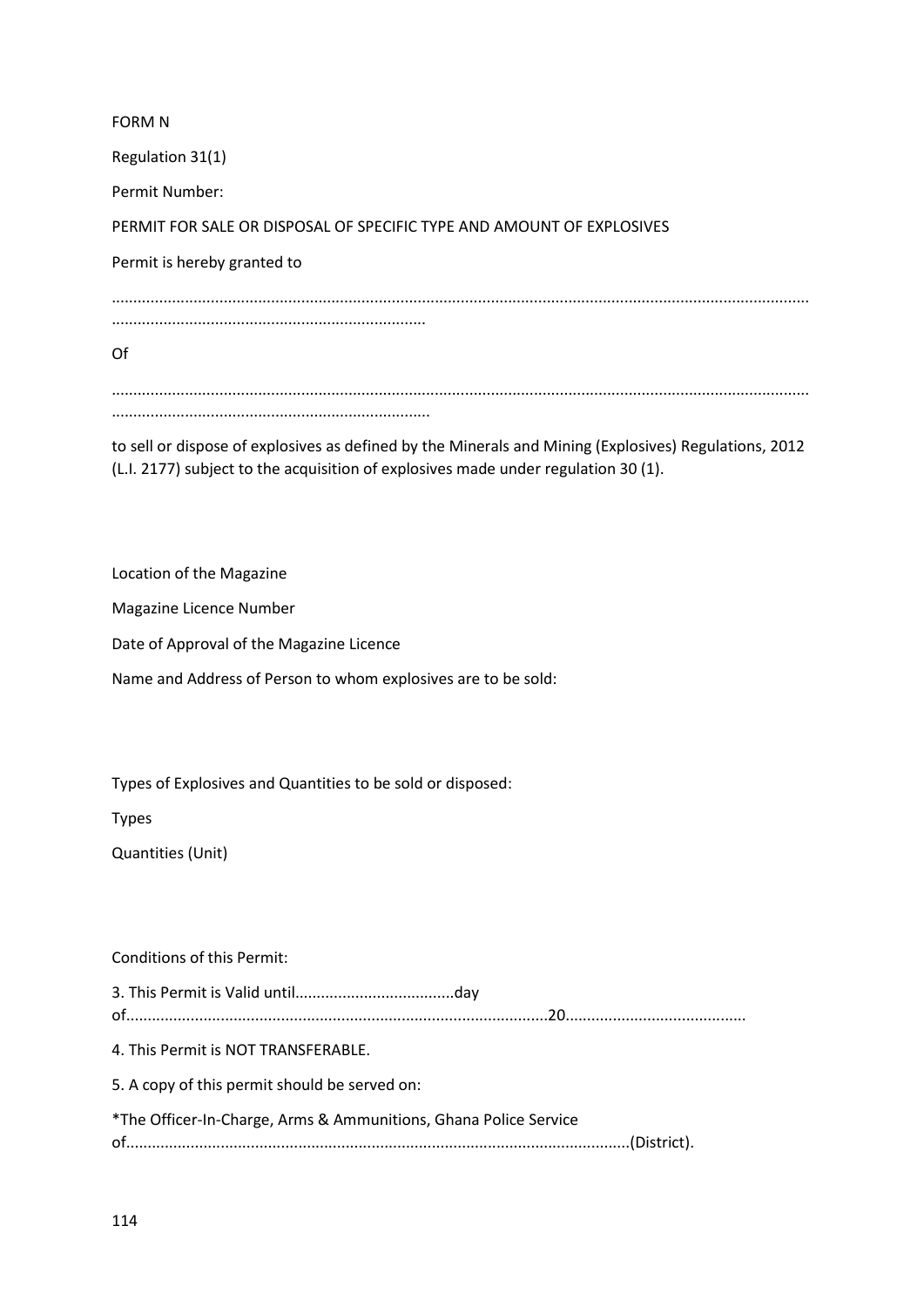| *The Explosives Manager                                        |  |
|----------------------------------------------------------------|--|
|                                                                |  |
| *The Assistant chief Inspector of Mines, Inspectorate Division |  |
|                                                                |  |
|                                                                |  |
|                                                                |  |
| Feeds Paid (Amount in Words):                                  |  |
|                                                                |  |
|                                                                |  |

(Chief Inspector of Mines)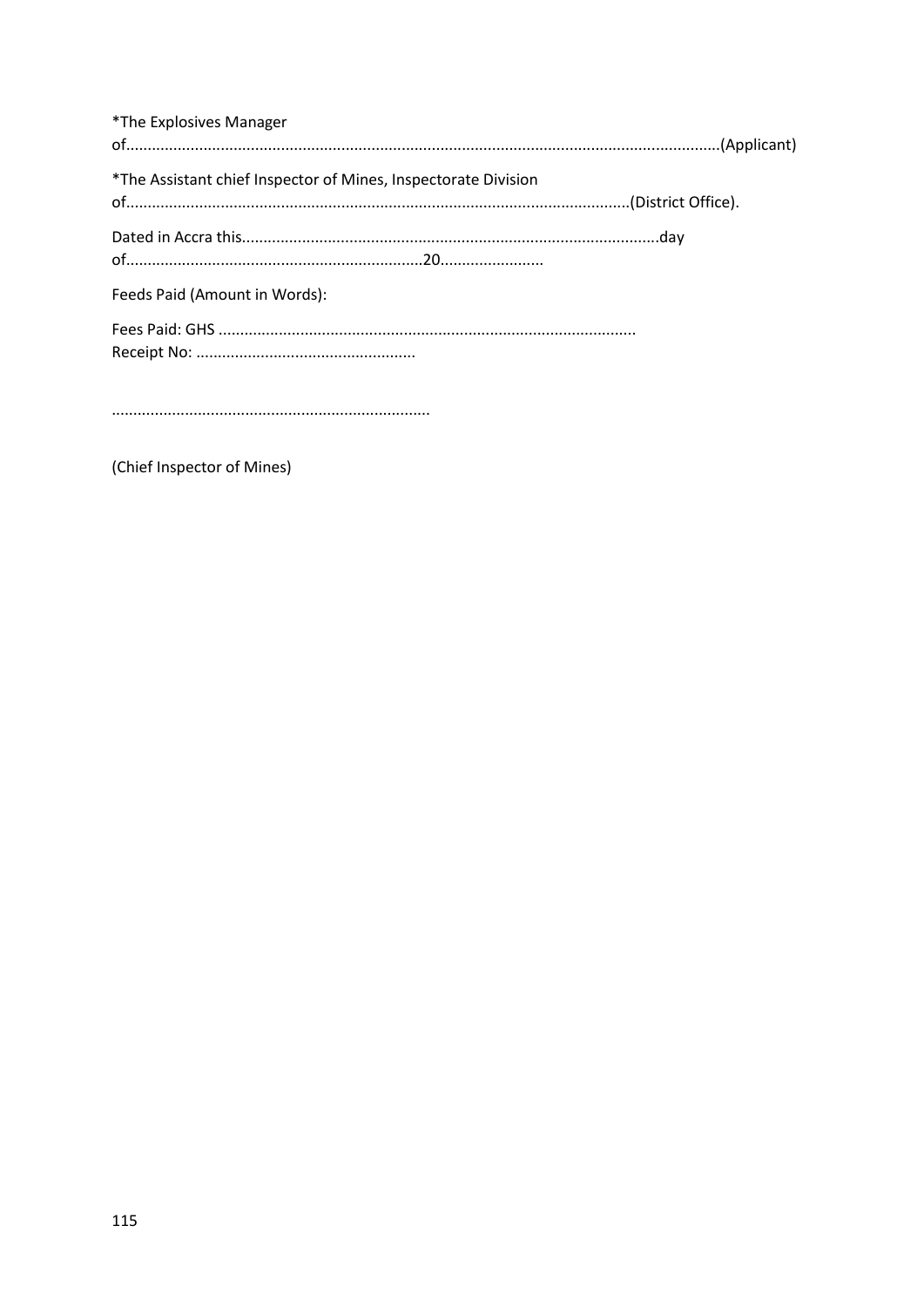| FORM O                                                                                                                                                                         |
|--------------------------------------------------------------------------------------------------------------------------------------------------------------------------------|
| Regulation 32(2)                                                                                                                                                               |
| Permit Number: •                                                                                                                                                               |
| PERMIT FOR STORAGE OF EXPLOSIVES IN A MAGAZINE                                                                                                                                 |
| Permit is hereby granted to                                                                                                                                                    |
| Of                                                                                                                                                                             |
| to store explosives as defined by the Minerals and Mining (Explosives) Regulations, 2012 (L.I. 2177)<br>subject to the acquisition of explosives made under regulation 30 (1). |

| Location of the Magazine                                          |
|-------------------------------------------------------------------|
| Magazine Licence Number                                           |
| Date of Approval of the Magazine Licence                          |
| Name of Manager in-Charge of the Explosives                       |
| Manager's Explosives Certificate of Competency Number             |
| Storage Capacity NOT TO EXCEED (Unit)                             |
| <b>Conditions of this Permit:</b>                                 |
|                                                                   |
| 7. This Permit is NOT TRANSFERABLE.                               |
| 8. A copy of this permit should be served on:                     |
| * The Officer-In-Charge, Arms & Ammunitions, Ghana Police Service |
| * The Explosives Manager                                          |
| *The Assistant chief Inspector of Mines, Inspectorate Divistion   |
|                                                                   |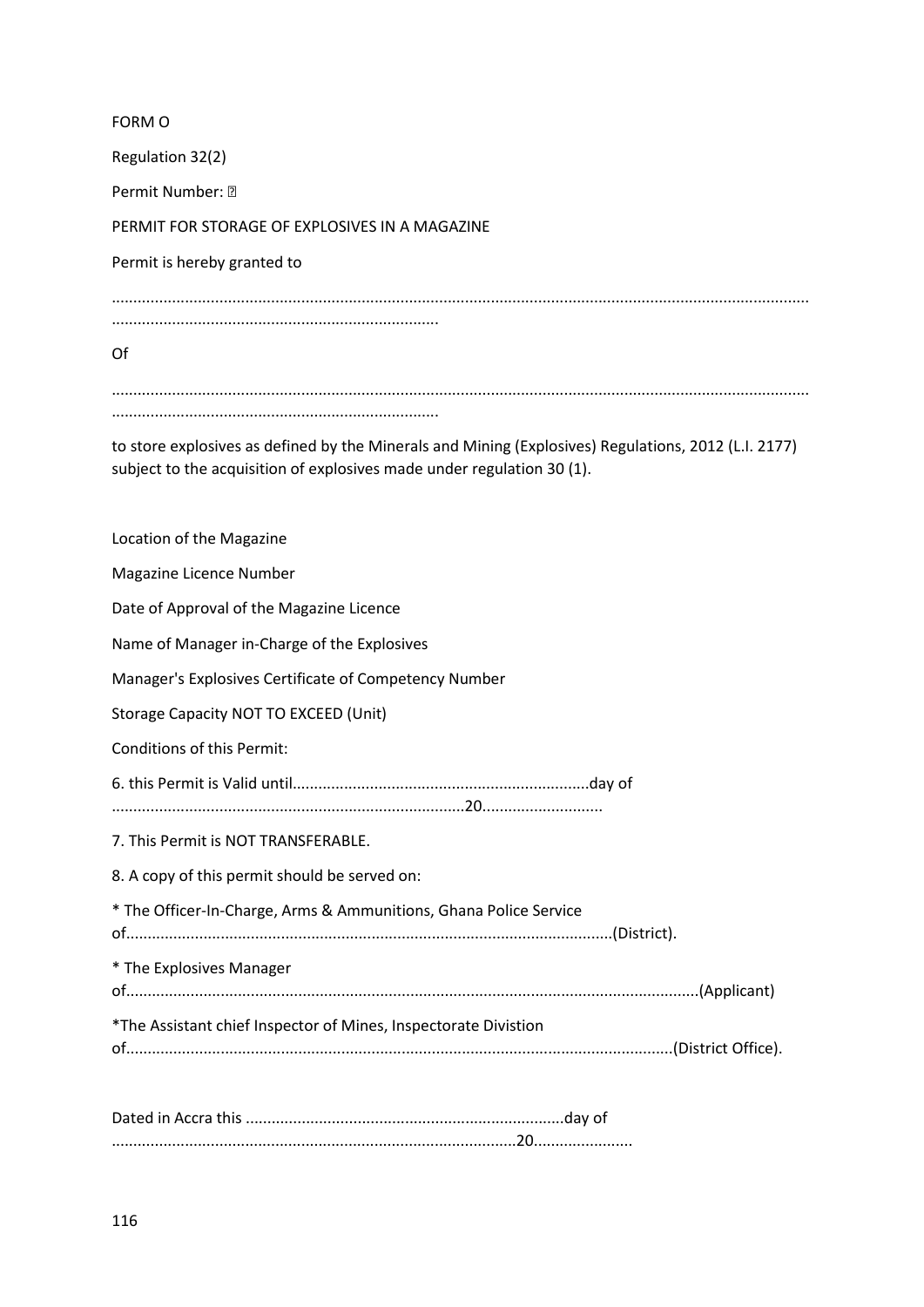Fees Paid (Amount in 

(Chief Inspector of Mines)

NB: A copy of this Permit shall be posted insie[sic] the Magazine.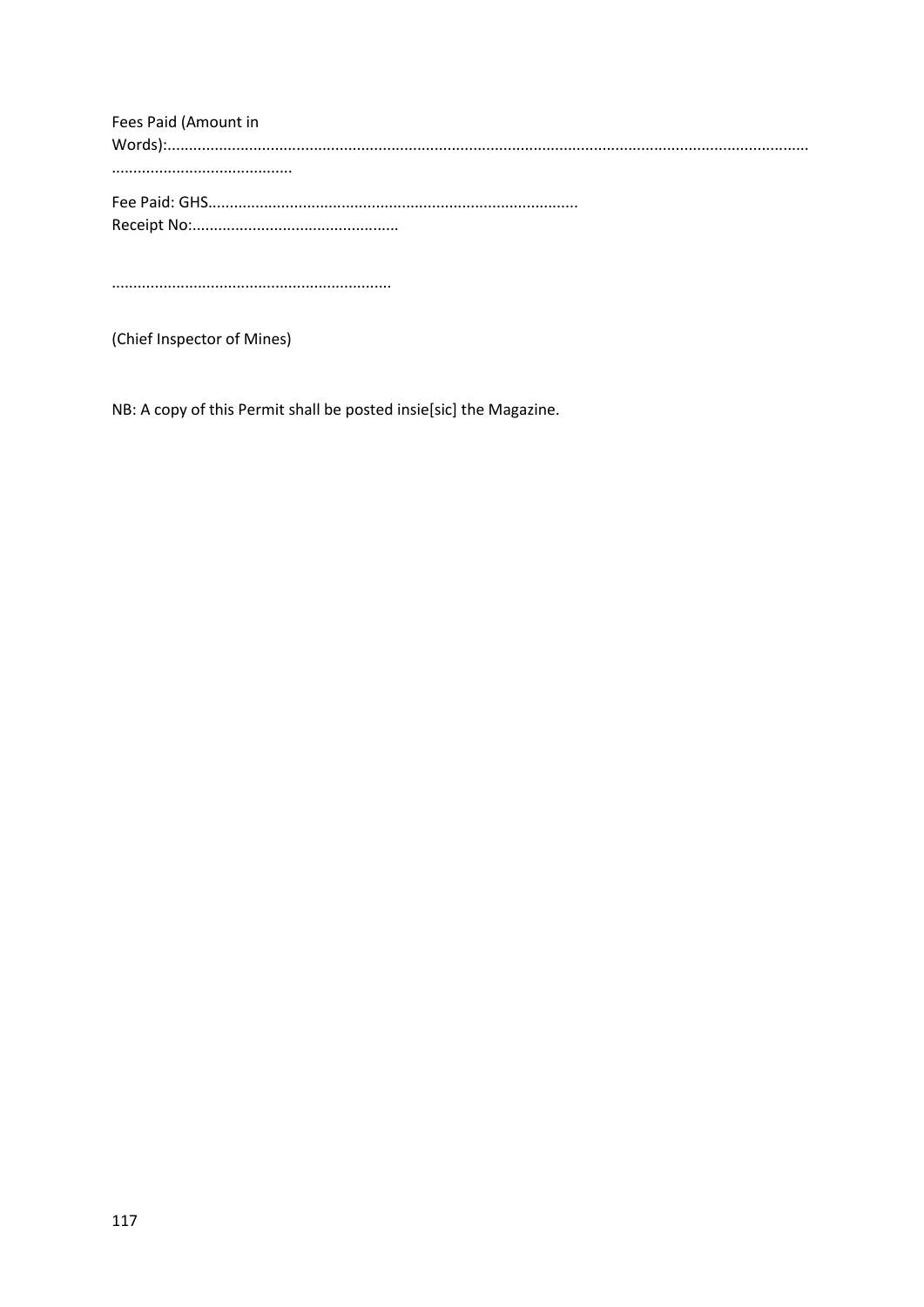| <b>FORM P</b>                                                                                                                                                                      |
|------------------------------------------------------------------------------------------------------------------------------------------------------------------------------------|
| Regulation 33(1)                                                                                                                                                                   |
| Permit Number:                                                                                                                                                                     |
| PERMIT FOR TRANSPORTATION OF EXPLOSIVES IN A MAGAZINE                                                                                                                              |
| Permit is hereby granted to                                                                                                                                                        |
| of                                                                                                                                                                                 |
| to transport explosives as defined by the Minerals and Mining (Explosives) Regulations, 2012 (L.I.<br>2177) subject to the acquisition of explosives made under regulation 30 (1). |
| Types(s) of Explosives                                                                                                                                                             |
| Amount of Explosives to be Conveyed at any one time (Unit)                                                                                                                         |
| Transported Capacity NOT TO EXCEED (Unit)                                                                                                                                          |
| Conditions of this Permit:                                                                                                                                                         |
|                                                                                                                                                                                    |
| 8. High Explosives and Detonators SHALL NOT be transported in the SAME CONVEYANCE                                                                                                  |
| 9. This Permit is NOT TRANSFERABLE.                                                                                                                                                |
|                                                                                                                                                                                    |
| Fees Paid (Amount in                                                                                                                                                               |
|                                                                                                                                                                                    |
|                                                                                                                                                                                    |
|                                                                                                                                                                                    |

(Chief Inspector of Mines)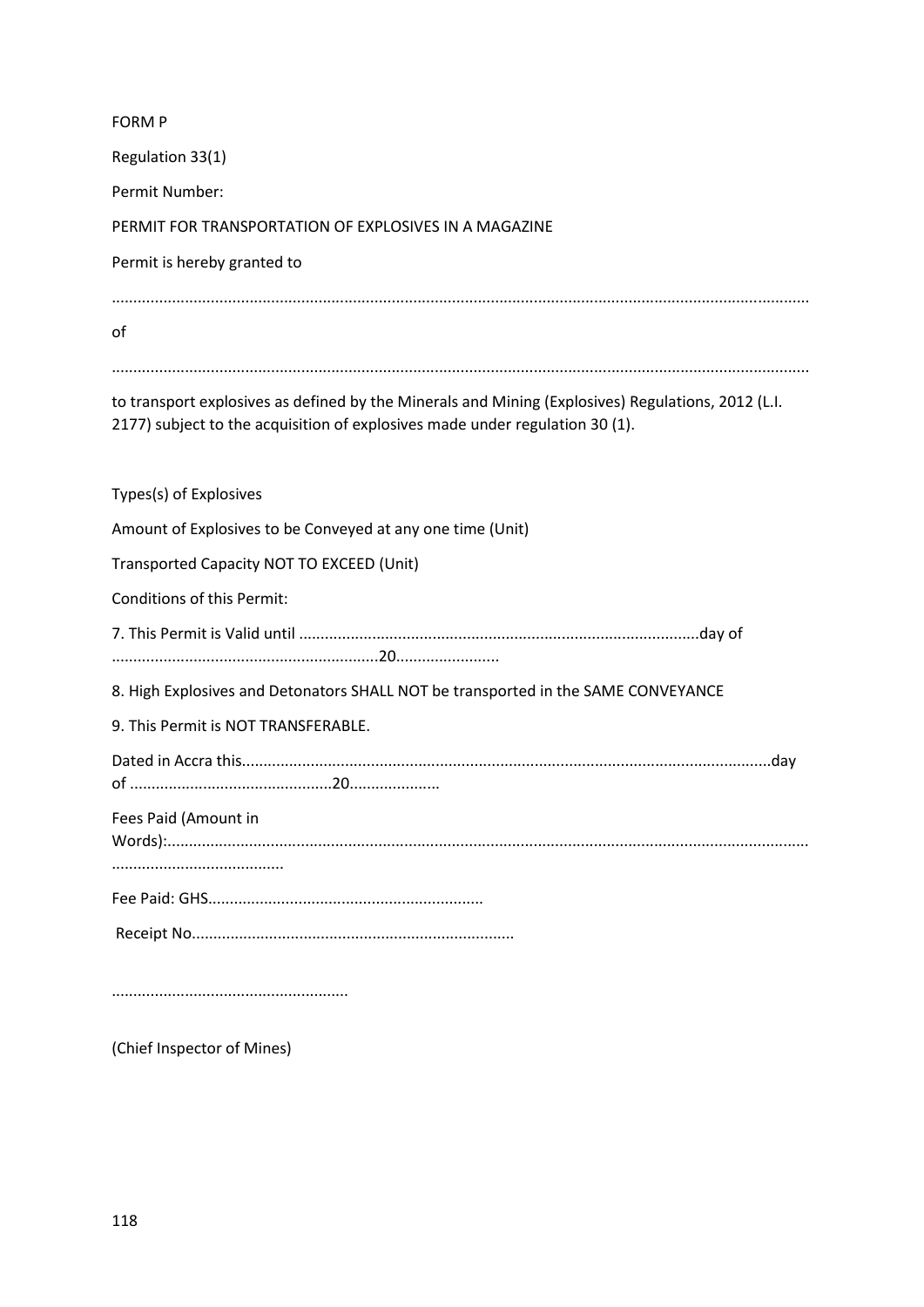FORM Q

Regulation 47(1)

Permit Number:

MONTHLY EXPLOSIVES RETURNS OF A HOLDER OF A LICENCE TO USE EXPLOSIVES

Name of Company Office Location Postal Address City/Town/Village Region P. O. Box Facsimile # Website Email Address Fixed Phone Line # Mobile Phone Line #

## SECTION 2: EXPLOSIVES AND DETONATORS DATA

Month of Returns

Year

Types of Explosives

Stock at beginning of Month (Unit)

Receipts during month (Unit)

Quantity used during Month (Unit)

Cumulative used for the Year (Unit)

Stock at the end of Month (Unit)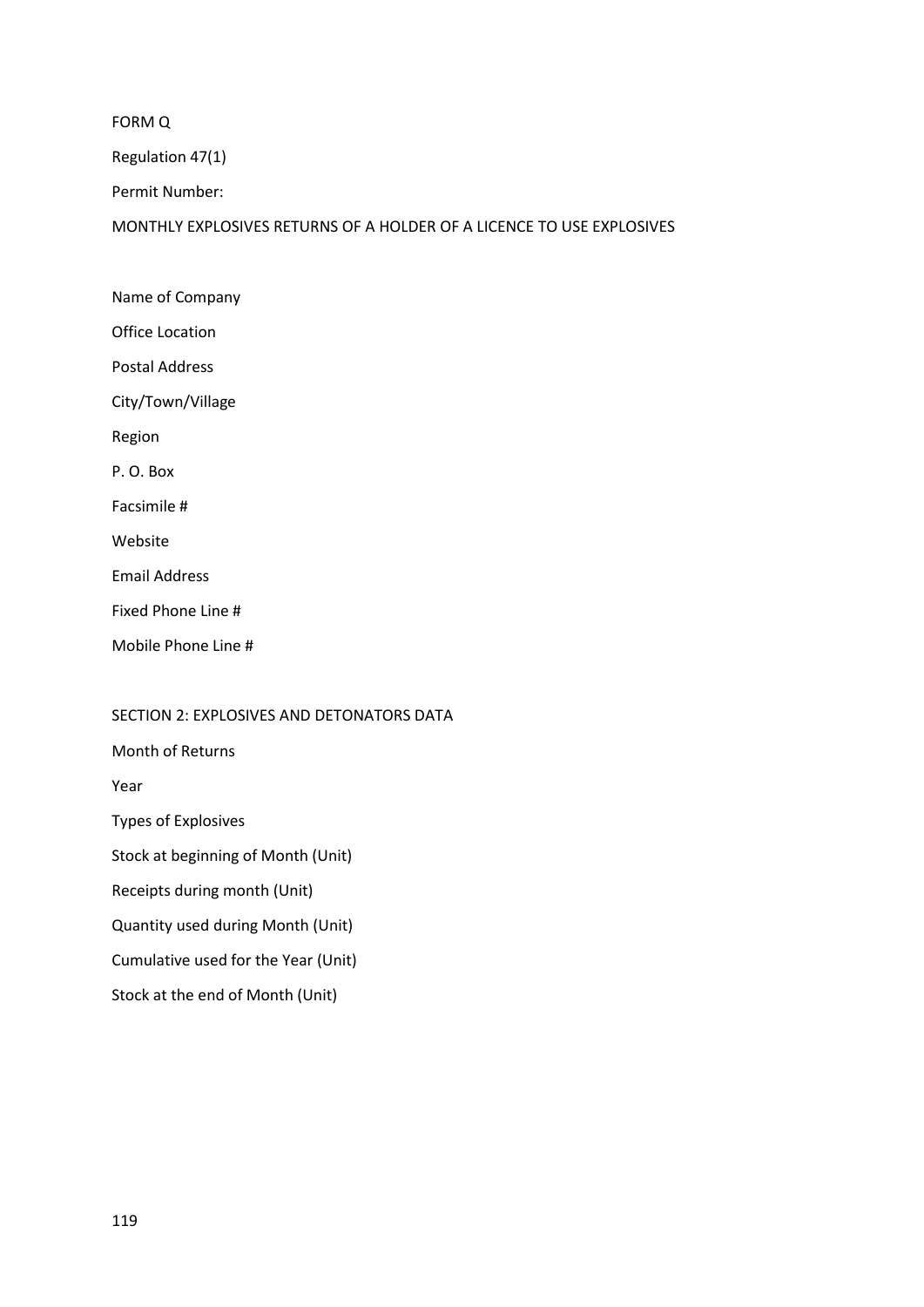Details of Receipts During Month:

Date

Name and Address of Person from whom Received

Type of Explosives

Quantity Received (Unit)

I ..................................................., solemnly and sincerely declare that the above information submitted is true and correct to the best of my knowledge.

(Applicant/Representative)

.............................................................. .............................................

Signature Date Date Date

NB: This Monthly Return Form must reach the Chief Inspector of Mines not later than the 15th day of the Month immediately following the period to which the returns relates.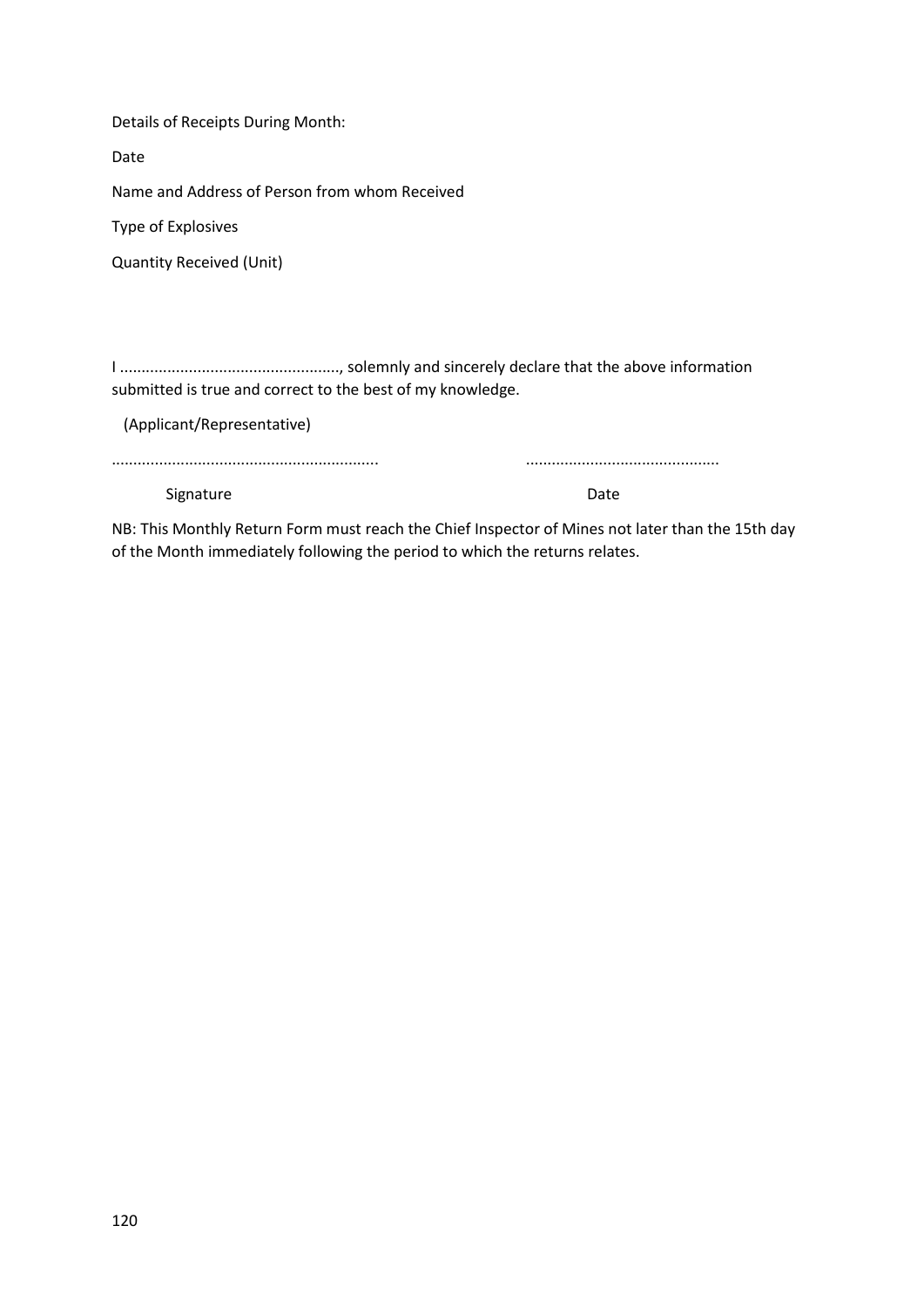FORM R

Regulation 47(3)

Permit Number:

## MONTHLY EXPLOSIVES RETURNS OF A HOLDER OF A LICENCE TO SELL, DEAL WITH OR ACT AS BROKER OF EXPLOSIVES

Name of Company

Office Location

Postal Address

City/Town/Village

Region

P. O. Box

Facsimile #

Email Address

Website

Fixed Phone Line #

Mobile Phone Line #

SECTION 2: EXPLOSIVES AND DETONATORS DATA

Month of Returns

Year

Types of Explosives

Stock at beginning of Month (Unit)

Receipts during Month (Unit)

Sales/Transactions during Month (Unit)

Cumulative Sales / Transactions for the Year (Unit)

Stock at the end of Month (Unit)

Details of Receipts During Month:

Date

Name and Address of Person from whom Received

Type of Explosives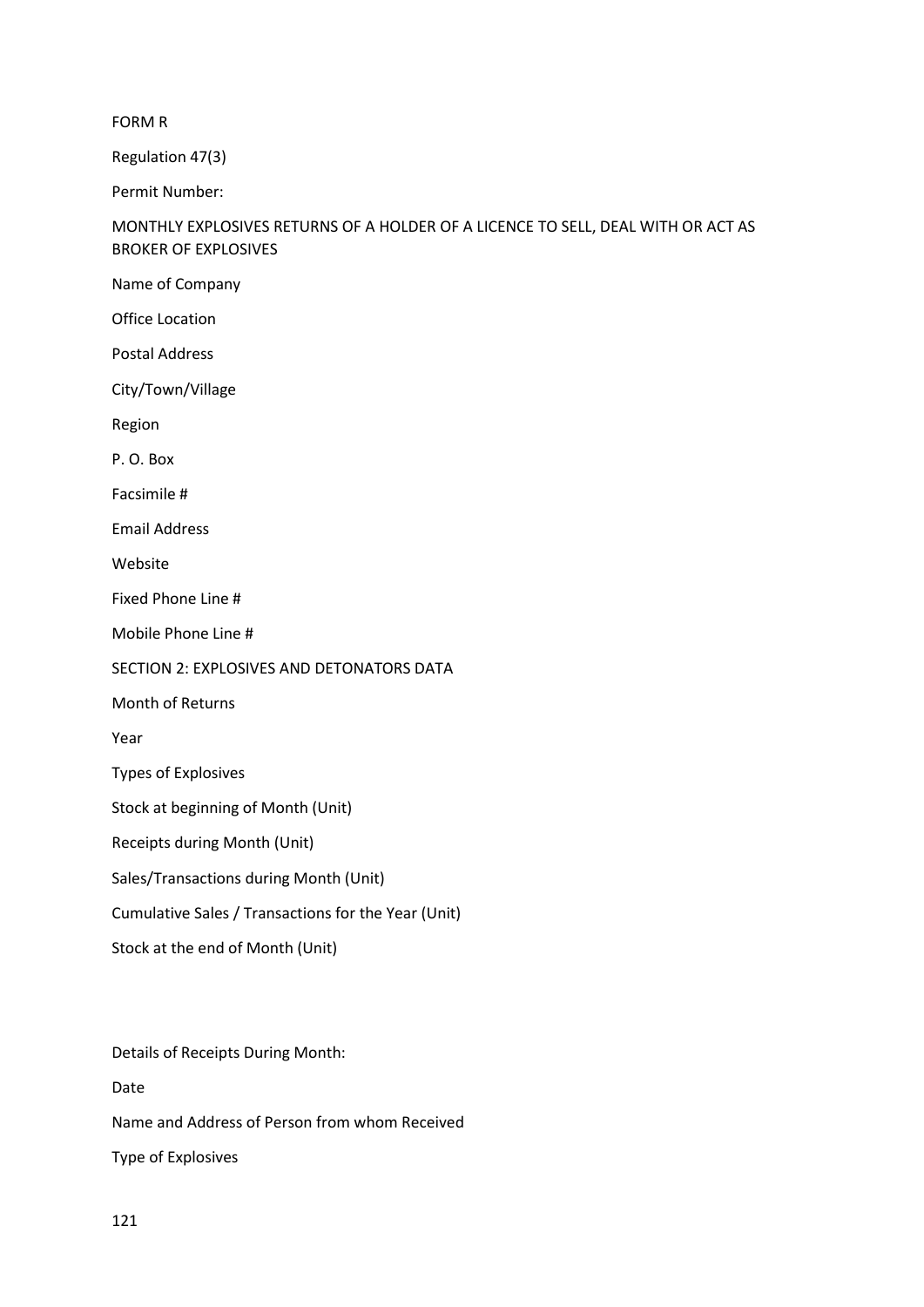Quantity Received (Unit)

Details of Sales/Transactions during Month:

Date

Name and Address of Person from Whom sold/Transferred

Type of Explosives

Quantity Sold (Unit)

I......................................., solemnly and sincerely declare that the above information submitted is true and correct to the best of my knowledge.

(Manager / Representative)

....................................................... ....................................................

Signature Date

NB: This Monthly Return Form must reach the Chief Inspector of Mines not later than the 15th day of the Month immediately following the period to which the returns relates.

THIRD SCHEDULE

Table of Distances

NEQ Stored (Q) kg

To Public roads To dwelling Houses To vulnerable facilities, Schools, Church

To other Explosives Storage To process building To ammonium nitrate storage

| Mounded (M) | M   | M   | Unmounded | Both mounded M |    |    | M  | М  |
|-------------|-----|-----|-----------|----------------|----|----|----|----|
| 50          | 60  | 80  | 180       | 18             | 9  | 30 | 18 | 7  |
| 100         | 70  | 100 | 210       | 23             | 12 | 38 | 23 | 9  |
| 200         | 90  | 130 | 260       | 29             | 15 | 47 | 29 | 11 |
| 300         | 100 | 150 | 300       | 33             | 17 | 54 | 33 | 13 |
| 400         | 110 | 160 | 330       | 36             | 18 | 59 | 36 | 14 |
| 500         | 120 | 170 | 360       | 39             | 20 | 64 | 39 | 15 |
| 1000        | 150 | 220 | 450       | 48             | 24 | 80 | 53 | 18 |
| 1500        | 170 | 250 | 510       | 55             | 28 | 92 | 66 | 22 |